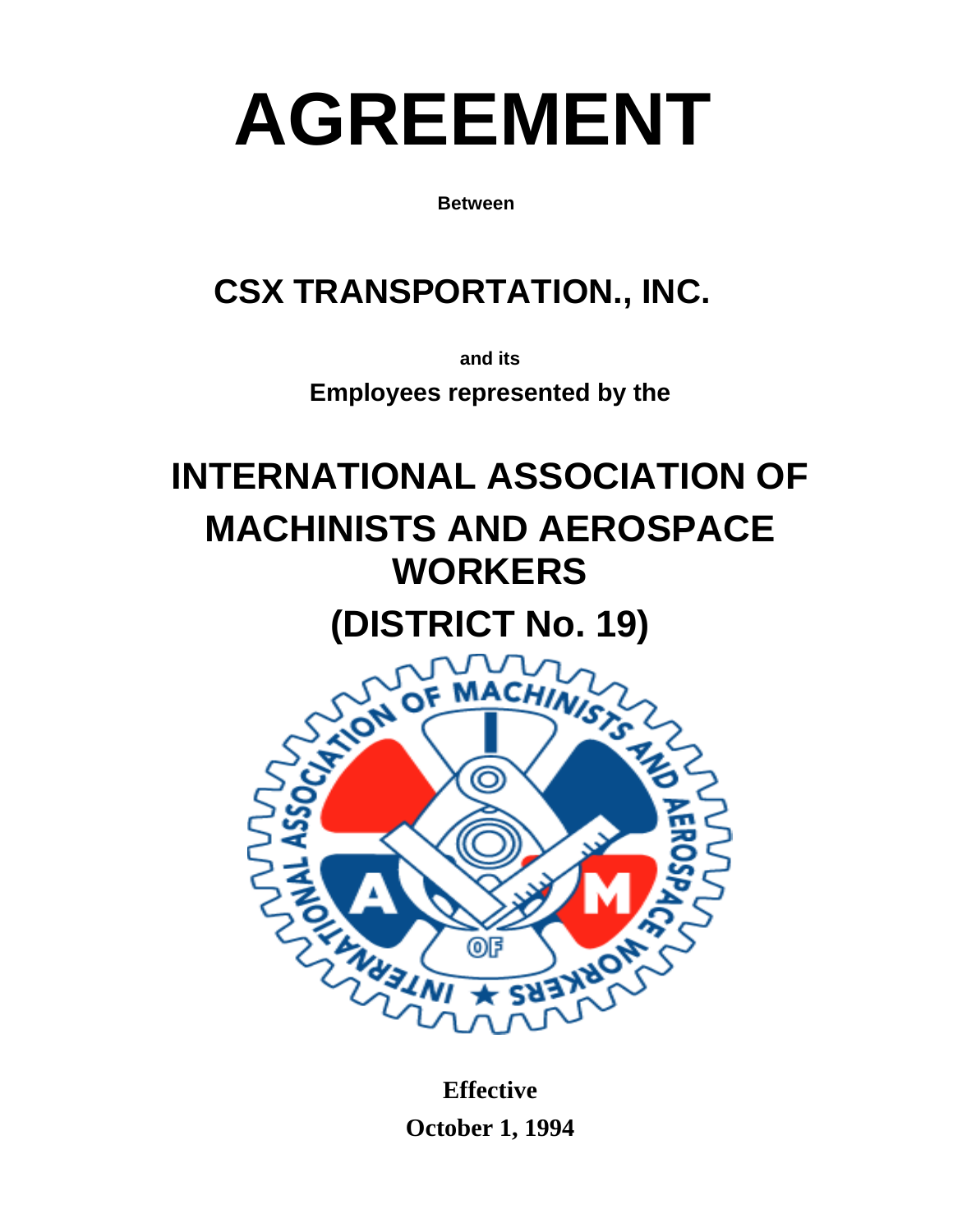**TABLE OF CONTENTS** 

 **SCOPE RULE RULE 1 - HOURS OF SERVICE RULE 2 - ASSIGNMENT OF SHIFTS RULE 3 - LUNCH PERIOD RULE 4 - OVERTIME - PAYMENT AND DISTRIBUTION RULE 5 - OVERTIME - CALLS AND CONTINUOUS SERVICE RULE 6 - HOLIDAYS RULE 7 - CHANGING SHIFTS RULE 8 - ROAD SERVICE - HOURLY RULE 8« - ROAD SERVICE - MONTHLY RULE 9 - EMERGENCY SERVICE - ROAD RULE 10 - FILLING VACANCIES RULE 11 - PROMOTION TO FOREMAN RULE 12 - TRANSFER RULE RULE 13 - USE OF FURLOUGHED EMPLOYEES, OTHER POINTS RULE 14 - ABSENCE FROM WORK RULE 15 - RETURNING FROM ABSENCE RULE 16 - PHYSICAL EXAMINATIONS RULE 17 - COMMITTEES RULE 18 - FAITHFUL SERVICE RULE 19 - ATTENDING COURT RULE 20 - JURY DUTY RULE 21 - BEREAVEMENT LEAVE RULE 22 - PERSONAL LEAVE DAYS RULE 23 - PAYING OFF RULE 24 - TRANSPORTATION RULE 25 - REDUCTION IN FORCES RULE 25«- RELIEF WORK, FURLOUGHED EMPLOYEES RULE 26 - SENIORITY RULE 27 - BULLETIN RULE RULE 28 - CLAIMS OR GRIEVANCES RULE 29 - DISCIPLINE RULE 29«- WAIVER OF HEARING RULE 30 - ASSIGNMENT OF WORK RULE 31 - LEAD MECHANICS RULE 32 - RATES OF PAY RULE 33 - CONDITIONS OF SHOP, ETC RULE 34 - TOOLS**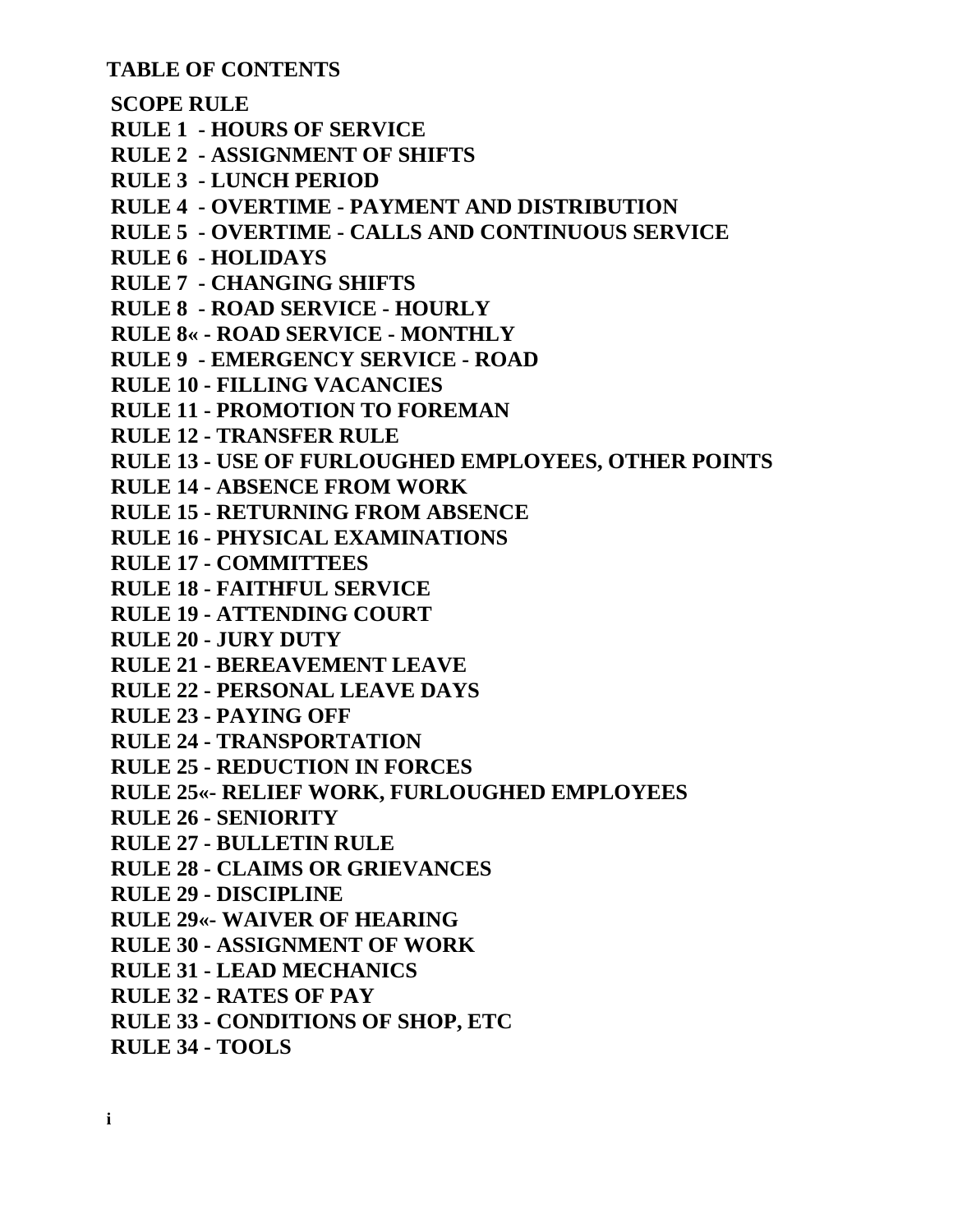**RULE 35 - COMPETENT HELP RULE 36 - PERSONAL INJURIES RULE 37 - BULLETIN BOARDS RULE 38 - PROTECTION OF EMPLOYEES RULE 39 - CHECKING IN AND OUT RULE 40 - MACHINISTS' QUALIFICATIONS RULE 41 - CLASSIFICATION OF WORK RULE 42 - APPRENTICE WORK RULE 43 - MACHINIST HELPERS RULE 44 - RUNNING REPAIRS AND DEAD WORK RULE 45 - WELDING RULE 46 - INSURANCE RULE 47 - APPLICANTS FOR EMPLOYMENT RULE 48 - DISTRIBUTION OF RULE BOOKS RULE 49 - WORK AT WRECKS RULE 50 - GENERAL RULE 51 - SAVINGS CLAUSE RULE 52 - GENDER CLAUSE** 

*APPENDICES* 

| <b>APPENDIX I VACATIONS</b> |                                                     |
|-----------------------------|-----------------------------------------------------|
| <b>APPENDIX II</b>          | UNION SHOP AGREEMENT                                |
| <b>APPENDIX III</b>         | <b>INCIDENTAL WORK RULE</b>                         |
| <b>APPENDIX IV</b>          | PAYMENTS TO EMPLOYEES INJURED                       |
| <b>APPENDIX V</b>           | <b>JURISDICTIONAL DISPUTE PROCEDURE</b>             |
| <b>APPENDIX VI</b>          | <b>APPRENTICES</b>                                  |
|                             | APPENDIX VII APPLICABILITY OF PROTECTION AGREEMENTS |
|                             | APPENDIX VIII EMPLOYEE PROTECTION AGREEMENT (EPA)   |
| <b>APPENDIX IX</b>          | <b>MASTER TRANSFER AGREEMENT (MTA)</b>              |
| <b>APPENDIX X</b>           | <b>TRAVELING SERVICE TRUCK AGREEMENT</b>            |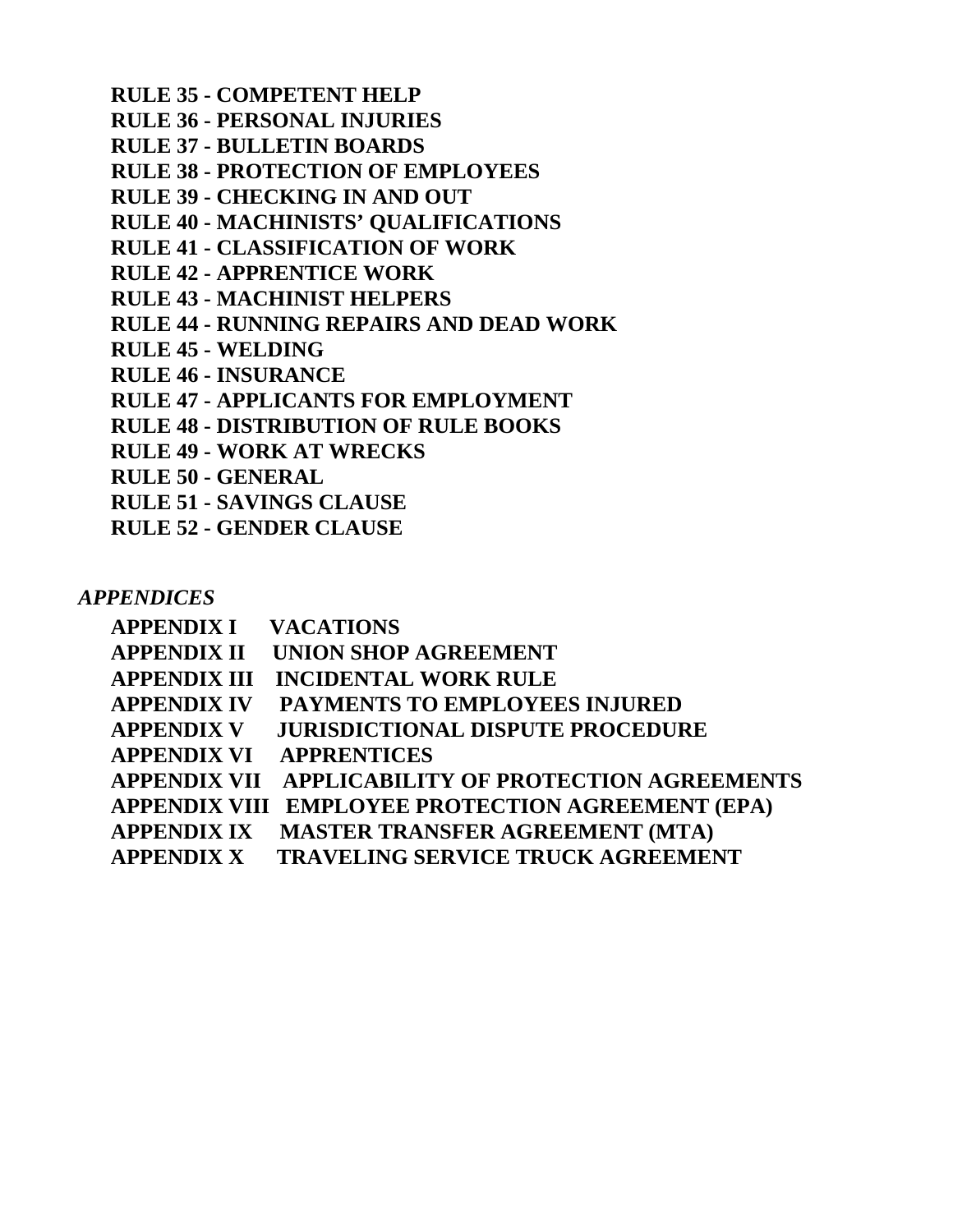#### **SCOPE RULE**

It is understood that this Agreement shall apply to those who perform the work specified in this Agreement in the Maintenance of Equipment, Maintenance of Way and all other Departments of this Company wherein work covered by this Agreement is performed.

# **RULE 1 - HOURS OF SERVICE**

An eight (8) hour period shall, under provisions hereinafter set out, be the regular work day. Regular work day and work week hours shall be bulletined. All employees coming under the provisions of this Agreement, except as otherwise provided in this schedule of rules, or as may hereafter be legally established between the carrier and the employees, shall be paid on the hourly basis.

#### **ESTABLISHMENT OF SHORTER WORK WEEK:**

**NOTE: The expressions "positions" and "work" refer to service, duties, or operations necessary to be performed on the specified number of days per week, and not to the work week of individual employees.** 

- **(a) GENERAL**  This Carrier will establish, for all employees represented by the organization signatory hereto, subject to the exceptions contained in this rule, a work week of 40 hours, consisting of five days of eight hours each, with two consecutive days off in each seven; the work weeks may be staggered in accordance with the carrier's operational requirements; so far as practicable the days off shall be Saturday and Sunday. The foregoing work week rule is subject to the provisions which follow:
- **(b) FIVE-DAY POSITIONS** Where the nature of the work is such that employees will be needed five days each week, the rest days will be either Saturday and Sunday or Sunday and Monday.
- **(c) SIX-DAY POSITIONS**  Where the nature of the work is such that employees will be needed six days each week, the rest days will be either Saturday and Sunday or Sunday and Monday.
- **(d) SEVEN-DAY POSITIONS**  On positions which are filled seven days per week, any two consecutive days may be the rest days with the presumption in favor of Saturday and Sunday.

**(e) REGULAR RELIEF ASSIGNMENTS** - All possible regular relief assignments with five days of work and two consecutive rest days will be established to do the work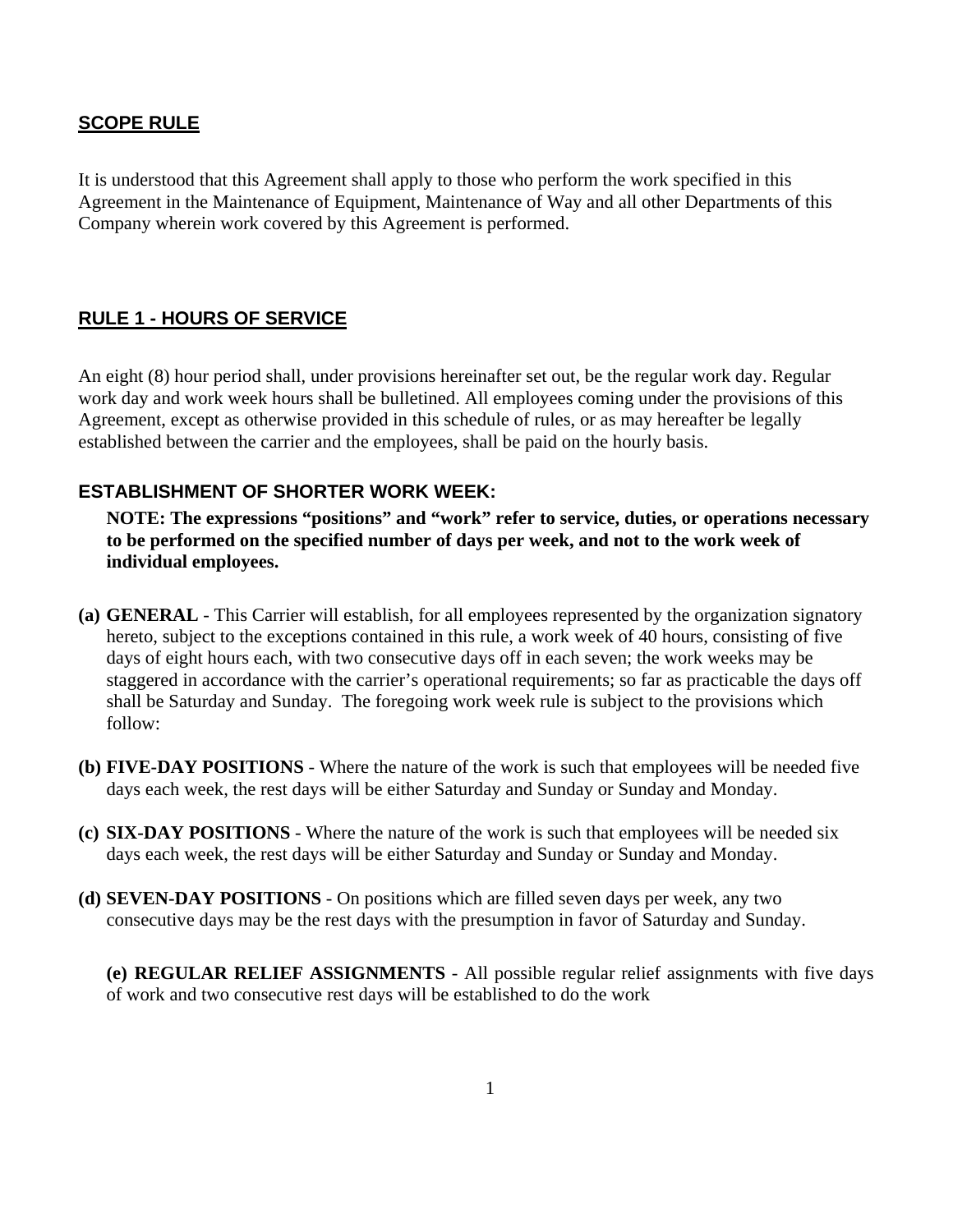necessary on rest days of assignments in six or seven-day service or combination thereof, or to perform relief work on certain days and such types of other work on other days as may be assigned under individual agreements.

Assignments for regular relief positions may on different days include different starting times, duties and work locations for employees of the same class in the same seniority district, provided they take the starting times, duties and work locations of the employee or employees whom they are relieving.

- **(f) DEVIATION FROM MONDAY-FRIDAY WEEK**  If in positions or work extending over a period of five days per week, an operational problem arises which the carrier contends cannot be met under the provisions of paragraph (b) of this rule, and requires that some of such employees work Tuesday to Saturday instead of Monday to Friday, and the employees contend the contrary, if the parties fail to agree thereon, and the carrier nevertheless puts such assignments into effect, the dispute may be processed as a grievance or claim under the rules agreement.
- **(g) NONCONSECUTIVE REST DAYS**  The typical work week is to be one with two consecutive days off and it is the carrier's obligation to grant this. Therefore, when an operating problem is met which may affect the consecutiveness of the rest days of positions or assignments covered by paragraphs ©, (d) and (e), the following procedures shall be used:
	- (1) All possible regular relief positions shall be established pursuant to paragraph (e) of this rule.
	- (2) Possible use of rest days other than Saturday and Sunday, by agreement or in accordance with other provisions of this agreement.
	- (3) Efforts will be made by the parties to agree on the accumulation of rest time and the granting of longer consecutive rest periods.
	- (4) Other suitable or practicable plans which may be suggested by either of the parties shall be considered and efforts made to come to an agreement thereon.
	- (5) If the foregoing does not solve the problem, then some of the relief men may be given nonconsecutive rest days.
	- (6) If after all the foregoing has been done there still remains service which can only be performed by requiring employees to work in excess of five days per week, the number of regular assignments necessary to avoid this may be made with two nonconsecutive days off.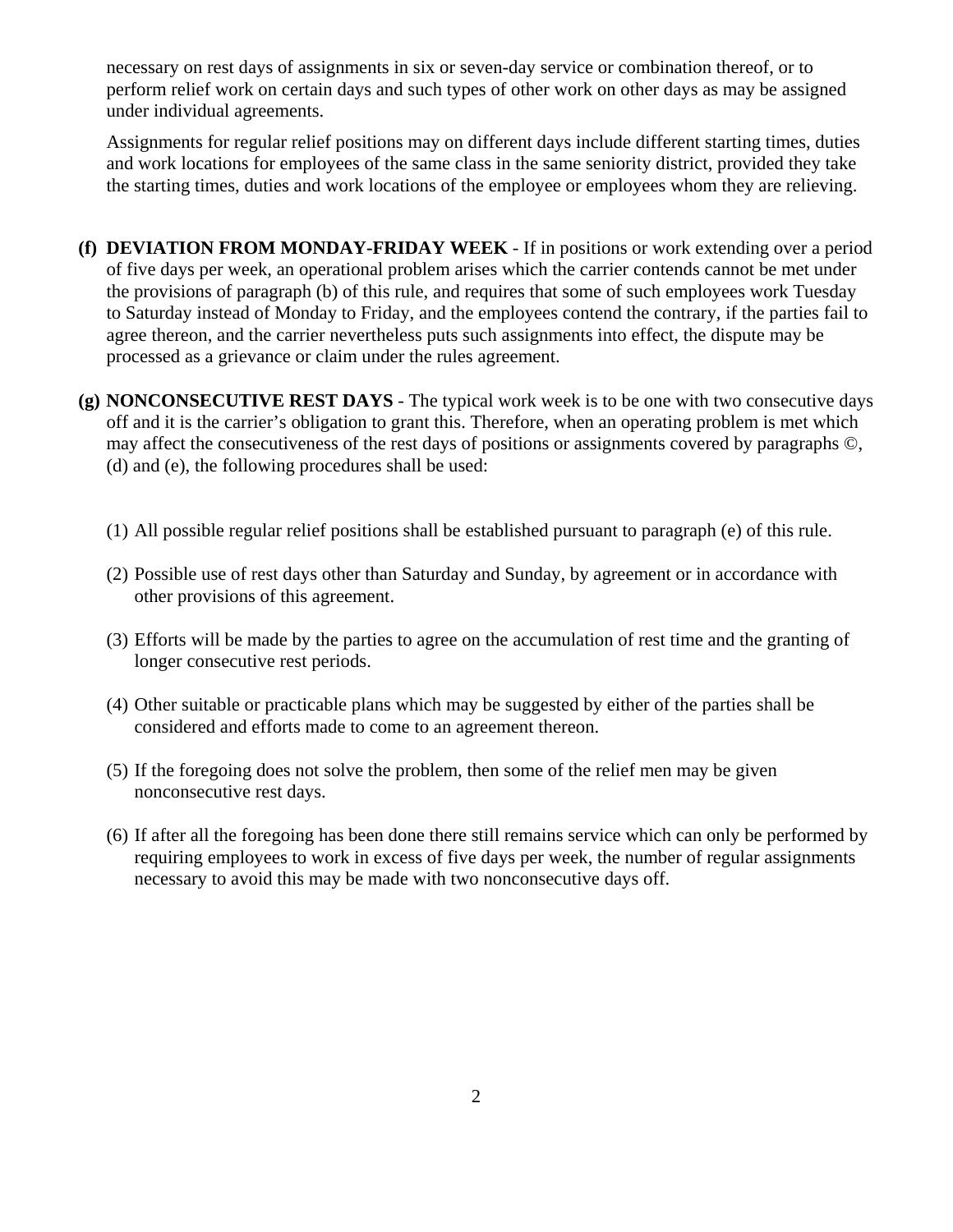- (7) The least desirable solution of the problem would be to work some regular employees on the sixth or seventh days at overtime rates and thus withhold work from additional relief men.
- (8) If the parties are in disagreement over the necessity of splitting the rest days on any such assignments, the carrier may nevertheless put the assignments into effect subject to the right of employees to process the dispute as a grievance or claim under the rules agreements, and in such proceedings the burden will be on the carrier to prove that its operational requirements would be impaired if it did not split the rest days in question and that this could be avoided only by working certain employees in excess of five days a week.
- **(h) REST DAYS OF FURLOUGHED EMPLOYEES -** To the extent furloughed men may be utilized under applicable agreements or practices, their days off need not be consecutive; if they take the assignment of a regular employee they will have as their days off the regular days off of that assignment.
- **(i) BEGINNING OF WORK WEEK** The term "work week" for regularly assigned employees shall mean a week beginning on the first day on which the assignment is bulletined to work and for unassigned employees shall mean a period of seven consecutive days starting with Monday.
- **(j) SUNDAY WORK**  The elimination of punitive rates does not contemplate the reinstatement of work on Sunday which can be dispensed with. Changes in amount or nature of traffic or business and seasonal fluctuations must be taken into account. This is not to be taken to mean, however, that types of work which have not been needed on Sundays will hereafter be assigned on Sunday. The intent is to recognize that the number of people on necessary Sunday work may change.
- **(k) WORK ON UNASSIGNED DAYS** When work is required by the carrier to be performed on a day which is not a part of any assignment, it may be performed by an available unassigned employee who will otherwise not have 40 hours of work that week; in all other cases by the regular employee.

#### **RULE 2 - ASSIGNMENT OF SHIFTS**

- (a) When one shift is employed, the starting time shall be 7:00 AM CSXT time, or as may be agreed upon at any shop by the Company and the Machinist local committee. The time and length of the lunch period shall be arranged by mutual agreement.
- (b) Where two shifts are employed, the starting time of the first shift shall be governed by item (a) of this rule, and the second shift shall start immediately following the close of the first shift or as may be agreed upon at any shop by the Company and the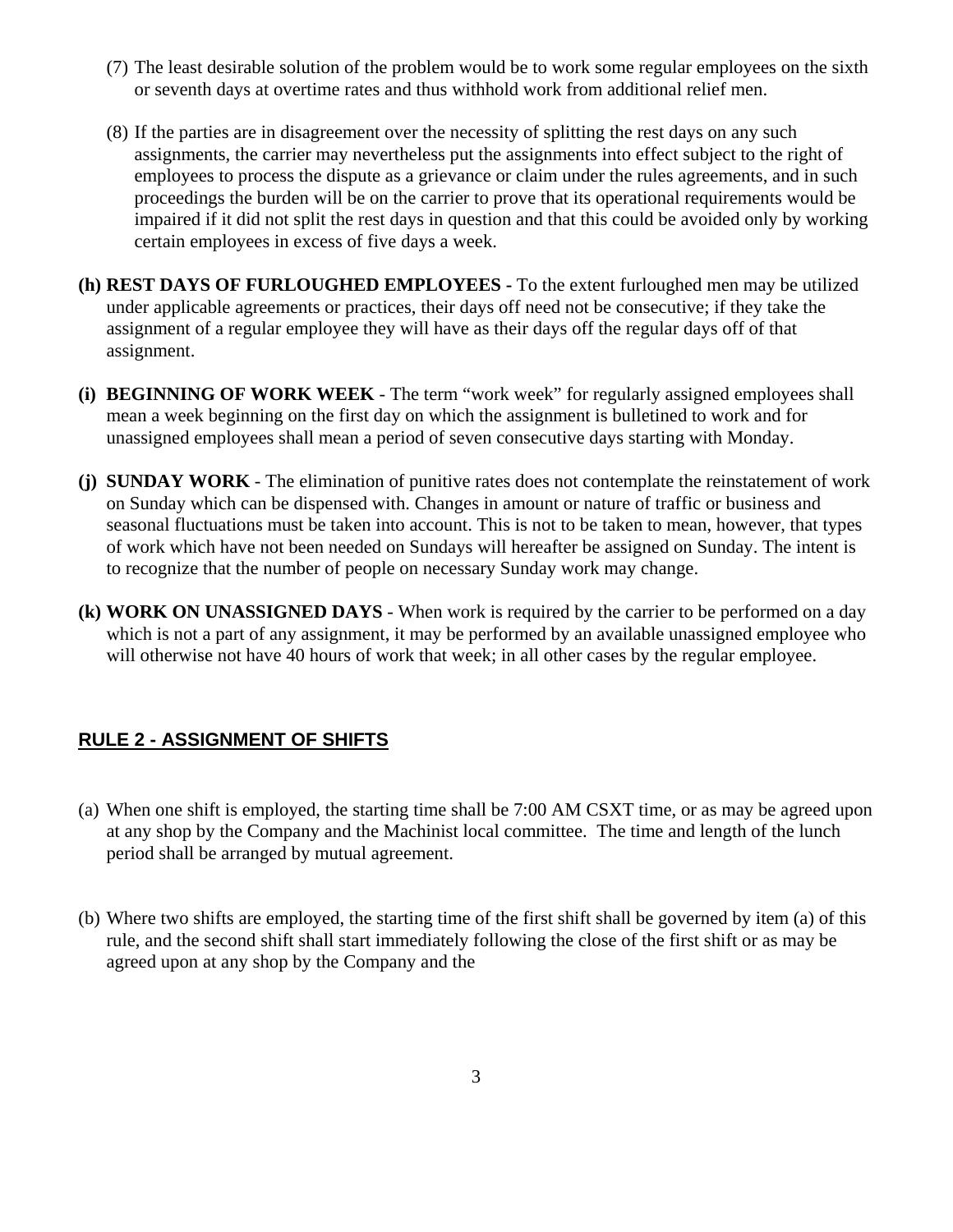Machinist local committee. The time and length of the lunch period shall be arranged by mutual agreement.

(c) Where three shifts are employed, the starting time of the first shift shall be governed by item (a) of this rule, and the starting time of each of the other shifts shall be regulated accordingly. Each shift shall consist of eight consecutive hours including an allowance of twenty minutes for lunch within the limits of the fifth hour.

Uniform Commencing and Quitting Time: The time established for commencing and quitting work for all men on each shift in either the Car or Locomotive Department shall be the same at the respective points but where three shifts are worked by running repair forces and two shifts by back shop forces, the quitting time of the first shift and the commencing and quitting time of the back shop forces will be governed by the provisions of item (b) of this rule.

*Exception: It is agreed that three eight-hour shifts may be established under the provisions of item ( c )of this rule for the employees necessary to the continuous operation of power houses, mill wright gangs, heat treating plants, train yards, running repair and inspection forces, without extending the provisions of item ( c ) of this rule to the balance of shop forces.* 

#### **RULE 3 - LUNCH PERIOD**

Employees required to work during, or any part of, the lunch period shall receive pay for the length of the lunch period regularly taken at point employed at straight time and will be allowed necessary time to procure lunch (not to exceed thirty (30) minutes) without loss of time.

This does not apply where employees are allowed the twenty (20) minutes for lunch without deduction therefor.

#### **RULE 4 - OVERTIME - PAYMENT AND DISTRIBUTION**

#### **PAYMENT OF OVERTIME**

- (a) All overtime continuous with regular bulletined hours will be paid for at the rate of time and one-half until relieved, except as may be provided in rules hereinafter set out.
- (b) Overtime provisions Work in excess of 40 straight time hours in any work week shall be paid for at one and one-half times the basic straight time rate except where such work is performed by an employee due to moving from one assignment to another or to or from a furloughed list, or where days off are being accumulated under paragraph (g) of Rule 1.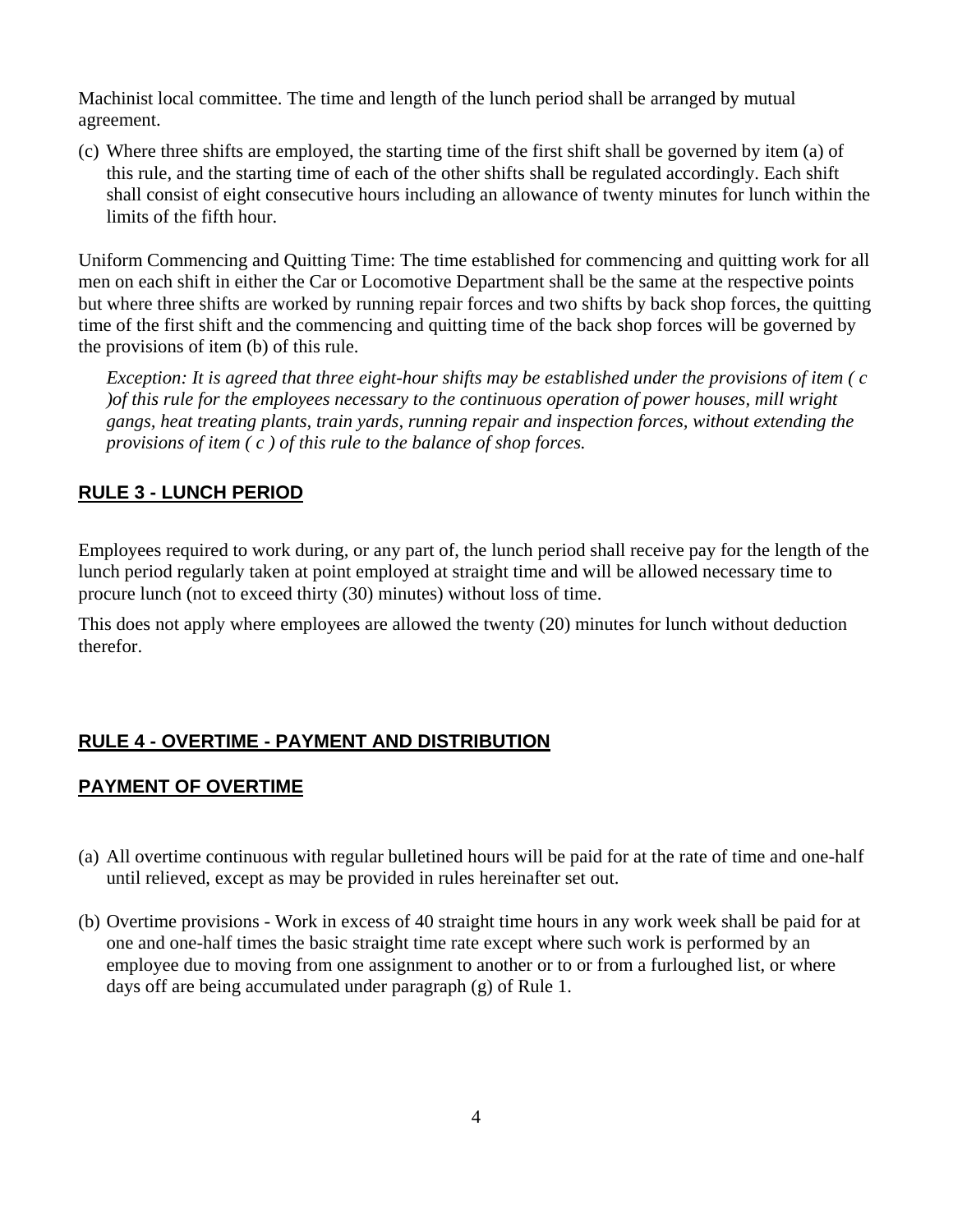- (c) Payment for service on rest days
	- (1) Service rendered by an employee on his assigned rest day or days will be paid for under the call rule when such service is not a part of any assignment.
	- (2) In all cases other than those specified in paragraph (1), service rendered by an employee on his assigned rest day or days will be paid for at the overtime rate with a minimum of eight (8) hours unless released at his own request. Where vacancies are not known sufficiently in advance to permit employees to report at the beginning of the shift they will be allowed to complete the balance of the day at overtime rate but not less than is provided under the call rule. Employees will be notified as soon as possible of such vacancies.
- (d) Work performed on the legal holidays as listed in Rule 6 (provided when any of the above holidays falls on Sunday, the day observed by the state, nation or proclamation shall be considered the holiday), shall be paid for at the rate of time and one-half. Employees regularly assigned to work on holidays, or those called to take the place of such employees, will be allowed to complete the balance of the day unless released at their own request. Those who are called will be advised as soon as possible after vacancies become known.
- (e) The following will govern with respect to paying third shift employees for holiday service:
	- (1) Pay third shift which begins at the close of the second shift, the day preceding a holiday, pro rata time for time worked;
	- (2) Pay third shift which begins at close of second shift, holidays, rate and one-half for time worked.
- (f) Except as provided in Paragraph (i) of this rule, employees worked more than five days in a work week shall be paid one and one-half times the basic straight time rate for work on the sixth and seventh days of their work weeks, except where such work is performed by an employee due to moving from one assignment to another, or to or from a furloughed list, or where days off are being accumulated under paragraph (g) of Rule 1.
- (g) There shall be no overtime on overtime; neither shall overtime hours paid for, other than hours not in excess of eight paid for at overtime rates on holidays or for changing shifts, be utilized in computing the 40 hours per week, nor shall time paid for in the nature of arbitraries or special allowances such as attending court, deadheading, travel time, etc., be utilized for this purpose, except when such payments apply during assigned working hours in lieu of pay for such hours, or where such time is now included under existing rules in computation leading to overtime.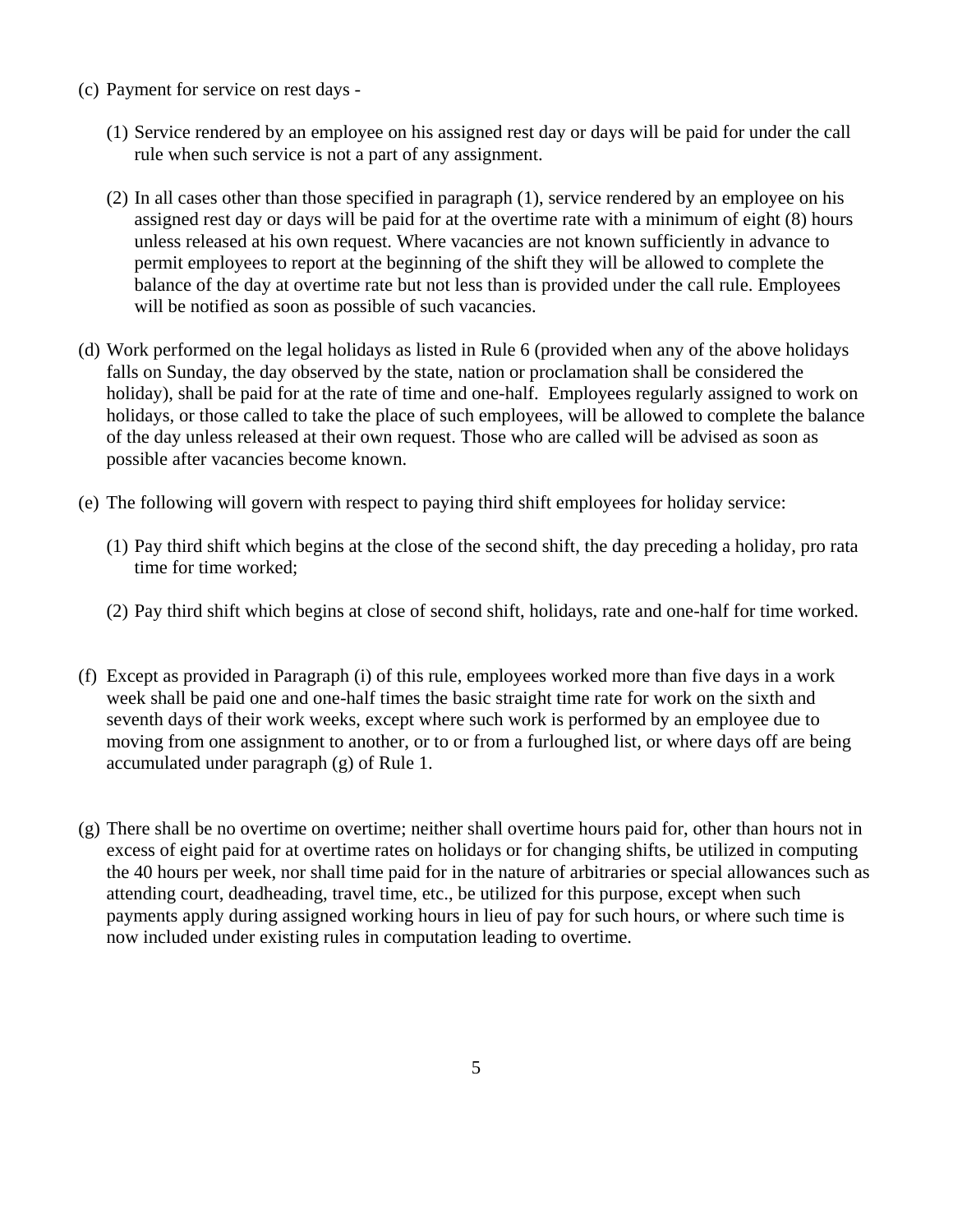- (h) Except as otherwise provided for in this rule, all time worked beyond 16 hours service (the 16 hours service to be computed within any 24-hour period from the regular starting time of the shift) shall be paid for at double time until relieved, provided that an employee who is relieved after working beyond 16 hours, but elects to continue to work his regular shift, or the remainder of his regular shift, shall be paid at the regular rate applicable to his regular shift for any part of his shift worked after relieved.
- (i) Service performed by a regularly assigned hourly rated employee on the second rest day of his assignment shall be paid at double the basic straight time rate provided he has worked all the hours of his assignment in that work week and has worked on the first rest day of his work week, except that emergency work paid for under the call rules will not be counted as qualifying service under this rule, nor will it be paid for under the provisions hereof.
- (j) An employee doubling over shall have his regular lunch period as provided in Rule 5(b), then work straight through the remainder of the shift, without taking a lunch period at the time the men composing the regular shift take their lunch period.
- (k) For employees notified or called after working their regular shift on the day preceding their assigned rest days (or the day preceding a holiday for employees not assigned to work on holidays) to work another shift not continuous with their regularly assigned shift, the application of double time, paragraph (h), will be computed from the starting time of the shift so called or notified to work.
- (l) After such an employee completes an assignment for which so called or notified and is relieved for 5 hours or more, if again called to fill another shift on his rest days (or holiday), double time will not apply until the expiration of 16 hours from the starting time of that shift.
- (m) For one so notified or called, and relieved at the starting time of or during his regular shift on the day following his rest days or a holiday, straight time will apply for the remainder of his shift, if worked, and all overtime thereafter will be computed from the starting time of his shift in accordance with the understandings and past practice under this rule.
- (n) For employees called in emergency (not to work a shift in place of an absentee or to augment the force) on their rest days or on holidays, the double time provisions of the rule will be applied from the starting time on the day so called of the shift to which regularly assigned. For example: One assigned to the first shift, whose rest days are Wednesday and Thursday, called 2 hours after working his shift on Tuesday, or at 5:00 PM, and worked 16 hours, would be paid 8 hours double time computed from the starting time of his Tuesday shift; but if called at the same time on Wednesday, and worked 16 hours, he would be paid rate and one-half for the 16 hours, as he did not work beyond 16 hours computed from the starting time on Wednesday of the first shift.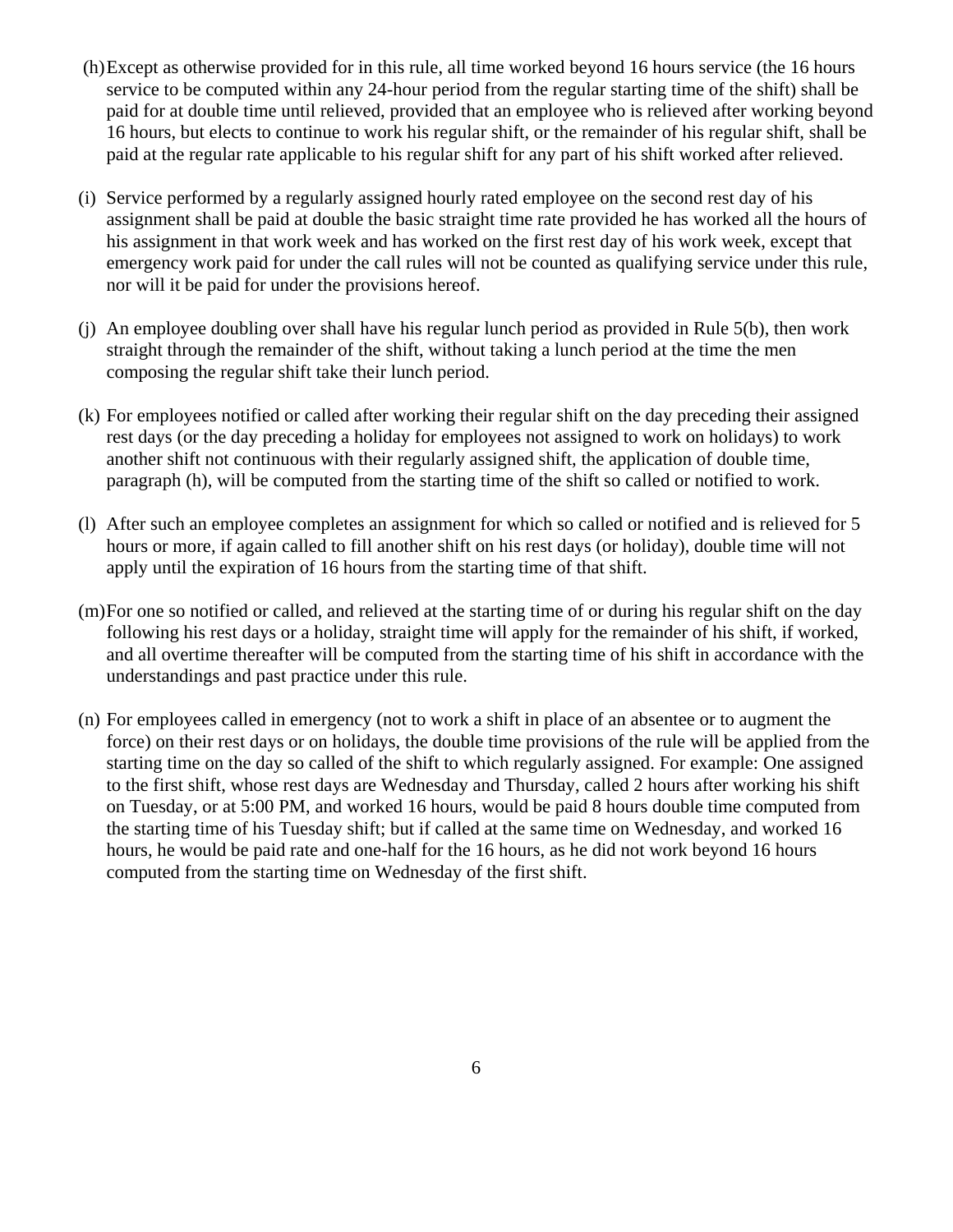#### **DISTRIBUTION OF OVERTIME**

- (a) Employees who have worked overtime shall not be laid off during their regular working hours to equalize the time.
- (b) Work on Unassigned Days. Where work is required by the carrier to be performed on a day which is not part of any assignment, it may be performed by an available unassigned employee who will otherwise not have 40 hours of work that week; in all other cases by the regular employee.
- (c) Record will be kept of overtime worked and men called with the purpose in view of distributing the overtime equally.
- (d) There will be an overtime call board (or call list) established for the respective crafts or classes at the various shops or in the various departments or subdepartments, as may be agreed upon locally to meet service requirements. Employees who volunteer for overtime service will have their names placed on a board and preferably be called in turn. Overtime call list will be kept under lock and key and made available to employees when necessary.
- (e) There will be, as near as possible, an equal distribution of overtime between employees who voluntarily sign the overtime call lists.
- (f) It is not intended that an employee, who is not fully qualified, will put his name on the overtime call list, but it is expected that a sufficient number of competent men will volunteer to properly take care of the work.
- (g) Should there not be sufficient number of employees volunteer to properly take care of the work, any employee who may be called must respond at the time called, unless there is some good and sufficient reason why he cannot respond.
- (h) Regular running repair employees will not be expected to participate in back shop overtime and road work, except in emergency.
- (i) Back shop employees will not be expected to participate in regular running repair employees overtime (holidays are to be considered as overtime), except when necessity arises.
- (j) An employee refusing call in his turn will lose the turn the same as if he had responded. An employee called for work for which he is not qualified will retain his place on the call board or list.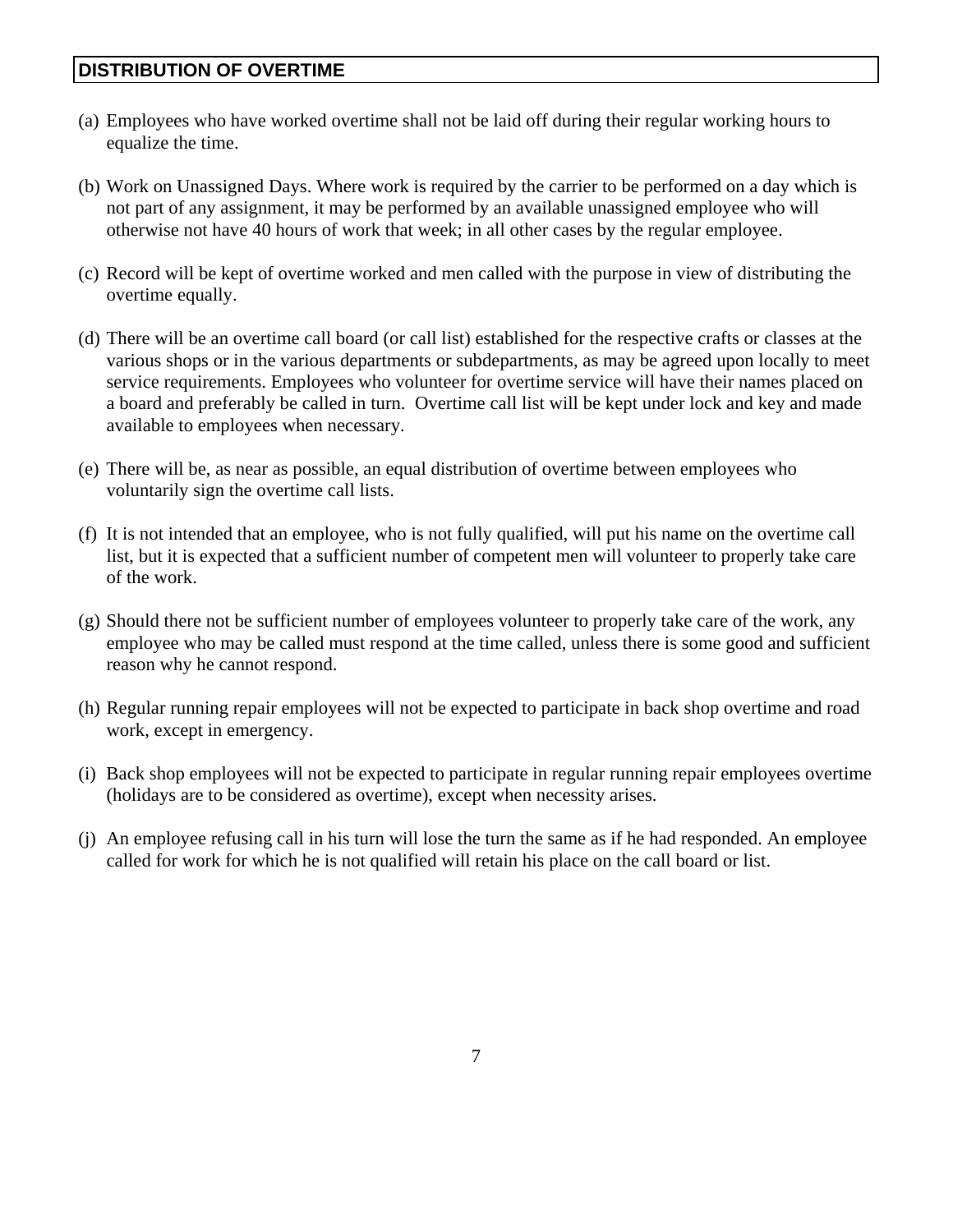(k) It is understood that past practice will continue with respect to calling men for overtime who are assigned to special services, such as repairs to coal elevator and power plant machinery, etc.

*Understanding: An employee filling a foreman or supervisory vacancy must return to work as a machinist and work one shift before being eligible for calls from the machinists' overtime list.* 

#### **RULE 5 - OVERTIME - CALLS AND CONTINUOUS SERVICE**

- (a) For continuous service after regular working hours, employees will be paid time and one-half on the actual minute basis. For forty minutes or less continuous service after bulletin hours, one hour straight time will be allowed.
- (b) Employees shall not be required to work more than two hours without being permitted to go to meals. Time taken for meals will not terminate the continuous service period and will be paid for up to thirty (30) minutes.
	- *this means that if it is feasible to procure meal in 30 minutes or less, they will be allowed actual time, but if more than 30 minutes is required, only 30 minutes will be paid for.*
- (c) Employees called or required to report for work, and reporting, will be allowed a minimum of four (4) hours for two (2) hours and forty (40) minutes or less, and will be required to do only such work as called for or other emergency work which may have developed after they were called, and cannot be performed by the regular force in time to avoid delays to train movement.
	- *This paragraph means than an employee called or required to report for work, and reporting, will be allowed a minimum of four hours pay at straight time for two hours and forty minutes service, or less, from time called. Included in the two hours and forty minutes there shall be the time necessary for the employee called to present himself for duty, but in no case shall this allowance exceed one hour.*
- (d) Employees will be allowed time and one-half on minute basis for services performed continuously in advance of the regular working period with a minimum of one hour - the advance period to be not more than one hour.

*The provision in this paragraph, "... the advance period to be not more than one hour, means that an employee may be started to work one hour or less before his regular starting time, and paid rate and one-half on the* 

8

*minute basis with a minimum of one hour for forty minutes service or less, but, if started in excess of one hour before his regular starting time, he will be paid a call.*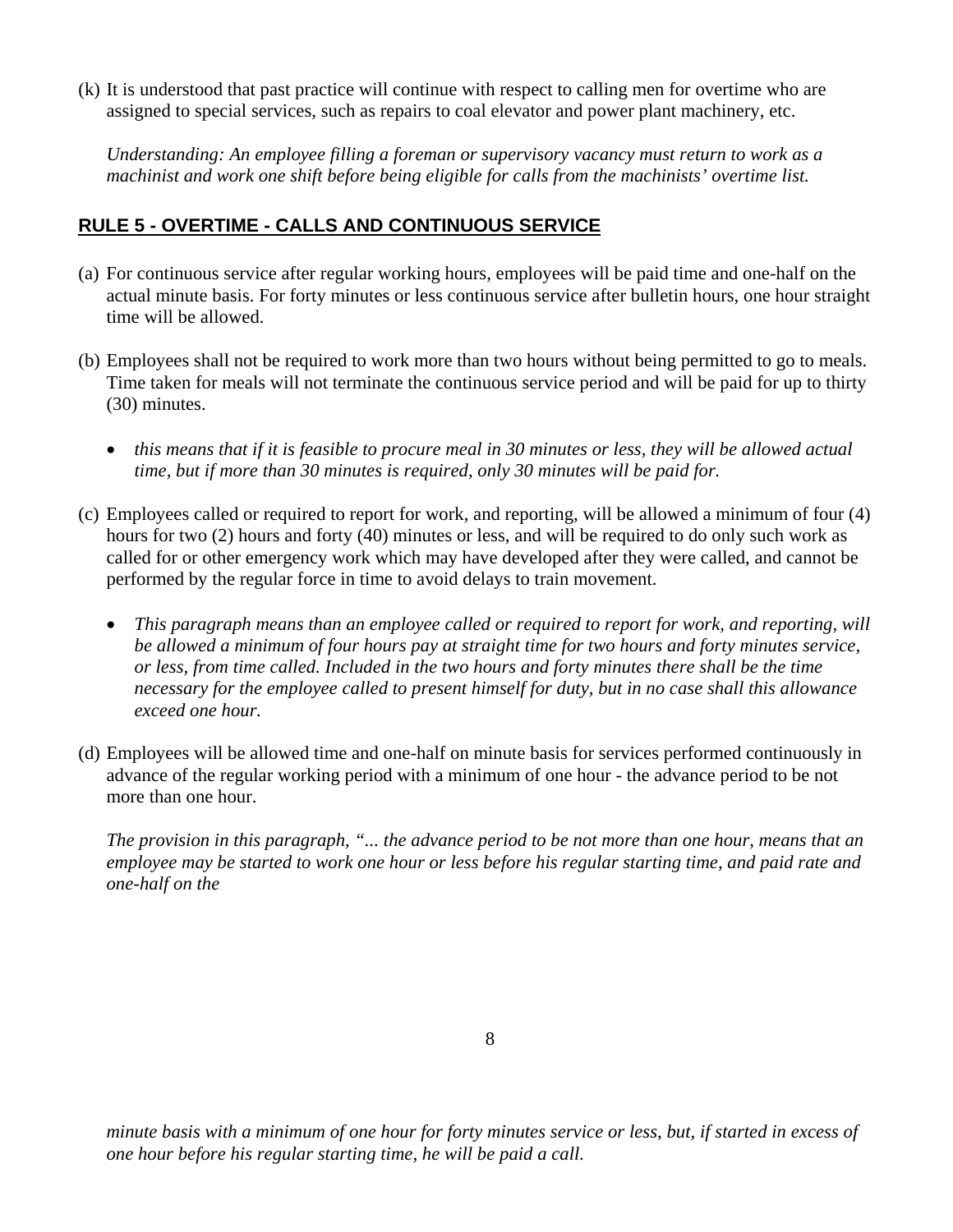#### **RULE 6 – HOLIDAYS**

(a) Subject to the qualifying requirements contained in Section (b) hereof, and to the conditions hereinafter provided, each hourly and daily rated employee shall receive eight hours' pay at the pro rata hourly rate for each of the following enumerated holidays:

| New Year's Day        | <b>Thanksgiving Day</b> |
|-----------------------|-------------------------|
| Washington's Birthday | Day after Thanksgiving  |
| Good Friday           | Christmas Eve           |
| <b>Memorial Day</b>   | Christmas Day           |
| Fourth of July        | New Year's Eve          |
| Labor Day             |                         |

- (1) Holiday pay for regularly assigned employees shall be at the pro rata rate of the position to which assigned.
- (2) For other than regularly assigned employees, if the holiday falls on a day on which he would otherwise be assigned to work, he shall, if consistent with the requirements of the service, be given the day off and receive eight hours' pay at the pro rata rate of the position which he otherwise would have worked. If the holiday falls on a day other than a day on which he otherwise would have worked, he shall receive eight hours' pay at the pro rata hourly rate of the position on which compensation last accrued to him prior to the holiday.
- (3) Subject to the applicable qualifying requirements in Section (b) hereof, other than regularly assigned employees shall be eligible for the paid holidays or pay in lieu thereof provided for in paragraph (2) above, provided (1) compensation for service paid him by the carrier is credited to 11 or more of the 30 calendar days immediately preceding the holiday and (2) he has had a seniority date for at least 60 calendar days or has 60 calendar days of continuous active service preceding the holiday beginning with the first day of compensated service provided employment was not terminated prior to the holiday by resignation, for cause, retirement, death, noncompliance with a union shop agreement, or disapproval of application for employment.
- (b) A regularly assigned employee shall qualify for the holiday pay provided in Section (1) hereof if compensation paid him by the carrier is credited to the workdays immediately preceding and following such holiday or if the employee is not assigned to work but is available for service on such days. If the holiday falls on the last day of a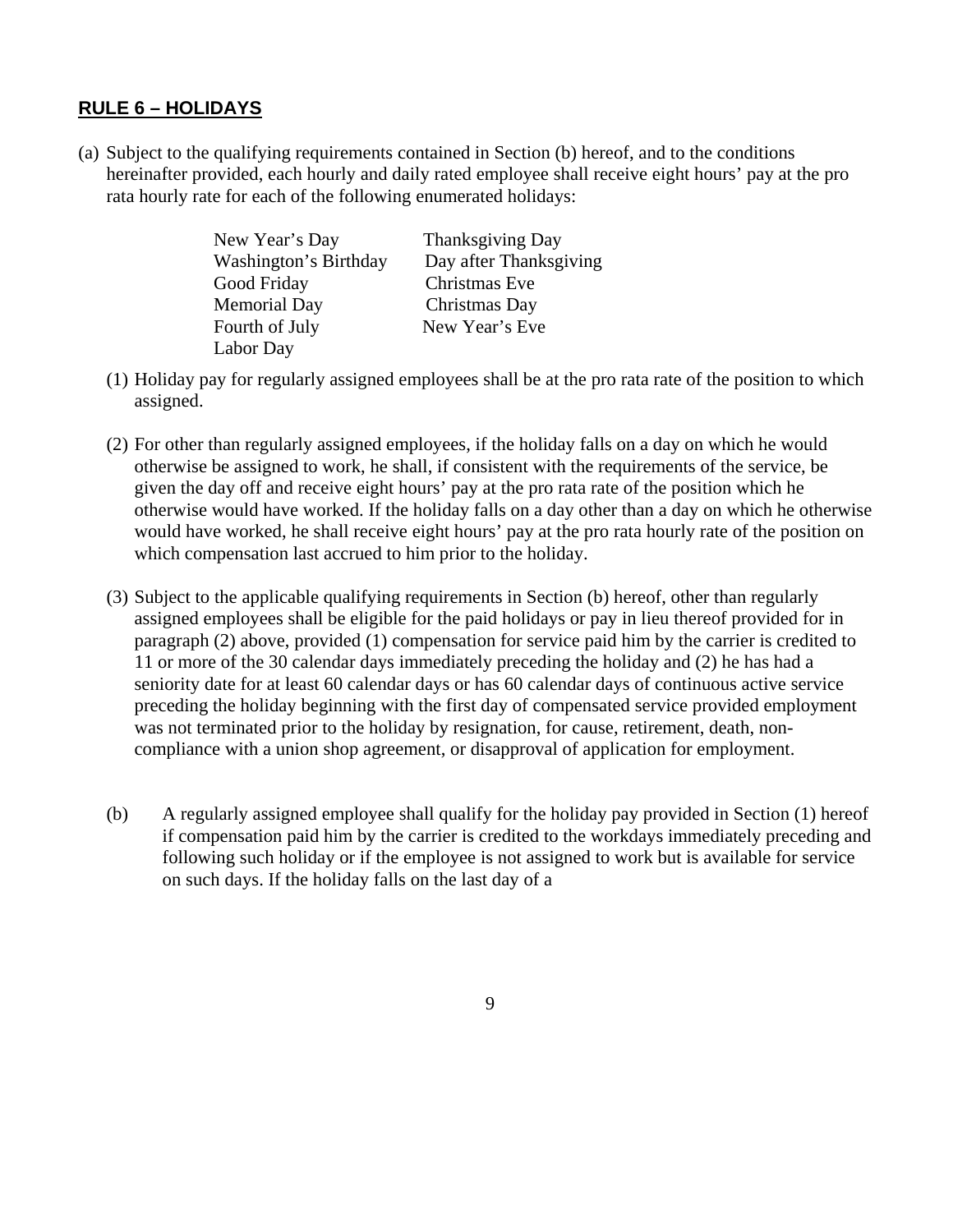regularly assigned employee's workweek, the first workday following his rest days shall be considered the workday immediately following. If the holiday falls on the first workday of his workweek, the last workday of the preceding workweek shall be considered the workday immediately preceding the holiday.

Except as provided in the following paragraph, all others for whom holiday pay is provided in Section (a) hereof shall qualify for such holiday pay if on the day preceding and the day following the holiday they satisfy one or the other of the following conditions:

- (i) Compensation for service paid by the carrier is credited; or
- (ii) Such employee is available for service.

*NOTE: "Available" as used in subsection (ii) above is interpreted by the parties to mean that an employee is available unless he lays off of his own accord or does not respond to a call, pursuant to the rules of the applicable agreement, for service.* 

For the purposes of Section (a), other than regularly assigned employees who are relieving regularly assigned employees on the same assignment on both the work day preceding and the workday following the holiday, will have the workweek of the incumbent of the assigned position and will be subject to the same qualifying requirements respecting service and availability on the workdays preceding and following the holiday as apply to the employee whom he is relieving.

*NOTE: Compensation paid under sick-leave rules or practices will not be considered as compensation for purposes of this rule.* 

- (c) The parties to this agreement may, by mutual agreement, change the days (but not the number of days) that shall be observed as holidays, for the purposes of existing rules and agreements.
- (d) When any of the eleven recognized holidays enumerated in Section (a) above, or any day which by agreement, or by law or proclamation of the State or Nation, has been substituted or is observed in place of any of such holidays, falls during an hourly or daily rated employee's vacation period, he shall, in addition to his vacation compensation, receive the holiday pay provided for therein, provided he meets the qualification requirements specified. The "workdays" and "days" immediately preceding and following the vacation period shall be considered the "workdays" and "days" preceding and following the holiday for such qualification purposes.
	- (e) The work day or day immediately preceding or following a personal leave day or day on which the employee receives jury duty pay or bereavement leave is to be considered as the qualifying day for holiday purposes.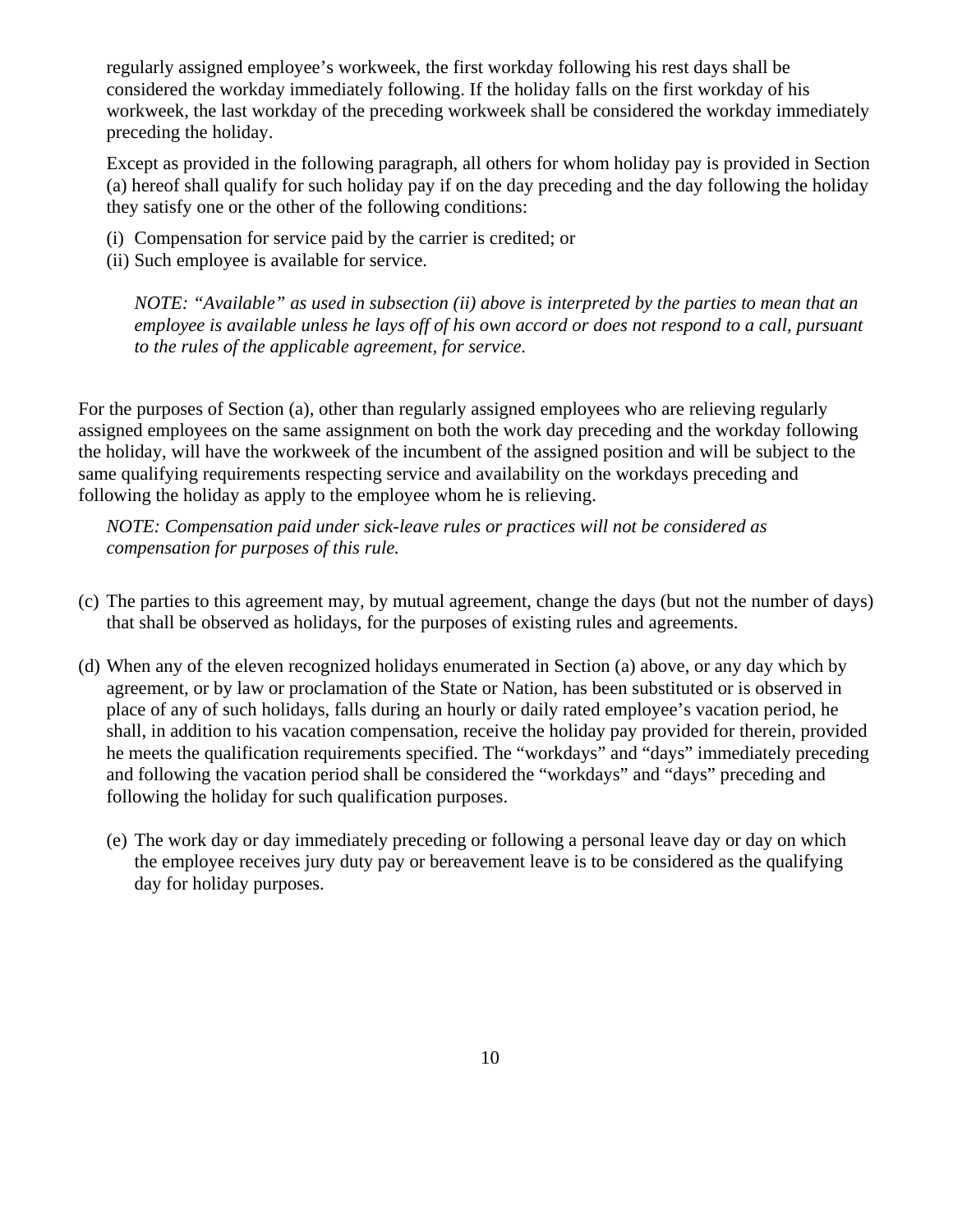- (f) Existing rules and practices thereunder governing whether an employee works on a holiday and the payment for work performed on a holiday are not changed hereby, except that under no circumstances will an employee be allowed, in addition to his holiday pay, more than one time and one-half payment for service performed by him on a holiday.
- (g) The holiday pay qualifications for Christmas Eve Christmas shall also be applicable to the Thanksgiving Day - day after Thanksgiving Day and the New Year's Eve - New Year's Day holidays.
	- (1) This means that an employee who meets all other qualifying requirements will qualify for holiday pay for both holidays if on the "workday" or the "day", as the case may be, immediately preceding the first holiday he fulfills the qualifying requirements applicable to the "workday" or the "day" before the holiday and on the "workday" or "day," as the case may be, immediately following the second holiday he fulfills the qualifying requirements applicable to the "workday" or the "day" after the holiday.
	- (2) An employee who does not qualify for holiday pay for both consecutive holidays may qualify for holiday pay for either one or the other under the provisions applicable to holidays generally.
- (h) In addition to their established monthly compensation, employees performing service on the day after Thanksgiving Day on a monthly rated position (the rate of which is predicated on an all-service performed basis) shall receive eight hours' pay at the equivalent straight time rate.
- (i) A monthly rated employee occupying a 5-day assignment on a position with Friday as an assigned rest day also shall receive eight hours' pay at the equivalent straight time rate for the day after Thanksgiving Day, provided compensation paid such employee by the Carrier is credited to the work days immediately preceding Thanksgiving Day and immediately following the day after Thanksgiving Day.
- (j) Except as specifically provided in paragraph (g) above, existing rules and practices thereunder governing whether an employee works on a holiday and the payment for work performed on a holiday are extended to apply to the day after Thanksgiving Day and New Year's Eve (the day before New Year's Day is observed) in the same manner as to other holidays.

#### **RULE 7 - OVERTIME - CHANGING SHIFTS**

(a) Except as provided in paragraph (b) of this rule, employees changed from one shift to another will be paid overtime rates for the first shift of each change. Employees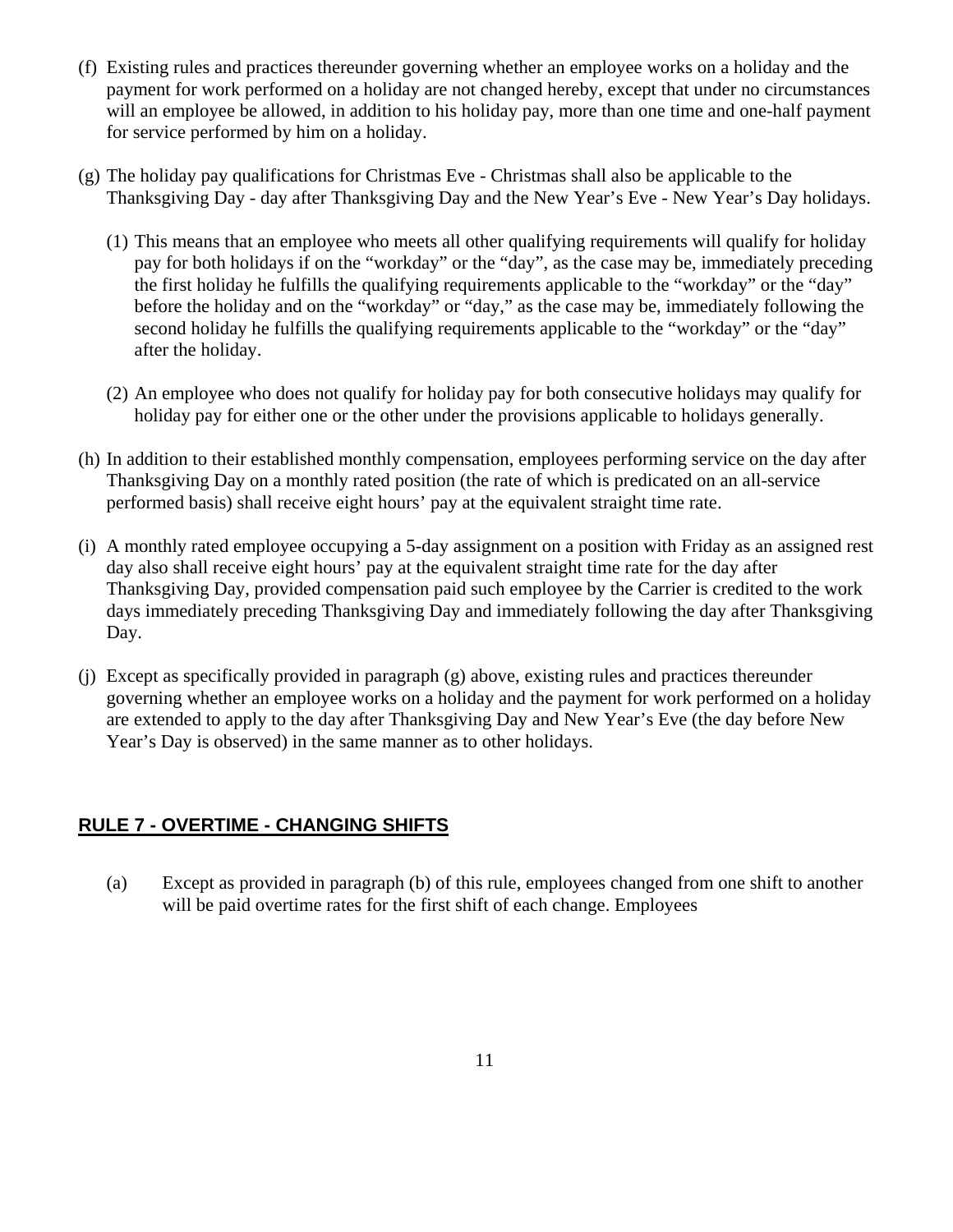working two shifts or more on a new shift shall be considered transferred. This will not apply when shifts are exchanged at the request of the employees involved.

(b) An employee holding a relief assignment will not be paid overtime rates for changing shifts to perform the work on the shifts included in his assignment. If such employee is required to change shifts for any other reason, this exception shall not apply to such other shift changes.

#### *(Interpretation of Rule 7)*

*This rule provides that an employee changing shifts due to exercising his seniority rights, or at the request of the employee, will be paid at his regular rate when changing shifts, instead of being allowed time and one-half time for the first shift of such change.* 

*An employee transferred from one shift to another by direction of the Management will be paid time and one-half rate for time worked on the new shift the first day of the change. If he works new shift two or more days he is considered transferred and will be paid straight time for the straight time hours after the first day. If returned to his old shift or any other shift, he will then be entitled to time and one-half rate for the first day of such change.* 

*An employee changing shifts through the exercise of his seniority rights, caused by reduction in force, will be allowed time and one-half for the first shift of the change where he loses a day's pay thereby. For illustration, an employee on third shift working 11:00 PM to 7:00 AM is caught in a furlough and his seniority entitled him to job on first shift, 7:00 AM to 3:00 PM. If he goes to work the same day, working 16 consecutive hours, he will receive straight time rate for work on that shift, but if he does not go to work until 7:00 "the following day, thereby losing one day's pay, he will receive time and one-half for the first day's work on the changed shift.* 

#### **RULE 8 - ROAD SERVICE - HOURLY**

(a) Employees regularly assigned to road work whose tour of duty is regular and who leave and return to home station daily shall be paid continuous time from the date of leaving the home station to the time they return whether working, waiting or traveling, exclusive of the meal period, as follows: Straight time for work performed during regular hours and overtime rates for work performed during overtime hours, with straight time for all hours traveling and waiting. The starting time to be not earlier than 6:00 AM nor later than 8:00 AM. Where two or more shifts are worked, the starting time will be regulated accordingly.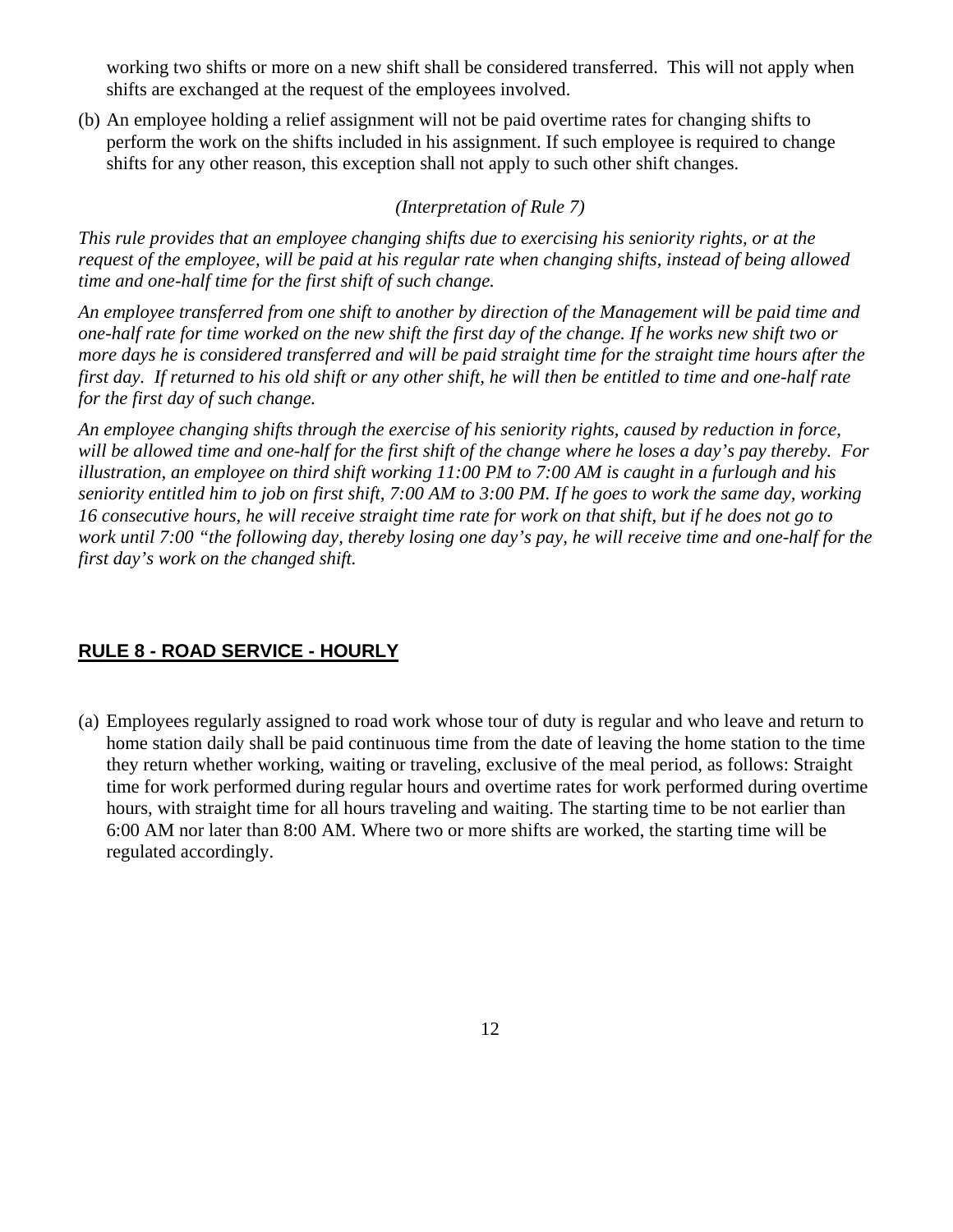*EXCEPTION: In case where the schedule trains interfere with the starting time, an agreement may be entered into by Carrier's highest designated officer and the General Chairman concerned.* 

(b) Where meals or lodging are not furnished by the railroad or when the service requirements make the purchase of meals and/or lodging necessary while away from home point, employees will be paid necessary expenses.

#### **RULE 8a - ROAD SERVICE - MONTHLY**

Employees regularly assigned to perform road work and paid on a monthly basis shall be governed by the following:

- (a) No overtime is allowed for time worked in excess of eight hours per day; on the other hand, no time is to be deducted unless the employee lays off of his own accord.
- (b) Such employees will be assigned one regular rest day per week, Sunday if possible. If called or required to report for work on such assigned rest day, Rules 4 and 9 shall apply to such service. Ordinary maintenance or construction work not heretofore required on Sundays and holidays will not be required on the sixth day of the work week or on holidays, but the monthly rate will compensate for all other service rendered on such sixth day or holidays. Overtime herein provided for the seventh day shall apply from midnight of the sixth day to midnight of the seventh day.
- (c) The monthly rate of pay, the hours on which the monthly rate is based and the straight time hourly rate for any monthly rated position is subject to mutual agreement between the Carrier and the General Chairman.
- (d) The regularly assigned road men under the provisions of this rule may be used, when at home point, to perform shop work in connection with work of their regular assignments.
- (e) Where meals and lodging are not furnished by the railroad, or when the service requirements make the purchase of meals and lodging necessary while away from home point, employees will be paid necessary expenses.
- (f) If it is found that this rule does not produce adequate compensation for certain of these positions by reason of the occupants thereof being required to work excessive hours, the salary for these positions may be taken up for adjustment.

# **RULE 9 - EMERGENCY SERVICE - ROAD**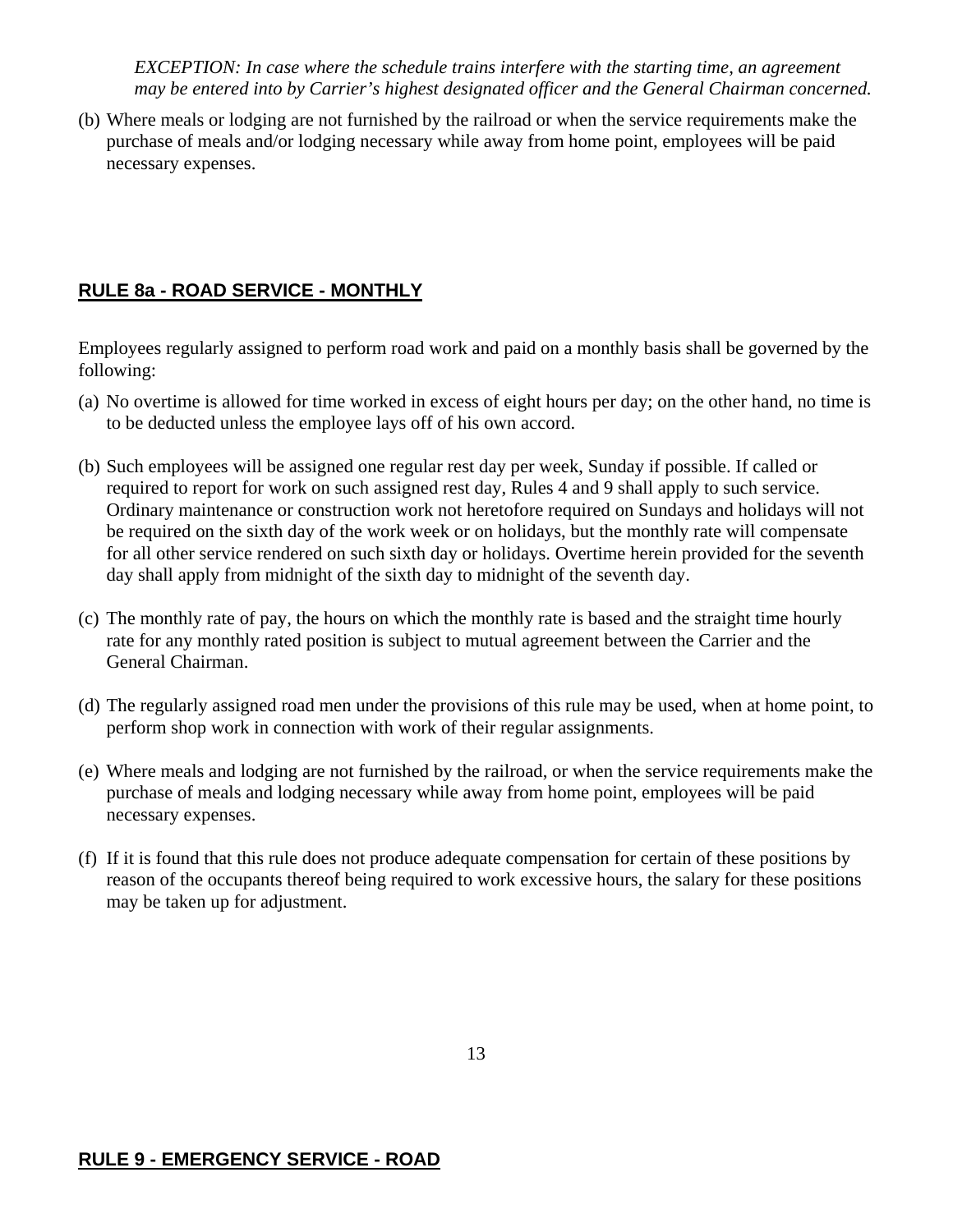- (a) An employee regularly assigned at a shop, engine house, repair track, or inspection point, when called for emergency road service away from such shop, engine house, repair track or inspection point, will be paid from the time called to leave home station, until his return for all service rendered in accordance with the practice at home station, and will be paid straight time rate for straight time hours and overtime rates for overtime hours for all time waiting or traveling.
- (b) If during the time on the road, a man is relieved from duty and permitted to go to bed for five (5) or more hours, such relief will not be paid for; provided that in no case shall he be paid for a total of less than eight (8) hours each calendar day, when such irregular service prevents the employee from making his regular daily hours at home station. Where meals and lodging are not provided by railroad, actual necessary expenses will be allowed. When an employee is required to go to shops for tools or material before leaving home station, he will be paid for the time necessary to cover such service.
- (c) Wrecking service employees will be paid in accordance with this rule.

# **RULE 10 - FILLING VACANCIES**

- (a) When an employee is required to fill the place of another employee receiving a higher rate of pay, he shall receive the higher rate; but if required to fill temporarily the place of another employee receiving a lower rate, his rate win not be changed.
- (b) Any regularly assigned employee who is used to fill a vacation vacancy on another position and works such position for 5 consecutive days win be required to observe the rest days of the position on which used before he may return to and resume service on his regular assignment or be permitted to work another vacancy; it being understood that employees may not request to move to a vacation vacancy after the vacancy commences. The same is to apply to all resultant vacancies brought about by the vacation vacancy.

#### **RULE 11 - PROMOTION TO FOREMAN**

#### **PROMOTION TO FOREMAN**

(a) When selecting foremen, employees will be given consideration for promotion, and if selection is made from employees, proficiency and seniority will govern, the

14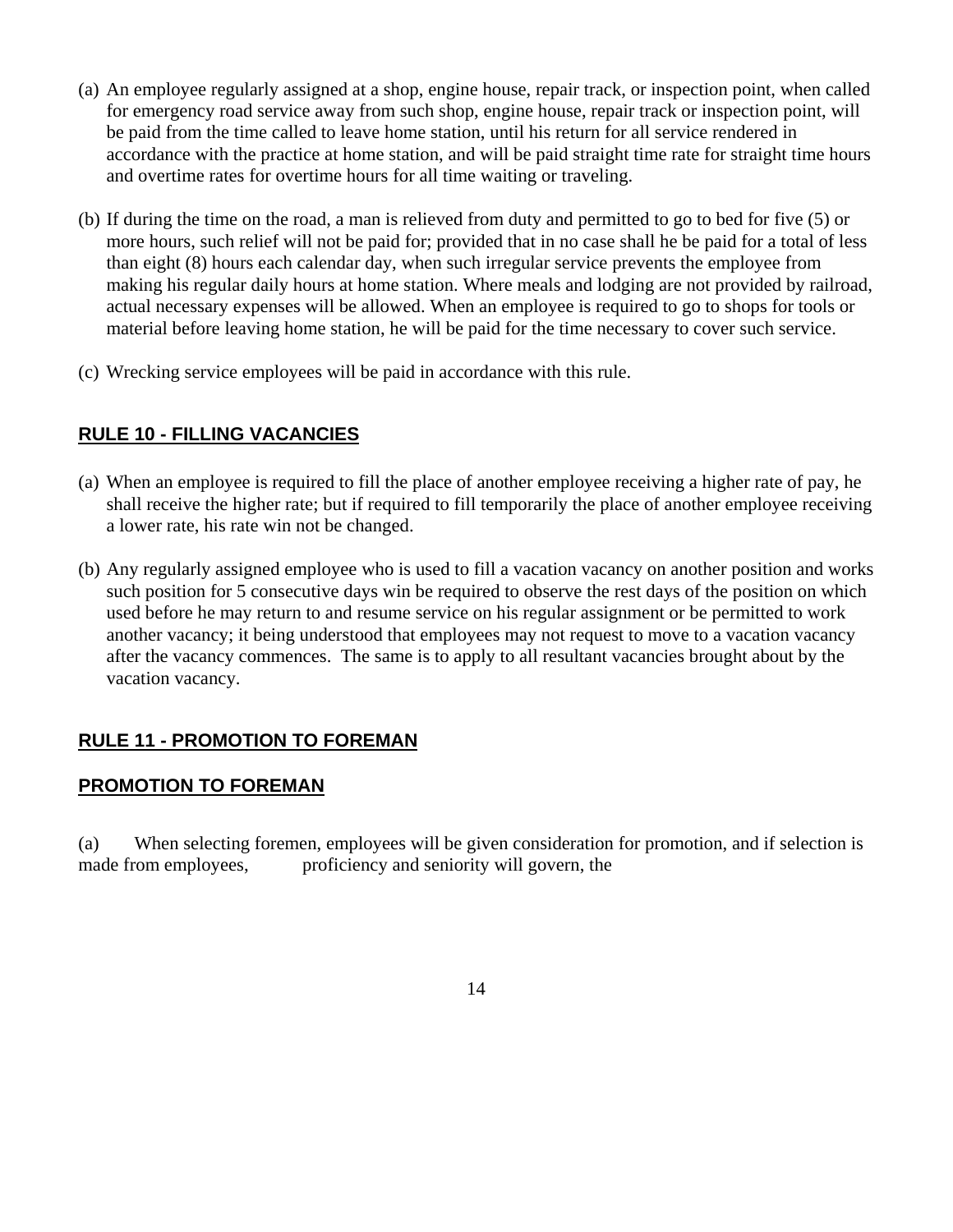company to be the judge of proficiency. It is the policy of the company to promote its own men, and only when competent employees cannot be found in the ranks or when competent employees will not accept vacancies or new positions will it be the disposition of the company to vary from this policy.

- (b) Employees promoted to official or semi-official positions shall retain their seniority at the point they hold seniority at the time of their promotion, and should they continue to accumulate seniority, it will be applicable to that point, irrespective of any change in location during their tenure as officials.
- (c) Seniority Retention
	- (1) Effective January 1, 1988, all employees promoted subsequent thereto to official, supervisory, or excepted positions from crafts or classes represented by IAM shall be required to maintain their IAM membership or pay an appropriate monthly fee, not to exceed monthly union dues, in order to retain and continue to accumulate seniority. A supervisor whose payments are delinquent shall be given a written notice by the appropriate General Chairman of the amount owed and ninety (90) days from the date of such notice to cure the delinquency in order to avoid seniority forfeiture.
- (2) Employees promoted prior to January 1, 1988 to official, supervisory or excepted positions from crafts or classes represented by IAM shall retain their current seniority but shall be required to pay regular monthly dues or an appropriate monthly fee, not to exceed monthly union dues, in order to accumulate additional seniority.
	- (d) Employees accepting promotion to supervisory or official positions will lose their right to the job they left, and upon return to work of the trade, will be governed by the following:

#### **Involuntary return:**

- (1) If a supervisor's position is abolished and the incumbent of the abolished position is unable to hold a position as supervisor on the roster on which he holds supervisors' seniority, or if a supervisor whose position is abolished elects to forfeit seniority as supervisor, the following will apply:
	- a. The supervisor must exercise seniority to a Machinist Craft position within ten (10) days from the date the supervisor last works as a supervisor.
	- b. The supervisor who is exercising seniority to a Machinist Craft position must, within the ten (10) day period referred to in Section (a) above, give notice of his intention to exercise seniority to a Machinist's Craft position in time to permit giving the Machinist's Craft employee who stands to be affected five (5) working days' notice that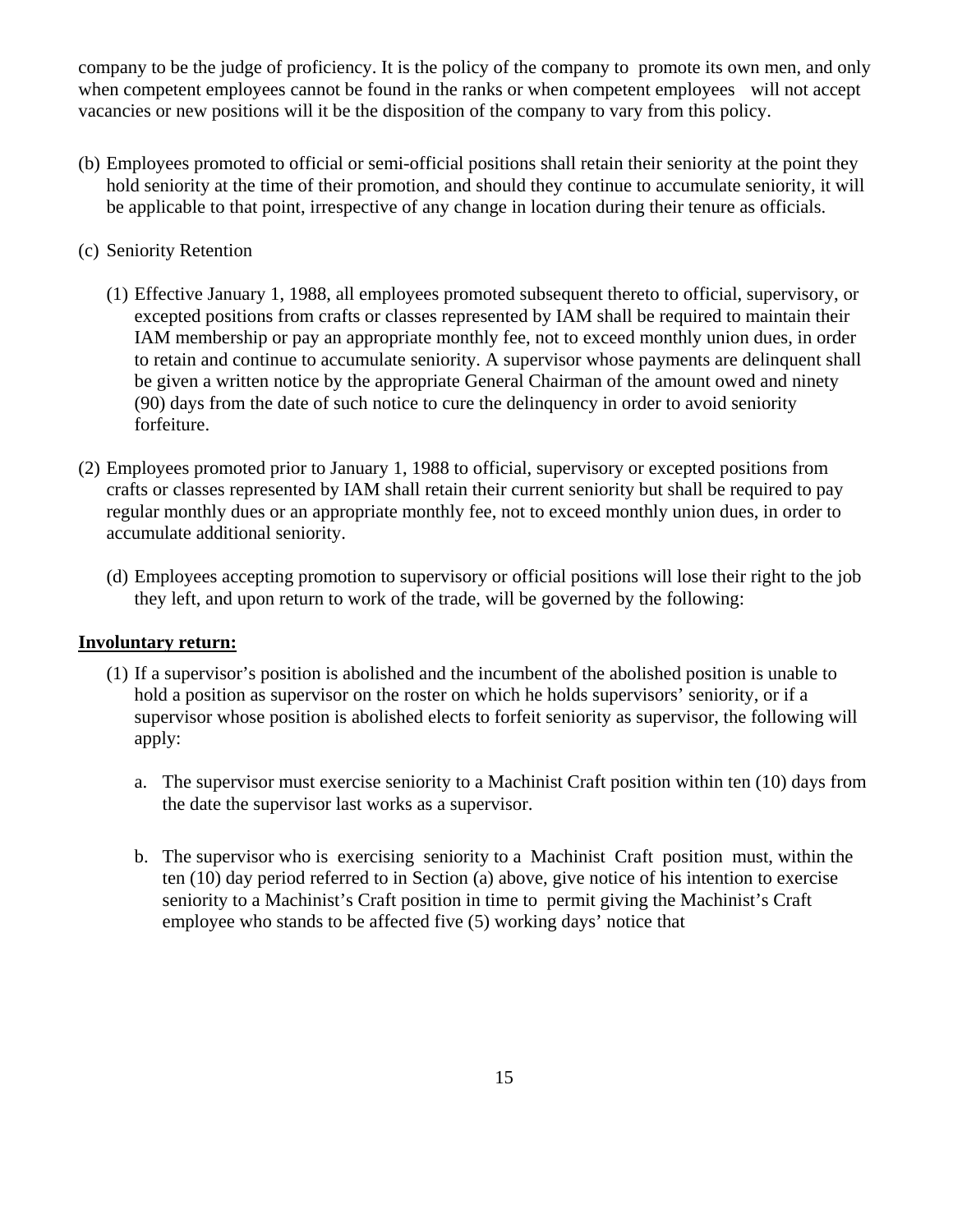he will be reduced to furlough status as a result of the returning supervisor exercising seniority.

(2) A supervisor will not be permitted to exercise seniority to a Machinist Craft position in cases where a supervisor's position is abolished for a specific period, thirty (30) days or less, and he is notified at the time his position is abolished that it will be reestablished on a specified date.

#### **Voluntary return:**

Promoted employees who voluntarily return to their former Machinist Craft Classification will only be permitted to take whatever open position may be available to which their seniority entitles them; or, if no opening exists, may displace the junior employee of their class.

#### **FILLING TEMPORARY FOREMAN VACANCIES**

- (a) Should an employee be assigned temporarily to fill the place of a foreman, he will be paid his own rate - straight-time rate for straight time hours and overtime rate for overtime hours - if greater than the foreman's rate; if it is not, he will get the foreman's rate. Said positions shall be filled only by mechanics of the respective craft in their departments.
- (b) Employees who are assigned to fill the places of foremen will work the same number of hours as the foremen work, or may ordinarily be called upon to work, and it is understood that the employees' basic day will start at the hour of the foremen's starting time, and it is further understood that any time worked after the close of the first eight hours, plus the meal period, if any, after the foremen's starting time will be paid for under the overtime rule.
	- (b) An employee assigned temporarily to fill the place of a foreman will take the regularly assigned relief days of the foreman whose place he is assigned to fill. For one so assigned and paid his own rate under this rule and understandings, overtime rates will apply on the foreman's regular relief days, if worked. For one so assigned and paid the foreman's rate, time worked on the foreman's regular relief days will be compensated for under the applicable Supervisors' Agreement.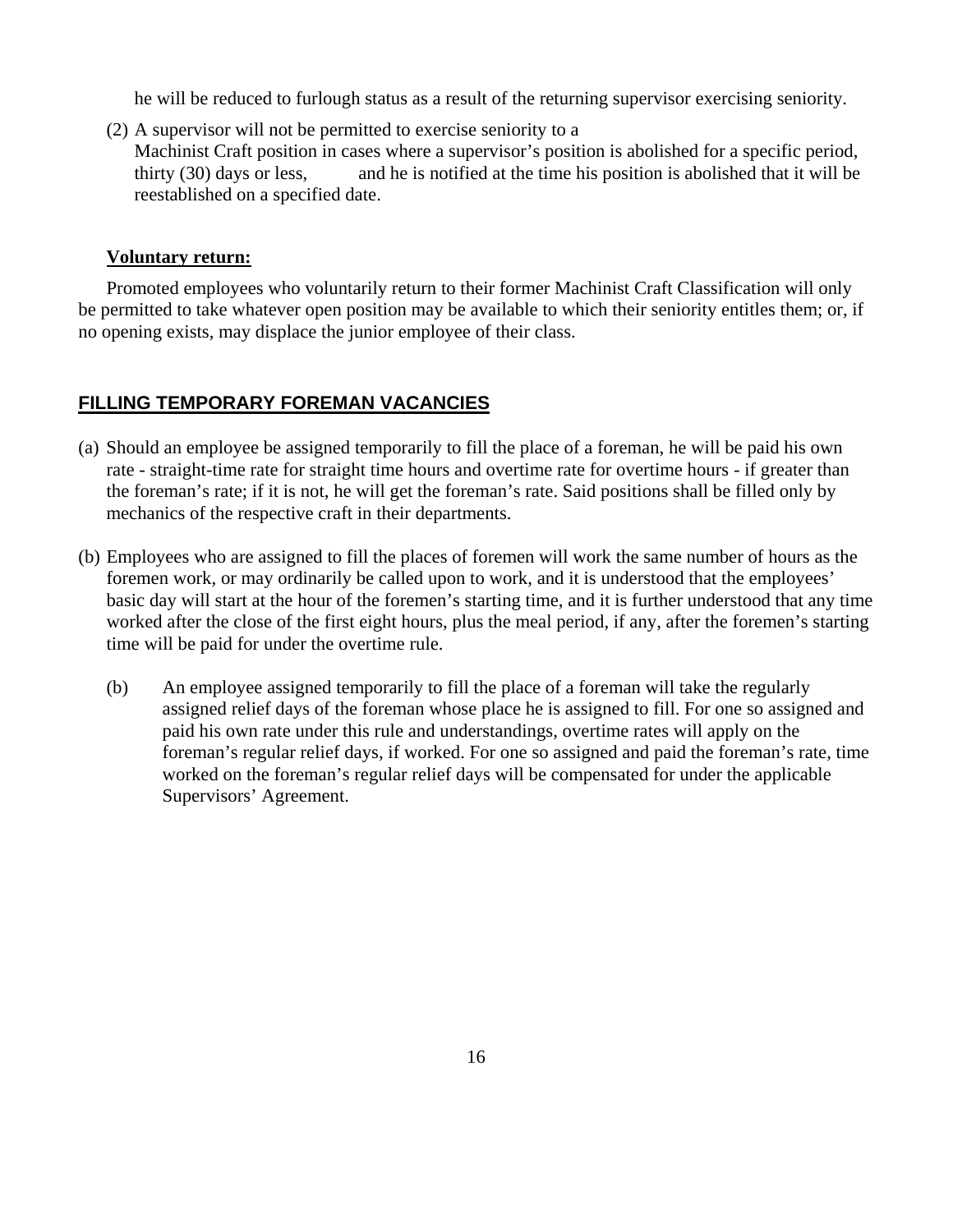# **RULE 12 - TRANSFER RULE**

Employees transferred from one point to another with a view of accepting a permanent transfer, will, after thirty (30) days, lose their seniority at the point they left, and their seniority at a point to which transferred will begin on date of transfer, seniority to govern. Employees will not be compelled to accept a permanent transfer to another point.

- (a) An employee desiring to transfer to another point under this rule will secure transfer form (as shown below) which constitutes part of this rule from his supervisor and handle as indicated on the form.
- (b) No employee will be transferred under this rule unless his services can be spared. If such an employee cannot be spared, he shall be so advised, with copy to the General Chairman of the craft; but he shall be given opportunity to transfer when he can be spared, if and when there is a vacancy at the point to which he wishes to transfer.
- (c) One making application for transfer to another point under this rule thereby agrees that if, after reporting, but within the 30 day limit provided in this rule, he finds he does not desire to remain at the point to which transferring, but wishes to return to his home point, he must remain at the point until qualified employee can be secured to relieve him, and must, within the 30 days provided in this rule, give notice in writing to the one in charge at the point to which transferring, with copy to the officer in charge at his home point, and copy to the General Chairman of the craft, of his desire to return to his home point. He will establish and hold no seniority at the point to which transferring, but will continue to hold his seniority at his home point, even though he remains at point to which he applied for transfer under this rule more than 30 days.
- (d) Applications received from employees desiring to transfer to another point under this rule and those received from furloughed employees seeking placement under Rule 13 of this Agreement will be given equal consideration, and, subject to Section (b) above of this Agreement, the qualified applicant having the greatest home point seniority shall be given preference for the vacancy or new job involved.
- (e) This rule does not apply to apprentices, temporary promoted employees or others serving time in a training capacity.
- (f) The employee must accept any position offered after being notified or forfeit all rights to any position applied for and must file a new form to be further considered for work at other points.
- (g) All requests for transfer automatically expire at the close of business on December 31 each year. Employees whose requests have expired must file a new request to be further considered for transfer.
	- (h) All forms not properly completed will be returned to the employee if possible.

#### **RULE 13 - USE OF FURLOUGHED EMPLOYEES, OTHER POINTS**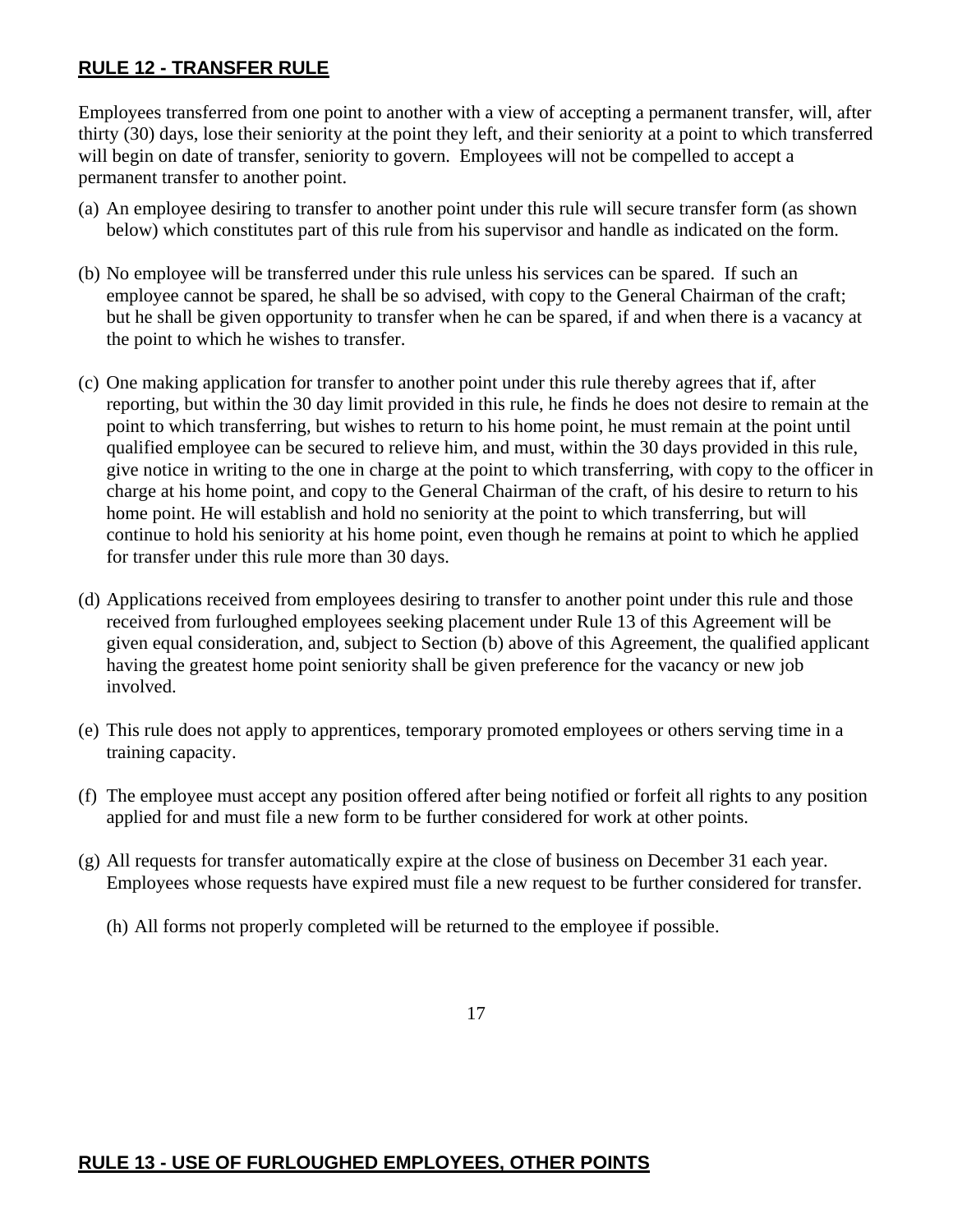While employees are furloughed, if men are needed at any other point, they will be given preference to transfer, with privilege of returning to home station when force is increased, such transfer to be made without expense to the Company. Qualifications and seniority to govern all cases.

- (a) Furloughed employees desiring to be considered for vacancies or new positions at seniority points other than the one at which they hold seniority, will obtain form as shown below, which has been made a part of this rule, from their supervisor, complete, and forward to the address shown on the form, and will furnish copy to their General Chairman and to their Supervisor. Employees will be notified of vacancies or new positions at the point or points for which application has been made to which their seniority entitles them and for which they are qualified. The employee must accept any position offered after being notified or forfeit all rights to any position applied for and must file a new form to be further considered for work at other points. When a vacancy is being filled, it will be offered first to those furloughed employees holding seniority on the former property where the vacancy exists with a seniority date as of the date of this agreement, and then to other employees of CSXT, by seniority.
- (b) Employees accepting a job under this Understanding agree that if they should desire for any reason to give up such job, they will remain on the job to which assigned until the next senior employee can be located and reports, or until other relief can be provided.
- (c) It is understood that this procedure fully meets the requirements with respect to giving furloughed employees preference for employment at other than their home point. Should it develop that, through error or oversight on either side, an improper assignment has been made, such improper assignment may, if brought up within sixty days, be handled for correction in accordance with the rules for handling grievances, but it is agreed that no claim for pay for services not rendered will be made or entertained as result of such error.
- (d) Employees working at a point, who are recalled at another point at which they hold rights to work or who are recalled at their home point where they hold seniority must elect at which point they prefer to work. If one so recalled elects to remain at the point at which working, their name will be removed from the list, or roster, at the point to which recalled, and will lose the right to work at that point; on the other hand, if the employee elects to accept the call, and gives up the job then being worked, the employee's name will be dropped from the roster at the point left and will relinquish all rights to work there.

- 18
- (e) Applications received from furloughed employees seeking placement under this rule and those received from employees desiring to transfer to another point under Rule 12 of this Agreement will be given equal consideration, and the applicant having the greatest home point seniority will be given preference for the vacancy or new job involved.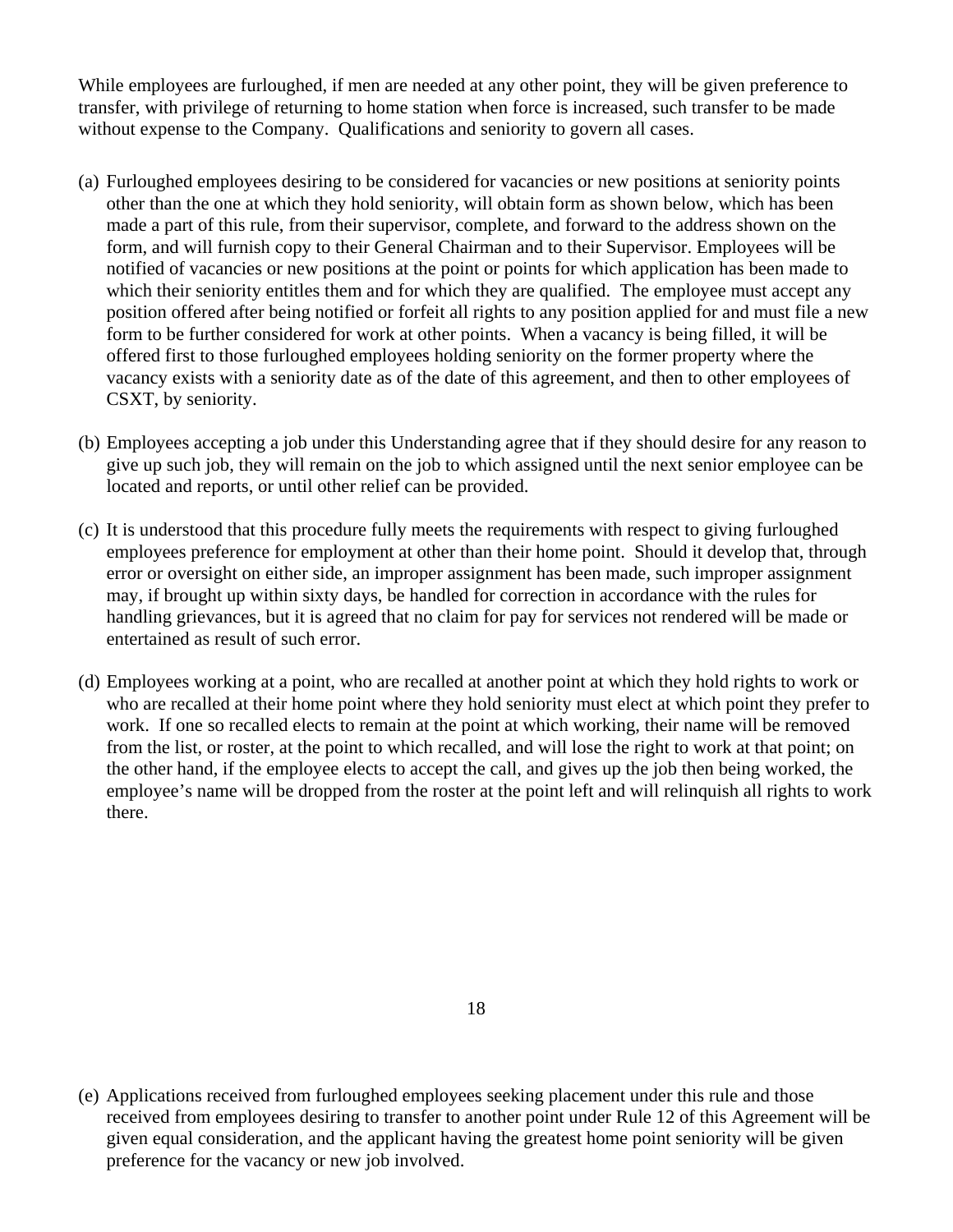- (f) This rule does not apply to apprentices, temporary promoted employees or others serving time in a training capacity.
- (g) All requests for transfer automatically expire at the close of business on December 31 of each year. Employees whose requests have expired must file a new request to be further considered for transfer.
	- (h) All forms not properly completed will be returned to the employee if possible.

19

#### **STANDARD FORM FOR TRANSFER**

To: Mechanical Operations Dept. (J-340) Date: CSX Transportation 500 Water Street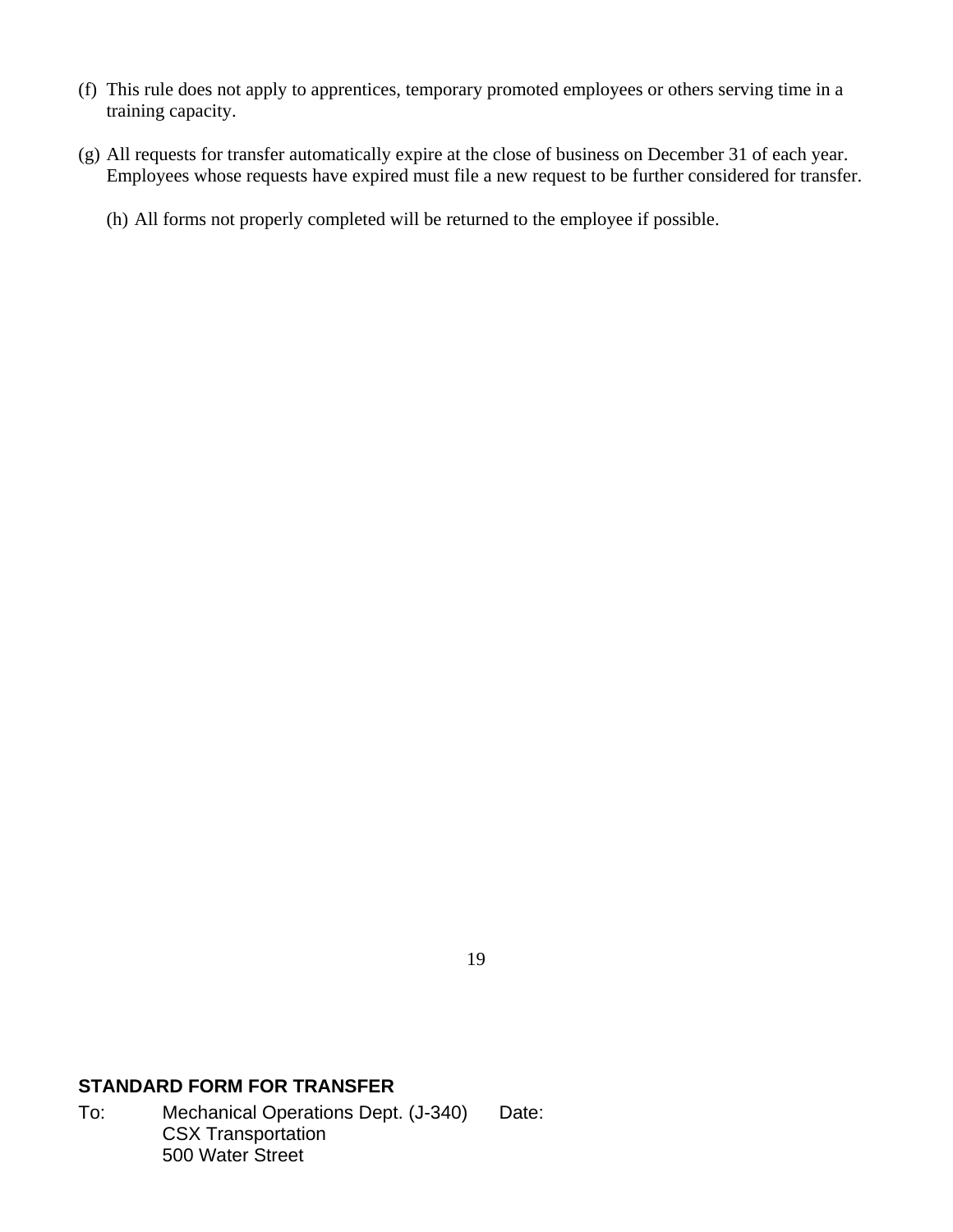Jacksonville, FL 32202 FAX - (904) 359-3385

| My craft is<br><u> 1989 - Johann Stein, fransk politik (f. 1989)</u>                   |                    |                                                                                                                                                                                                                                                                   |
|----------------------------------------------------------------------------------------|--------------------|-------------------------------------------------------------------------------------------------------------------------------------------------------------------------------------------------------------------------------------------------------------------|
| I am presently (check one): holding regular assignment _______ furloughed              |                    |                                                                                                                                                                                                                                                                   |
|                                                                                        |                    |                                                                                                                                                                                                                                                                   |
| ("System" requests are not acceptable):                                                |                    |                                                                                                                                                                                                                                                                   |
|                                                                                        |                    |                                                                                                                                                                                                                                                                   |
|                                                                                        |                    |                                                                                                                                                                                                                                                                   |
| Note 1 - This form is not applicable between departments or between crafts or classes. |                    |                                                                                                                                                                                                                                                                   |
| location, a new request must be filed.                                                 |                    | Note 2 - I understand that failure to accept any position offered me after being notified will void this request and all rights to<br>any position at any location applied for herein are forfeited. To be given further consideration for other positions at any |
| seniority -point other than where I am working.                                        |                    | Note 3 - I also understand that if I file this request as a furloughed employee and I am subsequently recalled to a regular<br>assignment, I must file a new request form if I desire to be given consideration for transfer to a permanent assignment at a       |
| telephone number.                                                                      |                    | Note 4 - I further understand that I am required to keep my employing officer advised of any changes in my address and                                                                                                                                            |
| Note 5 - This request automatically expires on December 31 of the current year.        |                    |                                                                                                                                                                                                                                                                   |
| Note 6 - Forms improperly completed will be returned to employee if possible.          |                    |                                                                                                                                                                                                                                                                   |
| Print or Type                                                                          |                    |                                                                                                                                                                                                                                                                   |
|                                                                                        |                    |                                                                                                                                                                                                                                                                   |
| Home Address Phone No.                                                                 |                    |                                                                                                                                                                                                                                                                   |
|                                                                                        | Employee Signature |                                                                                                                                                                                                                                                                   |
| Copy to:                                                                               |                    |                                                                                                                                                                                                                                                                   |
| (Employing Officer)                                                                    |                    | (General Chairman)                                                                                                                                                                                                                                                |
|                                                                                        | 20                 |                                                                                                                                                                                                                                                                   |
|                                                                                        |                    |                                                                                                                                                                                                                                                                   |
|                                                                                        |                    |                                                                                                                                                                                                                                                                   |

# **RULE 14 - ABSENCE FROM WORK**

(a) Laying Off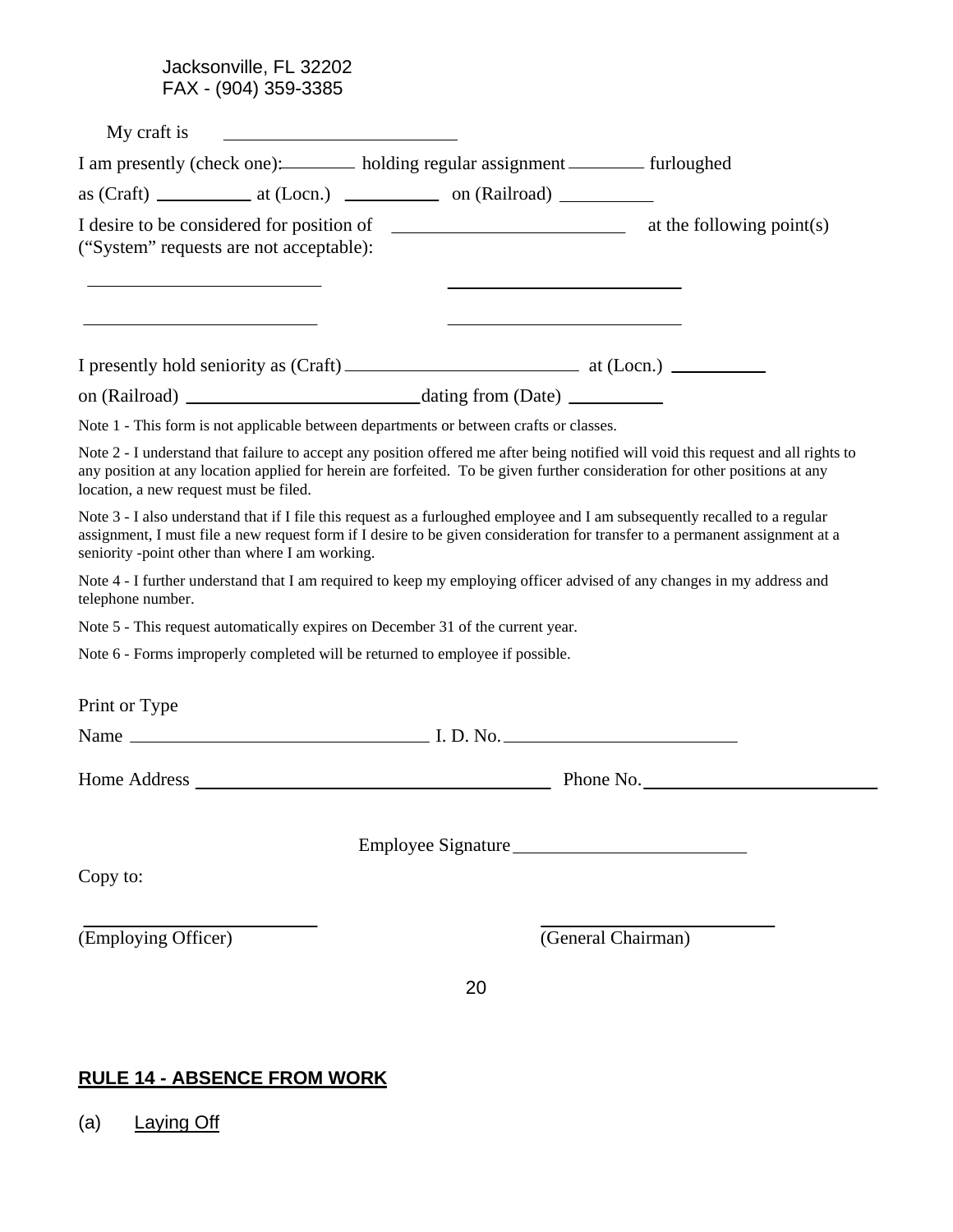- (1) Employees will not be permitted to lay off from work, for either partial or whole days, without first securing permission. Employees requesting to lay off for personal business or other just causes must furnish their supervisor a justifiable reason for the intended absence in sufficient detail to determine the nature of the stated need to be absent.
- (2) It is not the intent of this Rule to require employees to reveal details of personal matters nor is it the intent to require employees to unduly verify just causes for absence. However, it is expected that employees will divulge the nature of the reason to lay off to the extent required to permit management to make a reasonable decision regarding the necessity to lay off and, where there is sufficient reason to suspect an abuse of this Rule, when requested the employee will, prior to the requested lay off time or upon return to duty, submit prima facie evidence to justify the lay off.

#### (b) Leave of Absence

- (1) The arbitrary refusal of a reasonable amount of leave to employees when they can be spared, or failure to handle promptly cases of sickness or business matters of serious importance to the employees is an improper practice and may be handled as unjust treatment under these rules.
- (2) An employee absent on leave, who engages in other employment, will lose his seniority unless special provision has been made therefor by the proper official and general chairman representing his craft. An employee absent on leave, whose place is filled by another employee, must give his foreman notice sufficiently in advance of the time that he will report for work to enable the foreman to transfer the one filling his place to his regular shift.
- (3) Leave of absence other than for sickness in excess of 30 days shall be in writing, and copy will be furnished local committeeman of the craft.
- (4) Notice sufficiently in advance of the time an absent employee on leave will report for work must be given the foreman to enable him to transfer the one filling the absent employee's place to his regular shift before returning to work.

21

#### (c) Absence

(1) Employees unavoidably kept from work will not be discriminated against. Employees detained from work on any day due to sickness, or any other good cause, shall notify their foreman as soon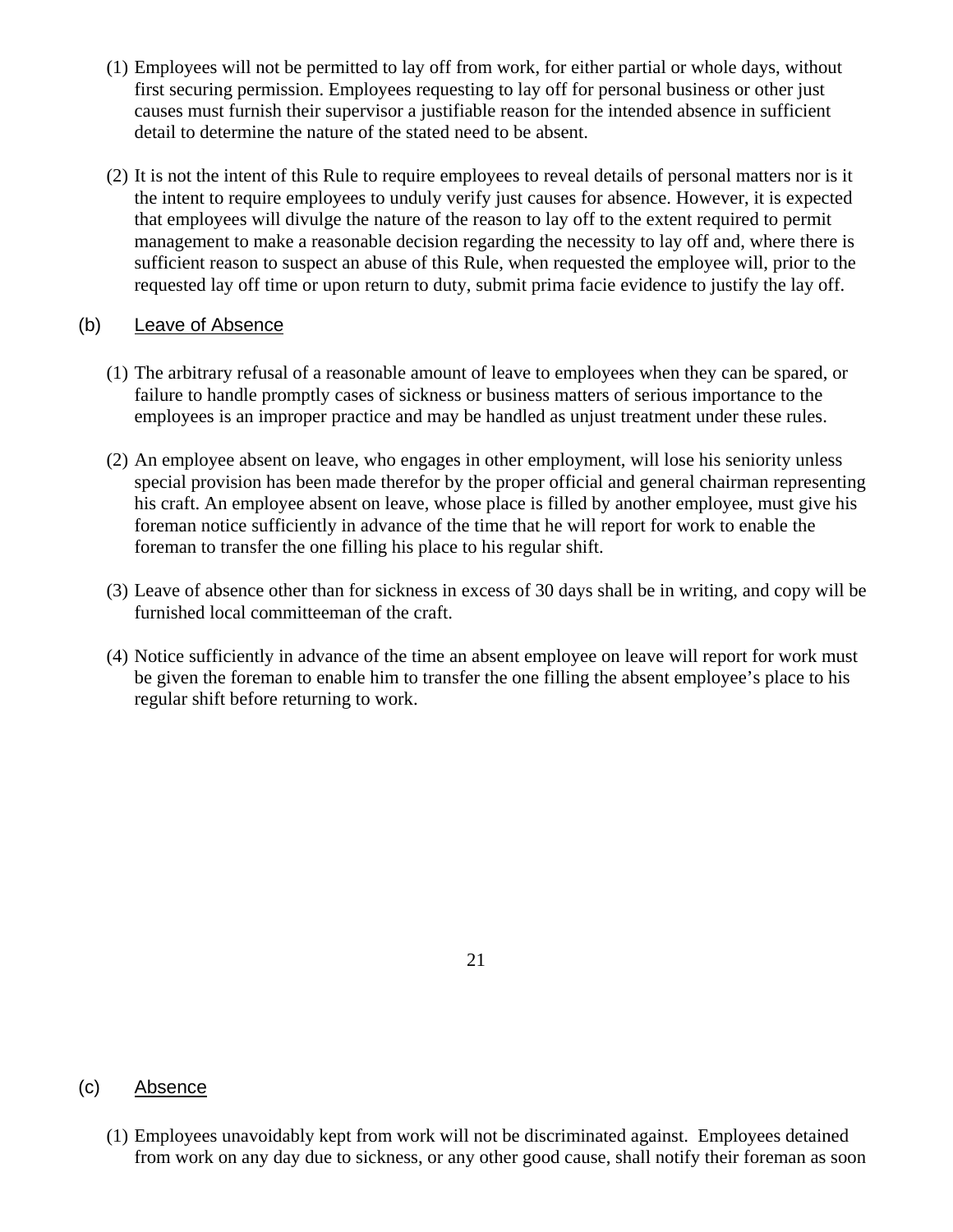as possible but not later than 15 minutes prior to the regular starting time of the shift to which assigned unless prevented from doing so for reasons beyond the control of the employee, in which case such notification shall be furnished as soon as possible. Employees who fail to notify their foreman as required herein will be considered absent-no report unless a justifiable reason is furnished. When there is sufficient reason to suspect abuse of this Rule, when requested the employee will furnish prima facie evidence to substantiate the excuse.

- (2) Employees absent 15 calendar days for any reason without permission or proper notification as required herein will forfeit all seniority and be removed from service. If the employee or the General Chairman of the Craft subsequently contends that the employee's name was removed from the roster improperly, a hearing will be held, with the organization notified in advance thereof, to develop the full facts and make determination as to the merits of the employee's contention.
- (3) Employees who are absent for any cause and have not arranged for a definite time to resume duty will not be permitted to go to work except on approval of their foreman, unless the employee notifies the foreman of intent to report for duty at least one (1) hour before the expiration of the regular quitting time of the shift to which assigned on the day before the day on which the employee intends to report for work.

# (d) Tardiness

Employees reporting late without just cause will not be permitted to work the balance of the tour of duty except on approval of their foreman.

#### **RULE 15 - RETURNING FROM ABSENCE**

- (a) An employee returning from written leave of absence, absence due to illness or injury, or vacation may -
	- (1) return to the last regularly assigned position held provided it has not been abolished, or senior employee has not exercised displacement rights thereon; or
	- (2) exercise seniority rights on any position bulletined during such absence, it being understood that an employee working any part of the bulletin period will not be eligible to exercise seniority under this section; or

22

(3) exercise seniority rights over junior employees provided his last regularly assigned position has been abolished or is occupied by a senior employee as a result of exercising displacement rights thereon.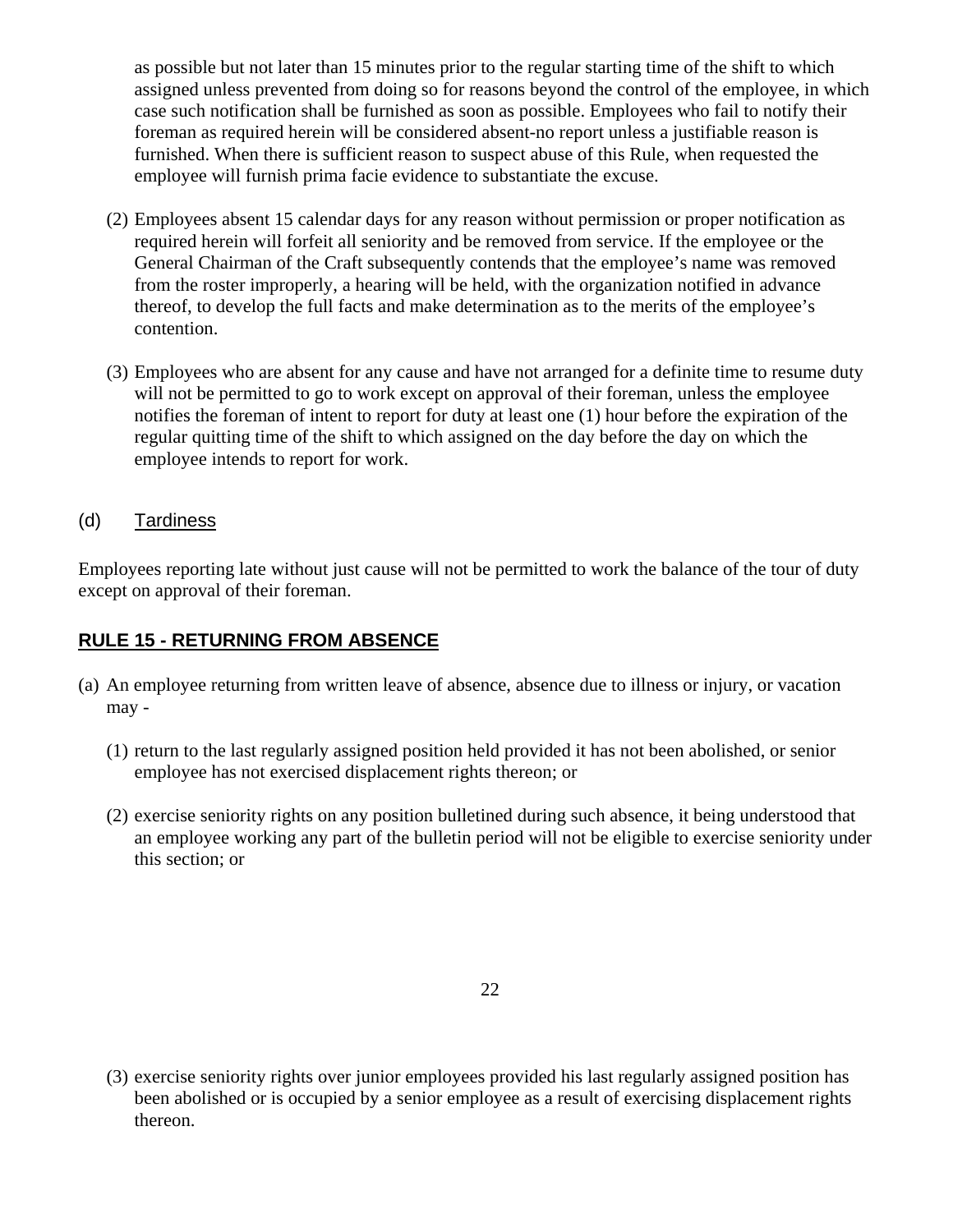The employee will exercise his choice (as prescribed in 1, 2, or 3) within twenty-four (24) hours after return to work from such absence.

- (b) Employees displaced by employees returning from absences covered by the Rule and employees subsequently displaced will, without expense to the Carrier, exercise their seniority pursuant to Rule 27.
- (c) This Rule will not apply to employees returning to position covered by this Agreement under Rule 11.

# RULE 16 - PHYSICAL EXAMINATIONS

- (a) An employee absent because of illness or off-duty injury will, when ready to return to work, notify his supervisor as soon as reasonably possible before the day he desires to return. If such absence is in excess of five (5) days, the employee may be required by the Company to furnish a report from his personal physician as to his physical ability to safely perform his normal duties. If such report is required, it will include a brief history of the illness or injury, diagnosis, duration of care, treatment and prognosis. The Company will furnish to the employee the necessary forms for use by the employee's physicians in making the required report.
- (b) If physical examination is deemed necessary by the Company, it will be promptly arranged for by the Company at Company expense and a determination made within a reasonable period as to whether or not the employee is physically able to resume duty.

*NOTE: The term "within a reasonable period" will not be used to delay examination of an employee's decision as to his physical fitness to return to work. It contemplates a reasonably prompt examination and decision on the employee's physical fitness to return to work, but each case shall be determined on its own merits. If the employee or the duly authorized representative feels there has been unreasonable delay, the case may be progressed as a grievance or claim under provisions of the applicable working agreement.* 

(c) If, under the terms of this agreement, an employee is required by the Company to travel from their point of employment for physical examination, the following shall be applicable:

23

(1) An employee required to travel in excess of a radius of thirty (30) miles from his point of employment will be reimbursed for any necessary travel expenses.

(2) Where meals and lodging are not provided by the Company, actual necessary expenses will be allowed.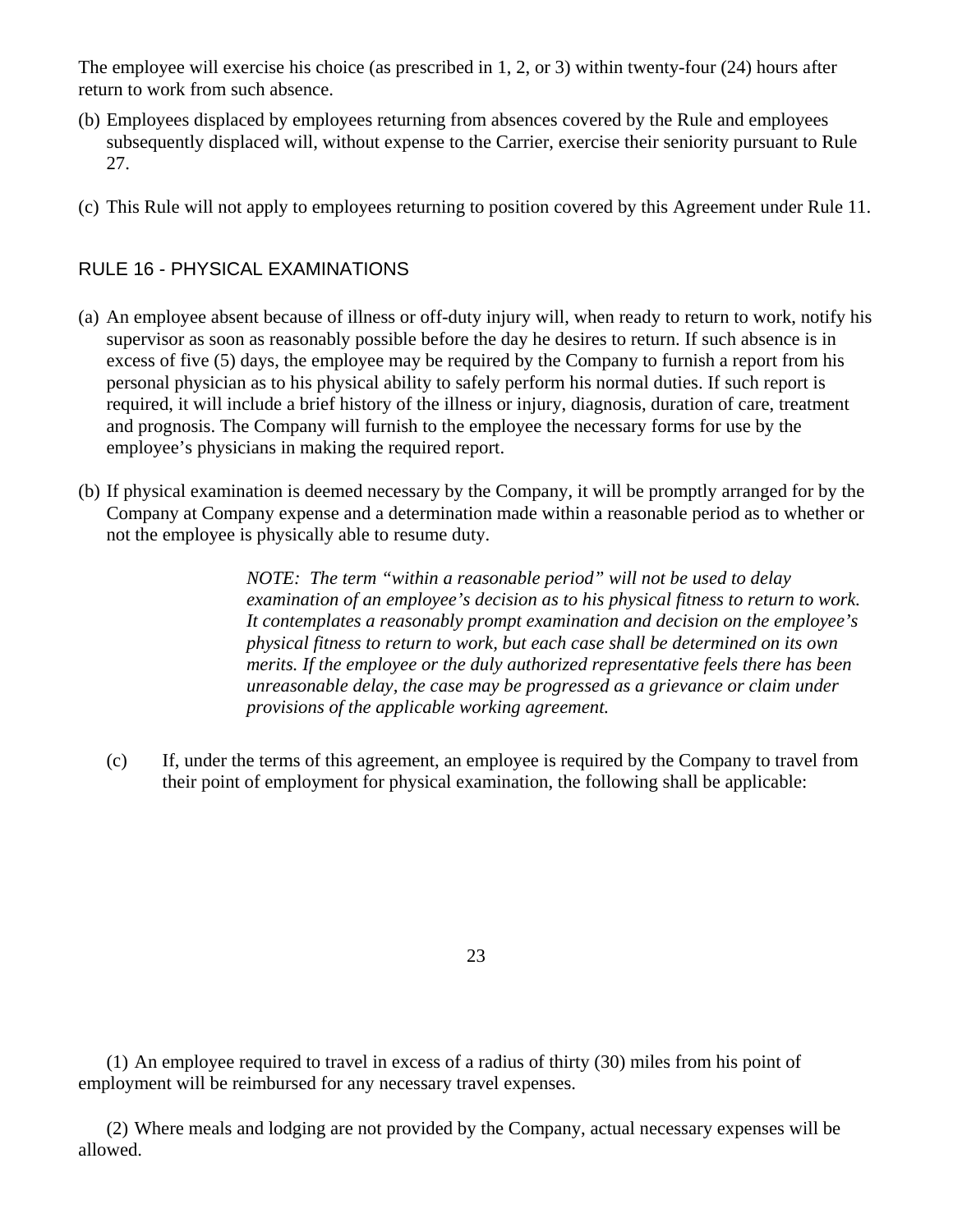(d) A physically disqualified employee will be notified by the Company doctor in writing of the specific disqualifying conditions.

When an employee protests his removal from service because of physical disqualification by the Company, the case will be handled as follows:

- (1) The employee or his representative will file direct with Carrier's Highest Designated Officer such written protest of the disqualification. There must accompany the written protest a copy of the medical findings of the employee's personal physician who has been responsible for the primary care during the disability in question, such findings to include a brief history of the illness or injury, diagnosis, duration of care, treatment, prognosis and a statement of opinion by the employee's doctor. The employee's doctor and the Company doctor shall exchange medical data available to each of them and shall communicate or confer to determine if the difference can be resolved by them. If the two doctors are unable to resolve the case, they shall mutually agree upon a third or neutral doctor for disposition, who shall be a specialist in the disability for which the employee was physically disqualified.
- (2) The neutral doctor shall have the benefit of the findings of the employee's doctor and the Company's doctor, and each of them may make such representation to the neutral as is felt pertinent to his examination and opinion. The Company's doctor shall provide the neutral with a statement defining normal duties, the representative may file with the neutral doctor a statement of any exceptions, with supporting evidence and will furnish copies to the Company's doctor and Carrier's Highest Designated Officer. The neutral doctor win examine the employee and render report of findings as promptly as reasonably practical within thirty (30) days after his selection, if possible. The neutral's findings, which shall be final and binding, except as provided herein, will set forth the physical condition of the employee and give opinion as to whether the employee is physically capable of safely performing the employee's normal duties.
- (3) If the neutral doctor decides that the employee is fit to continue in service and safely perform the employee's normal duties, such neutral doctor shall also render a further opinion, as to whether such fitness existed at the time the employee was withheld from service. If the neutral doctor concludes that the employee will be compensated for actual loss of normal earnings during the period withheld for each working day withheld from assignment and will not be deprived of any other contractual benefit to which he may be eligible.

24

(4) If the decision is adverse to the employee and does not involve permanent type disability, but the employee's personal physician who has been responsible for his primary care during the disability in question later contends (limited to once within the three (3) year period commencing with date of disqualification by the neutral doctor) that the disqualifying condition has improved to the degree the employee can safely perform his normal duties and submits written evidence to support such contentions thereof (as described in paragraph (1)), the provisions of item (d)(1) and (2) may again be invoked by the employee's representative. Item (d)(3) will not be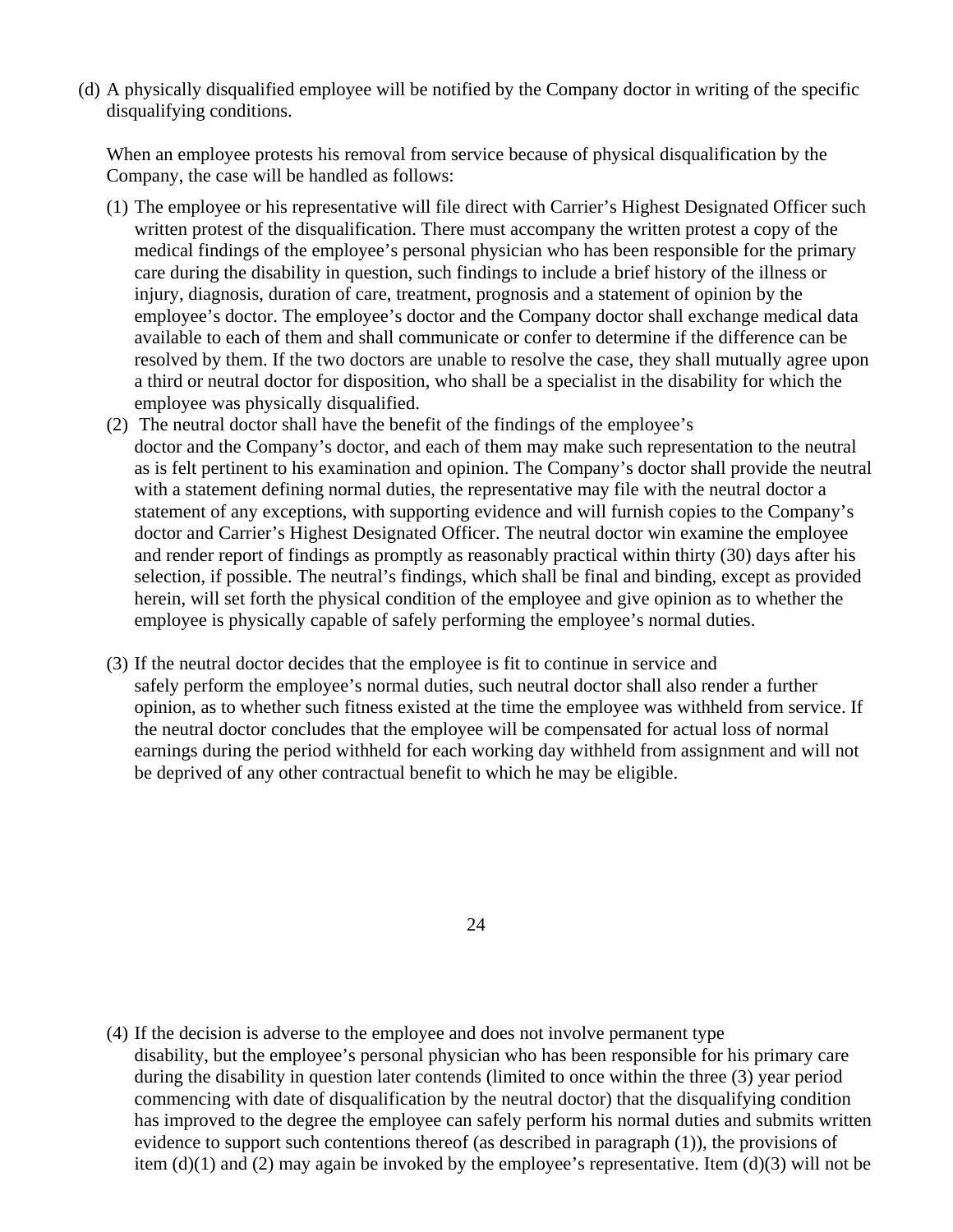applicable. Consideration will be given request for further examination by a Company doctor provided good and sufficient reasons therefor are presented in writing to Carrier's Highest Designated Officer. If such consideration is given, the Company doctor's decision will be final and binding.

- (5) The Company and the employee will take care of the expenses of their respective doctors and the expenses of the neutral (including such hospital, laboratory or X-ray costs as may be necessarily incurred) shall be borne on a 50/50 basis by the employee and the Company.
- (e) An employee with more than sixty (60) days of compensated service will not be caused to lose time if taken off his assignment by the Company during regular working hours to undergo physical examination.
- (f) Nothing contained herein is to be applied or interpreted in any manner to restrict in any way the Company's continued right to require physical examinations at any time it has sufficient reason to believe there has been a change in an employee's physical condition or that his ability to safely perform his normal duties is impaired.

#### **RULE 17 – COMMITTEES**

The Company will not discriminate against any employees who from time to time represent other employees and will grant them leave of absence when delegated to represent other employees.

#### **RULE 18 - FAITHFUL SERVICE**

Employees who have given long and faithful service in the employ of the Company, and who have become unable to perform arduous work, will, seniority being sufficient, be given preference of such light work in their line (or other duties mutually agreed to with local committee) as they are able to handle. They shall receive the rate of pay of the position to which they are assigned.

25

#### **RULE 19 - ATTENDING COURT**

When attending court as witnesses for the company, employees will receive a minimum of 8 hours time each week day, and 8 hours at rate and one-half for Saturdays, Sundays and holidays; either at home station, away from home or traveling. Time and one-half will be paid for traveling during overtime hours when employees are unable to secure sleeping car accommodations. Actual expenses will be allowed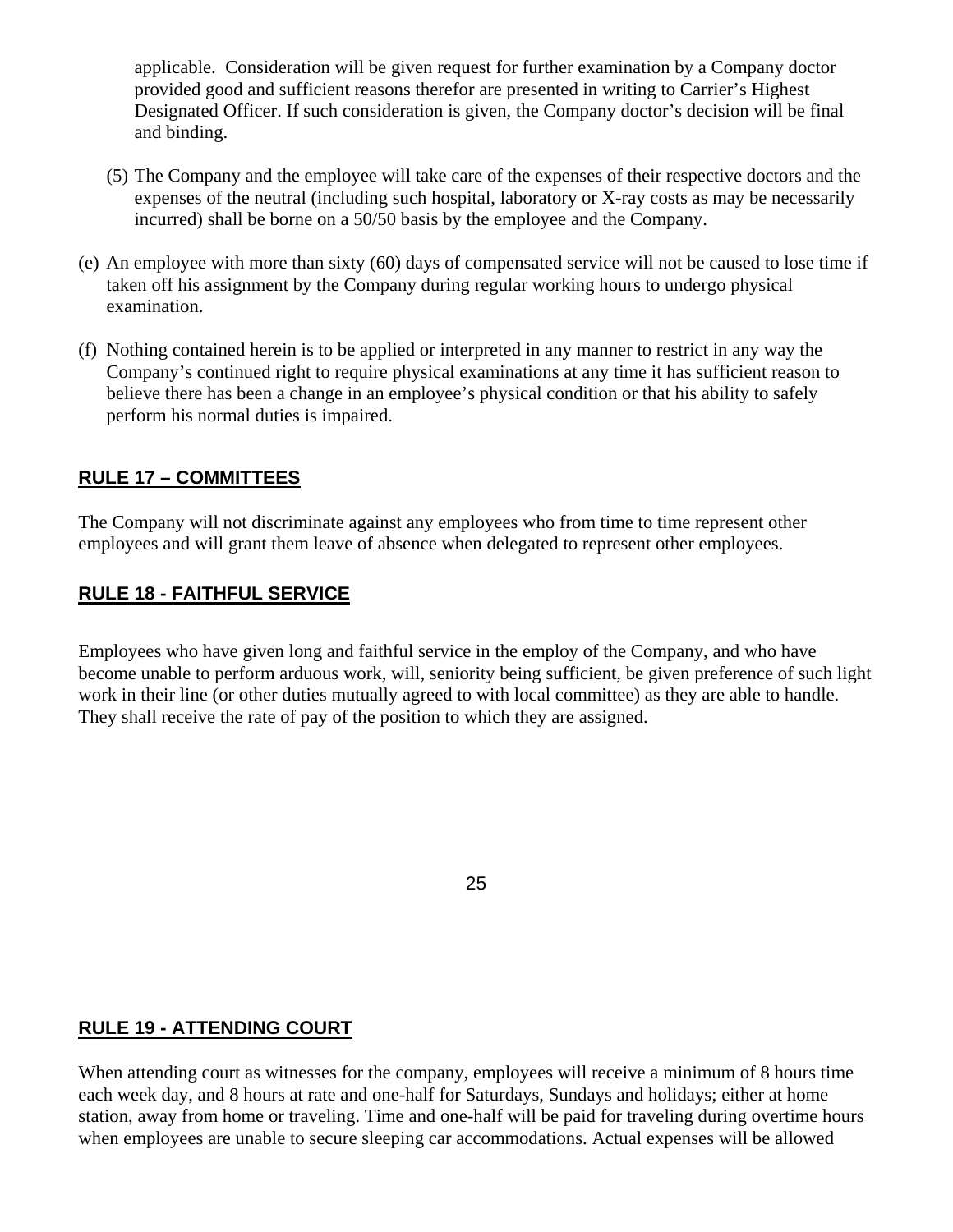when away from home station, and necessary expenses will be allowed when at home. When necessary, the company will furnish transportation, and will be entitled to certificates for witness fees in all cases.

#### **RULE 20 - JURY DUTY**

When a regularly assigned employee is summoned for jury duty and is required to lose time from his assignment as a result thereof, he shall be paid for actual time lost with a maximum of a basic day's pay at the straight time rate of his position for each day lost less the amount allowed him for jury service for each such day, excepting allowances paid by the court for meals, lodging or transportation, subject to the following qualification requirements and limitations:

- (a) An employee must furnish the Carrier with a statement from the court of jury allowances paid and the days on which jury duty was performed.
- (b) The number of days for which jury duty pay shall be paid is limited to a maximum of 60 days in any calendar year.
- (c) No jury duty pay will be allowed for any day on which the employee is entitled to vacation or holiday pay.
- (d) When an employee is excused from railroad service account of jury duty, the carrier shall have the option of determining whether or not the employee's regular position shall be blanked, notwithstanding the provisions of any other rules.
- (e) Except as provided in paragraph (f), an employee will not be required to work on his assignment on days on which jury duty:
	- (1) ends within four hours of the start of his assignment; or
	- (2) is scheduled to begin during the hours of his assignment or within four hours of the beginning or ending of his assignment.

26

(f) On any day that an employee is released from jury duty and four or more hours of his work assignment remain, he will immediately inform his supervisor and report for work if advised to do so.

#### **RULE 21 - BEREAVEMENT LEAVE**

(a) Bereavement leave, not in excess of three calendar days, following the date of death, will be allowed in case of death of an employee's brother, sister, parent, child, spouse or spouse's parent. In such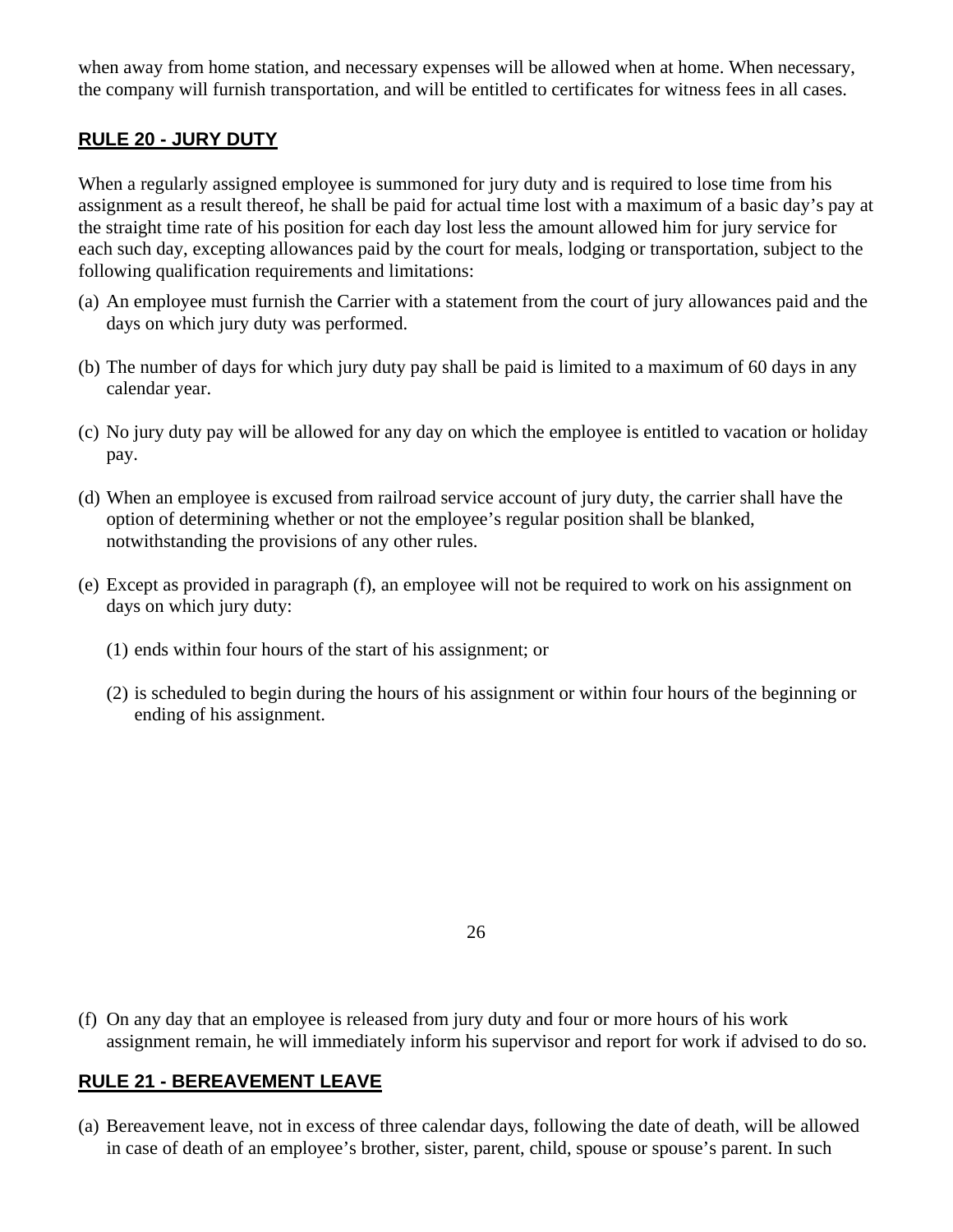cases a minimum basic day's pay at the rate of the last service rendered will be allowed for the number of working days lost during bereavement leave. Employees involved will make provision for taking leave with their supervising officials in the usual manner. Any restrictions against blanking jobs or realigning forces will not be applicable when an employee is absent under this provision.

- (b) Agreed upon Interpretations:
	- Q-1: How are the three calendar days to be determined?
	- A-1: An employee will have the following options in deciding when to take bereavement leave:
		- a) three consecutive calendar days, commencing with the day of death, when the death occurs prior to the time an employee is scheduled to report for duty;
		- b) three consecutive calendar days, ending the day of the funeral service; or
		- c) three consecutive calendar days, ending the day following the funeral service.
	- Q-2: Does the three (3) calendar days allowance pertain to each separate instance, or do the three (3) calendar days refer to a total of all instances?
	- A-2: Three days for each separate death; however, there is no pyramiding where a second death occurs within the three-day period covered by the first death.

*Example: Employee has a work week of Monday to Friday – off days of Saturday and Sunday. His mother dies on Monday and his father dies on Tuesday. At a maximum, the employee would be eligible for bereavement on Tuesday, Wednesday, Thursday and Friday.* 

27

- Q-3: An employee working from an extra board is granted bereavement leave on Wednesday, Thursday and Friday. Had he not taken bereavement leave he would have been available on the extra board, but would not have performed service on one of the days on which leave was taken. Is he eligible for two days or three days of bereavement pay?
- A-3: A maximum of two days.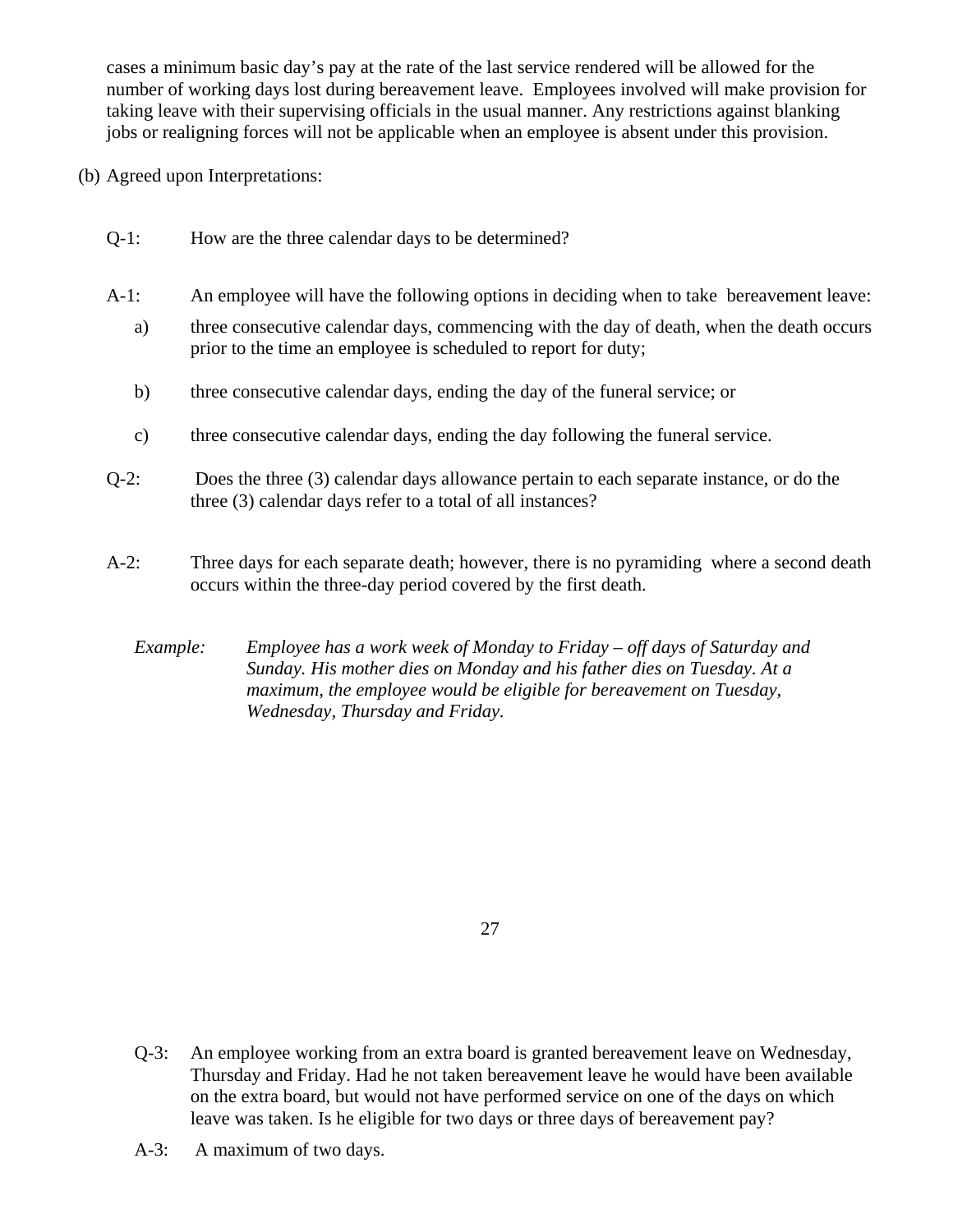- Q-4: Will a day on which a basic day's pay is allowed account bereavement leave serve as a qualifying day for holiday pay purposes?
- A-4: No; however, the parties are in accord that bereavement leave non-availability should be considered the same as vacation non-availability and that the first work day preceding or following the employee's bereavement leave, as the case may be, should be considered as the qualifying day for holiday purposes.
- Q-5: Would an employee be entitled to bereavement leave in connection with the death of a half-brother or half-sister, stepbrother or stepsister, stepparents or stepchildren?
- A-5: Yes as to half-brother or half-sister, no as to stepbrother or stepsister, or stepparents or stepchildren. However, the Rule is applicable to a family relationship covered by the Rule through the legal adoption process.

# **RULE 22 - PERSONAL LEAVE DAYS**

# **Section 1**

A maximum of two days of personal leave will be provided on the following basis:

Employees who have met the qualifying vacation requirements during eight calendar years under vacation rules in effect on January 1, 1982, shall be entitled to one day of personal leave in subsequent calendar years;

Employees who have met the qualifying vacation requirements during seventeen calendar years under vacation rules in effect on January 1, 1982 shall be entitled to two days of personal leave in subsequent calendar years.

# **Section 2**

(a) Personal leave days provided in Section 1 may be taken upon 48 hours' advance notice from the employee to the proper carrier officer provided, however, such days may

28

be taken only when consistent with the requirements of the carrier's service. It is not intended that this condition prevent an eligible employee from receiving personal leave days except where the request for leave is so late in a calendar year that service requirements prevent the employee's utilization of any personal leave days before the end of that year.

(b) Personal leave days will be paid for at the regular rate of the employee's position or the protected rate, whichever is higher.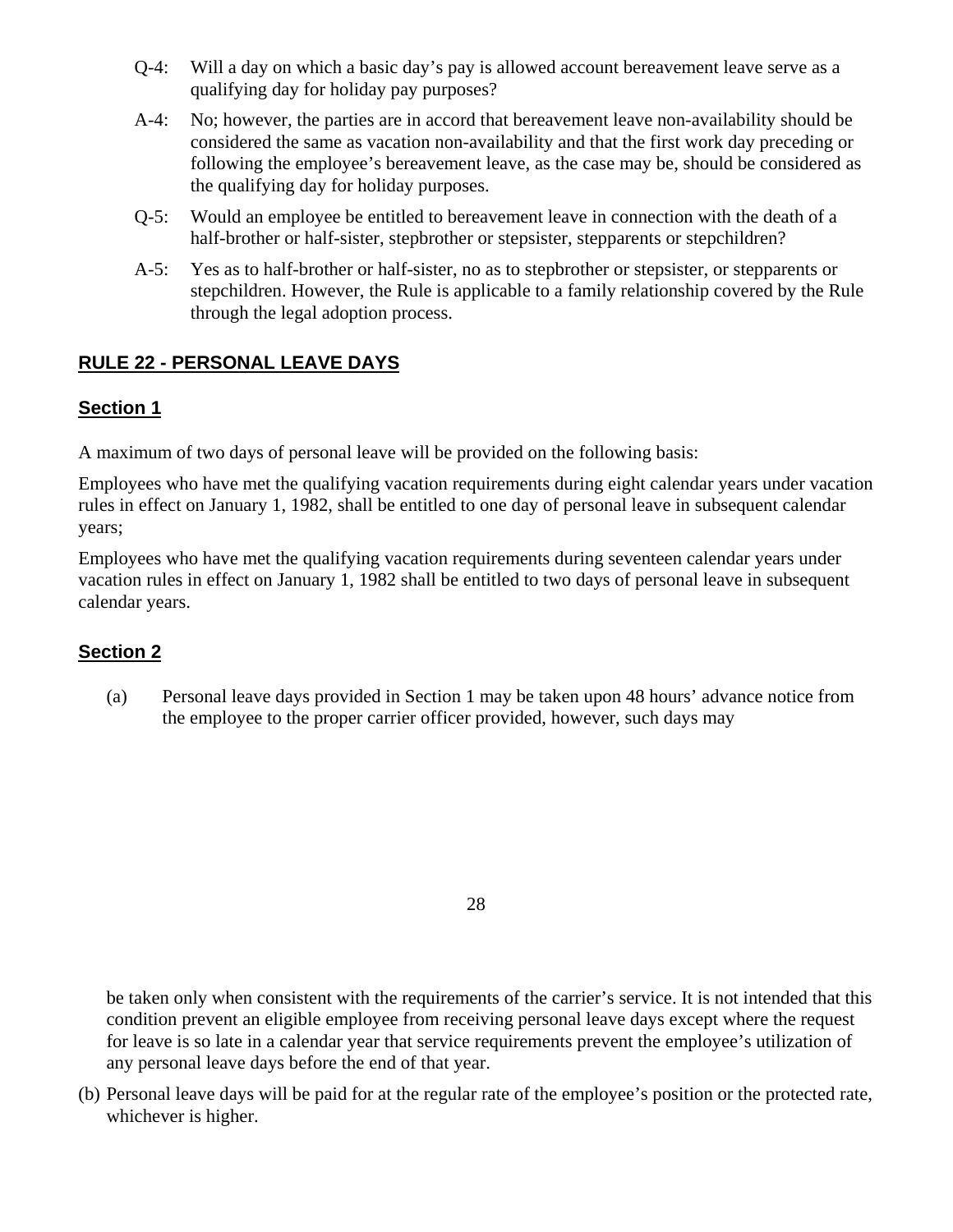(c) The personal leave days provided in Section 1 shall be forfeited if not taken during each calendar year. The carrier shall have the option to fill or not fill the position of an employee who is absent on a personal leave day. If the vacant position is filled, the rules of the agreement applicable thereto will apply. The carrier will have the right to distribute work on a position vacated among other employees covered by the agreement with the organization signatory hereto.

#### **RULE 23- PAYING OFF**

- (a) Employees will be paid bi-weekly with pay days falling on alternate Fridays, except where State Laws provide a more desirable paying off condition. Employees will be afforded opportunity to secure their pay checks during their regular working hours if they desire.
- (b) Should the regular Friday pay day fall on a holiday, employees will be paid on the preceding Thursday.
- (c) When there is a shortage of one day's pay or more, if requested, a voucher win be issued to cover the shortage, otherwise the shortage will be carried over to the next pay period.
- (d) Employees leaving the service of the company will be given pay voucher as promptly as possible.
- (e) It is understood that insofar as employees who are on bi-weekly pay days are concerned, there would be no objection to the delivery of paychecks after the banks close on Thursday if the checks were available and ready for distribution. Such delivery would be to employees on their own time and the delivery on company time to employees on duty would not be made ahead of Friday. It was further understood that if there are occasions when the checks do not arrive in time to be available for delivery after bank closing on Thursday, there would be no complaints filed if the regular Friday pay dates were met. It was also understood that no exception was to be made for an employee whose rest days fell on either Thursday or Friday or who was going to be on vacation during the period in which the pay day fell.

29

(f) For employees sent out on the line of road to do work, expense accounts will be vouchered and handled monthly.

#### **RULE 24 - TRANSPORTATION**

Employees laid off account of reduction of force, who have secured a position on the line of road, will, upon application, be furnished free transportation to the point at which they have secured employment.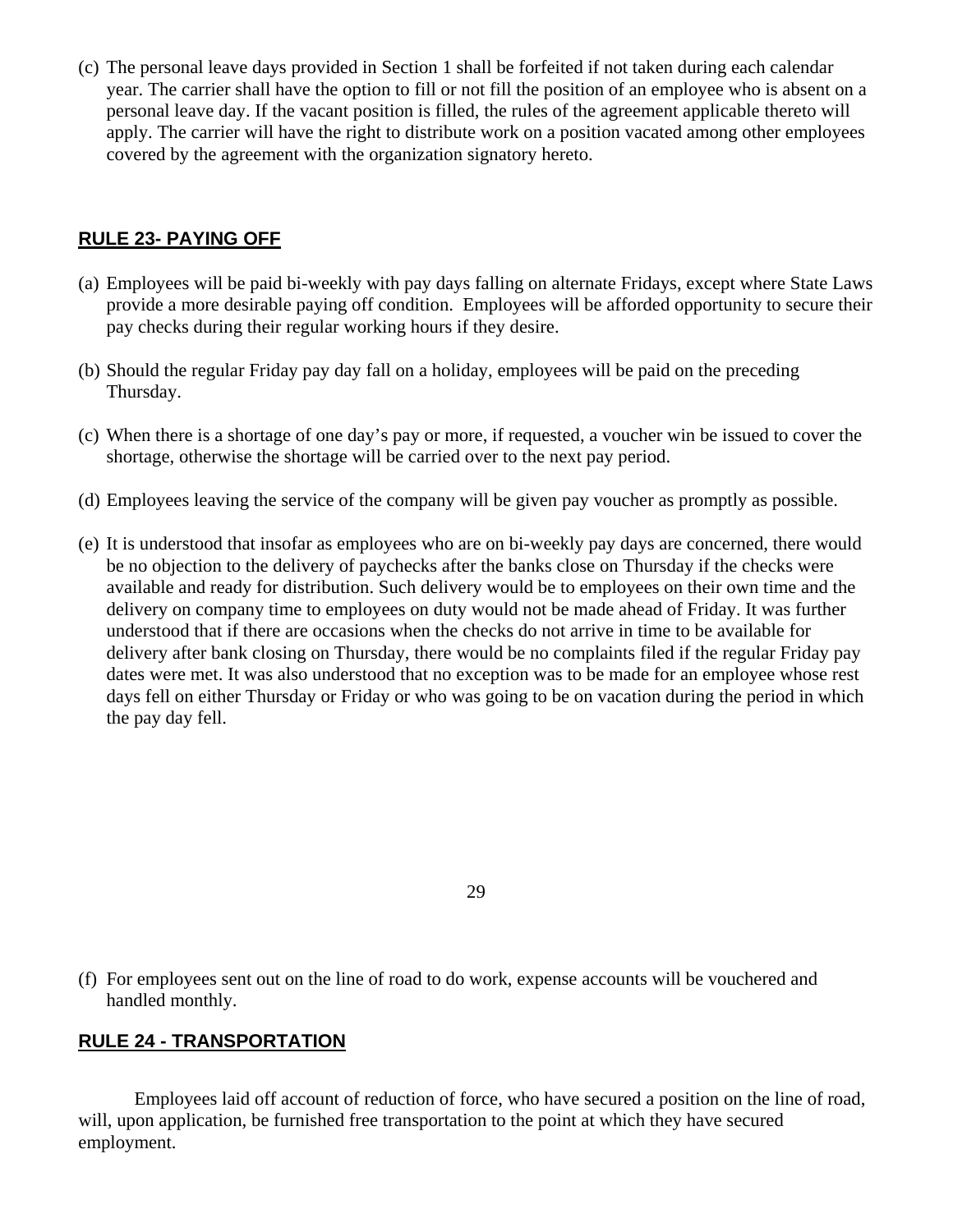# **RULE 25 - REDUCTION IN FORCES**

- (a) When it becomes necessary to reduce expenses, the force at any point, or in any department or subdepartment thereof, shall be reduced, seniority to govern.
- (b) Except as provided in Paragraph (f) of this Rule, five working days' notice will be given the men affected before reduction is made, and lists will be furnished the local committee.
- (c) In the restoration of forces, senior laid off employees will be recalled:
	- (1) The employee will be sent a recall letter via CERTIFIED MAIL -RETURN RECEIPT REQUESTED to the last address on file with the Carrier, with copy to the local chairman, advising him that he is recalled to service and that he should report to a specified location at a designated time and date.
	- (2) Should the employee fail to notify the recalling officer of his intentions or fail to return to service within fifteen (15) days from receipt of such recall notice, his name will be removed from the Seniority Roster on which recalled and the employee notified accordingly by CERTIFIED MAIL - RETURN RECEIPT REQUESTED.
	- (3) If an employee or the General Chairman of the Craft subsequently contends that his name was removed from the Roster improperly, a hearing will be held, with the Organization notified in advance thereof, to develop the full facts and make determination as to the merits of the employee's contention.

A copy of the recall letter is reproduced below.

- (d) The local committee will be furnished a \*Est of men to be restored to service.
- (e) When positions are abolished and subsequently restored within thirty (30) calendar days, the last regular assigned incumbents must return to their former positions unless:
	- (1) They have been displaced thereon by a senior employee under Rule 27.

30

(2) There is a senior qualified furloughed man entitled to recall ahead of the former incumbent.

When an employee returns to a reestablished position under this paragraph, all employees disturbed account the abolishment must return to their former assignment in the same manner as herein provided.

(f) (1) Rules, agreements or practices, however established, that require advance notice to employees before temporarily abolishing positions or making temporary force reductions are hereby modified to eliminate any requirement for such notices under emergency conditions, such as flood, snow storm, hurricane, tornado, earthquake, fire or labor dispute other than as covered by paragraph (2) below,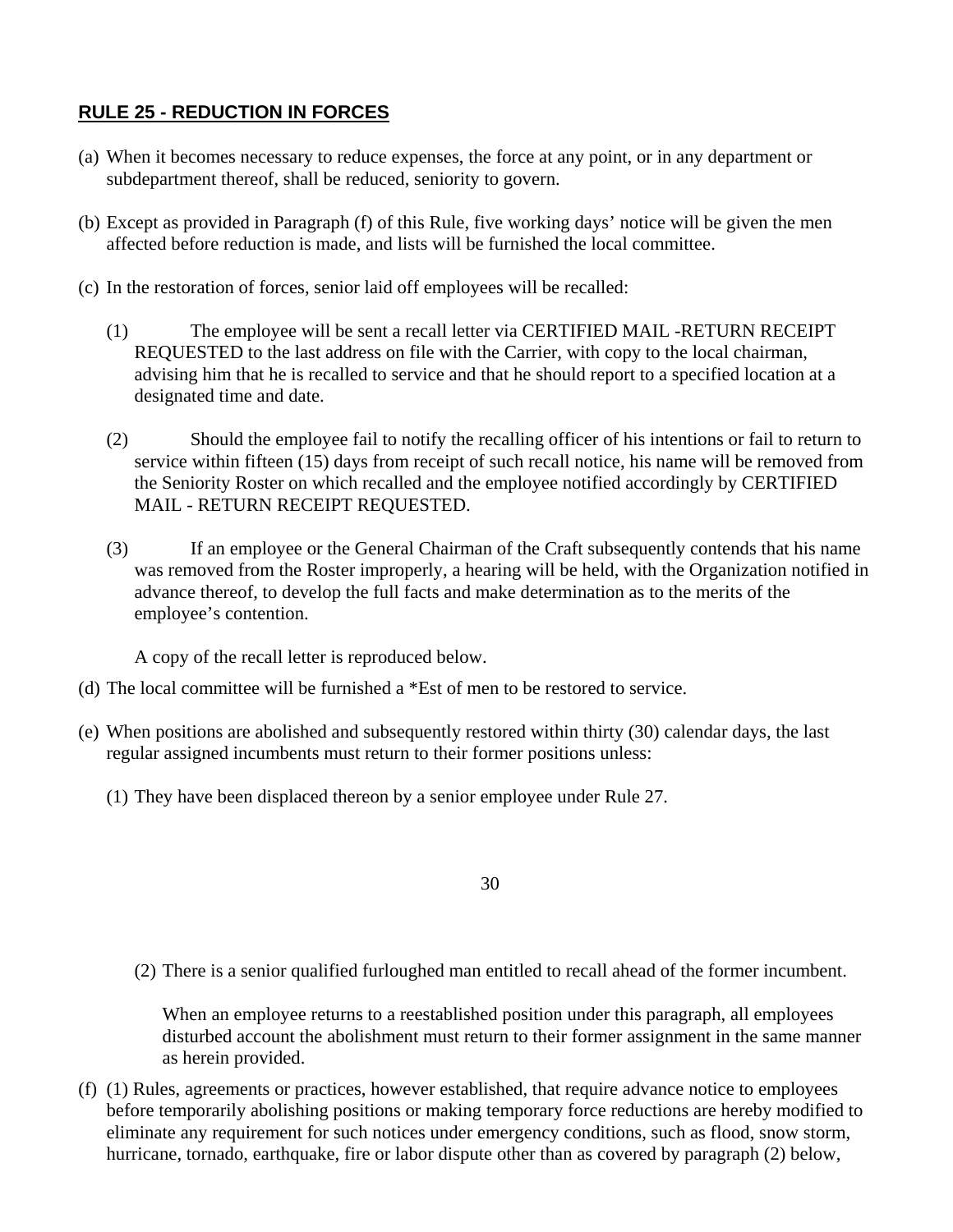provided that such conditions result in suspension of a carrier's operations in whole or in part. It is understood and agreed that such temporary force reductions will be confined solely to those work locations directly affected by any suspension of operations. It is further understood and agreed that notwithstanding the foregoing, any employee who is affected by an emergency force reduction and reports for work for his position without having been previously notified not to report, shall receive four hours' pay at the applicable rate for his position.

- (2) Rules, agreements or practices, however established, that require advance notice before positions are temporarily abolished or forces are temporarily reduced are hereby modified so as not to require advance notice where a suspension of a carrier's operations in whole or in part is due to a labor dispute between said carrier and any of its employees.
- (f) Employees temporarily suspended to reduce the force will, under this rule, have the same rights as regards seniority as employees on leave of absence, except they may engage in any employment they may desire without making any special arrangements with either the company's representatives or the men's representatives.

#### 31

#### **STANDARD FORM TO BE USED**

**WHEN REDUCING FORCES** 

**Location** 

**Date** 

TO ALL CONCERNED: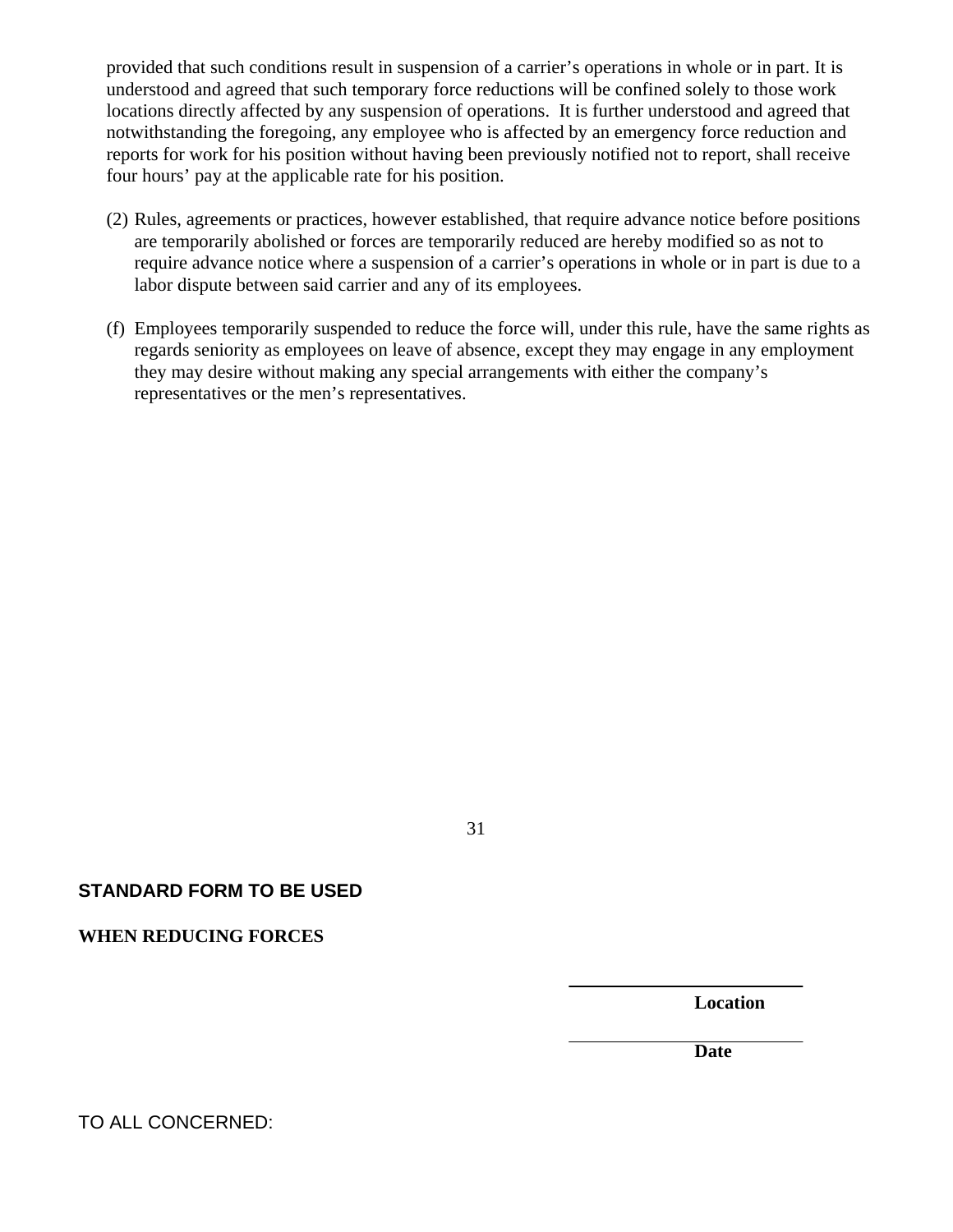The following position(s) will be abolished. Employees whose positions are abolished will be governed by the provisions of Rule 25.

| <b>Title of Position</b>                           | Incumbent                                                                             |
|----------------------------------------------------|---------------------------------------------------------------------------------------|
| Effective:                                         |                                                                                       |
| Time                                               | Date                                                                                  |
|                                                    | The following employee(s) stand to be furloughed as a result of this force reduction: |
| 1<br><u> 1980 - Johann Barn, mars eta bainar e</u> |                                                                                       |
| $\overline{2}$                                     |                                                                                       |
| 3                                                  |                                                                                       |

- 4
- $5 \begin{array}{c} \begin{array}{c} \end{array} \end{array}$

*Supervisor In Charge* 

32

# **SAMPLE RECALL LETTER**

(MAIL IN DUPLICATE)

# **CERTIFIED MAIL - RETURN RECEIPT REQUESTED**

(Location)

(Date)

Mr./Ms.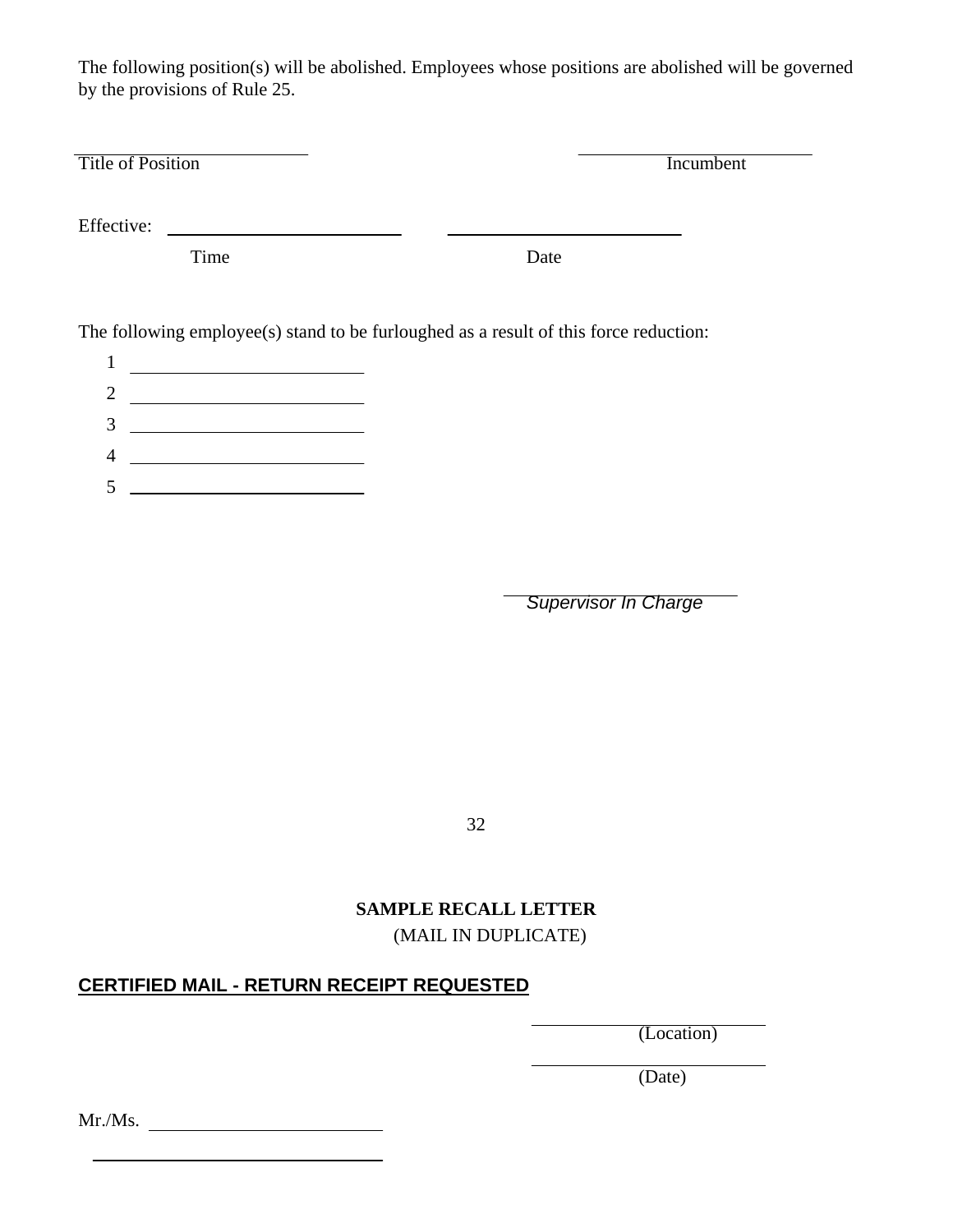|     | Dear Mr./Ms. $\qquad \qquad$                                                                                                                    |                                 |                                                                                                                                                                                                                                                                                                                                                                                                                                                |
|-----|-------------------------------------------------------------------------------------------------------------------------------------------------|---------------------------------|------------------------------------------------------------------------------------------------------------------------------------------------------------------------------------------------------------------------------------------------------------------------------------------------------------------------------------------------------------------------------------------------------------------------------------------------|
|     | You are hereby recalled for work as $\frac{\phantom{+}}{\phantom{+}}$ at $\frac{\phantom{+}}{\phantom{+}}$ at $\frac{\phantom{+}}{\phantom{+}}$ |                                 |                                                                                                                                                                                                                                                                                                                                                                                                                                                |
|     |                                                                                                                                                 |                                 |                                                                                                                                                                                                                                                                                                                                                                                                                                                |
|     | in accordance with the Rules of your Agreement. You are to arrange to report for                                                                |                                 |                                                                                                                                                                                                                                                                                                                                                                                                                                                |
|     |                                                                                                                                                 |                                 |                                                                                                                                                                                                                                                                                                                                                                                                                                                |
|     | (Time)                                                                                                                                          | (Day)                           | (Date)                                                                                                                                                                                                                                                                                                                                                                                                                                         |
|     | envelope in order that our records may be complete.                                                                                             |                                 | of your absence within fifteen (15) days from the date of receipt hereof, your name will be removed from<br>the Seniority Roster on which recalled. If you desire your record to indicate that you resigned from the<br>Railway Company rather than forfeited seniority for failure to return to service on recall, please sign in<br>the space provided below and return a signed copy of this letter in the enclosed pre-addressed, postpaid |
|     |                                                                                                                                                 | Very truly yours,               |                                                                                                                                                                                                                                                                                                                                                                                                                                                |
|     |                                                                                                                                                 |                                 |                                                                                                                                                                                                                                                                                                                                                                                                                                                |
|     |                                                                                                                                                 |                                 |                                                                                                                                                                                                                                                                                                                                                                                                                                                |
|     |                                                                                                                                                 | (Recalling Officer)             |                                                                                                                                                                                                                                                                                                                                                                                                                                                |
|     |                                                                                                                                                 |                                 |                                                                                                                                                                                                                                                                                                                                                                                                                                                |
|     |                                                                                                                                                 |                                 | (Signature of Employee)                                                                                                                                                                                                                                                                                                                                                                                                                        |
|     |                                                                                                                                                 | (Date)                          |                                                                                                                                                                                                                                                                                                                                                                                                                                                |
|     |                                                                                                                                                 |                                 |                                                                                                                                                                                                                                                                                                                                                                                                                                                |
|     | Local Chairman                                                                                                                                  |                                 |                                                                                                                                                                                                                                                                                                                                                                                                                                                |
| cc: |                                                                                                                                                 | 33                              | I hereby resign from the service of the Railway Company covered by the Roster on which recalled above.                                                                                                                                                                                                                                                                                                                                         |
|     |                                                                                                                                                 | <b>SAMPLE</b>                   |                                                                                                                                                                                                                                                                                                                                                                                                                                                |
|     |                                                                                                                                                 | <b>NOTICE TO EMPLOYEE</b>       |                                                                                                                                                                                                                                                                                                                                                                                                                                                |
|     |                                                                                                                                                 | OF FAILURE TO RETURN TO SERVICE |                                                                                                                                                                                                                                                                                                                                                                                                                                                |
|     |                                                                                                                                                 | ON RECALL AND NOTICE OF         |                                                                                                                                                                                                                                                                                                                                                                                                                                                |
|     |                                                                                                                                                 | <b>FORFEITURE OF SENIORITY</b>  |                                                                                                                                                                                                                                                                                                                                                                                                                                                |

(Date)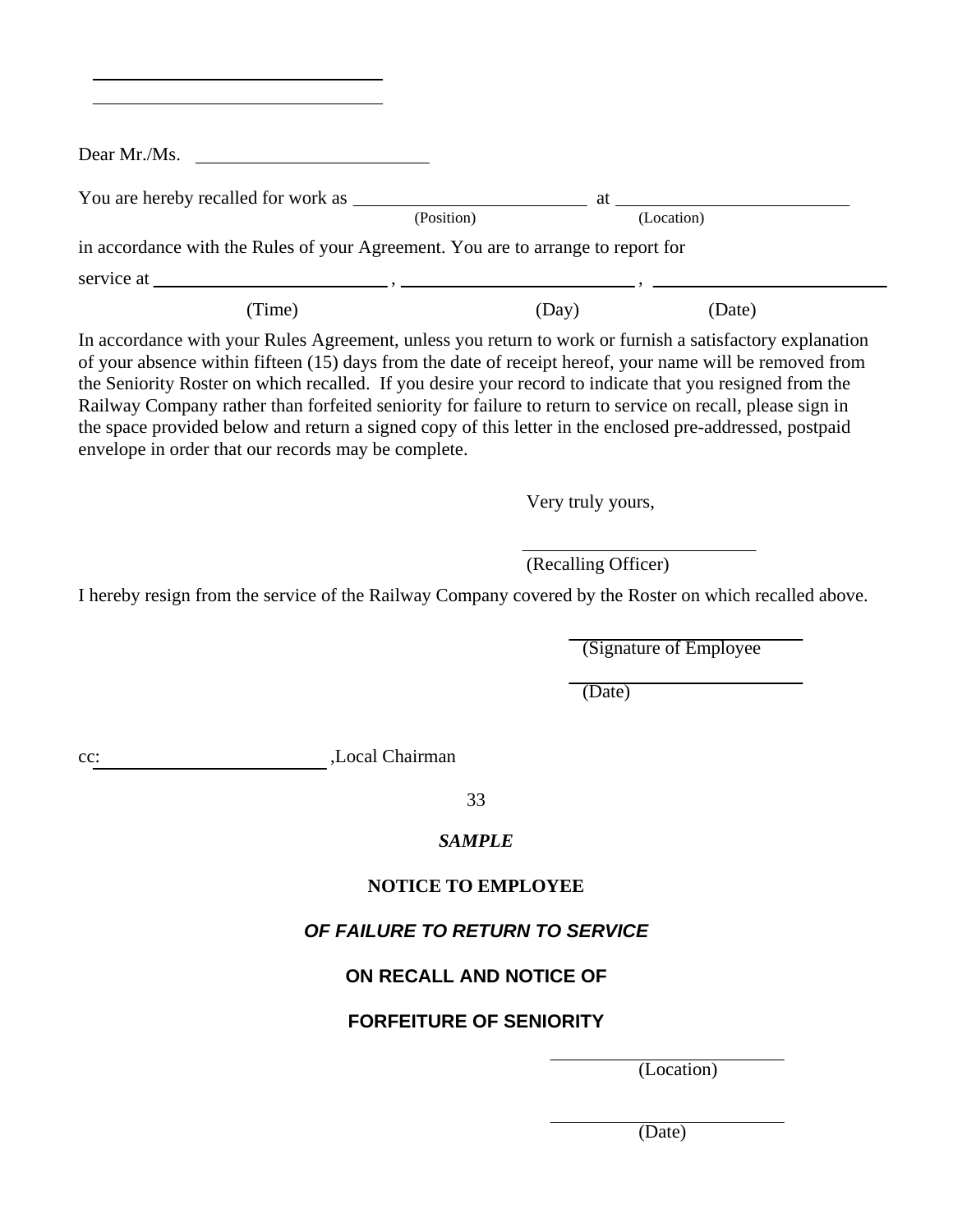# **CERTIFIED MAIL - RETURN RECEIPT REQUESTED**

| Mr.Ms.                                                                                                                                                                        |                 |                     |
|-------------------------------------------------------------------------------------------------------------------------------------------------------------------------------|-----------------|---------------------|
| the control of the control of the control of the control of the control of                                                                                                    |                 |                     |
| the control of the control of the control of the control of the control of                                                                                                    |                 |                     |
| Dear Mr./Ms. $\qquad \qquad$                                                                                                                                                  |                 |                     |
|                                                                                                                                                                               |                 |                     |
| (Date)                                                                                                                                                                        |                 |                     |
| your Agreement. You were to arrange to report for service at ____________________,                                                                                            |                 |                     |
|                                                                                                                                                                               |                 | (Time)              |
| $\sim$ , on                                                                                                                                                                   |                 |                     |
| (Day)                                                                                                                                                                         | (Date)          |                     |
| Since you have failed to respond to recall or furnish a satisfactory explanation for your absence, your<br>name has been removed from the Seniority Roster on which recalled. |                 |                     |
|                                                                                                                                                                               |                 | Very truly yours,   |
|                                                                                                                                                                               |                 | (Recalling Officer) |
| $cc$ :                                                                                                                                                                        | ,Local Chairman |                     |
|                                                                                                                                                                               |                 |                     |
|                                                                                                                                                                               | 34              |                     |

# **RULE 25« - RELIEF WORK, FURLOUGHED EMPLOYEES**

- (a) The Company shall have the right to use furloughed employees to perform relief work on regular positions during absence of regular occupants, provided such employees have signified in the manner provided in paragraph (b) hereof their desire to be so used. This provision is not intended to supersede Rules or practices which permit employees to place themselves on vacancies on preferred positions in their Seniority Districts, it being understood, under these circumstances, that the furloughed employee will be used, if the vacancy is filled, on the last position that is to be filled. This does not supersede Rules that require the filling of temporary vacancies. It is also understood that Management retains the right to use the regular employee, under pertinent Rules of the Agreement, rather than call a furloughed employee.
- (b) Furloughed employees, desiring to be considered available to perform such relief work will notify the proper Officer of the Carrier in writing, with copy to the local chairman, that they will be available and desire to be used for such work. A furloughed employee may withdraw his written notice of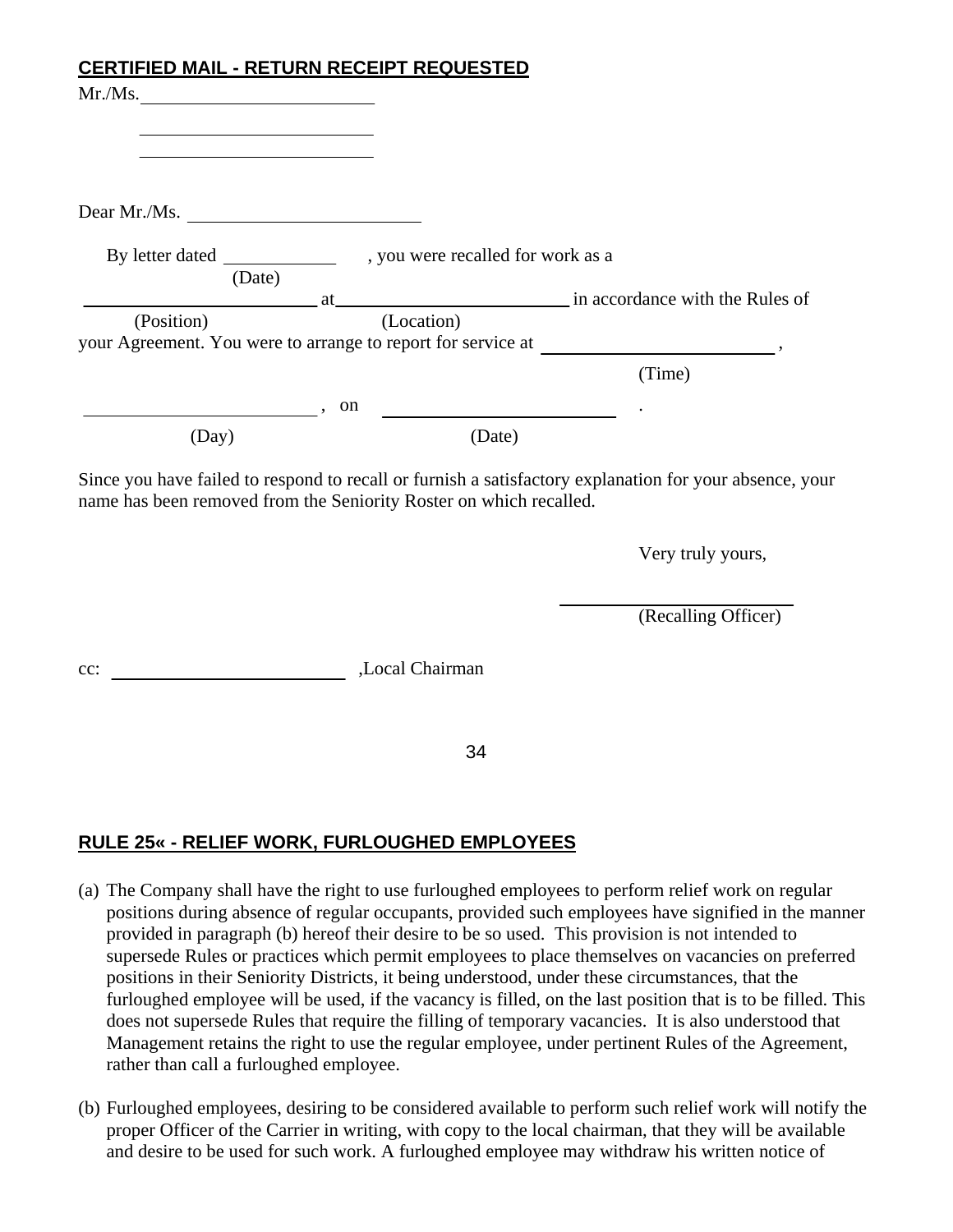willingness to perform such work at any time before being called for such service by giving written notice to that effect to the proper Carrier Officer, with copy to the local chairman. If such employee should again desire to be considered available for such service, notice to that effect -as outlined hereinabove- must again be given in writing. Furloughed employees who would not at all times be available for such service will not be considered available for relief work under the provisions of this Rule. Furloughed employees so used will not be subject to Rules of the Agreement which require advance notice before reduction of force.

- (c) Furloughed employees who have indicated their desire to participate in such relief work will be called in seniority order for this service.
- (d) Employees who are on approved leave of absence will not be considered furloughed employees for purposes of this Rule.
- (e) Furloughed employees shall in no manner be considered to have waived their rights to a regular assignment when opportunity therefor arises.

# **Understanding**

- (1) Employees covered by the Shop Crafts Agreement who are furloughed and make request for work under this rule will, when used, be subject to the following:
	- (a) Will not be considered available for service when they will be starting a second tour of duty within the same work day. A work day as used herein shall be a 24-hour period beginning with the starting time of the first shift.
	- (b) Will not be considered available for service when they will be working in excess of forty (40) straight time hours within a work week. The term work week will begin with the starting time of the first shift on Wednesday.

### 35

- (c) Will not be considered available when they have not been off duty one shift.
- (2) Positions which are idled hereunder will be filled on a day-today basis.
- (3) This rule provides further that furloughed employees who are not at all times available for work will not be considered as available for work under the rule.
- (4) This Understanding may be canceled upon thirty (30) days written notice, either party to the other.

## **RULE 26 - SENIORITY**

(a) The seniority of employees covered by this agreement shall be confined to the point employed in each of the following departments:

> Maintenance of Equipment Department Maintenance of Way Department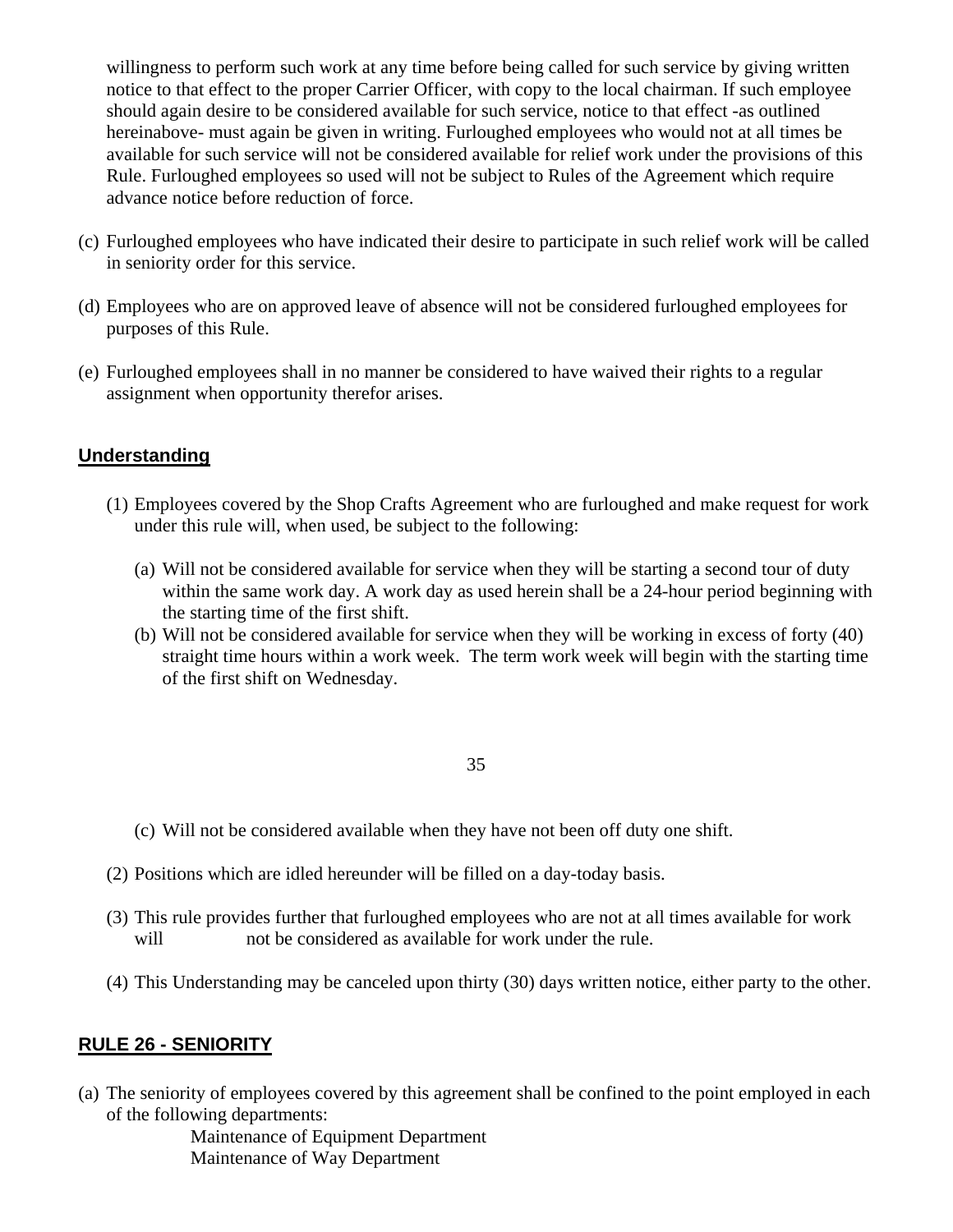Mechanics, helpers and apprentices of each craft shall have separate seniority rosters.

- (b) Seniority will begin on the first date of compensated service, subject to the provisions of Appendix VI (Apprentice Agreement). In establishing seniority for new employees, it is understood that such seniority cannot be established until determination has been made of the rights of employees entitled to consideration under Rules 12 and 13 for a vacancy or new position existing at the time the new employee is hired.
- (c) Seniority lists will be posted on bulletin boards, which are provided for in this agreement, as soon as possible after January 1 each year, and will be considered permanently established if not protested during the year in which the roster is posted. Seniority dates not protested then become the fixed seniority for each man on the roster and will be carried forward to succeeding rosters. Only changes or additions as may have been made during the preceding year may be protested. Neither the Management nor the Committees will receive any complaints for correction of seniority dates which are not handled during the year in which the roster is posted. Copies of the seniority lists will be furnished the Local Chairman and General Chairman at the time of posting on bulletin boards.
- (d) (Med. Agmt. 12-18-87) The seniority of any employee whose seniority under an agreement with IAM is established after the effective date of this section and who is furloughed for 365 consecutive days will be terminated if such employee has less than three (3) years of seniority.

36

The "365 consecutive days" shall exclude any period during which a furloughed employee received compensation pursuant to an I.C.C. employee protection order or an employee protection agreement or arrangement.

## **RULE 27 - BULLETIN RULE**

(a) Senior men in their respective classifications shall have the opportunity to exercise their seniority when vacancies occur, or new jobs are created, or when changes in forces occur involving increased hours, higher rates of pay, or changing from night to day shifts or vice versa. Due consideration will be given to men off on sick leave, vacation or leave of absence upon their return to work.

Seniority as mentioned in any of the rules of this agreement will govern when the employees desire to exercise such rights. If sufficient ability is shown by trial, senior applicants for vacancies or new positions shall be assigned.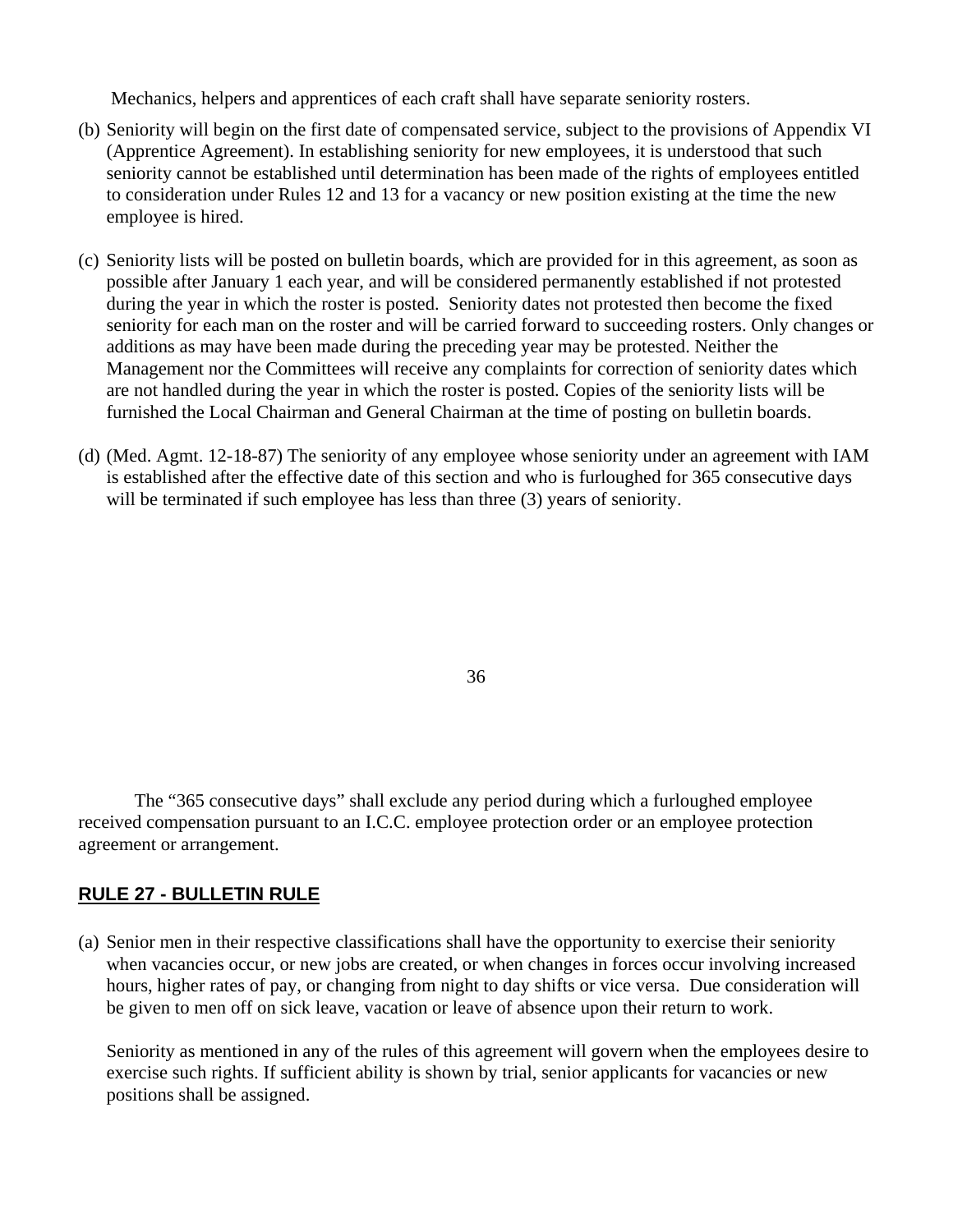(b) When any changes according to paragraph "a" are to be made, bulletins win be posted immediately calling for bids, such bulletins to remain open for a period of five days (Sample Bulletin attached). Employees desiring to bid on such jobs must do so within the five days' limit by making application to the office in writing with copy to the Local Chairman. Failure to comply with this provision will forfeit the claim of any bidder. The successful bidder will be assigned to the position no later than five days following the expiration of the advertised bulletin, preferably on the first day of the work week. If no bids are received within the five day limit, the senior unassigned man will be placed on the job. Permanent assignment will be made immediately after the five day limit.

NOTE: Bids received from employees for positions advertised within the department in which employed will be accepted, provided the primary duties of the vacancy are not identical to those of the position presently held by the bidder.

- (c) The practice of exercising seniority to displace junior employees by "ROLLING" or "BUMPING" is not permitted; however, an employee whose job is abolished or who may be displaced by other causes, will be permitted to exercise seniority on any job occupied by a junior employee on his seniority list.
- (d) Acceptance of work at other shop points or at the same point where more than one roster is maintained between the time of layoff and being called back into the service at home seniority point, will not impair an employee's seniority standing. If an employee

37

makes the transfer permanent he will be dated as a new man from the day he started to work at the new seniority point of employment.

(e) Vacancies of long duration of thirty (30) days or longer arising as a result of absence of an employee due to serious illness, retirement account disability, etc., will be bulletined as permanent vacancies in accordance with Paragraph (b) of this rule. Upon return of the employee, he shall be privileged to exercise a displacement right under the provisions of Paragraph © of this rule. Any employee(s) affected shall in turn be privileged to exercise displacement rights.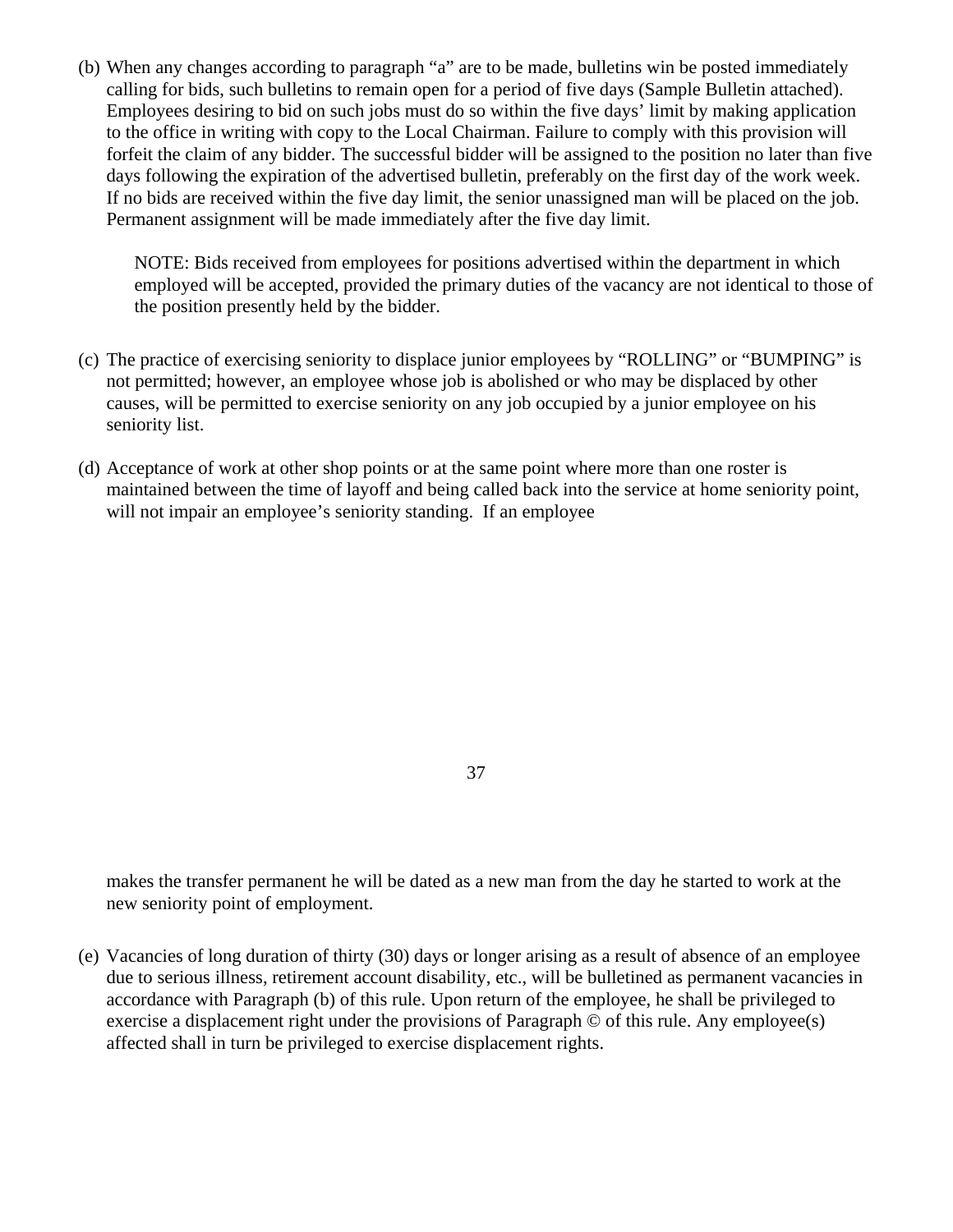# 38

# **STANDARD FORM OF BULLETIN FOR BULLETINING JOBS PER RULE 27.**

BULLETIN NO.

 $, 20$ 

(Place) (Date) (Year)

The following position is hereby advertised for bids.

Employees desiring to bid for the position will make written application to the Supervisor in charge, with copy of his bid to the Local Chairman or his representative.

Bids will be received from to to inclusive.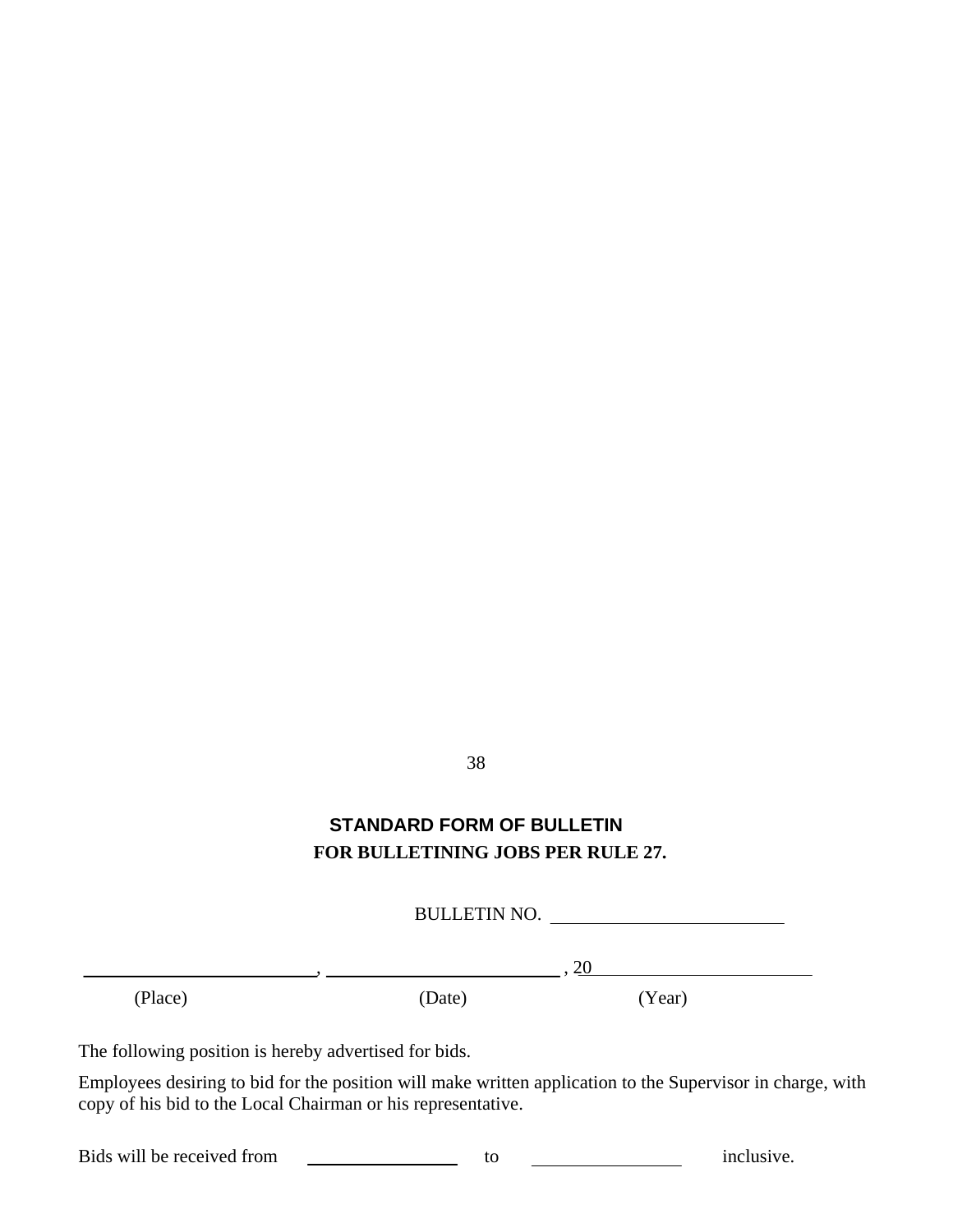| <b>Title of Position</b>                                                                                                                   |  |
|--------------------------------------------------------------------------------------------------------------------------------------------|--|
| <b>Location and Shift</b><br><u> 1980 - Andrea Andrew Maria (h. 1980).</u>                                                                 |  |
| Days of Assignment<br><u> 1989 - Andrea Station Barbara, prima a prima a prima a prima a prima a prima a prima a prima a prima a prima</u> |  |
| Permanent or Temporary                                                                                                                     |  |
| Rate of Pay                                                                                                                                |  |
|                                                                                                                                            |  |
|                                                                                                                                            |  |
|                                                                                                                                            |  |
|                                                                                                                                            |  |
|                                                                                                                                            |  |

(Signed)

(Supervisor in Charge)

39

# **RULE 28 - CLAIMS OR GRIEVANCES**

- (a) Should any employee subject to this agreement believe he has been unjustly dealt with, or any of the provisions of this agreement have been violated, the case shall be taken to the officers designated in this rule, in their respective order, by the duly authorized local committee or their representative, and if stenographic report of investigation is taken the committee shall be furnished a copy.
- (b) All claims or grievances must be presented in writing by or on behalf of the employee involved, to the officer of the Carrier authorized to receive same, within 60 days from the date of the occurrence on which the claim or grievance is based (with the exception of any appeal concerning discipline. SEE RULE 29). Should any such claim or grievance be disallowed, the carrier shall, within 60 days from the date same is filed, notify whoever filed the claim or grievance (the employee or his representative) in writing of the reasons for such disallowance. If not so notified, the claim or grievance shall be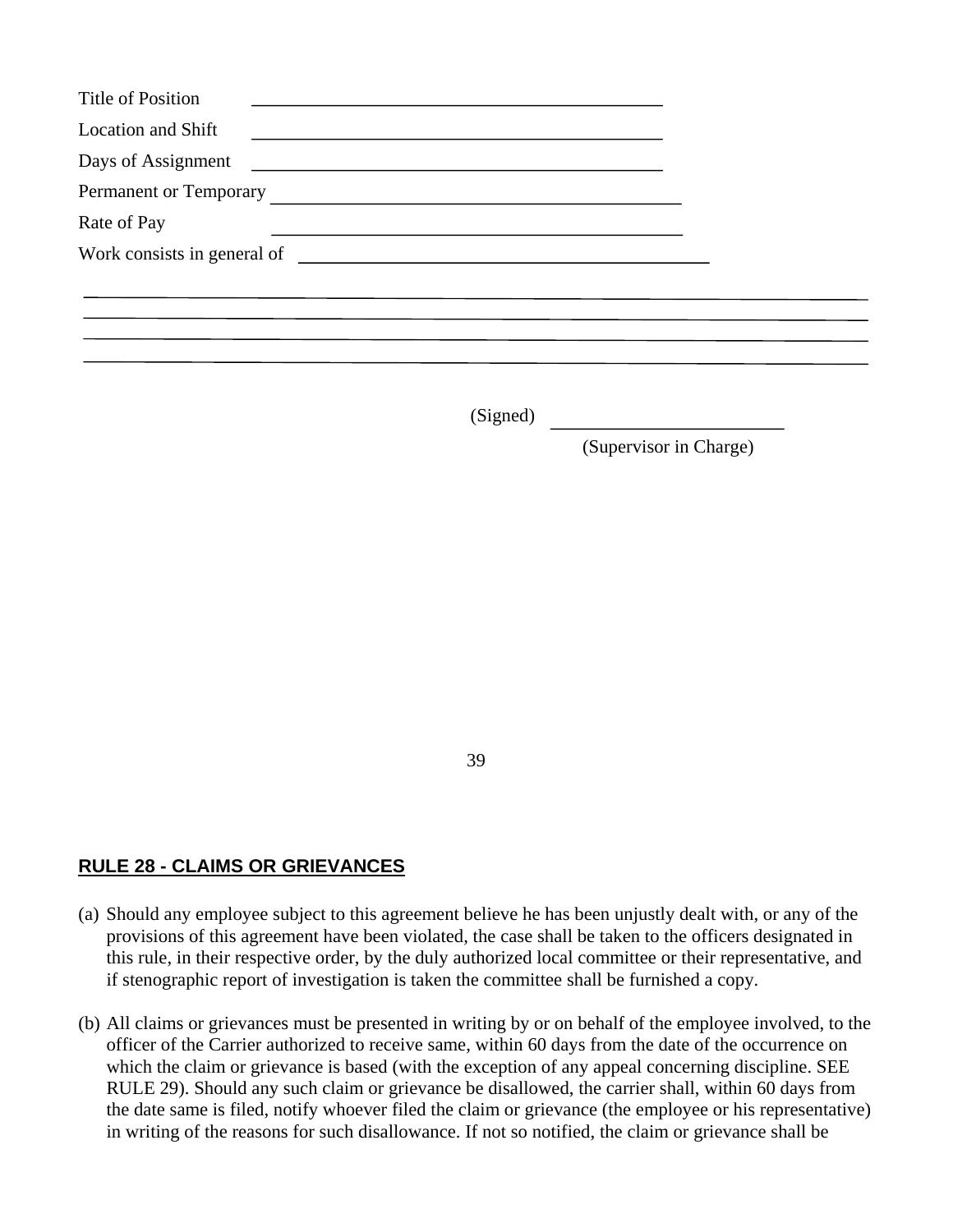allowed as presented, but this shall not be considered as a precedent or waiver of the contentions of the Carrier as to other similar claims or grievances.

- (c) If a disallowed claim or grievance is to be appealed, such appeal must be in writing and must be taken within 60 days from receipt of notice of disallowance and the representative of the Carrier shall be notified in writing within that time, of the rejection of his decision. Failing to comply with this provision, the matter shall be considered as closed, but this shall not be considered as a precedent or waiver of the contentions of the employees as to other similar claims or grievances. It is understood, however, that the parties may, by agreement, at any stage of the handling of a claim or grievance on the property, extend the 60-day period for either a decision or appeal, up to and including the highest officer of the Carrier designated for that purpose.
- (d) The requirements outlined in paragraphs (a) and (b), pertaining to appeal by the employee and decision by the Carrier, shall govern in appeals taken to each succeeding officer, except in cases of appeal from the decision of the highest officer designated by the Carrier to handle such disputes. All claims or grievances involved in a decision by the highest designated officer shall be barred unless within 9 months from the date of said officer's decision proceedings are instituted by the employee or his duly authorized representative before the appropriate division of the National Railroad Adjustment Board or a system, group or regional board of adjustment that has been agreed to by the parties hereto as provided in Section 3 Second of the Railway Labor Act. It is understood, however, that the parties may by agreement in any particular case extend the 9 months' period herein referred to.
- (e) A claim may be filed at any time for an alleged continuing violation of any agreement and all rights of the claimant-or claimants involved thereby shall, under this rule, be fully protected by the filing of one claim or grievance based thereon as long as

40

such alleged violations, if found to be such, continues. However, no monetary claim shall be allowed retroactively for more than 60 days prior to the filing thereof. With respect to claims and grievances involving an employee held out of service in discipline cases, the original notice of request for reinstatement with pay for time lost shall be sufficient.

- (f) This rule recognizes the right of representatives of the Organizations, parties hereto, to file and prosecute claims and grievances for and on behalf of the employees they represent.
- (g) This agreement is not intended to deny the right of the employees to use any other lawful action for the settlement of claims or grievances provided such action is instituted within 9 months of the date of the decision of the highest designated officer of the Carrier.
- (h) This rule shall not apply to requests for leniency.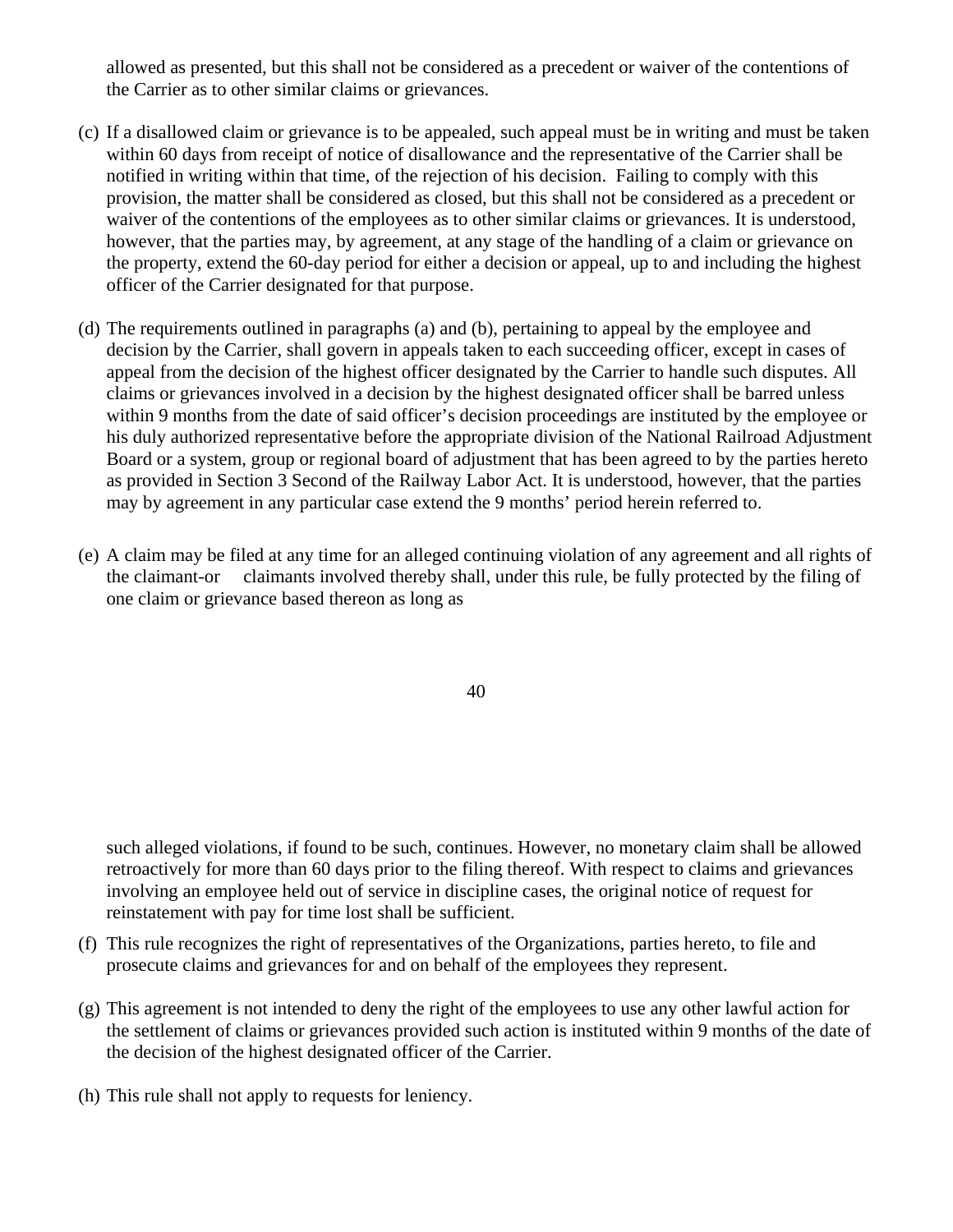- (i) Should the highest designated railroad official, or his duly authorized representative, and the General Chairman or his duly authorized representative, fail to agree, the case may then be handled in accordance with the Railway Labor Act.
- (j) Prior to assertion of grievances as herein provided, and while questions of grievances are pending, there will be neither a shutdown by the employer nor a suspension of work by the employees.
	- (k) All conferences between local officials and local committees to be held during regular working hours without loss of time to committeemen. It is understood that "local committees" referred to in this rule will consist of a committeeman and a second or assistant committeeman (one or the other) if desired.

# **RULE 29 - DISCIPLINE**

- (a) Where the Carrier believes there may be cause for disciplining an employee, it shall notify the employee, in writing of the charges against him and of the time and place of a hearing, which shall be held within a reasonable time from the date of the notice, to investigate the said charge(s). The employee shall have the responsibility for producing any witnesses in his behalf and shall have the right to be represented at such investigation by his duly authorized representative.
- (b) No employee will be disciplined without a fair hearing by a designated officer of the company. Suspension in proper cases pending a hearing, including cases not

41

requiring discipline as severe as dismissal, shall not be deemed a violation of these rules. If the judgement be in his favor, he shall be compensated for the wage loss, if any, suffered by him.

- (c) If stenographic report of hearing is taken, the committee shall be furnished a copy.
	- NOTE: Neither Rule 28 nor Rule 29 attempts to obligate the carrier to refuse permission to an individual employee to present his own grievance, or, in hearing involving charges against him, to present his own case personally. The effect of these rules, when an individual employee presents his own grievance or case personally, is to require that the duly authorized committee, or its accredited representative, be permitted to be a party to all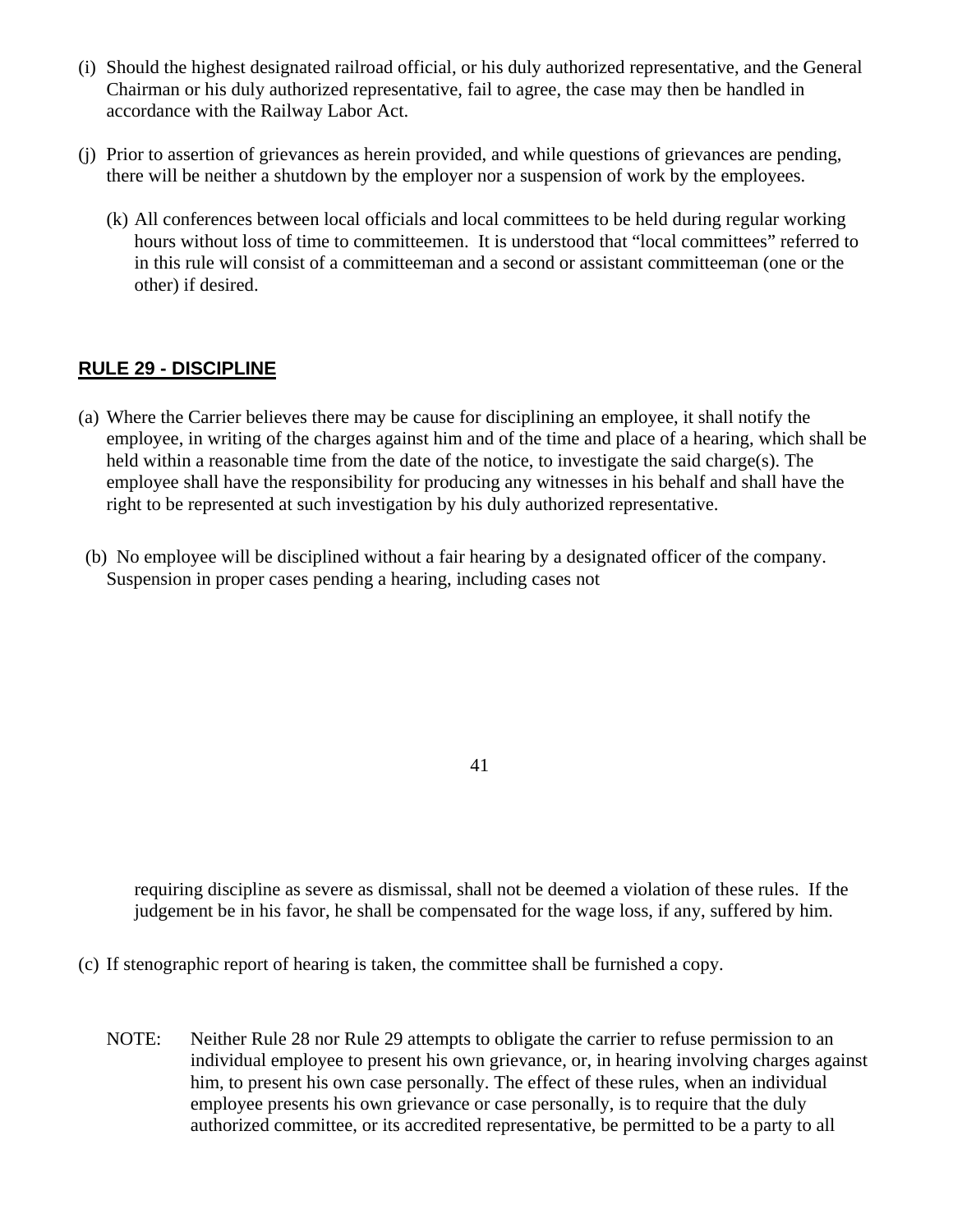conferences, hearings or negotiations between the aggrieved or accused employee and the representatives of the carrier.

- (d) When employees are required by direction of an officer to attend investigations outside of regular working hours as witnesses to develop the cause or causes of any detrimental occurrence, accidents, etc., in which the railroad or its employees, or the public, are involved, and to decide on corrective measures by discipline, or by change of practice if found faulty, and in general to advance the science of railroading, they will be paid as follows:
	- (1) For continuous time, before or after regular work period, they will be paid pro rata rate on the minute basis. It is understood, however, that should there be a break between the end of investigation and the employee's starting time, or between the employee's quitting time and the starting time of the investigation, such employees may be paid under this paragraph as though the investigation were continuous with their regular hours.
	- (2) For time required to act as witnesses not continuous with, before or after, regular work period, they will be paid pro rata rate on the minute basis from time required to report to time released, with a minimum of two pro rata hours.
- (e) When investigation develops that one, or more, of those attending is responsible for the occurrence and subject to discipline, pay win not be allowed such one or ones.
- (f) In the event discipline results from an investigation, claims and grievances resulting from such discipline will be appealed to the Carrier's highest designated officer within sixty (60) days from the date such decision is rendered. The Carrier's decision on the appeal shall be made within sixty (60) days of receipt of the appeal.

42

- (g) Decisions by the Carrier's highest designated officer will be final and binding unless, within nine (9) months from the date of said officer's original decision, proceedings for further appeal are instituted before the National Railroad Adjustment Board or a Public Law Board and the Carrier officer is so notified.
- (h) Any time limits provided herein may be extended by mutual agreement.

## **RULE 29a - WAIVER OF HEARING**

(a) After notice of the charge(s), but prior to the investigation, either charged employee or Carrier officer may request a meeting to discuss said charge(s). The employee's duly authorized representative shall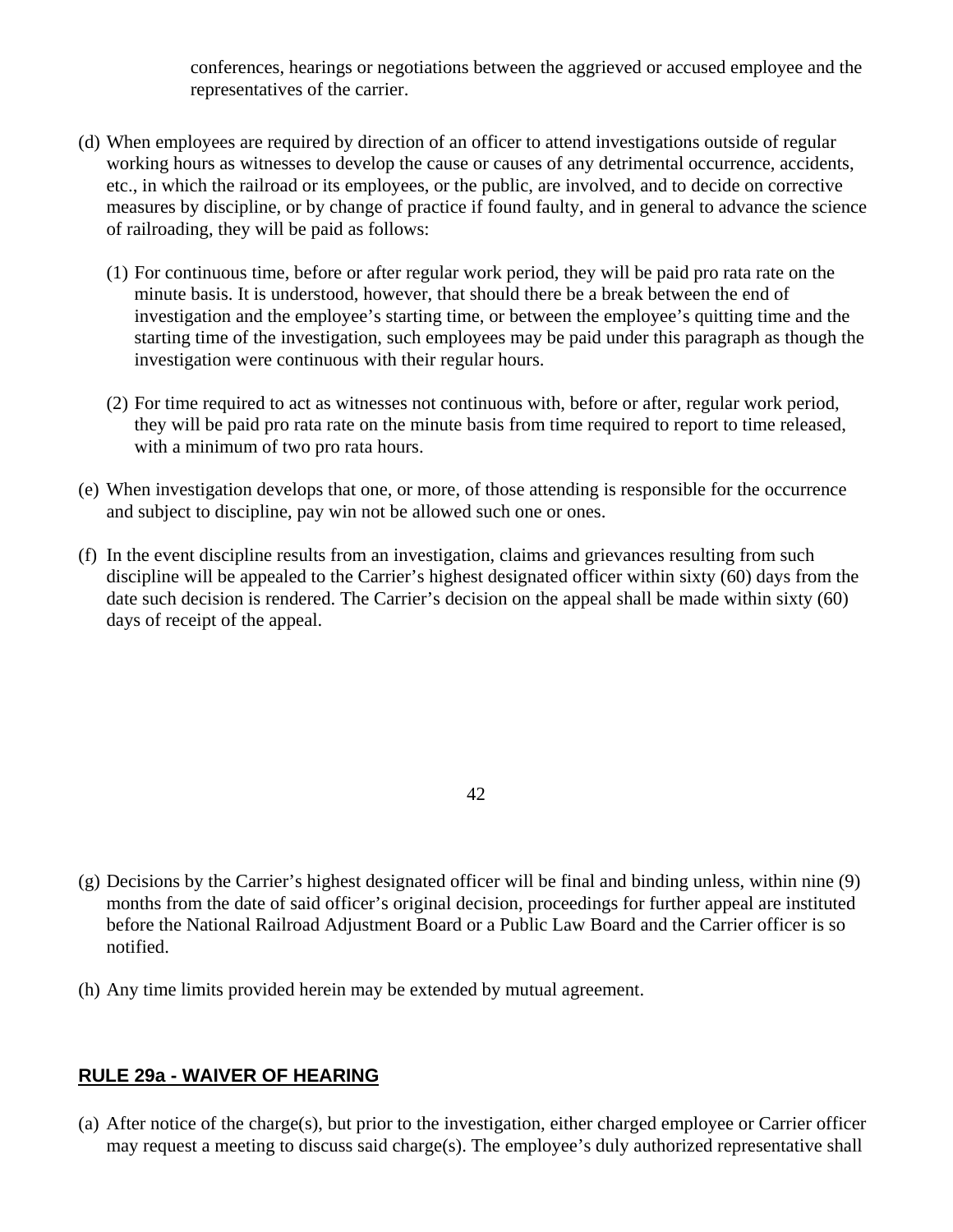have the right to be in attendance at this meeting. On the basis of such meeting, the employee and Carrier officer may reach agreement as to the proper assessment of guilt (if any) and discipline (if any).

(b) Any settlement agreement reached through Paragraph (a) above shall list the charge(s), the finding of fault, and the discipline to be rendered and shall be signed by the Carrier representative and by the employee, as parties to the agreement, and by the employee's duly authorized representative, as witness, to the agreement. Such agreement, signed by the parties, will be a waiver of a formal investigation. There will be no appeal.

Such settlement agreement shall have no value as precedent in subsequent matters involving other parties. No record shall be taken of the proceeds of such meeting(s) and failure to reach an agreement shall not be considered or referred to in further handling of the case.

# **RULE 30 - ASSIGNMENT OF WORK**

(a) None but mechanics or apprentices regularly employed as such shall do mechanics' work as per Rule 41 except foremen at points where no mechanics are employed. However, craft work performed by foremen or other supervisory employees employed on a shift shall not in the aggregate exceed 20 hours a week for one shift, 40 hours a week for two shifts, or 60 hours for all shifts.

If any question arises as to the amount of craft work being performed by supervisory employees, a joint check shall be made at the request of the General Chairmen of the Organizations affected. Any disputes over the application of this Rule shall be handled under the provision of Rule 28.

43

(b) This Rule does not prohibit foremen in the exercise of their duties to perform work.

(c) At points where there is not sufficient work to justify employing a mechanic of each craft, the mechanic or mechanics employed at such points will so far as they are capable of doing so, perform the work of any craft not having a mechanic employed at that point. Any dispute as to whether or not there is sufficient work to justify employing a mechanic of each craft, and any dispute over the designation of the craft to perform the available work shall be handled as follow: At the request of the General Chairman of any craft, the parties will undertake a joint check of the work done at the point. If the dispute is not resolved by Agreement, it shall be handled under the provisions of Rule 28 and pending the disposition of the dispute, the Carrier may proceed with or continue its designation.

# **RULE 31 - LEAD MECHANICS**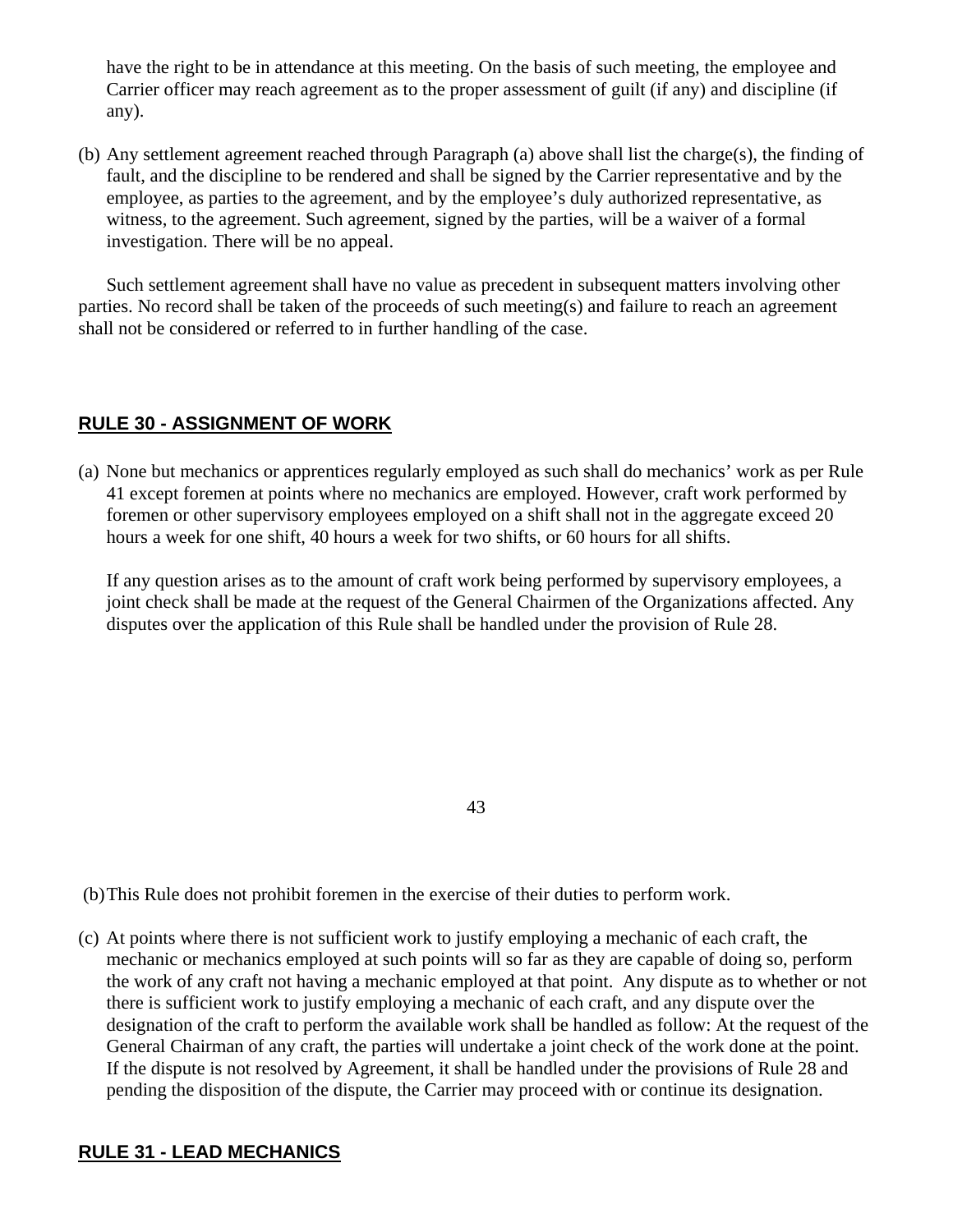- (a) Mechanics employed as such and paid a rate in excess of the minimum, and who do a limited amount of supervising, are not prohibited from performing some of the work of their trade when not engaged in supervising. Special work such as, for example, tool room work, air brake work and work of similar character that cannot be properly handled by departmental foremen may be directed by a mechanic of the trade to whom the differential will be paid for this additional service.
- (b) This shall not be interpreted to mean that Gang Foreman or Departmental Foreman will be used to perform the work of the trade except as otherwise provided for.
- (c) This rule shall not be construed as requiring the Carrier to establish positions of leading mechanics or to retain such positions presently existing.

### 44

# **RULE 32 - RATES OF PAY**

## (a) Rates of Pay

The minimum and other rates of pay are those agreed to in conference between representative of the Carrier and representatives of the Employees, in conformity with the provisions of the Railway Labor Act, as amended.

## (b) Skill Differentials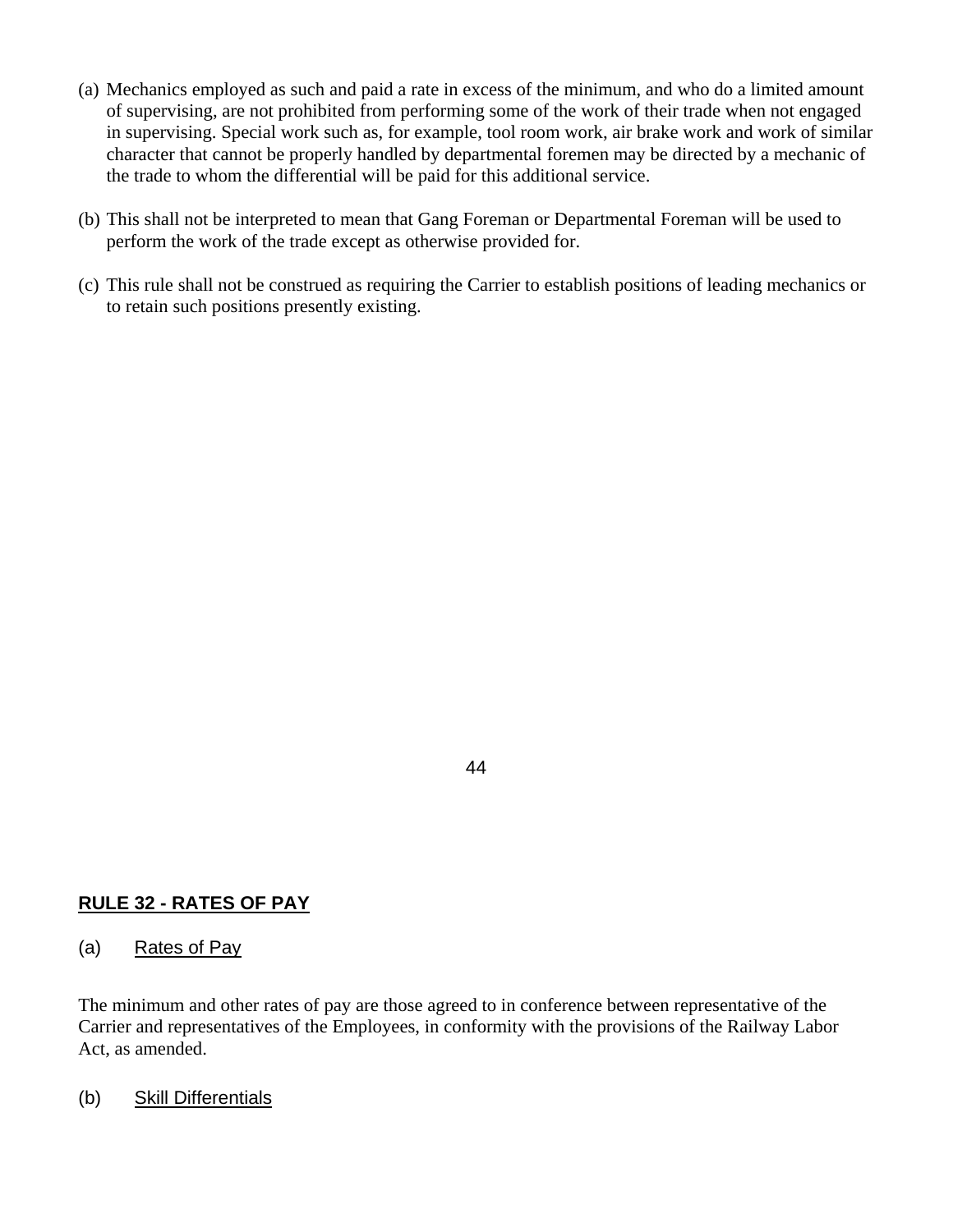- (1) Journeymen machinists who perform the work listed below shall receive a differential per hour above the minimum rate paid to journeymen machinists at the point employed for each hour actually spent performing the listed work as set forth below.
	- a. Existing differentials paid to journeymen machinists for performing lead mechanic work shall be increased to 50 cents per hour effective January 1, 1993.
	- b. Existing differentials paid to journeymen machinists for performing federal inspector or welding work shall be increased to 25 cents per hour effective January 1, 1993.
	- c. Journeymen machinists who perform the work of

### Classroom instructor -

*A machinist designated by carrier to provide class room instruction;* 

## EMD Turbocharger Room Work -

*Rebuilding of EMD turbochargers in the designated rebuilding area for turbochargers;* 

### Traveling Roadway Machinists -

*Machinists that regularly perform maintenance of way field service; does not include any machinist in such service assigned in shops;* 

### Precision Machine Operators -

*Operators on precision machines such as the following: wheel truing machines, treadmill, axle lathes, wheel boring mills, engine line boring, traction motor line boring, wheel mounting press, engine lathe. This category does not include machines such as grinders, drill presses, punches, shears, threaders, saws, honing, and the like, hand-held tools or portable machines;* 

### Governor Room Work -

*Assemble \*@ test mechanical engine governor in the governor room;* 

45

### Air Room Work -

*Assemble and test air brake valves in the air room;* 

### Engine Rebuild -

*Build-up of locomotive diesel engine (out of locomotive carbody);* 

### Alignment of -

*Main generators/alternators Air Compressors (mechanical drive) Auxiliary generators Fan Drives/Equipment Blowers (mechanical drive);*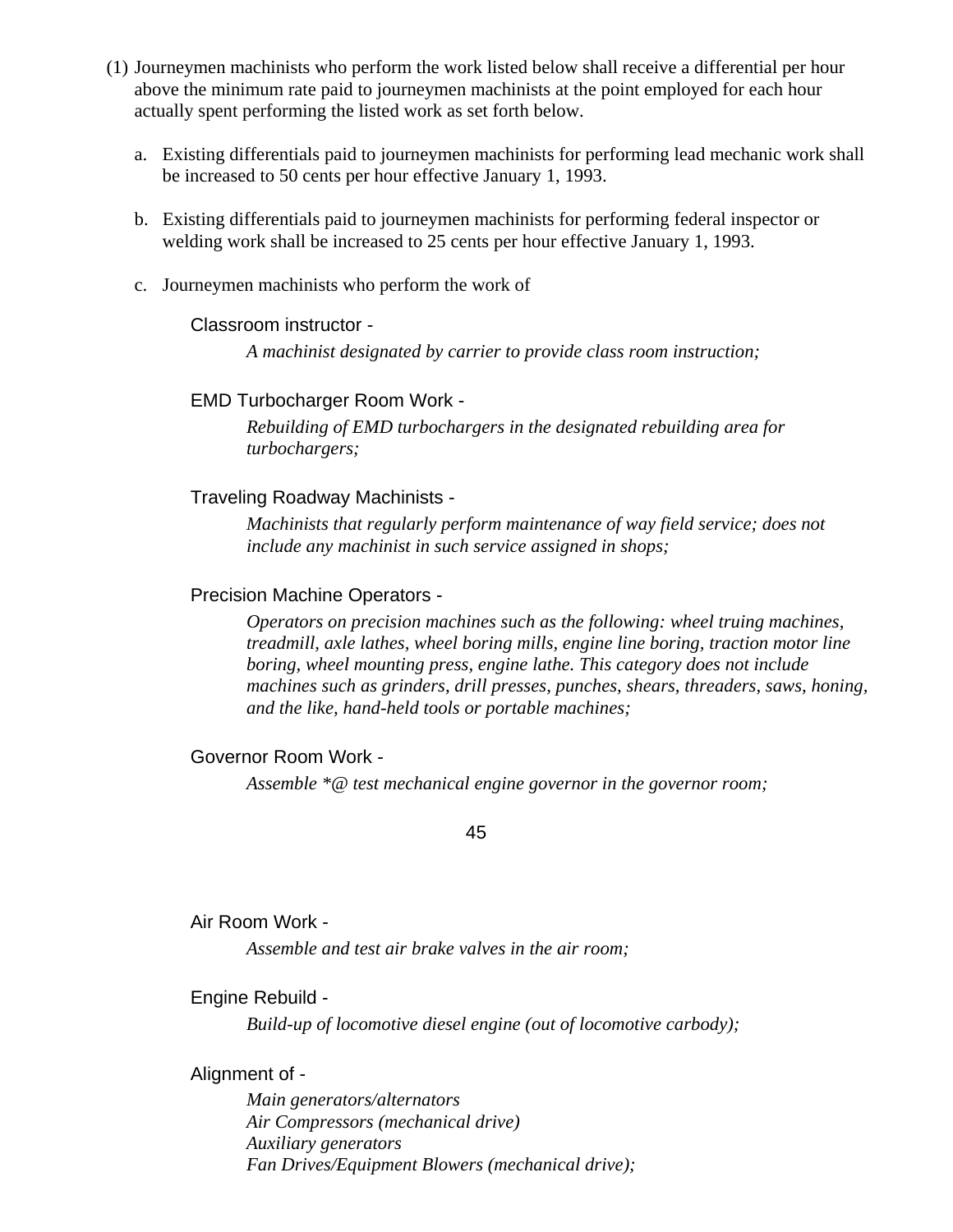## Gear Trains – *Build-up locomotive gear trains*

shall receive a differential of 25 cents per hour, effective January 1, 1993. Effective January 1, 1994, this differential shall be increased to 50 cents per hour.

- (2) When performing the above work for four (4) hours or less in any one day, employees will be paid the differential on an hourly basis with a minimum of one (1) hour; for more than four (4) hours in any one day, the differential will apply for that day.
- (3) There shall be no compounding or pyramiding of the above differentials. Any existing differentials for the above listed work that exceed the amounts specified shall be preserved. The parties recognize and agree that this Article is limited solely to the matter of skill differentials and this Article and any actions pursuant to it will not be used by either party in any manner with respect to the interpretation or application of any rule or practice.

## (c) Rate Progression

Machinist Helpers, upgraded Mechanics, Apprentices and student Mechanics entering service on and after the effective date of this Article shall be paid as follows for all service performed within the first sixty (60) calendar months of service:

- (1) For the first twelve (12) calendar months of employment, new employees shall be paid 75 % of the applicable rates of pay (including COLA) for the class and craft in which service is rendered.
- (2) For the second twelve (12) calendar months of employment, such employees shall be paid 80% of the applicable rates of pay (including COLA) for the class and craft in which service is rendered.

#### 46

- (3) For the third twelve (12) calendar months of employment, such employees shall be paid 85 % of the applicable rates of pay (including COLA) for the class and craft in which service is rendered.
- (4) For the fourth twelve (12) calendar months of employment, such employees shall be paid 90% of the applicable rates of pay (including COLA) for the class and craft in which service is rendered.
- (5) For the fifth twelve (12) calendar months of employment, such employees shall be paid 95 % of the applicable rates of pay (including COLA) for the class and craft in which service is rendered.
- (6) Any calendar month in which an employee does not render compensated service due to furlough, voluntary absence, suspension or dismissal shall not count toward completion of the sixty (60) month period.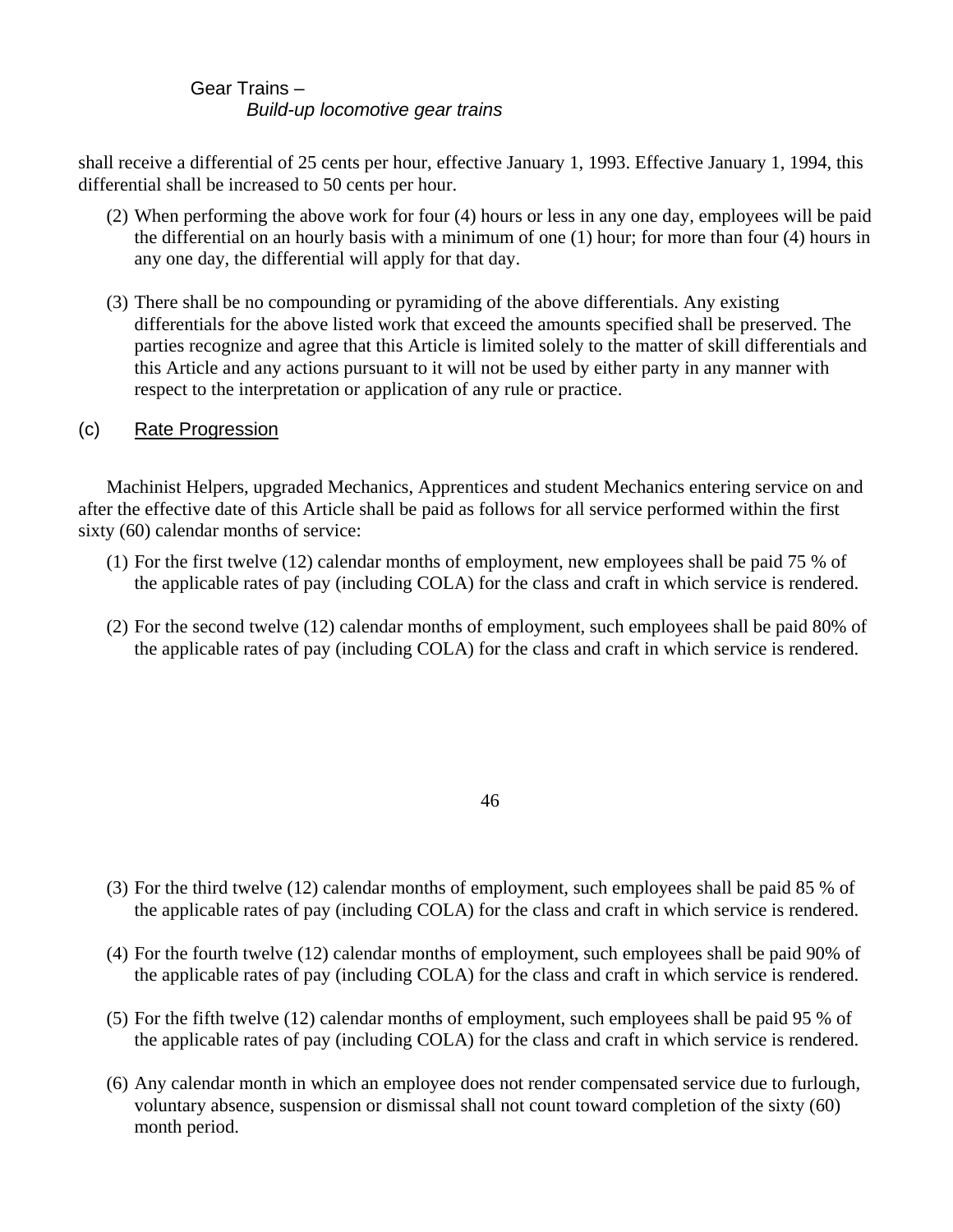(7) During any portion of the sixty (60) month period of employment in which an employee serves as an upgraded Mechanic, he shall be paid at the appropriate percentage of the applicable Mechanic rate.

#### (d) Intermodal Service Workers

With respect to Intermodal services, this Article shall be applicable to employees whose positions are engaged primarily in the inspection, repair and maintenance of equipment used to transfer containers, trailers and vehicles between rail and highway transportation modes at Carrier's Intermodal facilities.

- (1) For positions described in this Section (d), the full rate of pay for employees who establish seniority subsequent to December 18, 1987, shall be 75% of the rate in effect as of November 30, 1985 and shall be subject to Paragraph ©, Rate Progression.
- (2) If such a position is filled by an employee with less than 6 years of service and who has been furloughed for more than one year as of December 18, 1987, other than an employee subject to a protective Agreement or arrangement, such employee shall be compensated at the rate of 75 % of the full rate of the position as of November 30, 1985 and, where applicable, shall also be subject to Article XI, Entry Rates, of the Agreement of December 11, 1981 or local rules governing entry rates.
- (3) For Apprentices and student Mechanics falling within the purview of paragraphs (1) or (2) of this Section, the incremental rate of pay shall be 75% of the applicable incremental rate in effect as of November 30, 1985.

47

# **RULE 33 - CONDITIONS OF SHOP, ETC**

Good drinking water and ice will be furnished. Sanitary drinking fountains will be provided where necessary. Pits and floors, lockers, toilets, and wash rooms will be kept in a clean, dry and sanitary condition. Shops, locker rooms and wash rooms will be lighted and heated in the best manner possible consistent with the source of heat and lights available at the point in question.

## **RULE 34 - TOOLS**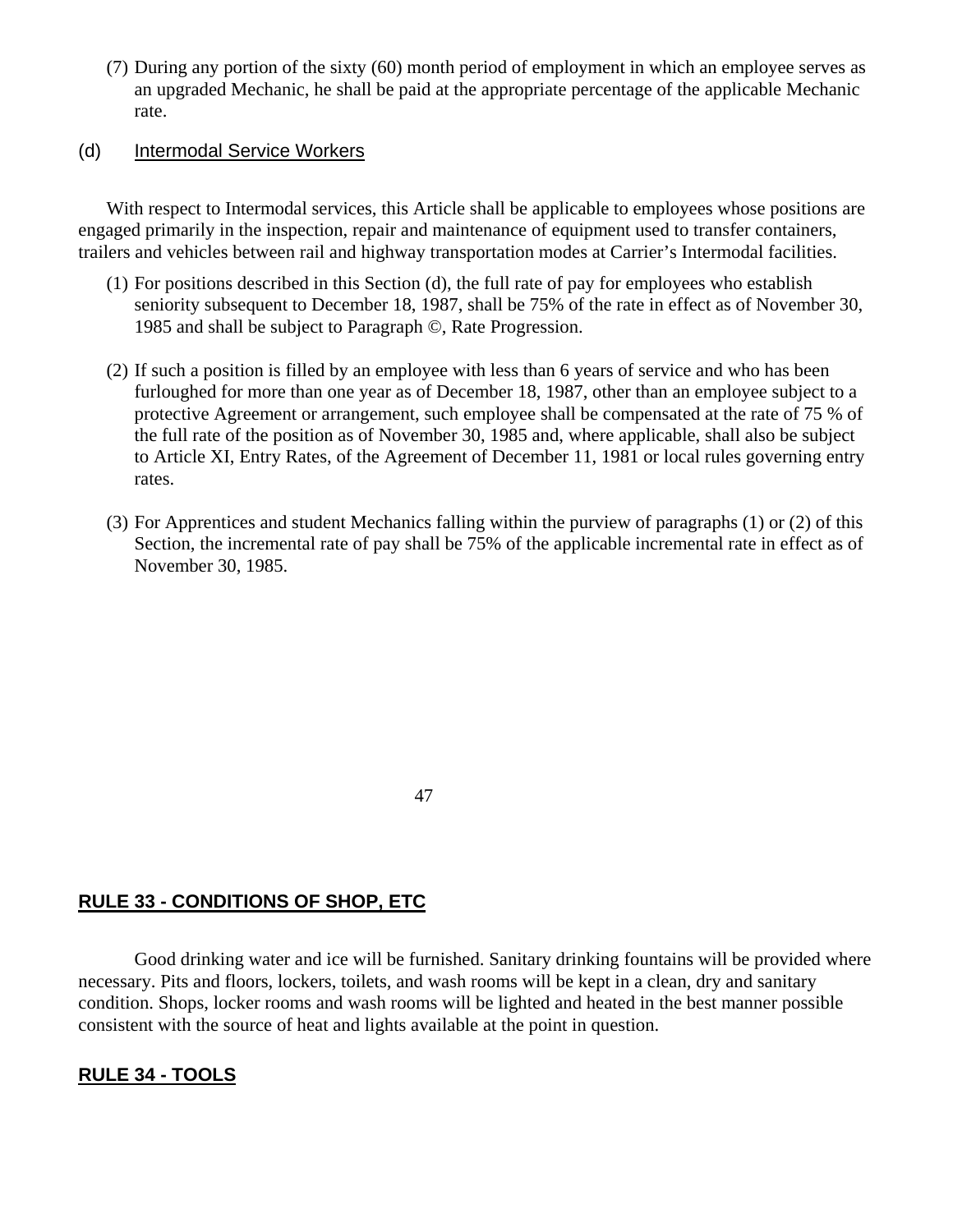- (a) At shops and roundhouses equipped with electricity, electric light globes and extensions will be kept in tool rooms available for use. Employees engaged in work requiring flashlights will be furnished same.
- (b) Crayons, soapstones, marking pencils, tool handles, saw files, motor bits, brace bits, cold chisels, bars, steel wrenches, steel sledges, hammers (not claw hammers), reamers, drills, taps, dies, lettering and striping pencils and brushes and batteries and bulbs will be furnished by the Company.

# **RULE 35 - COMPETENT HELP**

Mechanics and apprentices will be furnished sufficient competent help.

# **RULE 36 - PERSONAL INJURIES**

- (a) Employees injured while at work will not be required to make accident reports before given medical attention. Medical attention will be given as quickly as possible. Employees will make accident report as early as practicable and will not be required to sign release pending settlement of the case. Claims for personal injuries may be handled with the Personal Injury Claim Department.
- (b) Employees injured while on duty and who are required to visit the doctor during working hours may do so without loss of time.

## **RULE 37 - BULLETIN BOARDS**

Bulletin Boards will be provided in each department where proper notices may be posted. This will be confined to only subjects in which the Management or Employees are concerned.

48

# **RULE 38 - PROTECTION OF EMPLOYEES**

- (a) Work on engines or cars outside of shops during inclement weather will be limited to actual necessity and then only if shop room or pits are not available. This does not apply to work in engine cabs or emergency work on engines or cabs set out for or attached to trains.
- (b) When it is necessary to make repairs to engine boilers, tanks, cars or parts, they shall be cleaned before mechanics are required to work on same. This will also apply to cars undergoing general repairs.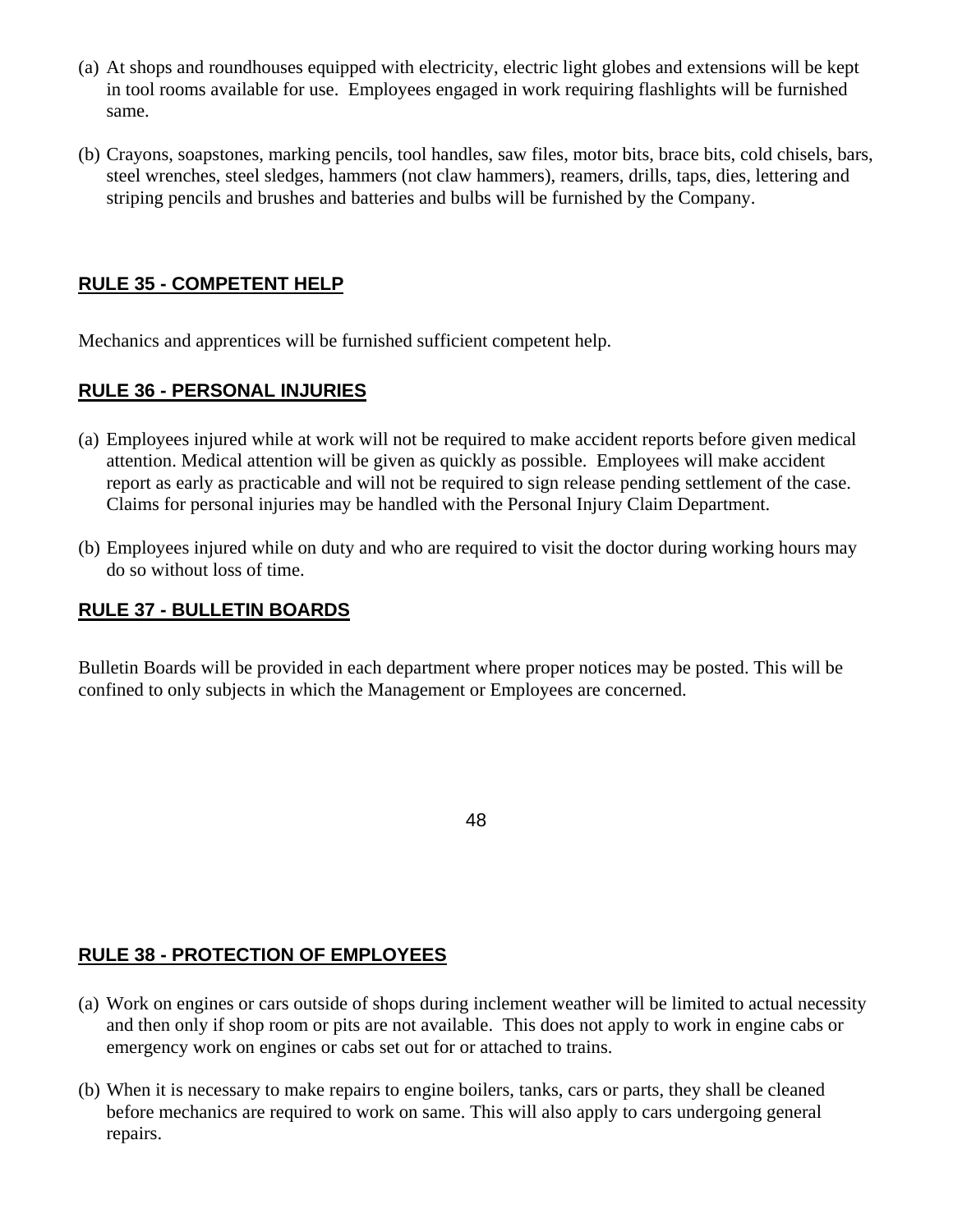- (c) Employees will not be assigned to jobs when they will be exposed to sand blast and paint blowers while in operation.
- (d) All acetylene or electric welding or cutting will be protected by a suitable screen when its use is required.
- (e) Sufficient blowers and suction fans will be installed to take fumes out of shops.
- (f) No employee will be required to work under locomotive or car without being protected by proper signals, which will not be removed except by men who place same. Where the nature of the work to be done requires it, locomotives and passenger cars will be placed over a pit, if available.
- (g) The management, with the cooperation of employees, will keep shops and yards in a clean and sanitary condition and all machinery and tools in a safe and working condition.
- (h) Men engaged in the handling of storage batteries and mixing acid must be provided with acid-proof rubber gloves, hip boots and aprons.
- (i) Steam or water will not be blown off from locomotives in roundhouses to the extent that it will interfere with or inconvenience employees when possible to avoid it.
- (j) When practicable, engines will be placed under smoke jacks before being fired up.

## **RULE 39 - CHECKING IN AND OUT**

Employees required to check in and out and make out service cards will be allowed one minute for each hour actually worked on their own time.

49

### **RULE 40 - MACHINISTS' QUALIFICATIONS**

Any man who has served an apprenticeship or has had four years experience at the machinists trade, and who, by his skill and experience, is qualified and capable of laying out and fitting together the metal parts of any machine or locomotive, with or without drawing, and competent to do either sizing, shaping, turning, boring, planing, grinding, finishing, or adjusting the metal parts of any machine or locomotive whatsoever shall constitute a machinist.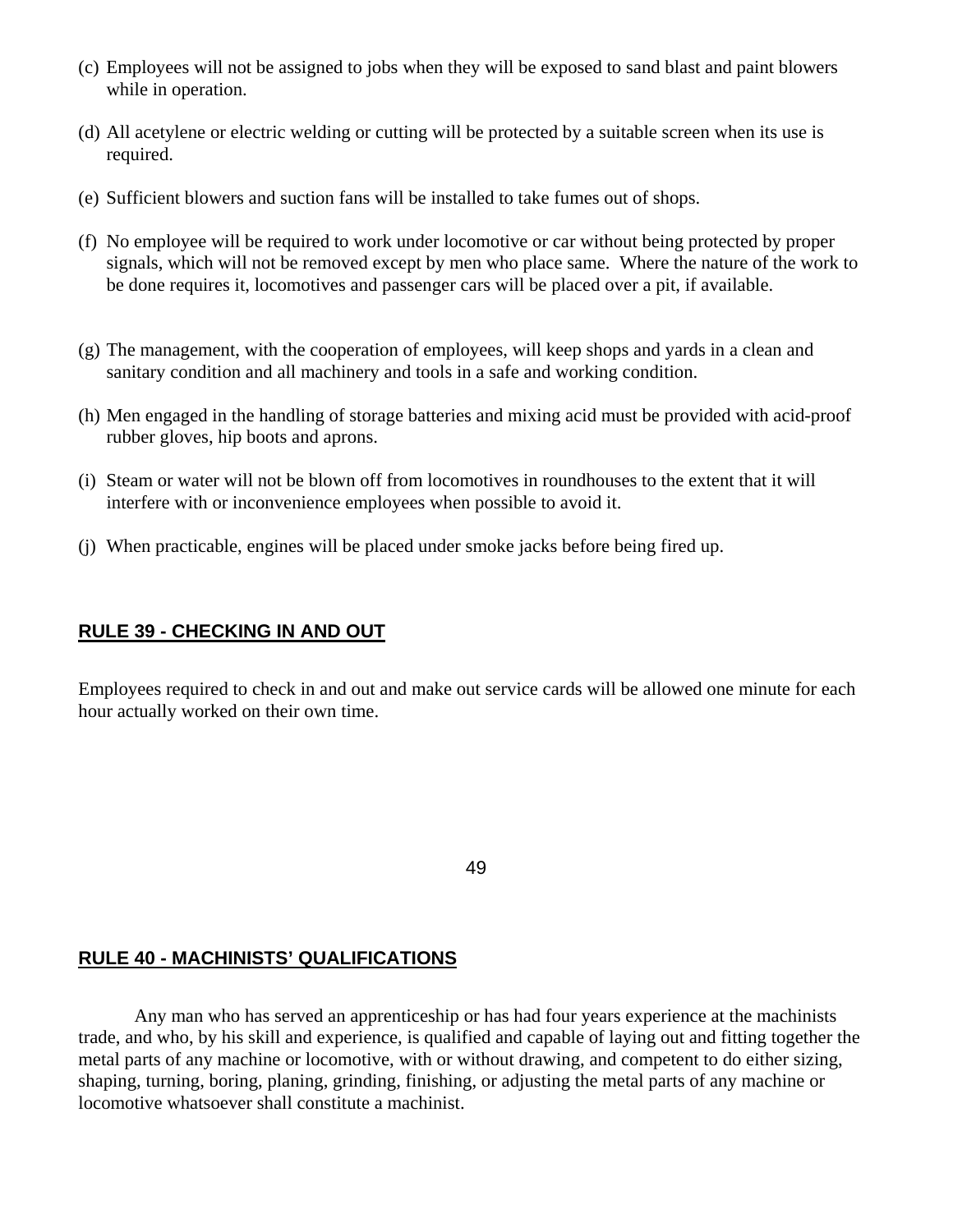# **RULE 41 - CLASSIFICATION OF WORK**

- (a) Machinists' work shall consist of laying out, fitting, adjusting, shaping, boring, slotting, milling and grinding of metals used in building, assembling, maintaining, dismantling and installing locomotives and engines (operated by steam or other power), pumps, cranes, hoists, elevators, pneumatic and hydraulic tools and machinery, scale building, shafting and other shop machinery, ratchet and other skilled drilling and reaming; tool and die making, tool grinding and machine grinding; axle truing; axle, wheel and tire turning and boring; engine inspecting; air equipment, lubricator and injector work; removing, replacing, grinding, bolting and breaking of all joints on superheaters; oxy-acetylene, thermal and electric welding on work generally recognized as machinists' work; the operation of all machines used in such work, including drill presses and bolt threaders using a facing, boring or turning head or milling apparatus; and all other work generally recognized as machinists' work. On running repairs, machinists may connect or disconnect any wiring, coupling or pipe connections necessary to make or repair machinery or equipment.
- (b) This rule shall not be construed to prevent engineers, firemen and cranemen of steam shovels, ditchers, clam shells, wrecking outfits, pile drivers and other similar equipment requiring repairs on line of road from making any repairs to such equipment as they are qualified to perform.
- (c) Drilling, reaming and tapping with electric and air motors and ratchets in connection with machinists' work.
- (d) Die making, repairing jacks and track drilling machines.
- (e) Erecting and repairing shafting, including babbitting, except where this work is being done by other mechanics.
- (f) Removing, replacing, lining and repairing locomotive tires.

- 50
- (g) Fitting and erecting shoes, wedges, driving boxes and bottom end of spring saddles.
- (h) Fitting and erecting trailer truck pedestals, boxes, bearings, and applying hub liners.
- (i) Fitting and erecting guides, guide yokes, cross heads, main and side rods, rocker boxes, link and valve motion and steam chests.
- (j) Engine inspecting, including all parts of engines and tenders.
- (k) Fitting and bolting smoke box braces.
- (l) Spring rigging work.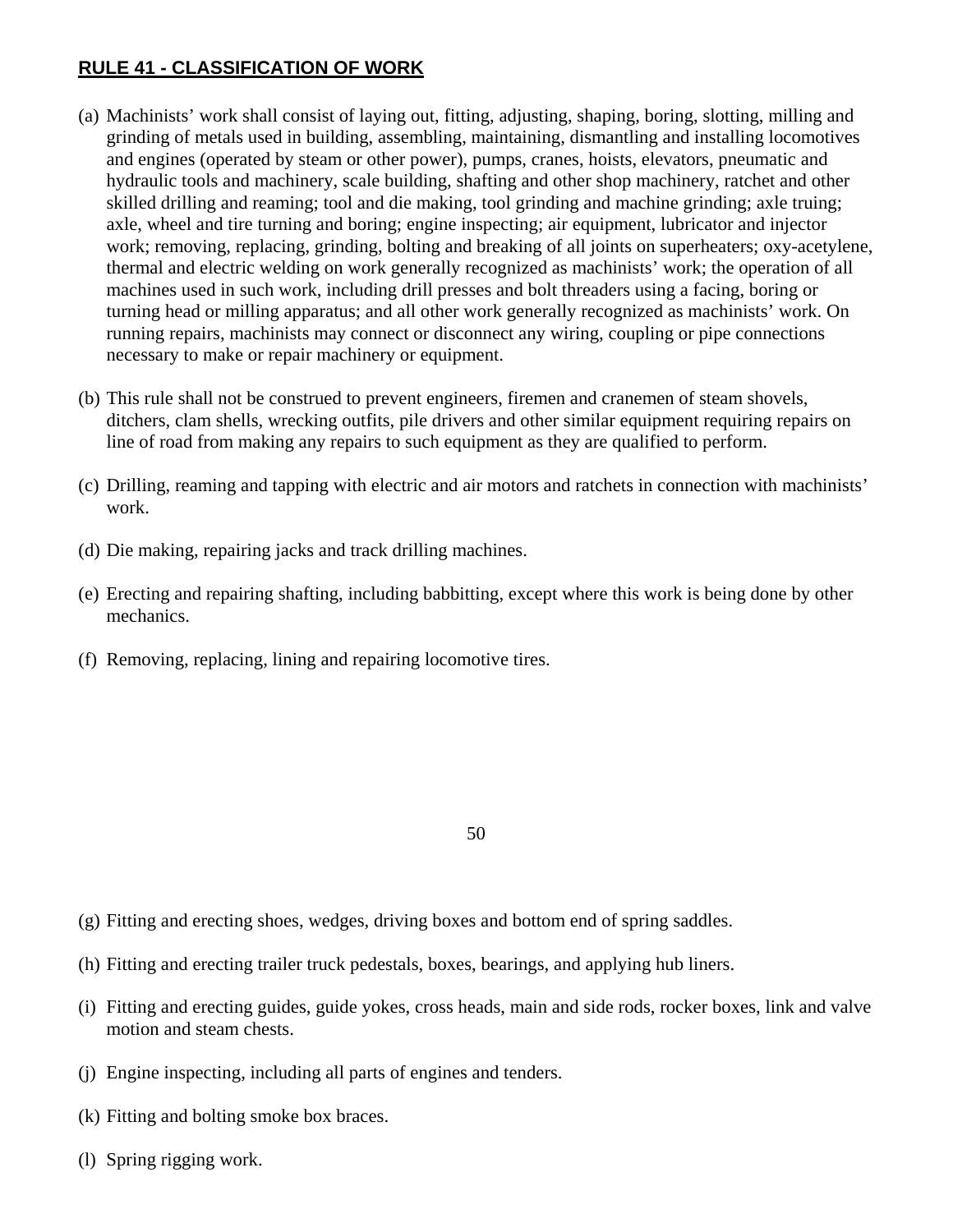(m) Engine truck, trailer truck and driving brake work.

- (n) Removing and applying cast iron, cast steel and wrought steel smoke box fronts and doors.
- (o) Stripping, wheeling and unwheeling locomotives.
- (p) Removing and replacing covers of auxiliary domes located on the top of locomotive boilers for convenience in entering boilers.
- (q) Laying out, planing, slotting, fitting (and applying, when the design calls for the use of machines bolts) metal locomotive end sills.
- (r) Machinists' work in connection with automatic train control on engines and cars.

# **RULE 42 - APPRENTICE WORK**

Include regular and helper apprentices in connection with the work defined by Rule 41.

# **RULE 43 - MACHINIST HELPERS**

Helpers' work shall consist of helping machinists and apprentices, operating drill presses (plain drilling) and bolt threaders not using facing, boring, or turning head or milling apparatus, wheel presses (on car, engine truck and tender truck wheels), nut tappers and facers, bolt pointing and centering machines, car brass boring machines, twist drill grinders; cranemen helpers on locomotive and car work; attending tool room,

machinery oiling, locomotive oiling, box packing, assisting in dismantling locomotives and engines, applying all couplings between engine and tender; locomotive tender and draft rigging work, except when performed by carmen, and all other work generally recognized as helpers' work.

## **RULE 44 - RUNNING REPAIRS AND DEAD WORK**

(a) Machinists assigned to running repairs shall not be required to work on dead work at points where dead work forces are maintained except when there is not sufficient running repairs to keep them busy.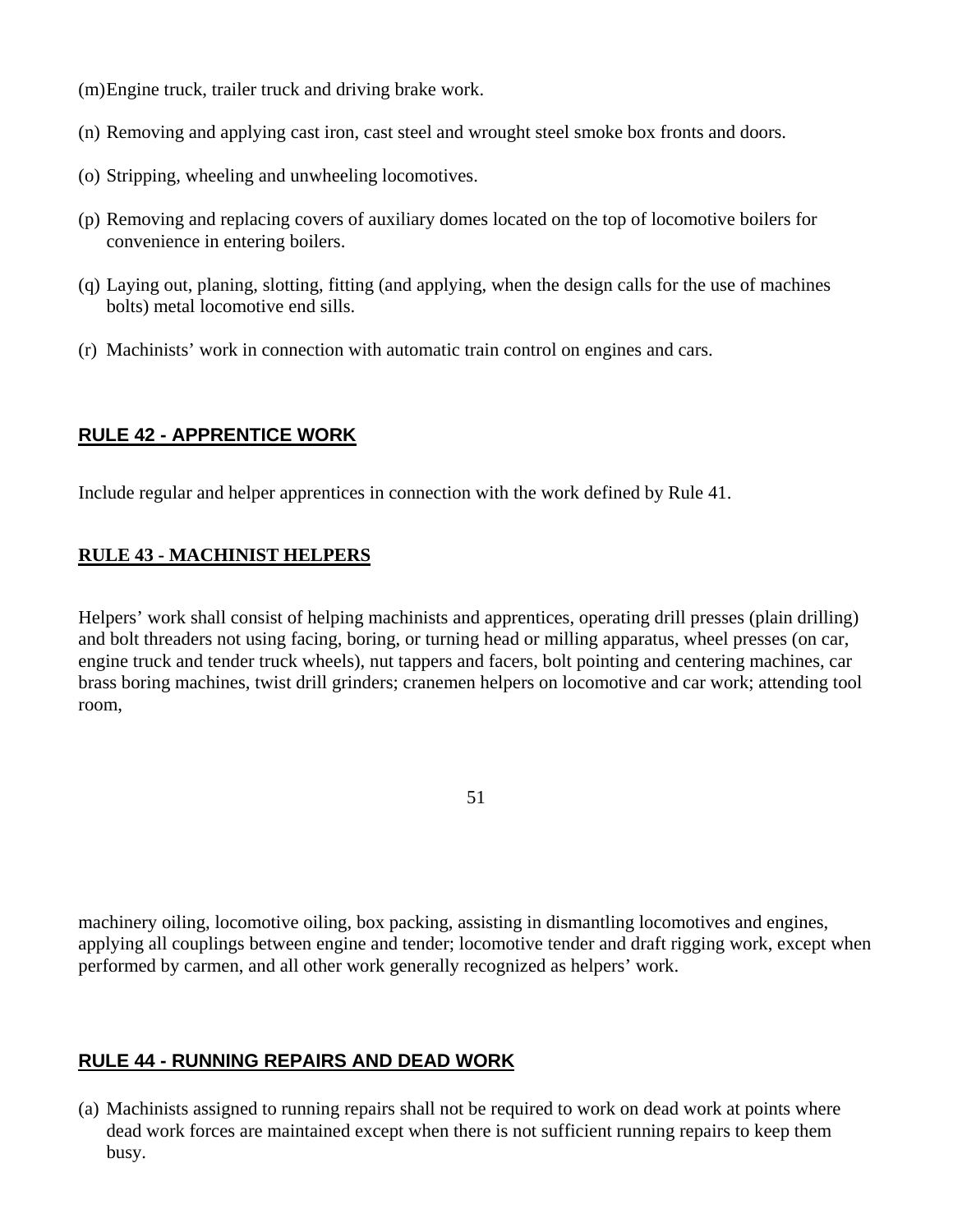- (b) Dead work means all work on an engine which cannot be handled within twenty-four (24) hours (computed after the time the work has been assigned) by the regularly assigned running-repair forces maintained at point where the question arises.
- (c) Dead-work forces will not be assigned to perform running-repair work, except when the regularly assigned running-repair forces are unable to get engines out in time to prevent delay to train movement.

## **RULE 45 - WELDING**

None but Machinists and Machinist Apprentices shall operate oxyacetylene, thermal, or electric welders utilized during the performance of Machinist work, as per Rule 41.

## **RULE 46 - INSURANCE**

Agreements covering hospital, surgical and life insurance benefits in accordance with provisions of Travelers Group Policy Contract GA-23000 and Supplemental Sickness Benefits in accordance with the Provident Group Policy R]5000 will remain in full force and effect until changed in accordance with the provisions of the Railway Labor Act.

### 52

## **RULE 47 - APPLICANTS FOR EMPLOYMENT**

- (a) Applicants for employment will be required to make statement as to their ability and address of relatives and may be required to pass physical examination, at the expense of the Carrier, to determine their fitness to perform the service required of their craft or class.
- (b) Employees promoted to, or men engaged for, positions that require them to distinguish signals or do flagging will be required to pass usual eyesight and hearing test before assigned to such service.
- (c) The application of an employee entering the service will be approved or rejected within sixty days after commencing work. When an applicant is not notified to the contrary within sixty days, it will be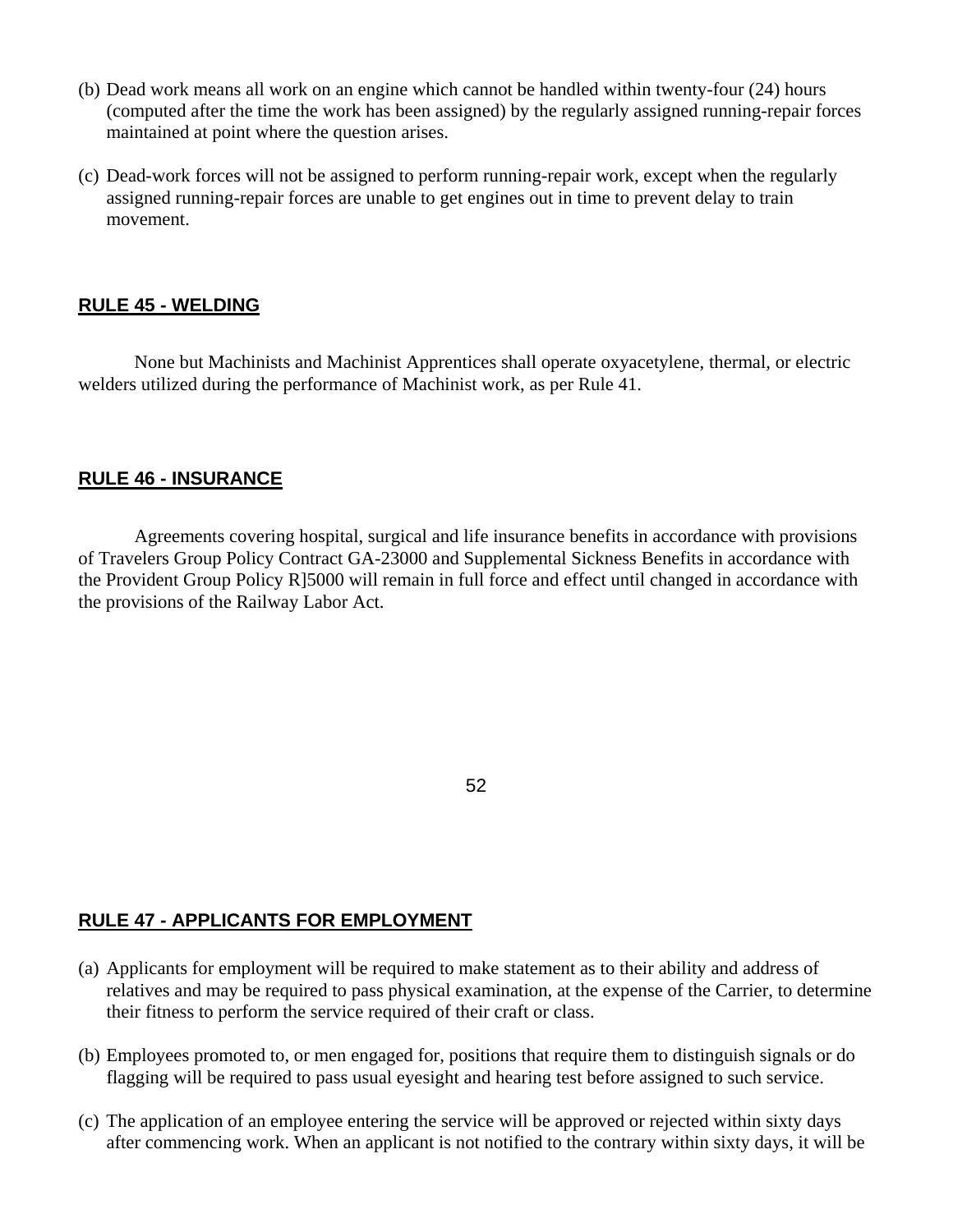understood that his application has been approved. If his application is not approved, he can be removed from the service during this sixty-day period without an investigation.

## **RULE 48 - DISTRIBUTION OF RULE BOOKS**

The company will have printed in book form copies of these Rules and furnish a copy to each employee affected.

## **RULE 49 - WORK AT WRECKS**

In case of wrecks where engines are disabled, Machinist and Helper, if necessary, shall accompany the wrecker. They will work under the direction of the wreck foreman.

## **RULE 50 - GENERAL**

- (a) The right to make Agreements covering rates of pay and working conditions, and to interpret and apply them, respectively, for the management and the employees herein covered, is retained by the parties signatory thereto. When settlement is not reached by negotiation, the matter concerned may be pursued by further handling under the provision of the Railway Labor Act.
- (b) Carrier's Designated Officer and the General Chairman for the employees, have authority to reach decision on any dispute, grievance, controversy, or difference of opinion affecting this Agreement in any manner whatsoever, whether the case comes to them on appeal or otherwise. Decision reached on any such question by mutual agreement under this rule shall be final, and shall not be open to any question thereafter.

53

### **RULE 51 - SAVINGS CLAUSE**

In printing this Agreement to include applicable parts of the several nationally negotiated Agreements and other memoranda, it is not the intention of the parties signatory hereto to change, or modify the application and/or interpretation thereto. Should a dispute arise through the omission of, or slight change in, language used in the National Agreement or original memorandum, the original language shall be controlling.

Additionally, should a Rule have been inadvertently omitted in the consolidation of the various Agreements, the applicable C&O Rule shall govern.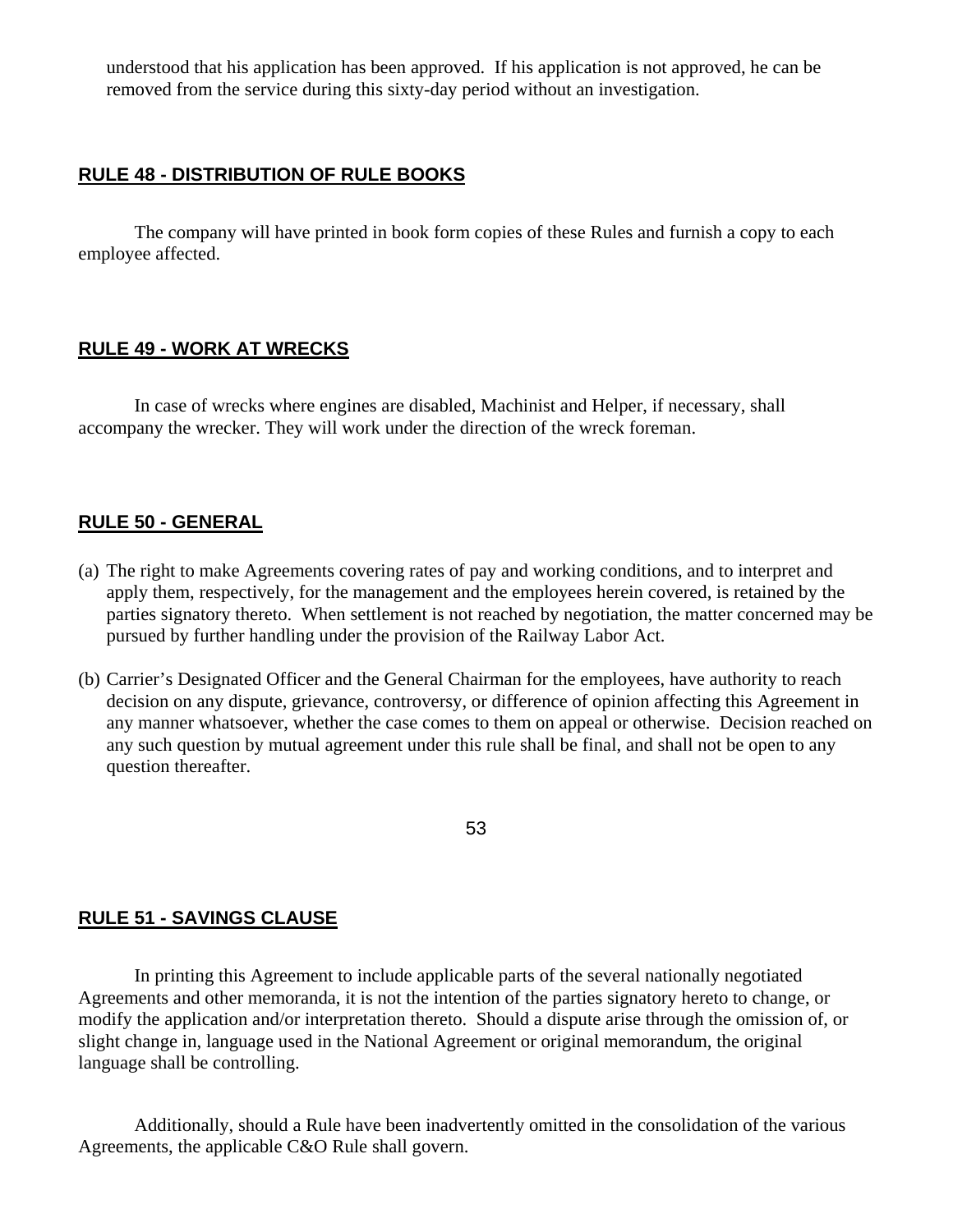Furthermore, it is the intent of the parties to incorporate herein all applicable National Agreement rules, and it is understood that all such rules, if not specifically included herein, are incorporated by reference.

## **RULE 52 - GENDER CLAUSE**

For convenience, all references to gender in this Agreement are made in the masculine gender. It is understood and agreed by the parties to this Agreement that references to masculine gender include both the masculine gender and the feminine gender.

*In consolidating the Schedule Agreements of the involved former Railroads, it is recognized that in some instances the application of certain Rules and the assignment of certain work has been applied differently on the former Railroad Systems. Therefore, it is understood and agreed that the consolidated Agreement will not be used to change existing work practices relative to craft assignments on the former Railroads, unless specifically agreed to by the involved parties.* 

Signed at Atlanta GA, this 7th day of September 1994.

FOR THE EMPLOYEES: FOR THE CARRIER:

R. L. Reynolds R. H. Cockerham

R. L. Elmore A. R. Males

J. A. Coker General Chairman

President-Dir. General Chairman Asst. Vice President Employee Relations

General Chairman Sr. Manager Employee Relations

 $54$ 

## **APPENDIX I - VACATIONS**

Vacation with pay will be granted to employees covered by this Agreement under and in accordance with the terms and provision of the Vacation Agreement dated Chicago, Illinois, December 17, 1941, and Supplemental Agreements dated February 23, 1945, August 21, 1954, August 19, 1960, November 20, 1964, February 4, 1965, September 27, 1967, September 2, 1969, October 7, 1971, December 2, 1978, December 11, 198 1, and interpretations.

### **Article 1**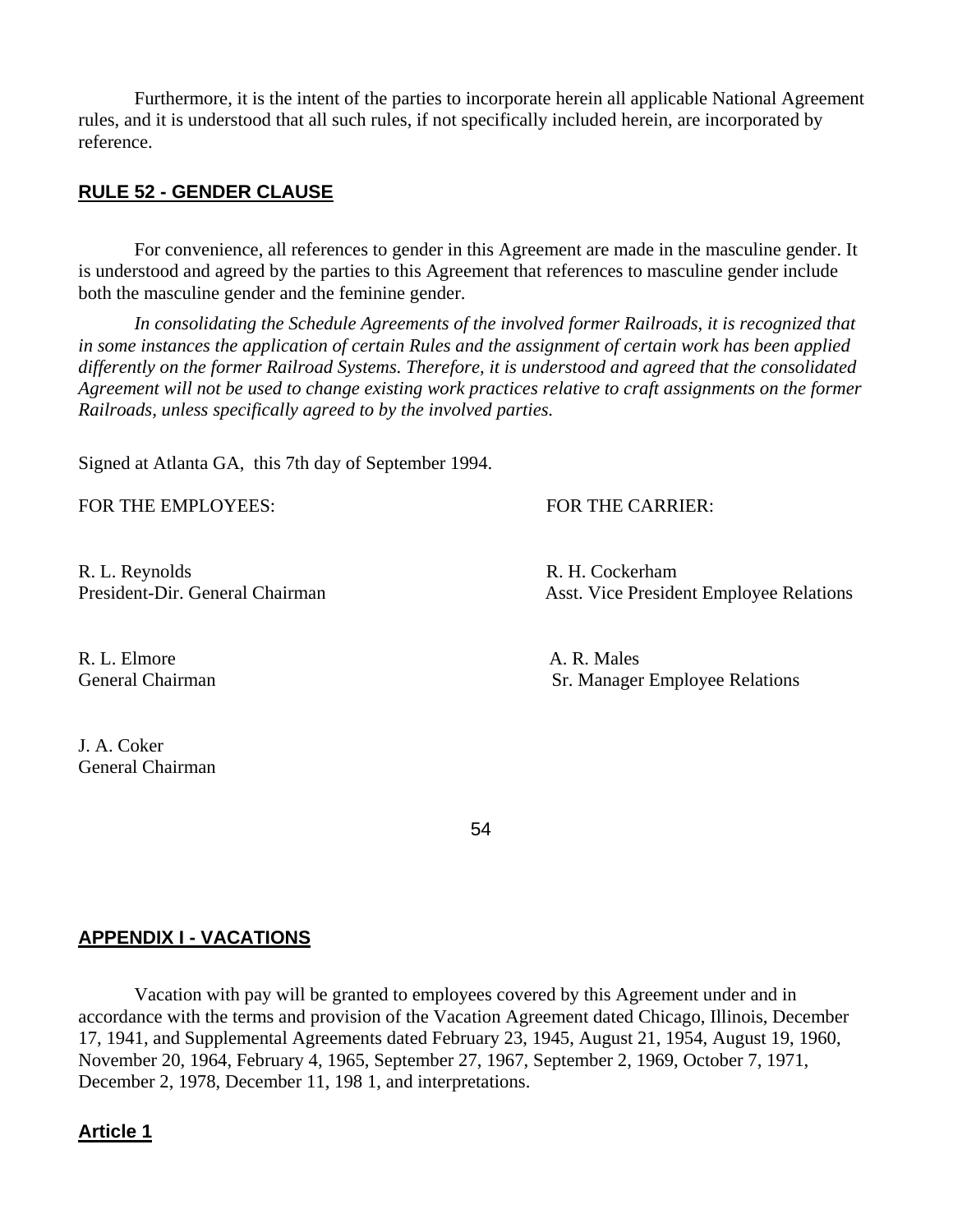- (a) An annual vacation of five (5) consecutive work days with pay win be granted to each employee covered by this Agreement who renders compensated service on not less than one hundred twenty (120) days during the preceding calendar year.
- (b) An annual vacation of ten (10) consecutive work days with pay will be granted to each employee covered by this Agreement who renders compensated service on not less than one hundred ten (1 10) days during the preceding calendar year and who has two (2) or more years of continuous service and who, during such period of continuous service renders compensated service on not less than one hundred ten (110) days (133 days in the years 1950-1959 inclusive, 151 days in 1949 and 160 days in each of such years prior to 1949) in each of two (2) of such years, not necessarily consecutive.
- (c) An annual vacation of fifteen (15) consecutive work days with pay will be granted to each employee covered by this Agreement who renders compensated service on not less than one hundred (100) days during the preceding calendar year and who has eight (8) or more years of continuous service and who, during such period of continuous service renders compensated service on not less than one hundred (100) days (133 days in the years 1950-1959 inclusive, 151 days in 1949 and 160 days in each of such years prior to 1949) in each of eight (8) of such years, not necessarily consecutive.
- (d) An annual vacation of twenty (20) consecutive work days with pay will be granted to each employee covered by this Agreement who renders compensated service on not less than one hundred (100) days during the preceding calendar year and who has seventeen (17) or more years of continuous service and who, during such period of continuous service renders compensated service on not less than one hundred (100) days (133 days in the years 1950-1959 inclusive, 151 days in 1949 and 160 days in each of such years prior to 1949) in each of seventeen (17) of such years, not necessarily consecutive.

55

- (e) An annual vacation of twenty-five (25) consecutive work days with pay will be granted to each employee covered by this Agreement who renders compensated service on not less than one hundred (100) days during the preceding calendar year and who has twenty-five (25) or more years of continuous service and who, during such period of continuous service renders compensated service on not less than one hundred (100) days (133 days in the years 1950-1959 inclusive, 151 days in 1949 and 160 days in each of such years prior to 1949), in each of twenty-five (25) of such years, not necessarily consecutive.
- (f) Paragraphs (a), (b), ©, (d) and (e) hereof shall be construed to grant weekly and monthly rated employees, whose rates contemplate more than five days of service each week, vacations of one, two, three, four or five work weeks.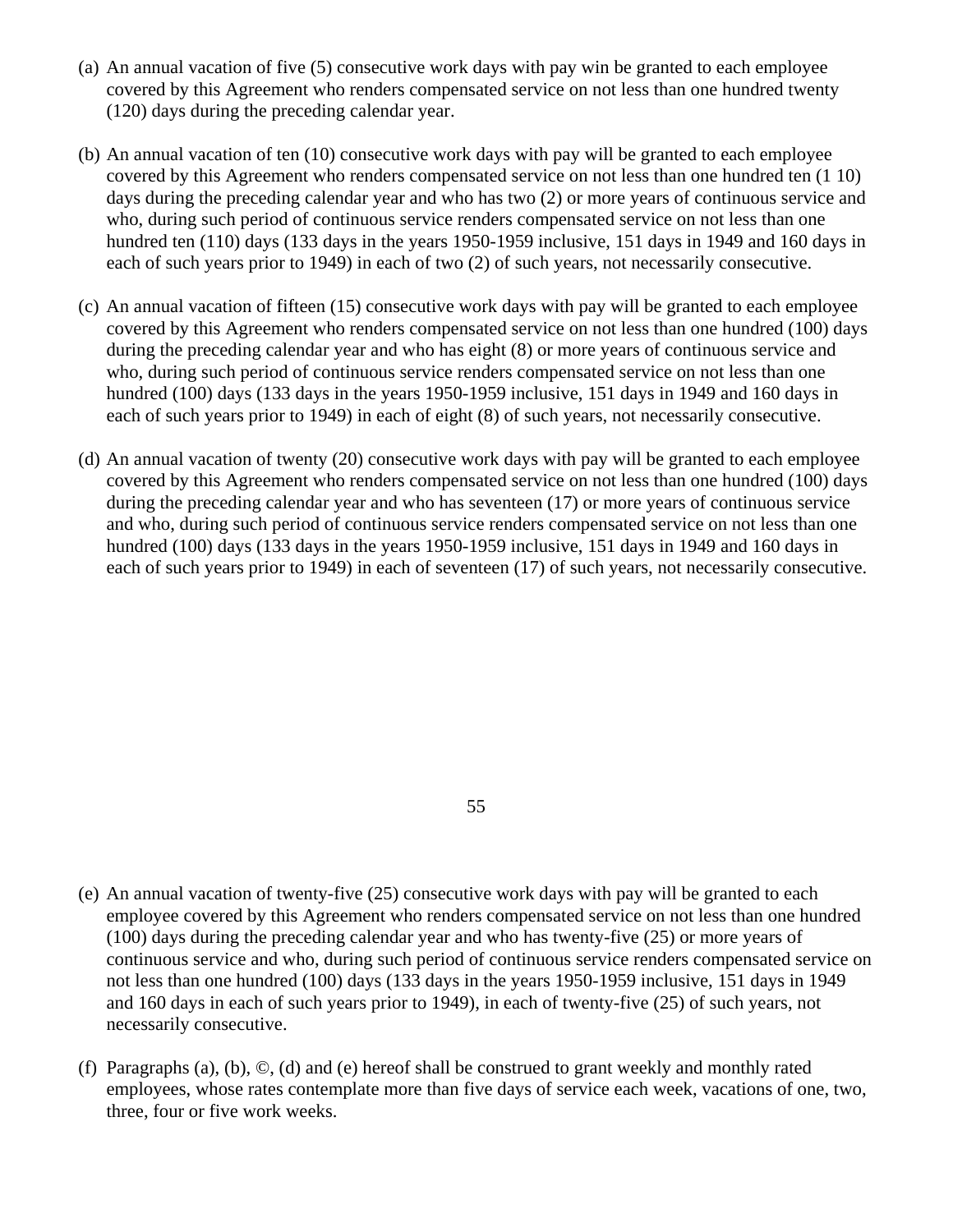- (g) Service rendered under Agreements between a Carrier and one or more of the Non-Operating Organizations parties to the General Agreement of August 21, 1954, or to the General Agreement of August 19, 1960, shall be counted in computing days of compensated service and years of continuous service for vacation qualifying purposes under this Agreement.
- (h) Calendar days in each current qualifying year on which an employee renders no service because of his own sickness or because of his own injury shall be included in computing days of compensated service and years of continuous service for vacation qualifying purposes on the basis of a maximum of ten (10) such days for an employee with less than three
	- (3) years of service; a maximum of twenty (20) such days for an employee with three (3) but less than fifteen (15) years of service; and a maximum of thirty (30) such days for an employee with fifteen (15) or more years of service with the employing carrier.
- (i) In instances where employees who have become members of the Armed Forces of the United States return to the service of the employing carrier in accordance with the Military Selective Service Act of 1967, a amended, the time spent by such employees in the Armed Forces subsequent to their employment by the employing carrier will be credited as qualifying service in determining the length of vacations for which they may qualify upon their return to the service of the employing carrier.
- (j) In instances where an employee who has become a member of the Armed Forces of the United States returns to the service of the employing carrier in accordance with the Military Selective Service Act of 1967, as amended, and in the calendar year preceding his return to railroad service had rendered no compensated service or had rendered compensated service on fewer days than are required to qualify for a vacation in the calendar year of his return to railroad service, but could qualify for a vacation in the year of his return to railroad services if he had combined for qualifying purposes days on which he was in railroad service in such preceding calendar year with days in such year on which he was in the Armed Forces, he will be granted, in the calendar year

56

of his return to railroad service, a vacation of such length as he could so qualify for under paragraphs  $(a)$ ,  $(b)$ ,  $\odot$ ,  $(d)$  or  $(e)$  and  $(i)$  hereof.

(k) In instances where an employee who has become a member of the Armed Forces of the United States returns to the service of the employing carrier in accordance with the Military Selective Service Act of 1967, as amended, and in the calendar year of his return to the railroad service renders compensated service on fewer days than are required to qualify for a vacation in the following calendar year, but could qualify for a vacation in such following calendar year if he had combined for qualifying purposes days on which he was in railroad service in the year of his return with days in such year on which he was in the Armed Forces, he will be granted, in such following calendar year, a vacation of such length as he could so qualify for under paragraphs (a), (b), (c), (d) or (e) and (i) hereof.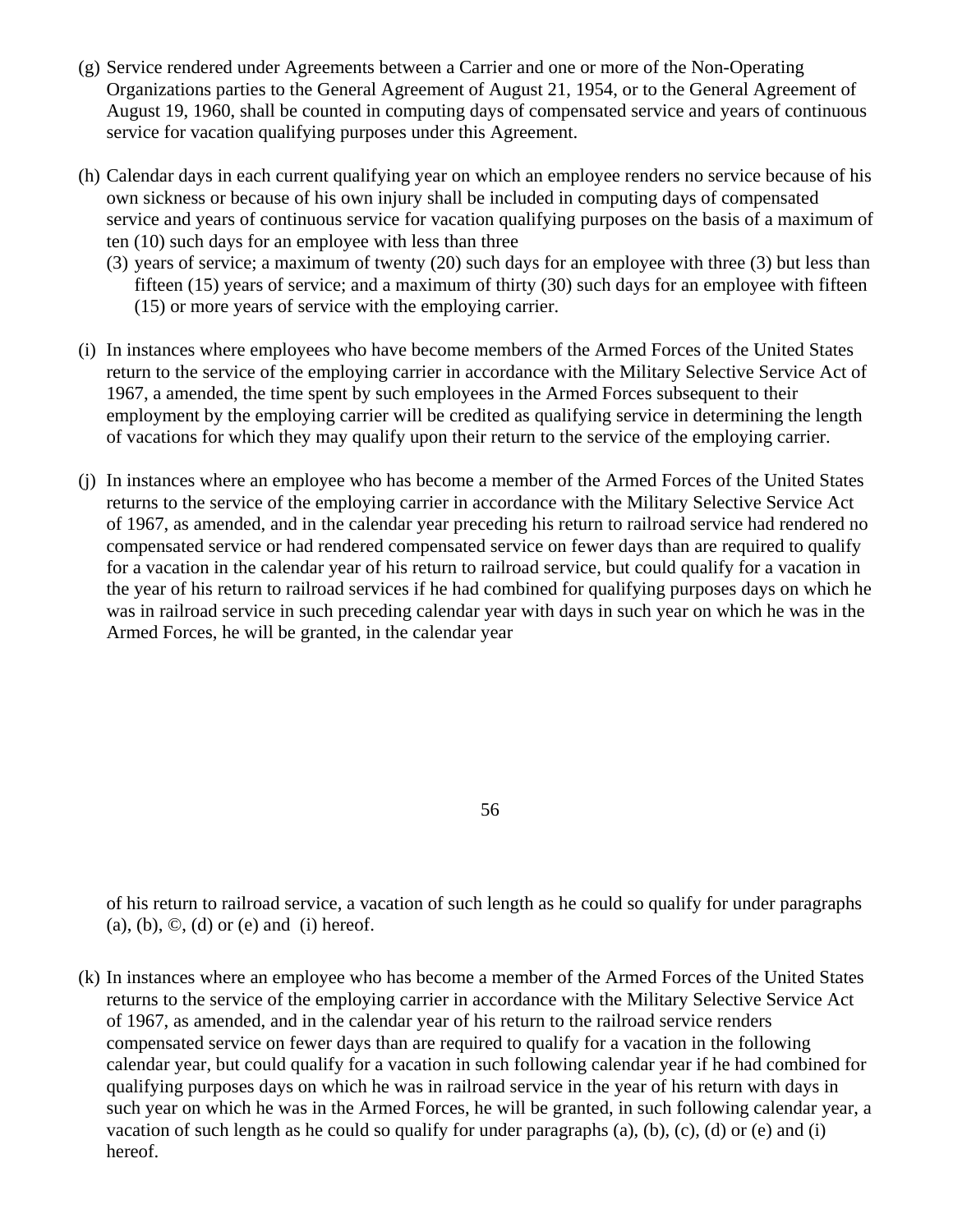(l) An employee who is laid off and has no seniority date and no rights to accumulate seniority, who renders compensated service on not less than one hundred twenty (120) days in a calendar year and who returns to service in the following year for the same carrier will be granted the vacation in the year of his return. In the event such an employee does not return to service in the following year for the same carrier, he will be compensated in lieu of the vacation he has qualified for provided he files written request therefor to the employing officer, a copy of such request to be furnished to his local or general chairman.

## Article 2.

An employee's vacation period will not be extended by reason of any of the eleven recognized holidays enumerated in Rule 5, or any day which by agreement has been substituted or is observed in place of any of those eleven holidays, or any holiday which by local agreement has been substituted therefor, falling within his vacation period.

### Article 3.

The terms of this Agreement shall not be construed to deprive any employee of such additional vacation days as he may be entitled to receive under any existing Rule, understanding or custom, which additional vacation days shall be accorded under and in accordance with the terms of such existing Rule, understanding or custom.

### Article 4.

- (a) Vacations may be taken from January 1st to December 31st and due regard consistent with requirements of service shall be given to the desires and preferences of the employees in seniority order when fixing the dates for their vacations.
	- 57

The local committee of each Organization signatory hereto and the Representatives of the Carrier will cooperate in assigning vacation dates.

(b) The Management may upon reasonable notice (of thirty (30) days or more, if possible, but in no event less than fifteen (15) days), require all or any number of employees in any plant, operation or facility, who are entitled to vacations to take vacations at the same time.

The local committee of each Organization affected signatory hereto and the proper representative of the Carrier will cooperate in the assignment of remaining forces.

Article 5.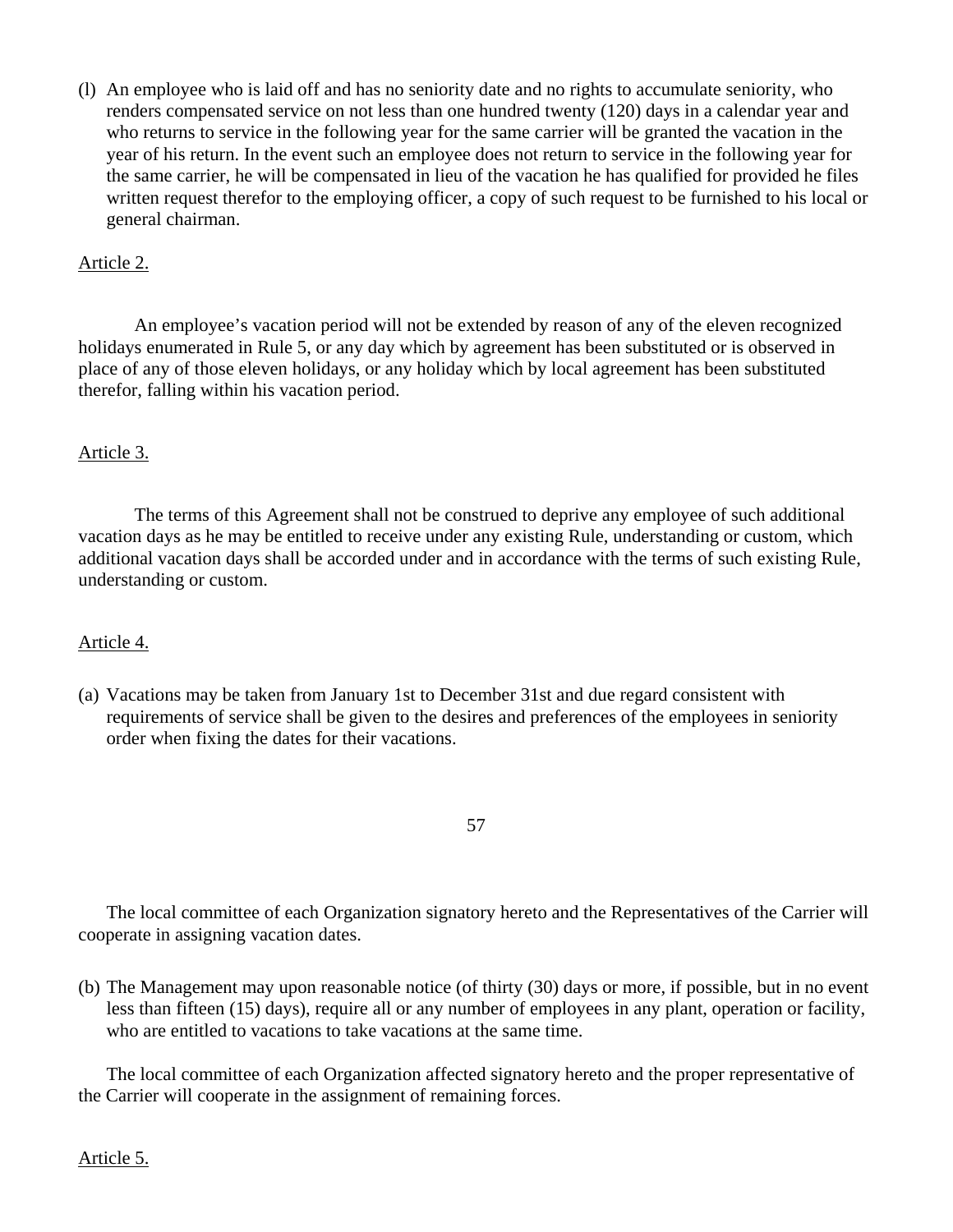Each employee who is entitled to vacation shall take same at the time assigned, and, while it is intended that the vacation date designated will be adhered to so far as practicable, the management shall have the right to defer same provided the employee so affected is given as much advance notice as possible; not less than ten (10) days' notice shall be given except when emergency conditions prevent. If it becomes necessary to advance the designated date, at least thirty (30) days' notice will be given affected employee.

If a carrier finds that it cannot release an employee for a vacation during the calendar year because of the requirements of the service, then such employee shall be paid in lieu of the vacation the allowance hereinafter provided.

Such employee shall be paid the time and one-half rate for work performed during his vacation period in addition to his regular vacation pay.

#### Article 6.

The Carriers will provide vacation relief workers but the vacation system shall not be used as a device to make unnecessary jobs for other workers. Where a vacation relief worker is not needed in a given instance and if failure to provide a vacation relief worker does not burden those employees remaining on the job, or burden the employee after his return from vacation, the Carrier shall not be required to provide such relief worker.

#### Article 7.

Allowances for each day for which an employee is entitled to a vacation with pay will be calculated on the following basis:

(a) An employee having a regular assignment will be paid while on vacation the daily compensation paid by the Carrier for such assignment.

58

- (b) An employee paid a daily rate to cover all services rendered, including overtime, shall have no deduction made from his established daily rate on account of vacation allowances made pursuant to this Agreement.
- (c) An employee paid a weekly or monthly rate shall have no deduction made from his compensation on account of vacation allowances made pursuant to this Agreement.
- (d) An employee working on a piece-work or tonnage basis will be paid on the basis of the average earnings per day for the last two semi-monthly periods preceding the vacation, during which two periods such employee worked on as many as sixteen (16) different days.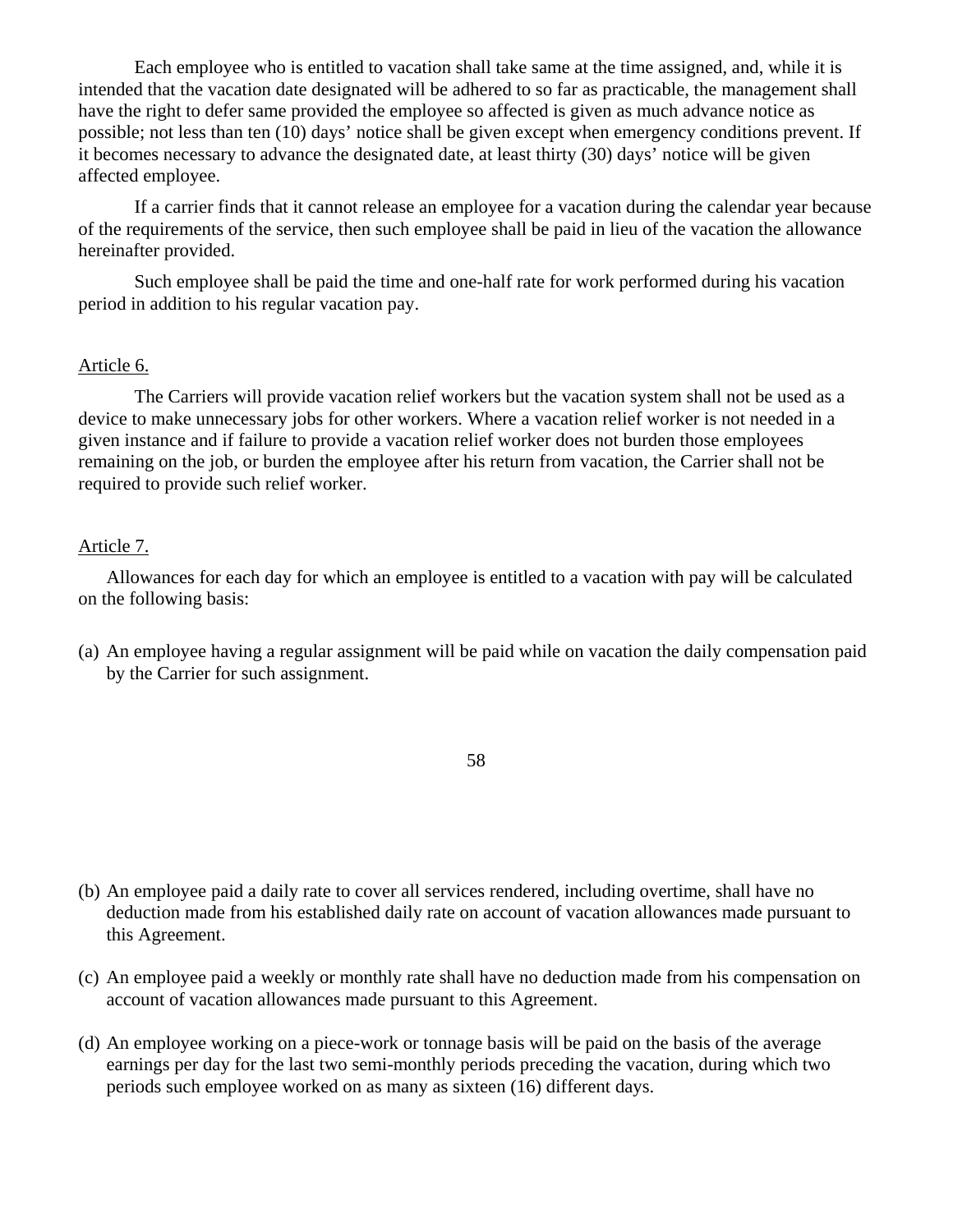(e) An employee not covered by Sections (a), (b), ©, or (d) of this Article will be paid on the basis of the average daily straight time compensation earned in the last pay period preceding the vacation during which he performed service.

## Article 8.

The vacation provided for in this Agreement shall be considered to have been earned when the employee has qualified under Article 1 hereof. If an employee's employment status is terminated for any reason whatsoever, including but not limited to retirement, resignation, discharge, non-compliance with a union-shop agreement, or failure to return after furlough, he shall at the time of such termination be granted full vacation pay for vacation earned in the preceding year or years and not yet granted, and the vacation for the succeeding year if the employee has qualified therefore under Article 1. If an employee thus entitled to vacation or vacation pay shall die, the vacation pay earned and not received shall be paid to such beneficiary as may have been designated, or in the absence of such designation, the surviving spouse or children or his estate, in that order of preference.

## Article 9.

Vacations shall not be accumulated or carried over from one vacation year to another.

## Article 10.

(a) An employee designated to fill an assignment of another employee on vacation will be paid the rate of such assignment or the rate of his own assignment, whichever is the greater; provided that if the assignment is filled by a regularly assigned vacation relief employee, such employee shall receive the rate of the relief position. If an employee receiving graded rates, based upon length of service and experience, is designated to fill an assignment of another employee in the same occupational classification receiving such graded rates who is on vacation the rate of the relieving employee will be paid.

59

- (b) Where work of vacationing employees is distributed among two or more employees, such employees will be paid their own respective rates. However, not more than the equivalent of twenty-five percent of the work load of a given vacationing employee can be distributed among fellow employees without the hiring of a relief worker unless a larger distribution of the work load is agreed to by the proper local union committee or official.
- (c) No employee shall be paid less than his own normal compensation for the hours of his own assignment because of vacations to other employees.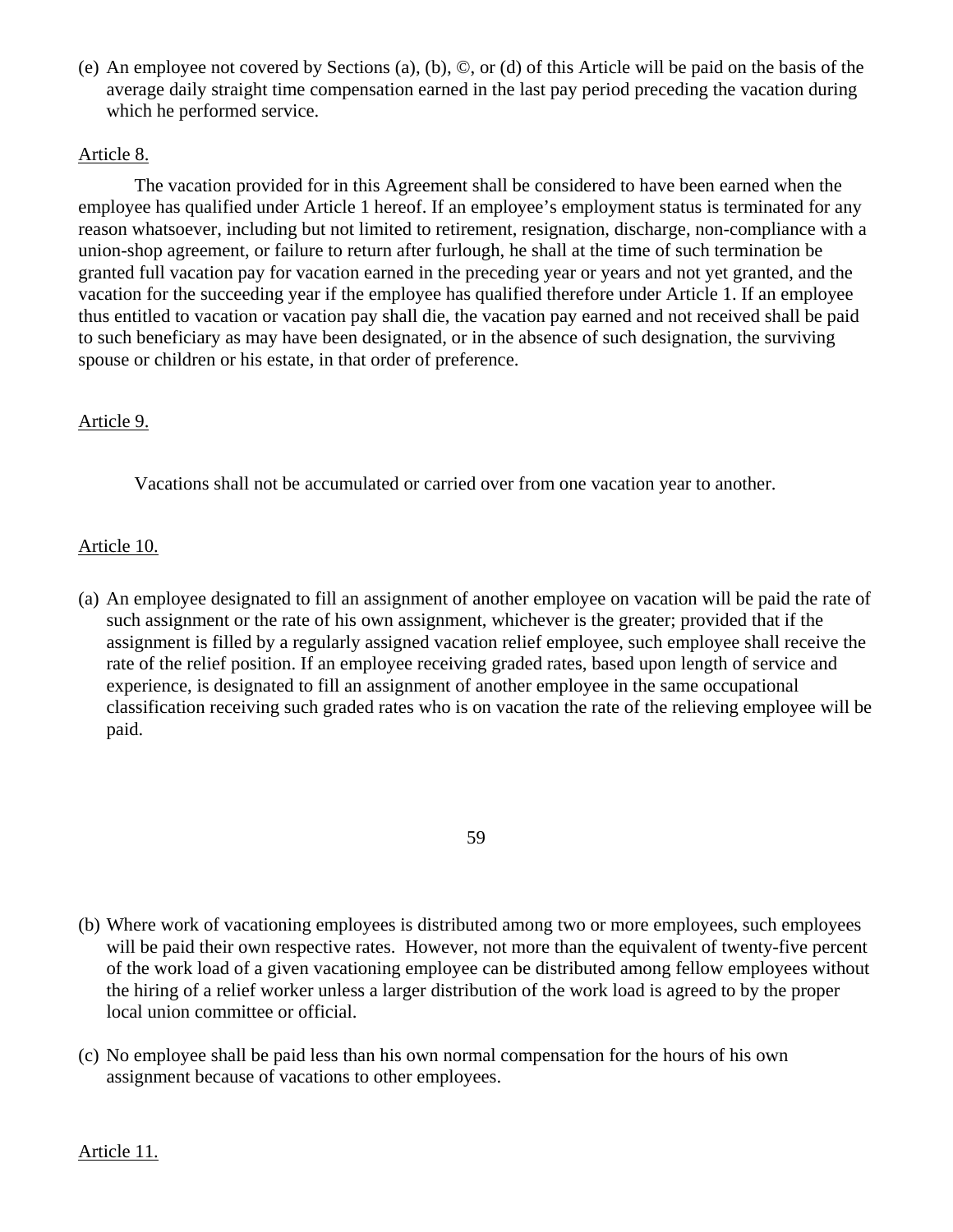While the intention of this Agreement is that the vacation period will be continuous, the vacation may, at the request of an employee, be given in installments if the management consents thereto.

## Article 12.

- (a) Except as otherwise provided in this Agreement, the Carrier shall not be required to assume greater expense because of granting a vacation than would be incurred if an employee were not granted a vacation and was paid in lieu therefor under the provision hereof. However, if a relief worker necessarily is put to substantial extra expense over and above that which the regular employee on vacation would incur if he had remained on the job, the relief worker shall be compensated in accordance with existing regular relief rules.
- (b) As employees exercising their vacation privileges will be compensated under this Agreement during their absence on vacation, retaining their other rights as if they had remained at work, such absences from duty will not constitute "vacancies" in their positions under any Agreement. When the position of a vacationing employee is to be filled and regular relief employee is not utilized, effort will be made to observe the principle of seniority.
- (c) A person other than a regularly assigned relief employee temporarily hired solely for vacation relief purposes will not establish seniority rights unless so used more so than 60 days in a calendar year. If a person so hired under the terms hereof acquires seniority rights, such rights will date from the day of original entry into service unless otherwise provided in existing Agreements.

60

## Article 13.

The parties hereto having in mind conditions which exist or may arise in making provisions for vacations with pay agree that the duly authorized representatives of the employees and the proper officer of the carrier may make changes in the working rules or enter into additional written understandings to implement the purposes of this agreement, provided that such changes or understandings shall not be inconsistent with this Appendix.

### Article 14.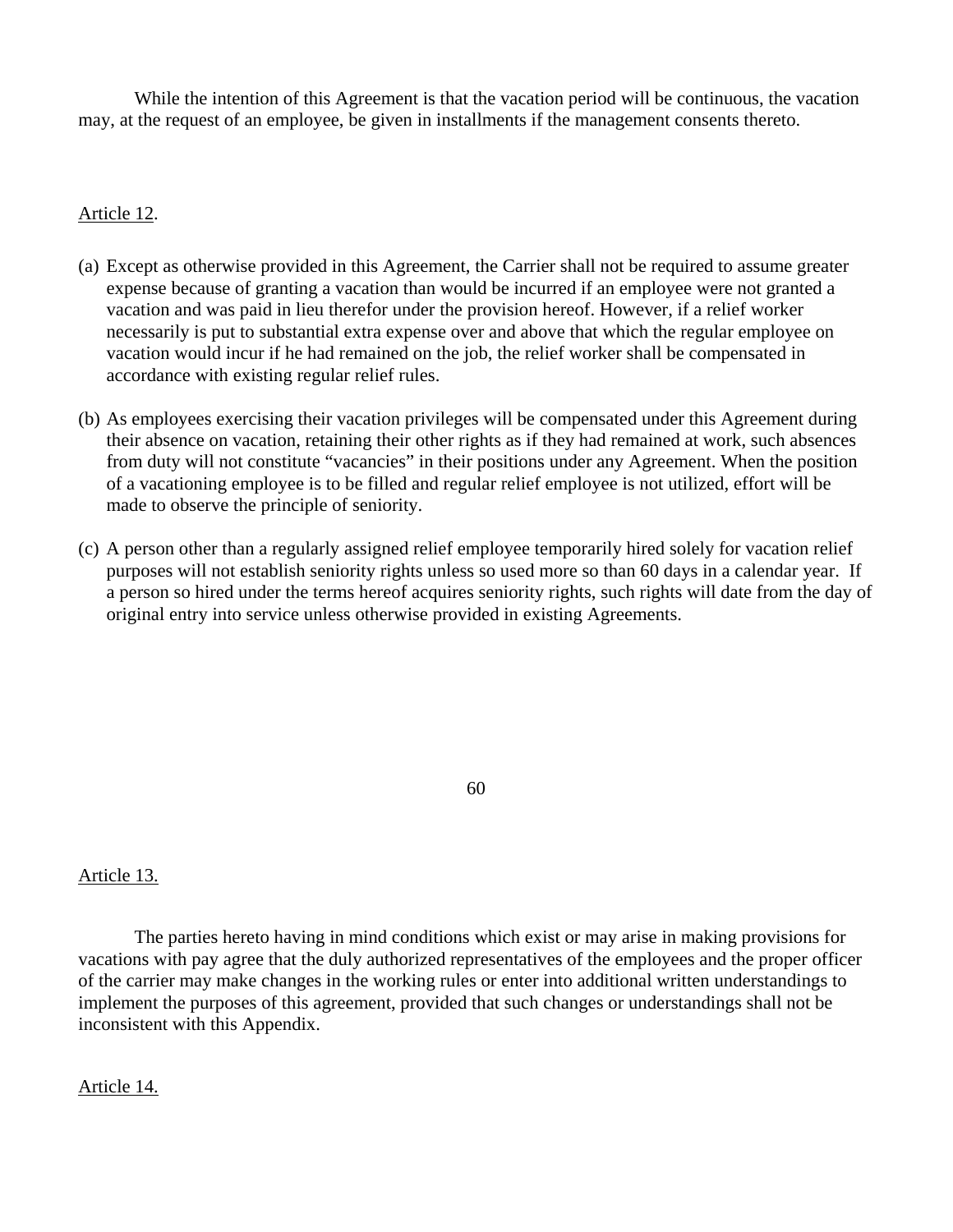It is understood and agreed that the vacations referred to herein may be taken in installments of one week. This does not alter or supersede any other provision of this Appendix.

*Understanding: All vacation qualifying years earned in continuous service with CSXT regardless of former railroad will be counted as qualifying time for vacation purposes.* 

61

#### **APPENDIX II - UNION SHOP AGREEMENT**

Section 1.

In accordance with and subject to the terms and conditions hereinafter set forth, all Machinist Craft employees of CSX Transportation, Inc. now or hereafter subject to the Rules and Working Conditions Agreements between the parties hereto, except as hereinafter provided, shall, as a condition of their continued employment subject to such Agreements, become members of the Organization party to this Agreement representing their classification within sixty calendar days of the date they first perform compensated service as such employees after the effective date of this Agreement, and thereafter shall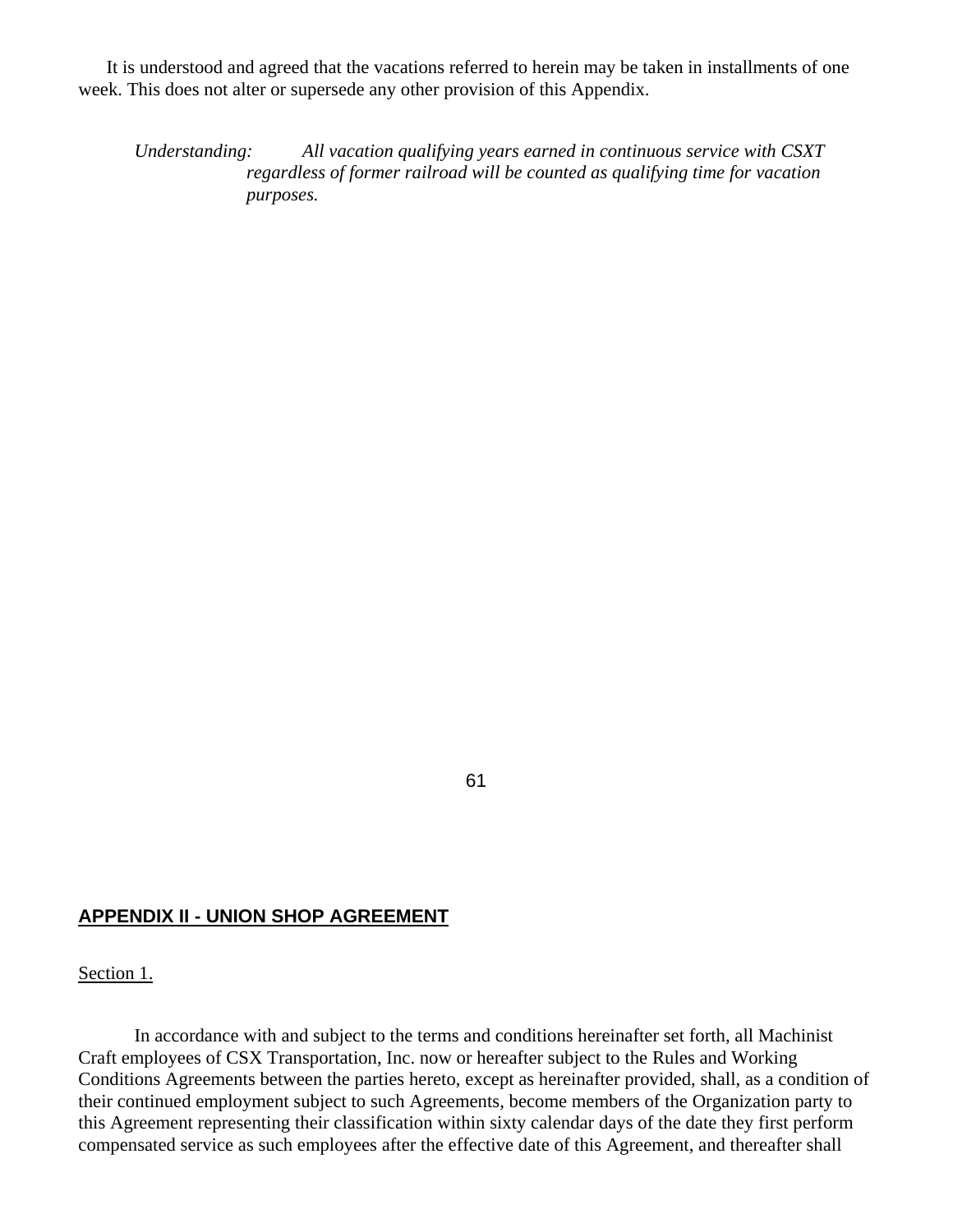maintain membership in such Organization; except that such membership shall not be required of any individual until he has performed compensated service on thirty days within a period of twelve consecutive calendar months. Nothing in this Agreement shall alter, enlarge or otherwise change the coverage of the present or future Rules and Working Conditions Agreements.

# Section 2.

(a) Employees who retain seniority under the Rules and Working Conditions Agreements governing their classification and who are (1) furloughed on account of force reduction, or (2) on leave of absence, or (3) absent on account of sickness or disability, will not be required to maintain membership as provided in Section 1 of this Agreement so long as they remain furloughed or absent as herein provided, but they may do so at their option.

Should such employees return to any service covered by the said Rules and Working Conditions Agreements and continue therein thirty calendar days or more, irrespective of the number of days actually worked during that period, they shall, as a condition of their continued employment subject to such Agreements, be required to become and remain members of the Organization representing their classification within thirty-five calendar days from date of their return to such service.

(b) The seniority status and rights of employees furloughed to serve in the Armed Forces or granted leaves of absence to engage in studies under an educational aid program sponsored by the federal government or a state government for the benefit of ex-service men shall not be terminated by reason of any of the provisions of this Agreement, but such employees shall, upon resumption of employment, be considered as new employees for the purpose of applying this Agreement.

(c) Employees who retain seniority under the Rules and Working Conditions Agreements governing their classification and who, for reasons other than those specified in subsections (a) and (b) of this section, are not in service covered by such Agreements,

62

or leave such service, will not be required to maintain membership as provided in Section 1 of this Agreement so long as they are not in service covered by such Agreement, but they may do so at their option. Should such employees return to any service covered by the said Rules and Working Conditions Agreements they shall, as a condition of their continued employment, be required, from the date of return to such service, to become and remain members in the Organization representing their classification.

(d) Employees who retain seniority under the Rules and Working Conditions Agreements of their classification, who are members of an Organization signatory hereto representing that classification and who in accordance with the Rules and Working Conditions Agreement of that classification temporarily perform work in another class of service shall not be required to be members of another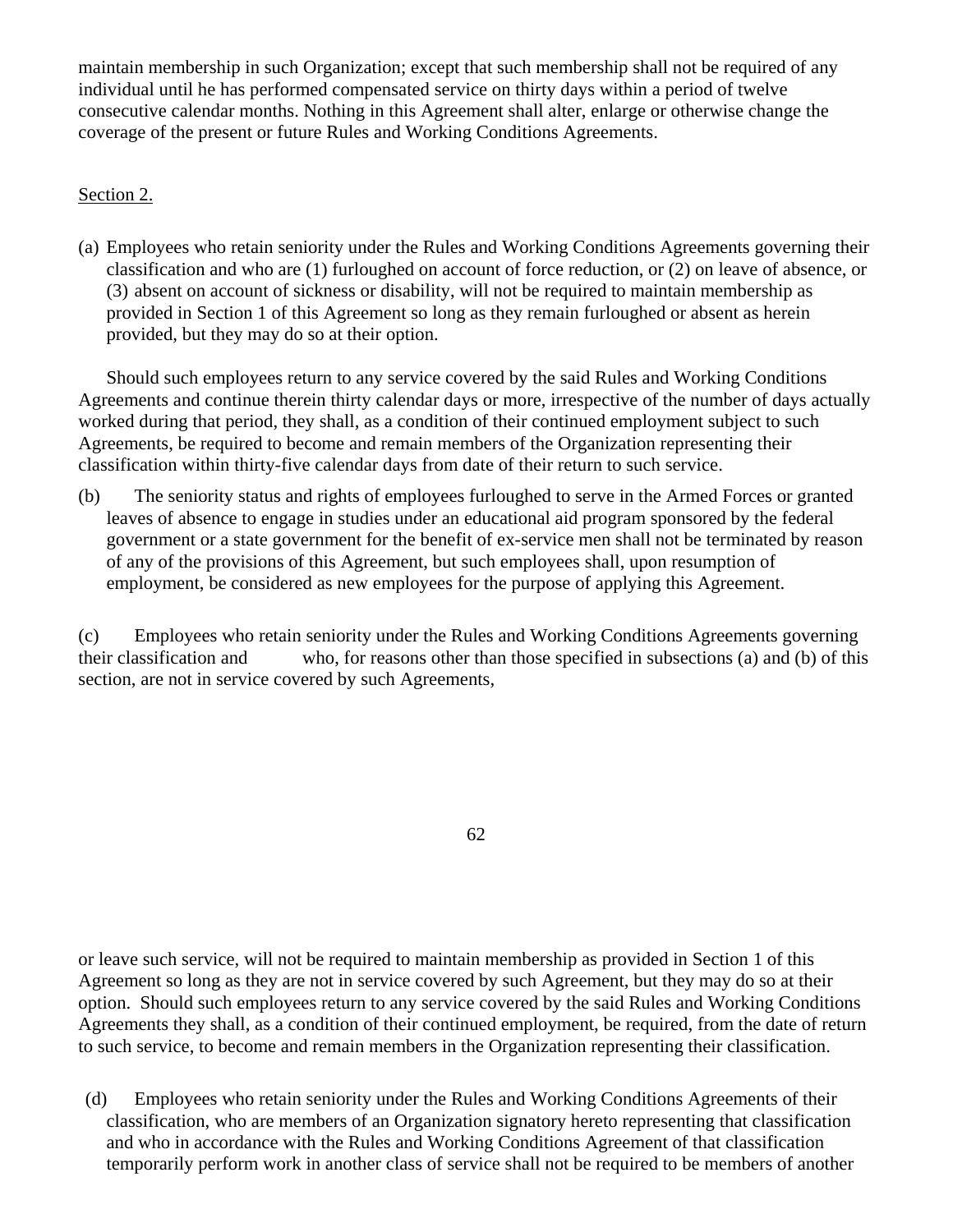organization party hereto whose agreement covers the other classification until the date the employees hold regularly assigned positions within the scope of the Agreement covering such other class of service.

#### Section 3.

Nothing in this Agreement shall require an employee to become or to remain a member of the Organization if such membership is not available to such employee upon the same terms and conditions as are generally applicable to any other member, or if the membership of such employee is denied or terminated for any reason other than the failure of the employee to tender the periodic dues, initiation fees, and assessments (not including fines and penalties) uniformly required as a condition of acquiring or retaining membership. For purposes of this Agreement, dues, fees, and assessments, shall be deemed to be "uniformly required" if they are required of all employees in the same status at the same time in the same organizational unit.

### Section 4.

(a) Each employee covered by the provisions of this Agreement shall be considered by the CSXT, Inc. to have met the requirements of the Agreement unless and until the CSXT, Inc. is advised to the contrary in writing by the Organization. The Organization will notify CSXT, Inc. in writing in duplicate by Registered Mail or Certified Mail, Return Receipt Requested, or by personal delivery evidenced by receipt, of any employee who it is alleged has failed to comply with the terms of this Agreement and who the Organization therefore claims is not entitled to continue in employment subject to the Rules and Working Conditions Agreement. The form of notice to be used shall be agreed upon by CSXT, Inc. and the Organizations involved and the form shall make provision for specifying the reasons for the allegation of non-compliance. Upon receipt of such notice, CSXT, Inc. will, within ten calendar days of such receipt, so notify the employee concerned in writing by Registered Mail or Certified Mail, Return Receipt Requested, or by personal delivery evidenced by receipt. Copy of such notice to the employee shall be given the Organization. An employee so notified who disputes the fact

63

that he has failed to comply with the terms of this Agreement, shall within a period of ten calendar days from the date of receipt of such notice, request CSXT, Inc. in writing by Registered Mail or Certified Mail, Return Receipt Requested, or by personal delivery evidenced by receipt, to accord him a hearing. Upon receipt of such request, CSXT, Inc. shall set a date for hearing which shall be held within ten calendar days of the date of receipt of request therefor. Notice of the date set for hearing shall be promptly given the employee in writing with copy to the Organization, by Registered Mail or Certified Mail, Return Receipt Requested, or by personal delivery evidenced by receipt. A Representative of the Organization shall attend and participate in the hearing. The receipt by CSXT, Inc. of a request for a hearing shall operate to stay action on the termination of employment until the hearing is held and the decision of CSXT, Inc. is rendered.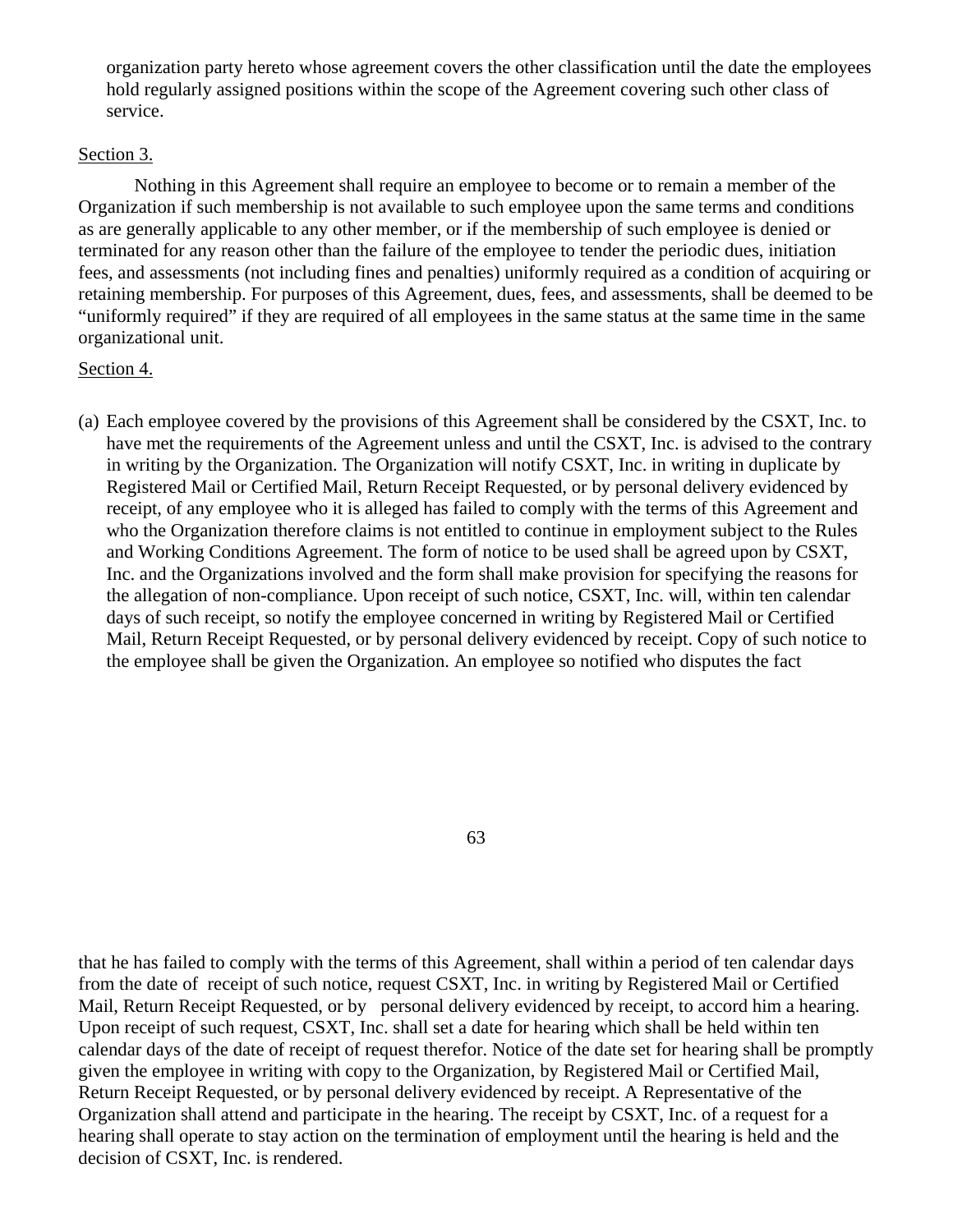In the event the employee concerned does not request a hearing as provided herein, the Carrier shall proceed to terminate his seniority and employment under the Rules and Working Conditions Agreement not later than thirty calendar days from receipt of the above described notice from the Organization, unless the Carrier and the Organization agree otherwise in writing.

(b) The Carrier shall determine on the basis of the evidence produced at the hearing whether or not the employee has complied with terms of this Agreement and shall render a decision within twenty calendar days from the date that the hearing is closed, and the employee and the Organization shall be promptly advised thereof in writing by Registered Mail or Certified Mail, Return Receipt Requested.

If the decision is that the employee has not complied with the terms of this Agreement, his seniority and employment under the Rules and Working Conditions Agreement shall be terminated within twenty calendar days of the date of said decision except as hereinafter provided or unless the Carrier and the Organization agree otherwise in writing.

 If the decision is not satisfactory to the employee or to the Organization it may be appealed in writing, by Registered Mail or Certified Mail, Return Receipt Requested, directly to the Highest Officer of the Carrier designated to handle appeals under this Agreement. Such appeals must be received by such officer within ten calendar days of the date of the decision appealed from and shall operate to stay action on the termination of seniority and employment, until the decision on appeal is rendered. The Carrier shall promptly notify the other party in writing of any such appeal, by Registered Mail or Certified Mail, Return Receipt Requested. The decision on such appeal shall be rendered within twenty calendar days of the date the notice of appeal is received, and the employee and the Organization shall be promptly advised thereof in writing by Registered Mail or Certified Mail, Return Receipt Requested.

64

If the decision on such appeal is that the employee has not complied with the terms of this Agreement, his seniority and employment under the Rules and Working Conditions Agreement shall be terminated within twenty calendar days of the date of said decision unless selection of a neutral is requested as provided below, or unless the Carrier and the Organization agree otherwise in writing. The decision on appeal shall be final and binding unless within ten calendar days from the date of the decision the Organization or the employee involved requests the selection of a neutral person to decide the dispute as provided in Section 4© below. Any request for selection of neutral person as provided in Section 4© below shall operate to stay action on the termination of seniority and employment until not more than ten calendar days from the date decision is rendered by the neutral person.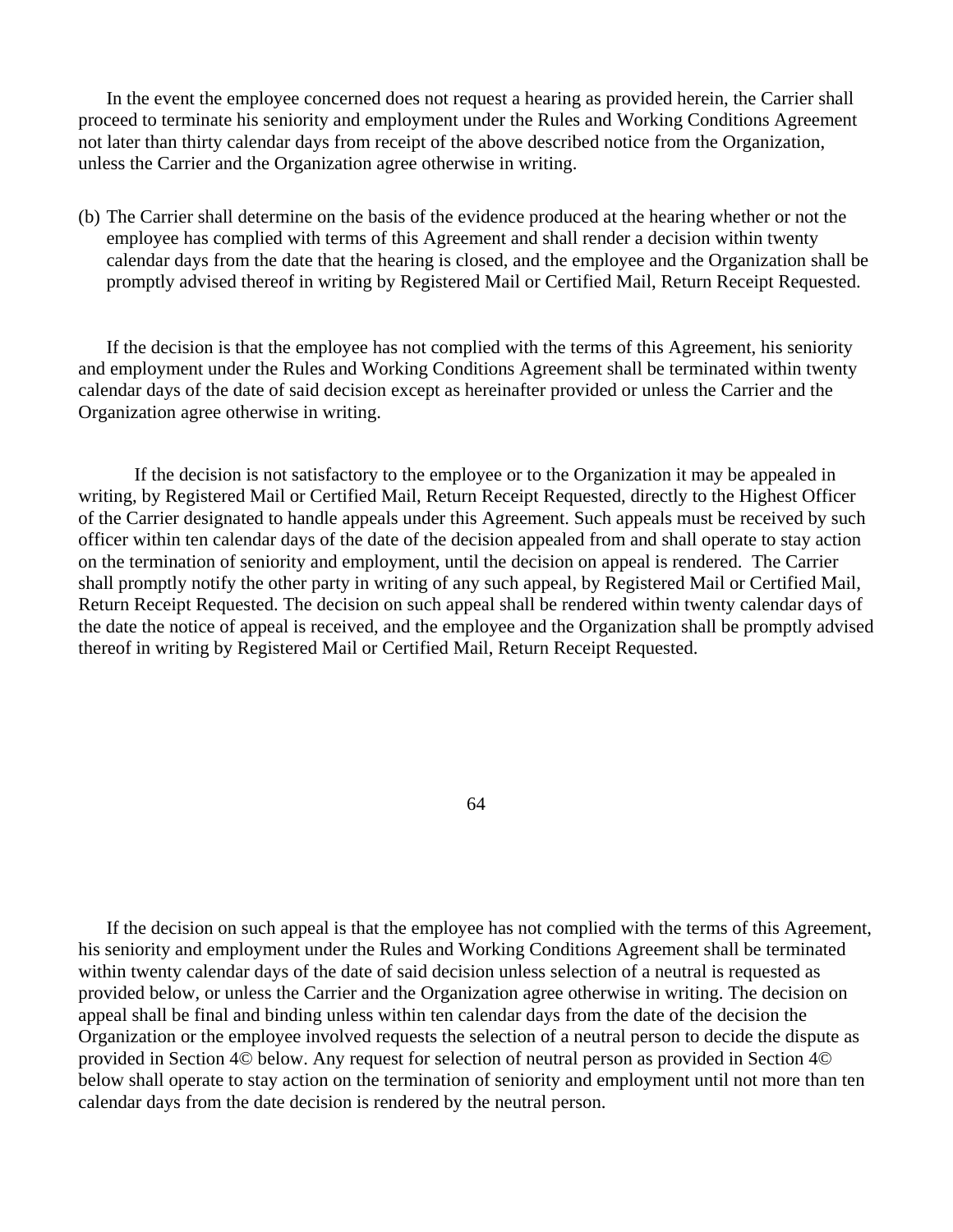(c) If within ten calendar days after the date of a decision on appeal by the highest officer of the Carrier designated to handle appeals under this Agreement the Organization or the employee involved requests such highest officer in writing by Registered Mail or Certified Mail, Return Receipt Requested, that a neutral be appointed to decide the dispute, a neutral person to act as sole arbitrator to decide the dispute shall be selected by the highest officer of the Carrier designated to handle appeals under this Agreement or his designated Representative, the Chief Executive of the Organization or his designated Representative, and the employee involved or his Representative. If they are unable to agree upon the selection of a neutral person, any one of them may request the Chairman of the National Mediation Board in writing to appoint such neutral. The Carrier, the Organization and the employee involved shall have the right to appear and present evidence at a hearing before such neutral arbitrator. Any decision by such neutral arbitrator shall be made within thirty calendar days from the date of receipt of the request for his appointment and shall be final and binding upon the parties. The Carrier, the employee, and the Organization shall be promptly advised thereof in writing by Registered Mail or Certified Mail, Return Receipt Requested. If the position of the employee is sustained, the fees, salary and expenses of the neutral arbitrator shall be borne in equal shares by the Carrier and the Organization; if the employee's position is not sustained, such fees, salary and expenses shall be borne in equal shares by the Carrier, the Organization and the employee.

- (d) The time periods specified in this section may be extended in individual cases by written agreement between the Carrier and the Organization.
- (e) Provisions of investigation and discipline rules contained in the Rules and Working Conditions Agreement between the Carrier and the Organization will not apply to cases arising under this Agreement.
- (f) The General Chairman of the Organization shall notify the Carrier in writing of the title(s) and address(es) of its Representatives who are authorized to serve and receive the notices described in this Agreement. The Carrier shall notify the General Chairman

65

of the Organization in writing of the title(s) and address(es) of its Representatives who are authorized to receive and serve the notices described in this Agreement.

(g) In computing the time periods specified in this Agreement, the date on which a notice is received or decision rendered shall not be counted.

Section 5.

Other provisions of this Agreement to the contrary notwithstanding, the Carrier shall not be required to terminate the employment of an employee until such time as a qualified replacement is available. The Carrier may not however, retain such employee in service under the provisions of this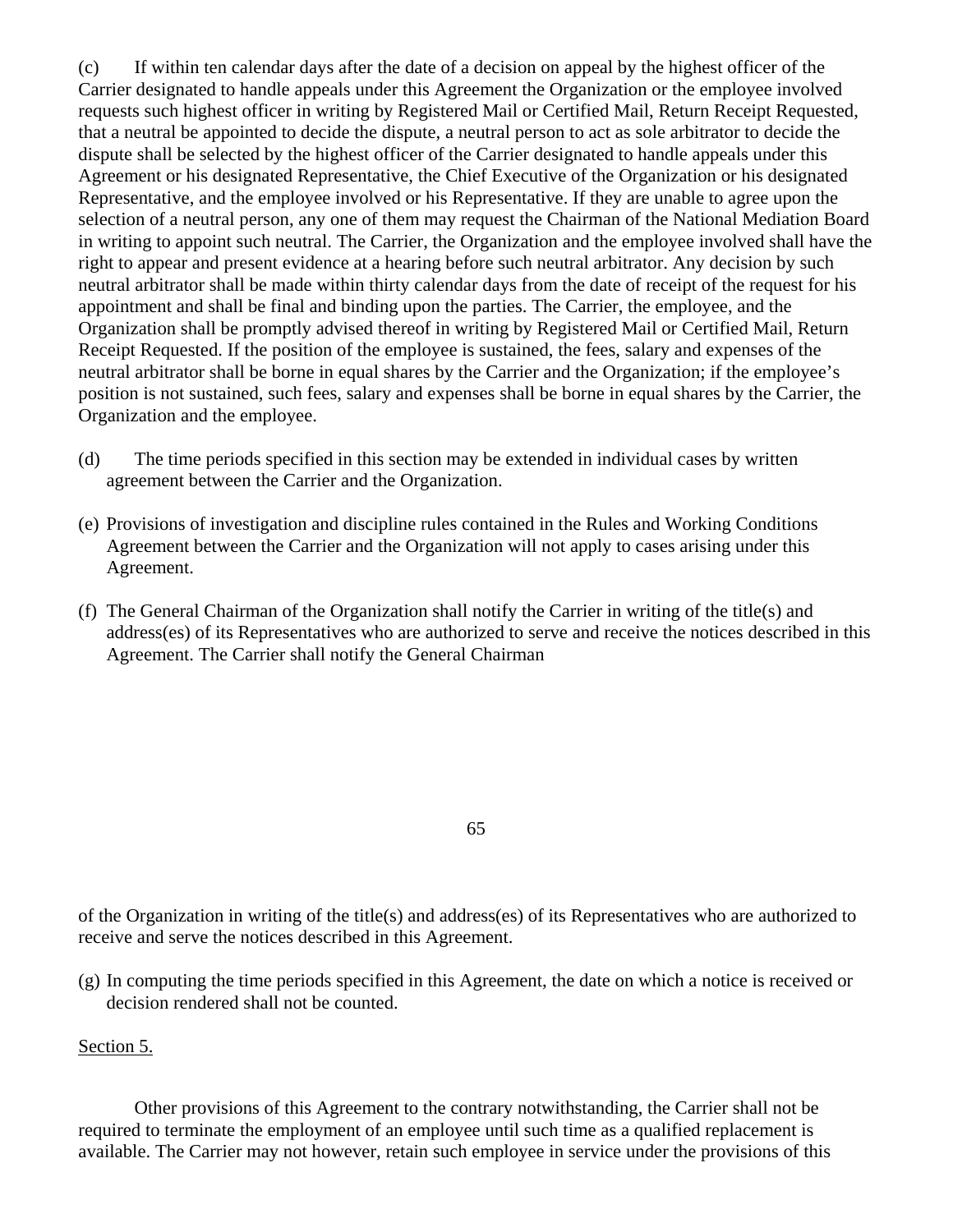section for a period in excess of sixty calendar days from the date of the last decision rendered under the provisions of Section 4, or ninety calendar days from date of receipt of notice from the Organization in cases where the employee does not request a hearing. The employee whose employment is extended under the provisions of this section shall not, during such extension, retain or acquire any seniority rights. The position will be advertised as vacant under the bulletining rules of the respective Agreements but the employee may remain on the position he held at the time of the last decision, or at the date of receipt of notice where no hearing is requested pending the assignment of the successful applicant, unless displaced or unless the position is abolished. The above periods may be extended by agreement between the Carrier and the Organization involved.

#### Section 6.

An employee whose seniority and employment under the Rules and Working Conditions Agreement is terminated pursuant to the provisions of this Agreement, or whose employment is extended under Section 5 shall have no time or money claims by reason thereof.

If the final determination under Section 4 of this Agreement is that an employee's seniority and employment in a classification shall be terminated, no liability against the Carrier in favor of the Organization or other employees based upon an alleged violation, misapplication or non-compliance with any part of this Agreement shall arise or accrue during the period up to the expiration of the 60 or 90 day periods specified in Section 5, or while such determination may be stayed in a court, or while a discharged employee may be restored to service pursuant to judicial determination.

During such periods, no provision of any other Agreement between the parties hereto shall be used as the basis for a grievance or time or money claim by or on behalf of any employee against the Carrier predicated upon any action taken by the Carrier in applying or complying with this Agreement or upon an alleged violation, misapplication or non-compliance with any provision of this -Agreement. If the final determination under Section 4 of this Agreement is that an employee's employment and seniority shall not be

66

terminated, his continuance in service shall give rise to no liability against the Carrier in favor of the Organization or other employees based upon an alleged violation, misapplication or non-compliance with any part of this Agreement.

#### Section 7.

In the event that seniority and employment under the Rules and Working Conditions Agreement is terminated by the Carrier under the provisions of this Agreement, and such termination of seniority and employment is subsequently determined to be improper, unlawful, or unenforceable, the Organization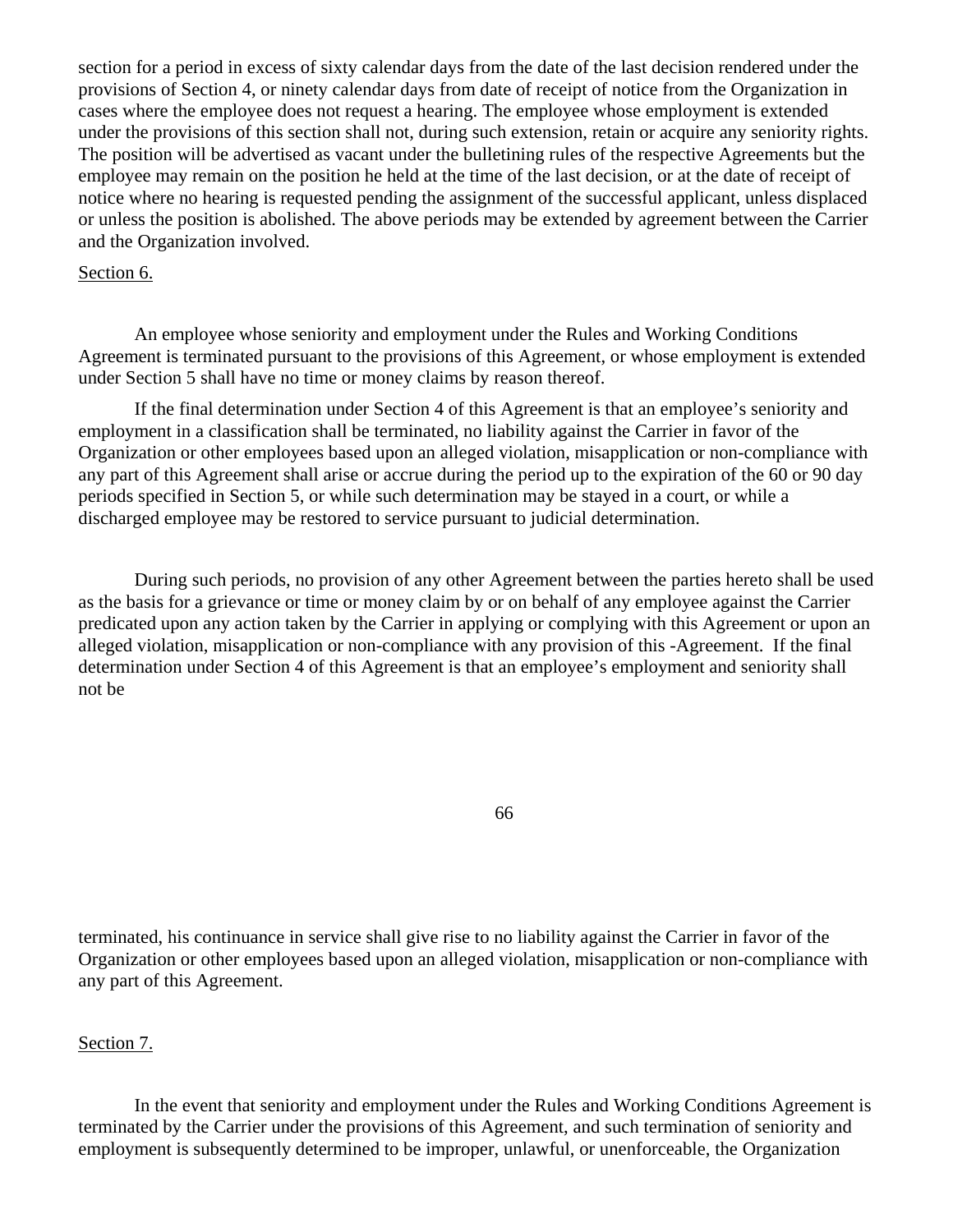shall indemnity and save harmless the Carrier against any and all liability arising as the result of such improper, unlawful, or unenforceable termination of seniority and employment; provided, however, that this section shall not apply to any case in which the Carrier involved is the plaintiff or the moving party in the action in which the aforesaid determination is made or in which case such Carrier acts in collusion with any employee; provided, however, that the aforementioned liability shall not extend to the expense to the Carrier in defending suits by employees whose seniority and employment are terminated by the Carrier under the provisions of this Agreement.

#### Section 8.

An employee whose employment is terminated as a result of non-compliance with the provisions of this Agreement shall be regarded as having terminated his employee relationship for vacation purposes.

#### Section 9.

The Carrier party to this Agreement shall periodically deduct from the wages of employees subject to this Agreement periodic dues, initiation fees, and assessments (not including fines and penalties) uniformly required as a condition of acquiring or retaining membership in such Organization, and shall pay the amount so deducted to such officer of the Organization as the Organization shall designate; provided, however, that the requirements of this section shall not be effective with respect to any individual employee until he shall have furnished the Carrier with a written assignment to the Organization of such membership dues, initiation fees and assessments, which assignment shall be revocable in writing after the expiration of one year or upon the termination of this Agreement, whichever occurs sooner.

#### 67

## **APPENDIX III - INCIDENTAL WORK RULE**

### Section 1.

The coverage of the Incidental Work Rule is expanded to include all shop craft employees represented by the organization party hereto and shall read as follows:

"Where a shop craft employee or employees are performing a work assignment, the completion of which calls for the performance of "incidental work" (as hereinafter defined) covered by the classification of work or scope rules of another craft or crafts, such shop craft employee or employees may be required, so far as they are capable, to perform such incidental work provided it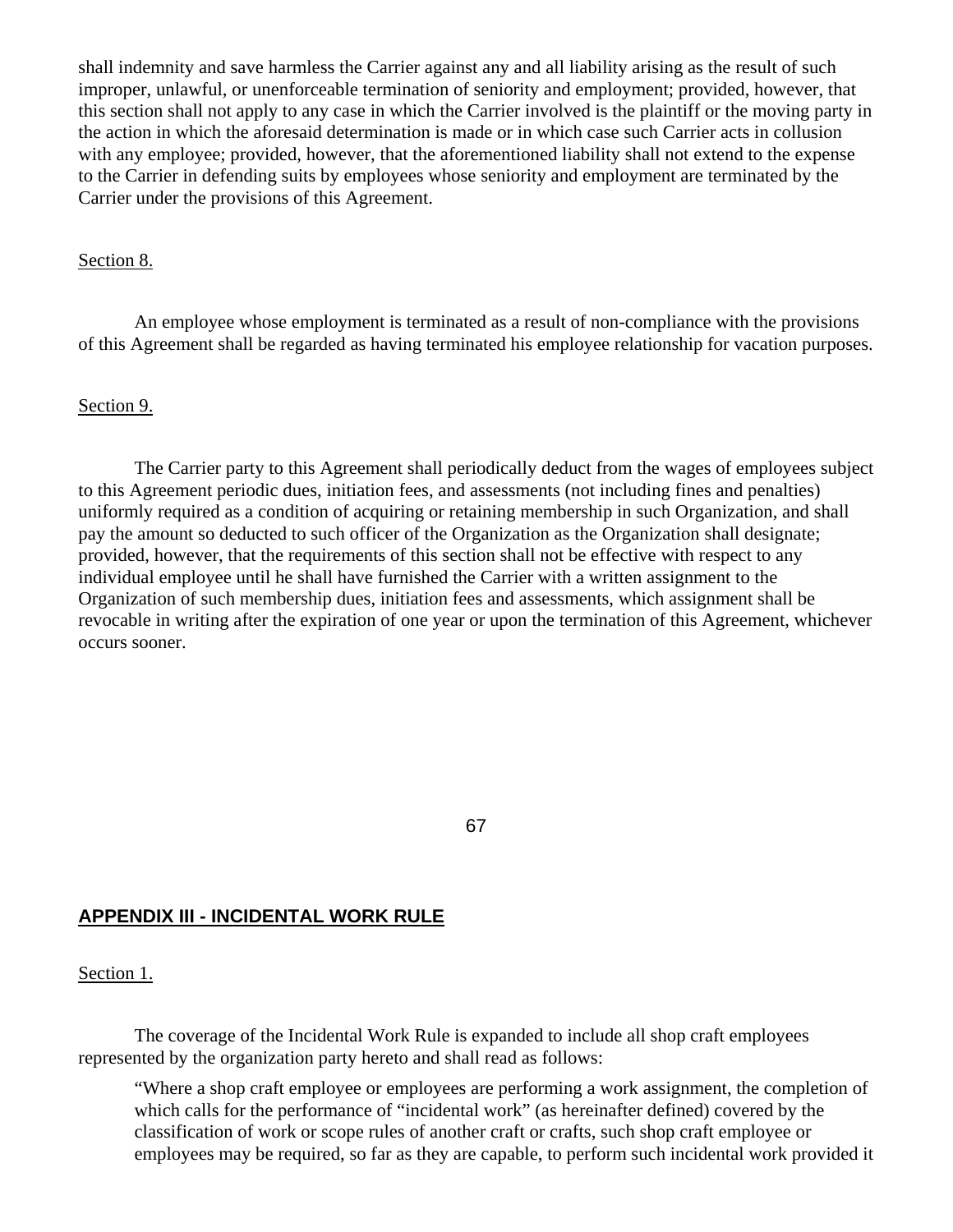does not comprise a preponderant part of the total amount of work involved in the assignment. Work shall be regarded as "incidental" when it involves the removal and replacing or the disconnecting and connecting of parts and appliances such as wires, piping, covers, shielding and other appurtenances from or near the main work assignment in order to accomplish that assignment, and shall include simple tasks that require neither special training nor special tools. Incidental work shall be considered to comprise a preponderant part of the assignment when the time normally required to accomplish it exceeds the time normally required to accomplish the main work assignment.

"In addition to the above, simple tasks may be assigned to any craft employee capable of performing them for a maximum of two hours per shift. Such hours are not to be considered when determining what constitutes a 'preponderant part of the assignment.'

"If there is a dispute as to whether or not work comprises a 'preponderant part' of a work assignment the carrier may nevertheless assign the work as it feels it should be assigned and proceed or continue with the work and assignment in question; however, the Shop Committee may request that the assignment be timed by the parties to determine whether or not the time required to perform the incidental work exceeds the time required to perform the main work assignment. If it does, a claim will be honored by the carrier for the actual time at pro rata rates required to perform the incidental work."

Section 2.

Nothing in this Article is intended to restrict any of the existing rights of a carrier.

68

## APPENDIX IV - PAYMENTS TO EMPLOYEES INJURED UNDER CERTAIN CIRCUMSTANCES.

Where employees sustain personal injuries or death under the conditions set forth in paragraph (a) below, the Carrier will provide and pay such employees, or their personal representative, the applicable amounts set forth in paragraph (b) below, subject to the provisions of other paragraphs in this Article.

## (a) Covered Conditions

This Article is intended to cover accidents involving employees covered by this Agreement while such employees are riding in, boarding, or alighting from off-track vehicles authorized by the Carrier and are: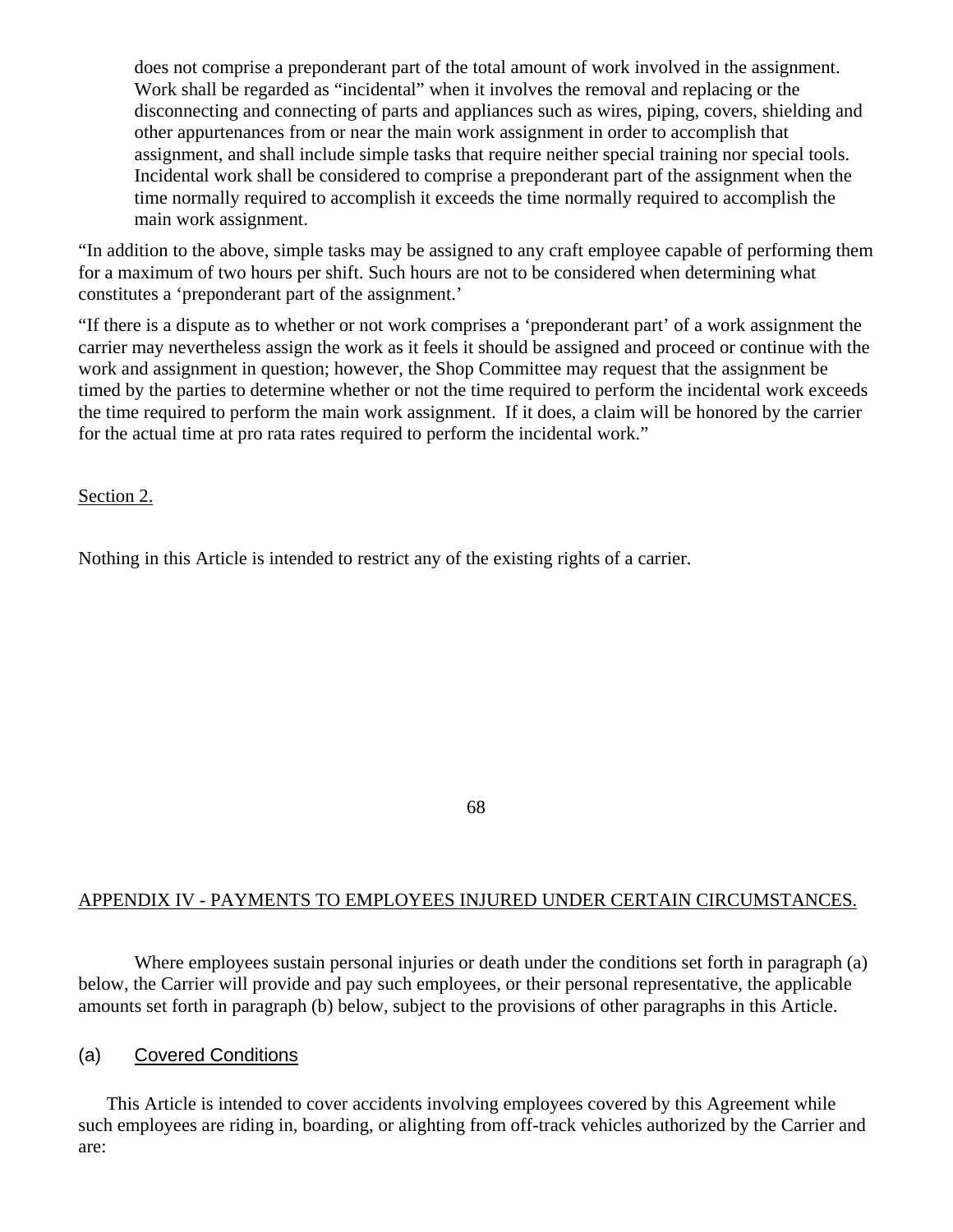- (1) deadheading under orders; or
- (2) being transported at Carrier expense.

#### (b) Payments to be Made

In the event that any one of the losses enumerated in subparagraphs  $(1)$ ,  $(2)$  and  $(3)$  below, results from an injury sustained directly from an accident or commences within the time limits set forth in subparagraphs (1), (2) and (3) below, the Carrier will provide, subject to the terms and conditions herein contained, and less any amounts payable under Group Police Contract GA-23000 of The Traveler's Insurance Company or any other medical or insurance policy or plan paid for in its entirety by the Carrier, the following benefits:

(1) Accidental Death or Dismemberment

The Carrier will provide for loss of life or dismemberment occurring within 120 days after date of an accident covered in paragraph (a);

| Loss of Life                                     | \$150,000 |
|--------------------------------------------------|-----------|
| Loss of Both Hands                               | \$150,000 |
| Loss of Both Feet                                | \$150,000 |
| Loss of Sight of Both Eyes                       | \$150,000 |
| Loss of One Hand and One Foot                    | \$150,000 |
| Loss of One Hand and Sight of One Eye            | \$150,000 |
| Loss of One Foot and Sight of One Eye            | \$150,000 |
| Loss of One Hand or One Foot or Sight of One Eye | \$75,000  |

69

 "Loss" shall mean, with regard to hands and feet, dismemberment by severance through or above wrist or ankle joints; with regard to eyes, entire and irrecoverable loss of sight.

No more than \$150,000 will be paid under this paragraph to any one employee or his personal representative as a result of any one accident.

### (2) Medical and Hospital Care

The Carrier will provide payment for the actual expense of medical and hospital care commencing within 120 days after an accident covered under paragraph (a) of injuries incurred as a result of such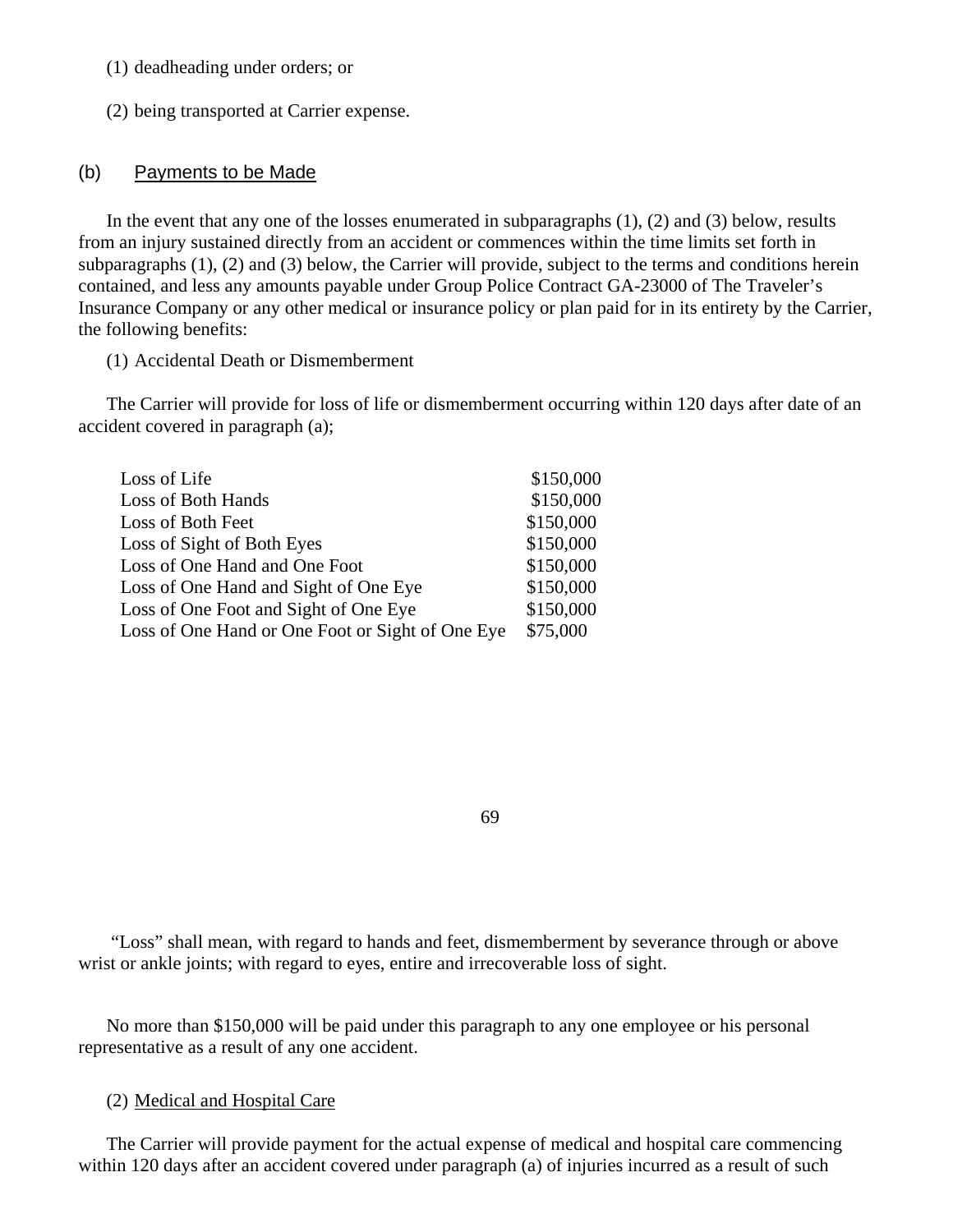accident, subject to limitation of \$3,000 for any employee for any one accident, less any amounts payable under Group Policy Contract GA-23000 of The Travelers Insurance Company or under any other medical or insurance policy or plan paid for in its entirety by the Carrier.

#### (3) Time Loss

The Carrier will provide an employee who is injured as a result of an accident covered under paragraph (a) hereof and who is unable to work as a result thereof commencing within 30 days after such accident 80% of the employee's basic full-time weekly compensation from the Carrier for time actually lost, subject to a maximum payment of \$150.00 per week for time lost during a period of 156 continuous weeks following such accident provided, however, that such weekly payment shall be reduced by such amounts as the employee is entitled to receive as sickness benefits under provisions of the Railroad Unemployment Insurance Act.

#### (4) Aggregate Limit

The aggregate amount of payments to be made hereunder is limited to \$1,000,000 for any one accident and the Carrier shall not be liable for any amount in excess of \$1,000,000 for any one accident irrespective of the number of injuries or deaths which occur in or as a result of such accident. If the aggregate amount of payments otherwise payable hereunder exceeds the aggregate limit herein provided, the Carrier shall not be required to pay as respects each separate employee a greater proportion of such payments than the aggregate limit set forth herein bears to the aggregate amount of all such payments.

### (c) Payment in case of Accidental Death

Payment of the applicable amount for accidental death shall be made to the employee's personal representative for the benefit of the persons designated in, and according to the apportionment required by the Federal Employers Liability Act (45

70

 U.S.C. 51 et seq., as amended), or if no such person survives the employee, for the benefit of his estate.

#### (d) Exclusions

Benefits provided under paragraph (b) shall not be payable for or under any of the following conditions:

(1) Intentionally self-inflicted injuries, suicide or any attempt thereat, while sane or insane;

(2) Declared or undeclared war or any act thereof;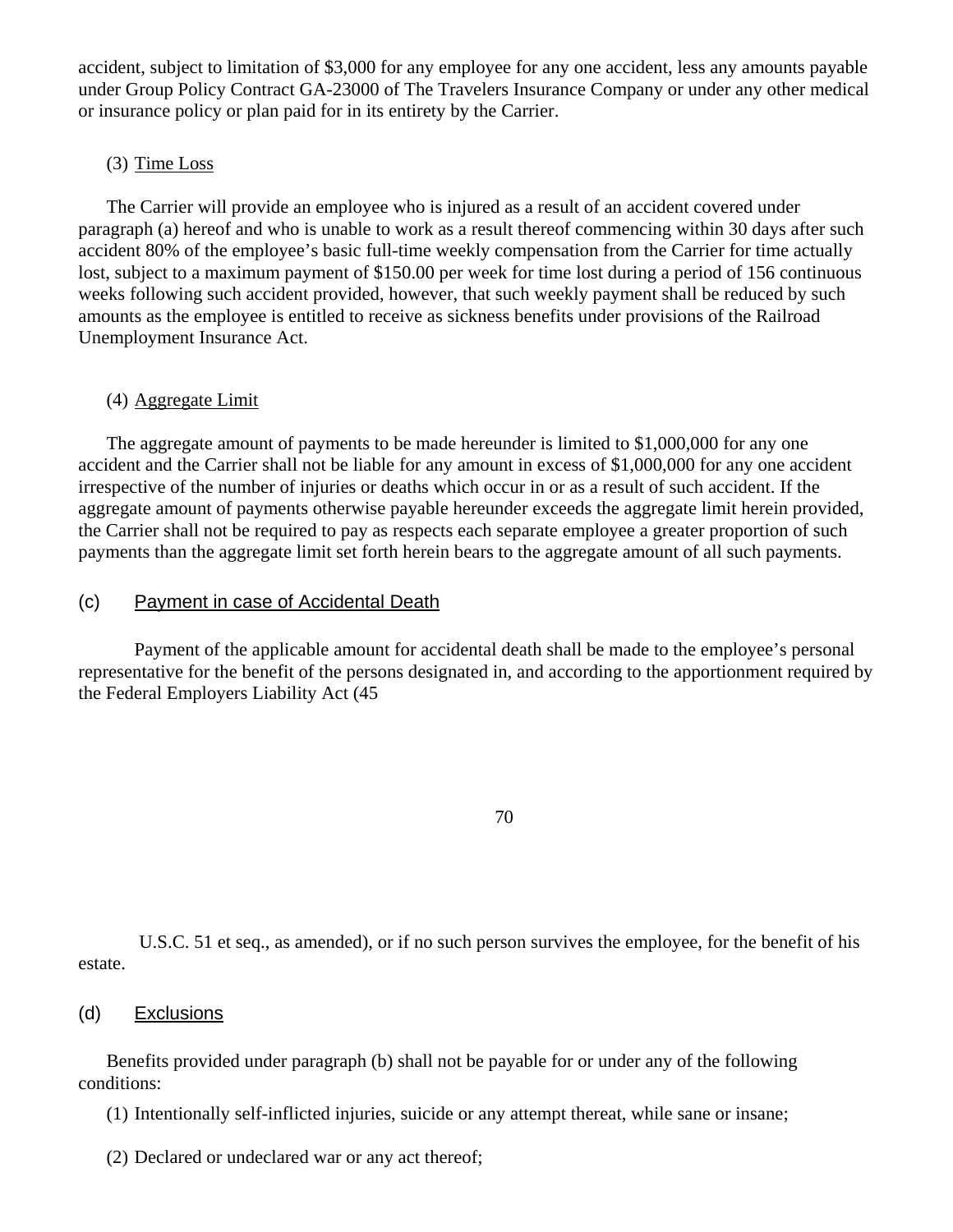- (3) Illness, disease, or any bacterial infection other than bacterial infection occurring in consequence of an accidental cut or wound;
- (4) Accident occurring while the employee driver is under the influence of alcohol or drugs, or if an employee passenger who is under the influence of alcohol or drugs in any way contributes to the cause of the accident;
- (5) While an employee is a driver or an occupant of any conveyance engaged in any race or speed test;
- (6) While an employee is commuting to and/or from his residence or place of business.
- (e) Offset

It is intended that this Article is to provide a guaranteed recovery by an employee or his personal representative under the circumstances described, and that receipt of payment thereunder shall not bar the employee or his personal representative from pursuing any remedy under the Federal Employers Liability Act or any other Law; provided, however, that any amount received by such employee or his personal representative under this Article may be applied as an offset by the railroad against any recovery so obtained.

(f) Subrogation

The Carrier shall be subrogated to any right of recovery an employee or his personal representative may have against any party for loss to the extent that the Carrier has made payments pursuant to this Article.

71

The payments provided for above win be made, as above provided, for covered accidents on or after January 1, 1972.

It is understood that no benefits or payments will be due or payable to any employee or his personal representative unless such employee, or his personal representative, as the case may be, stipulates as follows:

"In consideration of the payment of any of the benefits provided in Article IV of the Agreement of October 7, 1971,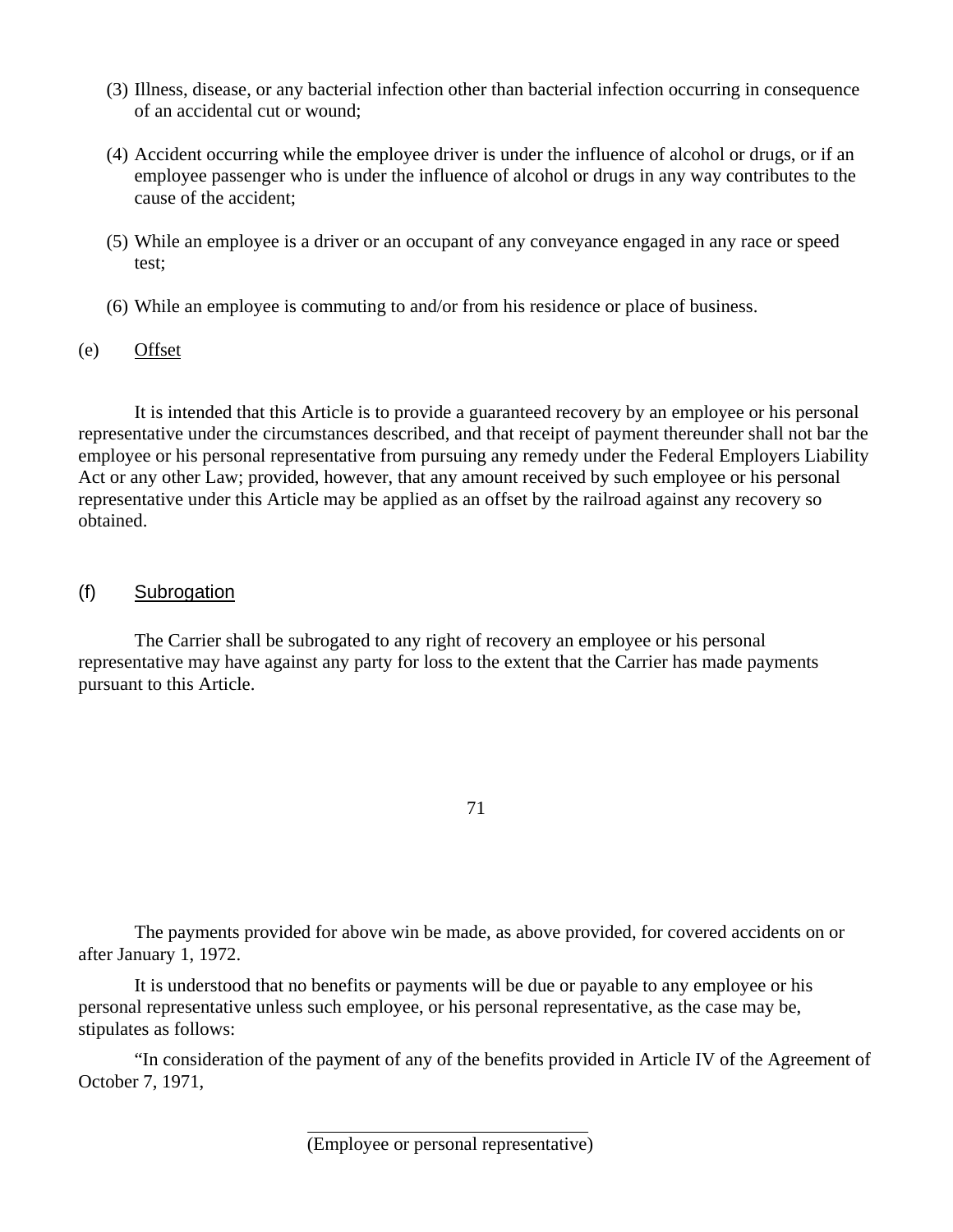agrees to be governed by all of the conditions and provisions said and set forth by Article IV."

#### Savings Clause

This Article supersedes as of January 1, 1972, any Agreement providing benefits of a type specified in paragraph (b) hereof under the conditions specified in paragraph (a) hereof; provided, however, any individual railroad party hereto, or any individual committee representing employees party hereto, may by advising the other party in writing by December 1<sup>\*</sup>, 1971, elect to preserve in its entirety an existing Agreement providing accident benefits of the type provided in this Article in lieu of this Article.

72

### **APPENDIX V - JURISDICTIONAL DISPUTE PROCEDURE**

- (a) It is agreed that no General Chairman, or other Officer, representative or member or the Organization will individually request Management to take work from one craft and give it to another craft.
- (b) It is agreed that the Organizations will find a way to reach an agreement and settle any dispute that may arise between any two crafts involving jurisdiction of work, and when such dispute has thus been settled, then request win be presented to Management for conference to negotiate the acceptance by Management of the settlement thus made.
- (c) It is agreed to and recognized that each craft shall perform the work which was generally recognized as work belonging to that craft prior to introduction of any new process, and that the introduction of a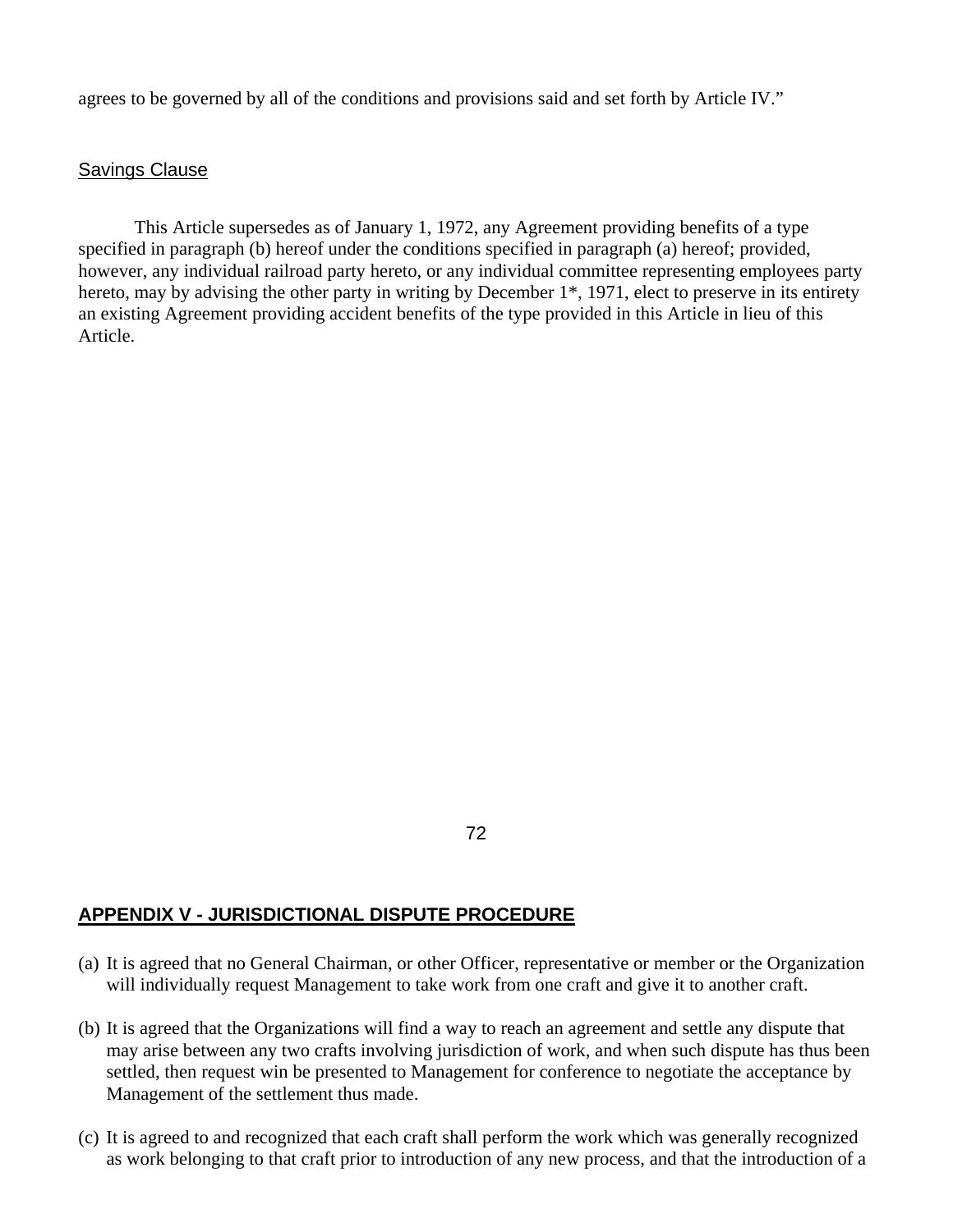new process does not give any craft the right to claim the exclusive use of a process or tool, in order to secure for itself work which it did not formerly perform.

- (d) If a disagreement arises between two or more crafts as to proper application of © above, then the craft performing the work at the time of the change of the process or tool shall continue to do the work until the Organizations involved have settled the dispute and have presented such settlement to the Management.
- (e) After agreement on this question has been arrived at, it is desired that Carrier furnish necessary copies of same to proper Officers and representatives of Management; and, at the same time, the Organizations will furnish copies for their distribution to local lodges.

73

### **APPENDIX VI - APPRENTICES**

### SECTION I - RULES

All rules, Agreements and practices presently in effect and applicable to Machinist Apprentices in all departments of CSXT, Inc., wherein work covered by the Machinists' General Rules Agreements is performed are hereby revised and amended to give effect to the rules contained herein. The rules contained herein shall govern in all cases when, and if, in conflict with other rules or Agreements in effect except when these rules are revised by subsequent Agreements.

#### **SECTION II - QUALIFICATION AND SELECTION OF APPRENTICES**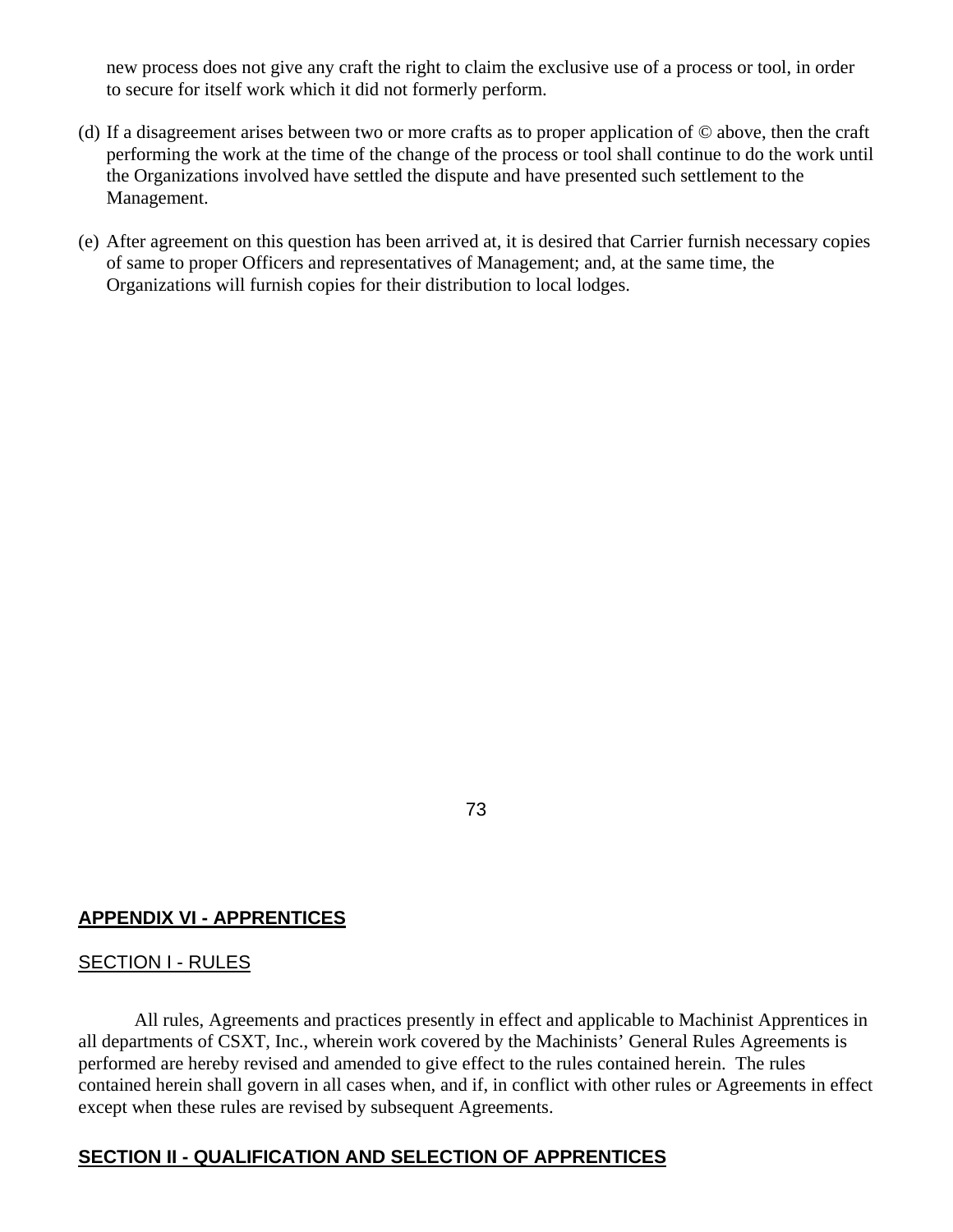- (a) The selection of Apprentices by the Carrier shall be on the basis of background, experience and other factors relative to job performance. Apprentices will be selected without regard to race, creed, color, sex or national origin.
- (b) Regular Apprentices shall serve six (6) training periods totaling 690 days. Each period shall consist of 115 days. Helper Apprentices shall serve four (4) training periods totaling 460 days. These training periods contemplate days of actual work on regular working days; however, all actual time worked shall be counted as actual hours in computing the 115-day periods, i.e., twelve (12) actual hours worked in one time card day shall be counted as  $1 \times$  days, 4 hours shall count as  $\times$  day, etc., with 30 minutes or more counted as 1 hour and less than 30 minutes dropped. The training period for Helper apprentices contemplated 1« years of experience as Helper (345 days of actual work performed counted as above) prior to becoming an Apprentice; therefore, Helper Apprentices who start their Apprenticeship with less than 1« years of experience as Helper shall serve additional time during their Apprenticeship equal to the number of days they fall short of 1« years' experience as Helpers.
- (c) All Apprentices must be able to speak, read and write the English language and understand the first four rules of arithmetic.
- (d) All Apprentices shall be subject to a probationary period of 115 working days, during which they may be dropped at any time they are determined by the Company to show insufficient aptitude or interest to learn the trade. Helper Apprentices who are dropped from the Program will be allowed to exercise their seniority as Helpers. However, when an Apprentice is to be dropped after the 61st day of the probationary period, 5 calendar days' notice will be given to the employee and the Local Chairman. Nothing in this Agreement shall be construed as prohibiting an Apprentice from being dismissed or dropped from the Apprenticeship Program through applicable discipline procedures for cause, subsequent to the probationary period.

- 74
- (e) All Student Mechanics will be given a certificate indicating their successful completion of the prescribed course of training and recognition of their Journeyman Machinist status.

### **SECTION III - SENIORITY AND TRANSFERS**

(a) Seniority

Apprentices will hold seniority as such among themselves as of the first day worked as Apprentice. Such seniority will be utilized only for the purposes of vacation selection and reductions in force. Helpers who hold seniority as such will retain and accumulate Helpers' seniority during their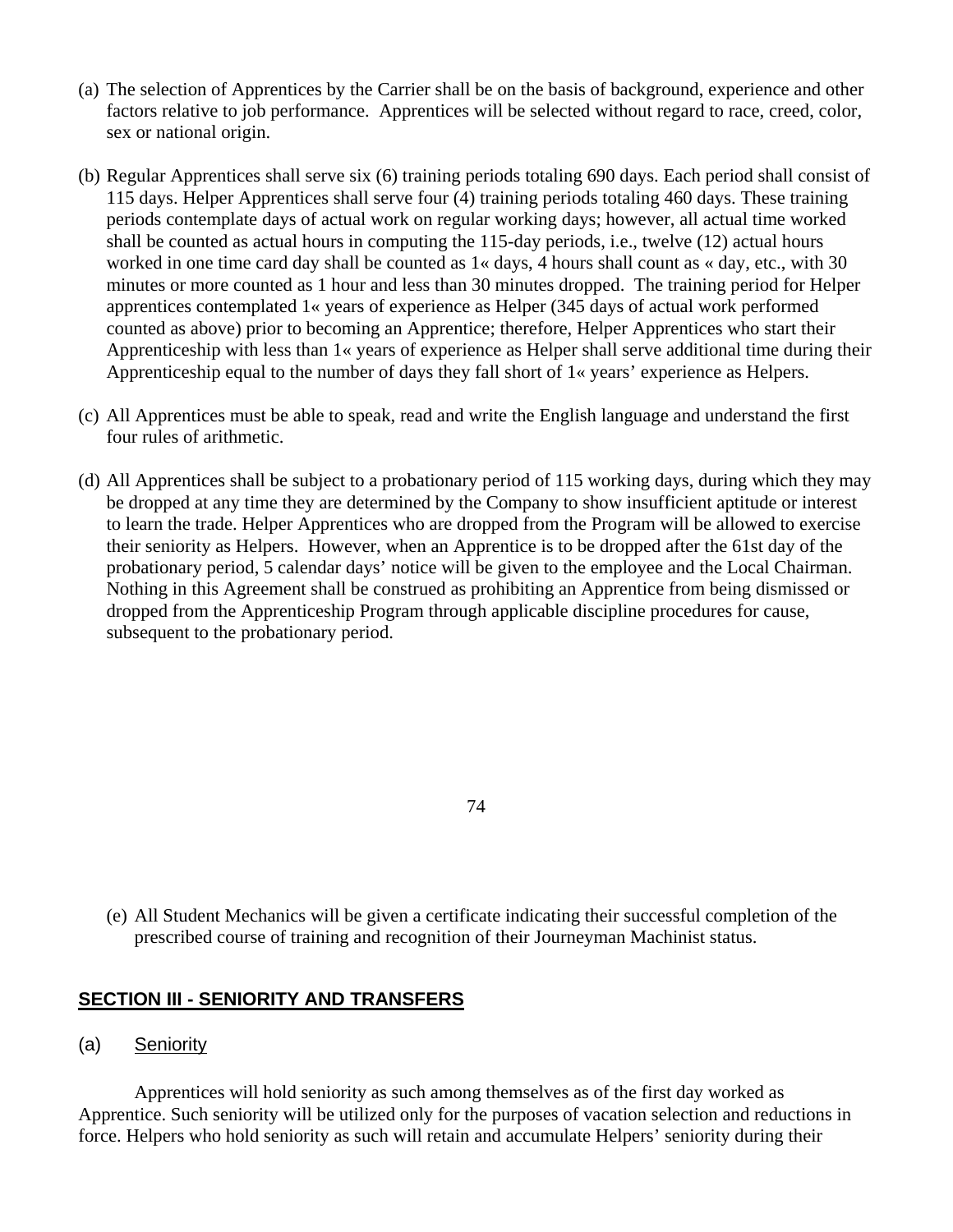Apprenticeship; however, all such seniority shall automatically terminate upon the establishment of journeyman's seniority. Helper Apprentices will not be permitted to voluntarily revert to Helper status.

Apprentices shall, upon satisfactory completion of their Apprenticeship, establish seniority as Mechanic only at their "home" point (point of initial employment as Apprentice) as follows:

### (1) Apprentices in service prior to the effective date of this

Agreement shall establish seniority as Mechanic at home point retroactive to the date the apprentice first began service as an Apprentice provided that such retroactive seniority does not place the Apprentice in a roster position superior to that of a journeyman mechanic who established seniority as such prior to the effective date of this Agreement at the Apprentice's home point. In that event, the retroactive seniority date of the Apprentice will be the date immediately following the seniority date of the last journeyman mechanic who established seniority as such at that point.

(2) Apprentices entering service of the Carrier on and after the effective date of this Agreement shall establish seniority as Mechanic at home point retroactive to the date the Apprentice first began service as an Apprentice notwithstanding the fact that such retroactive seniority as Mechanic may place the Apprentice on the Apprentice's home point roster in a superior position to that of a bona-fide Mechanic entering service of the Carrier as such subsequent to the effective date of this Agreement.

### (b) Transfers

Except as provided in this Agreement, Apprentices shall not be allowed to transfer from their "home" point (point of initial employment as Apprentice) unless special written provision is made therefore between the General Chairman and the appropriate Labor Relations Officer. An Apprentice working at a location other than his home point must, upon recall, return to his home point. Failure to return to home point within fifteen (15) days will result in forfeiture of all seniority as Apprentice. In the event an Apprentice completes his Apprenticeship while working at a location other than his home

75

point, he shall establish seniority in accordance with the provisions of Paragraph (a) of this Section III and shall, thereafter, be governed by the provisions of the Schedule Agreement.

### SECTION IV - TRAINING

### (a) Orientation - Basic Training

Upon entering the service of the Company, regular Apprentices shall spend 30 days of the first period at the point employed for orientation and basic training. This phase of the program may be extended, but not beyond a maximum of 60 days, dependent upon the progress of the employee, training capacity and scheduling at designated training centers, service requirements at the point of employment, etc.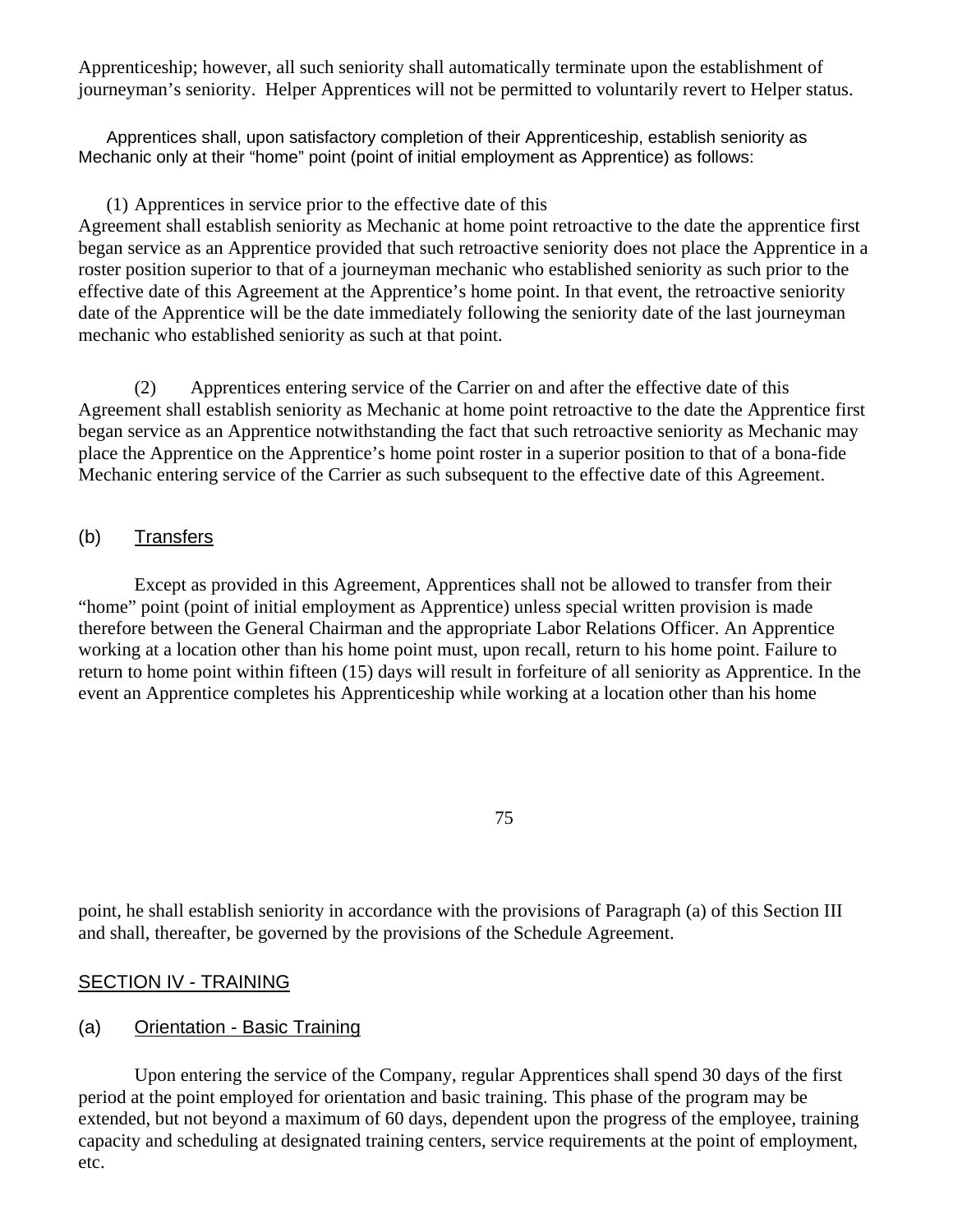## (b) Technical Training

Technical training may be conducted at training facilities designated by the Company on any of the Carriers signatory hereto. The training center will be adequately equipped and staffed to provide academic and laboratory instruction encompassing the theory and practical application of the functions of the trade. All Apprentices employed subsequent to the effective date of this Agreement will spend not less than 10 nor more than 15 working days at a technical training center during each of the first, second, third and fourth periods with the actual time to be determined by the progress of the employee, training capacity and scheduling at the training center, service requirements, etc. In individual cases, however, the total technical training period (60) days, may be extended by a maximum of 15 work days with the extension in any period not to exceed 5 work days, if deemed necessary by management at the center.

Apprentices in service prior to the effective date of this Agreement may be sent to technical training facilities for training not previously received provided sufficient time remains in their Apprenticeship.

In the application of this Section 2, a "training facility" will be understood to mean designated Shops, Laboratories, or General Offices where appropriate technical training may be given.

### (c) On-the-Job Training - Overtime

Upon completion of the technical training phases of the program, the Apprentice shall receive onthe-job training at his home point under the direction of a journeyman mechanic. Two Apprentices shall not be worked together as partners. It is understood

76

that as a student of the trade, the Apprentice will be performing productive work but the Apprentice shall not be used to fill positions normally occupied by a journeyman to the detriment of any journeyman on the roster at that point. An Apprentice shall not be permitted to work overtime unless all available mechanics on the overtime call list have been called. In the event it becomes necessary for Apprentices to work overtime, such overtime will be distributed in accordance with the Schedule Agreement and the Apprentice will be paid his own rate straight time for straight time hours and overtime for overtime hours in accordance with the Schedule Agreement.

### (d) Training Schedules

For each point where Apprentices are employed or given Apprentice training, a training schedule shall be issued from time to time which will be designed as a guide to be followed as closely as possible. The training schedule shall include a specified number of work days to be spent in each particular gang or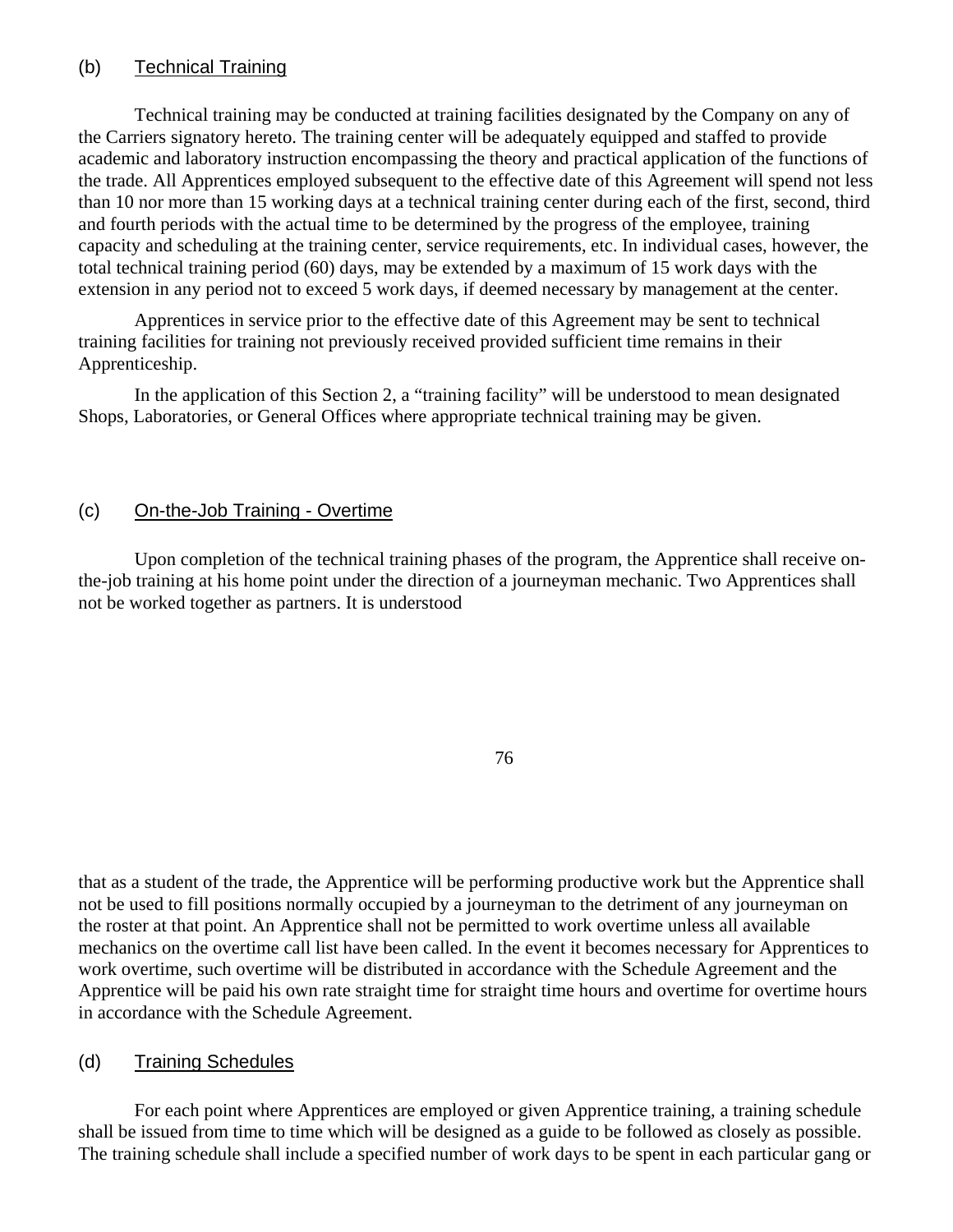location and the skills to be acquired during such period. Upon completion of the specified number of work days, the Apprentice will be moved to the next location or gang unless mutual agreement is reached between the Local Officer and the \*@ Chairman that additional time in any particular location is needed. Copy of the training schedule and subsequent revisions shall be furnished to the Apprentice and the Local and General Chairmen.

The Local or General Chairman and the designated Company Officer shall review the work schedule(s) at least once each calendar year to assure that it is revised periodically to keep abreast of changing conditions.

It is recognized that because the facilities and work vary from point to point, the training schedules will vary accordingly in order to properly train the Apprentice for the work he is most likely to be required to perform as a Mechanic. However, each Apprentice will receive, at least, primary instruction and training in all possible branches of the trade.

### (e) Hours and Days of Assignment

During the first two (2) periods, Apprentices will be assigned on the first shift, Monday through Friday, with rest days of Saturday and Sunday, if possible; otherwise the Apprentice may be assigned the same hours and days as journeymen mechanics at the point by agreement between the General Chairman and the appropriate Labor Relations Officer. During the technical g periods, the assignment shall be Monday through Friday on the first shift with compensation at the straight time rate regardless of the hours and days of regular assignment at home point. After the first two (2) periods and between the technical training periods in the third and succeeding periods, Apprentices may be assigned the same starting times, hours and work weeks to which journeyman mechanics are assigned at the facility; however, that not more than one Apprentice win be assigned to work under the direction of a journeyman mechanic at any given time.

### 77

If more than one (1) Apprentice is assigned at a point, the principle of seniority shall be observed with regard to preference to hours and days of assignment so long as there is no adverse affect on the training to be received. The Company will not be required to pay punitive rate or be put to any additional expense due to Apprentices changing shifts or days of assignment.

### (f) Apprentice to Mechanic Ratio

The ratio of Apprentices to Mechanics shall not exceed one (1) Apprentice to five (5) journeymen mechanics at the facility unless otherwise agreed upon between the appropriate Labor Relations Officer and the General Chairman. If more than one (1) Apprentice is assigned at a point, the ratio of Apprentices to Mechanics shall not exceed one (1) Apprentice to five (5) journeyman mechanics at the facility on the second or third shifts unless otherwise agreed upon between the appropriate Labor Relations Officer and the General Chairman.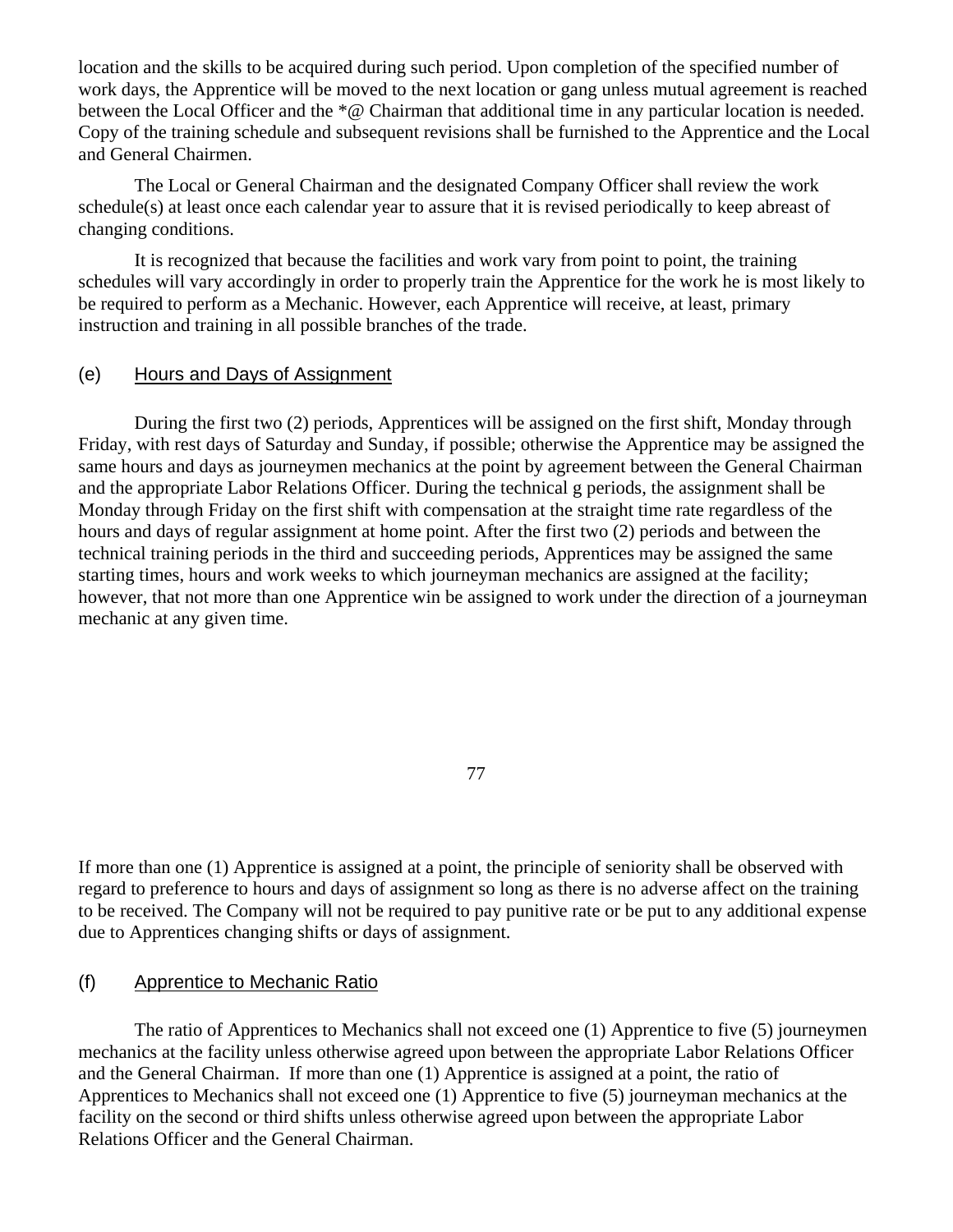### (g) Correspondence Instruction

Each Apprentice, including those upgraded to mechanic-tentative, will receive and complete a course of instruction on the technical subjects related to his trade, the cost of which shall be paid by the Company. The Company will pay for the cost of any drawing instruments and supplies which will become the property of the Apprentice upon satisfactory completion of the Apprenticeship. If the Apprenticeship is terminated for any reason prior to completion, the drawing instruments and unused supplies shall be returned to the Company in good condition or the cost may be deducted from the employee's wages due. Apprentices, including those upgraded to mechanic-tentative, must complete a minimum of two (2) lessons each month and receive a grade of 75 % or more to be considered proficient.

- (1) Apprentices who do not maintain the above schedule of two lessons each month, will be considered delinquent and not in good standing.
- (2) Apprentices not in good standing and who are delinquent for one (1)or two (2) months can clear their records by completing and forwarding the lessons in arrears to the educational institution in addition to the two lessons required each month.
- (3) Apprentices who are two (2) months delinquent in their lessons will be withheld from service until all delinquencies are cleared.
- (4) Apprentices accumulating three (3) months of uncleared delinquencies will not be retained in the service as Apprentices. However, should the Apprentice or the General Chairman subsequently contend that the Apprentice's name was removed from the roster improperly, a hearing will be held, with the Organization notified in advance

78

thereof, to develop the full facts and make determination as to the merits of the employee's contention.

Apprentices who become delinquent under paragraphs (1), (2) and/or (3) above will be notified in writing with copy to the Local Chairman.

# **SECTION V - TEMPORARY PROMOTION TO JOURNEYMAN POSITION**

(a) When a shortage of qualified Machinists exists, regular Apprentices, Helper Apprentices and Helpers may be promoted to a Machinist's position on a temporary basis without losing their respective seniority; however, they will not establish or accumulate seniority as Machinists. Such employees will be placed on a "Promoted" seniority roster in the order of their promotion and will be set back in the reverse order of their promotion.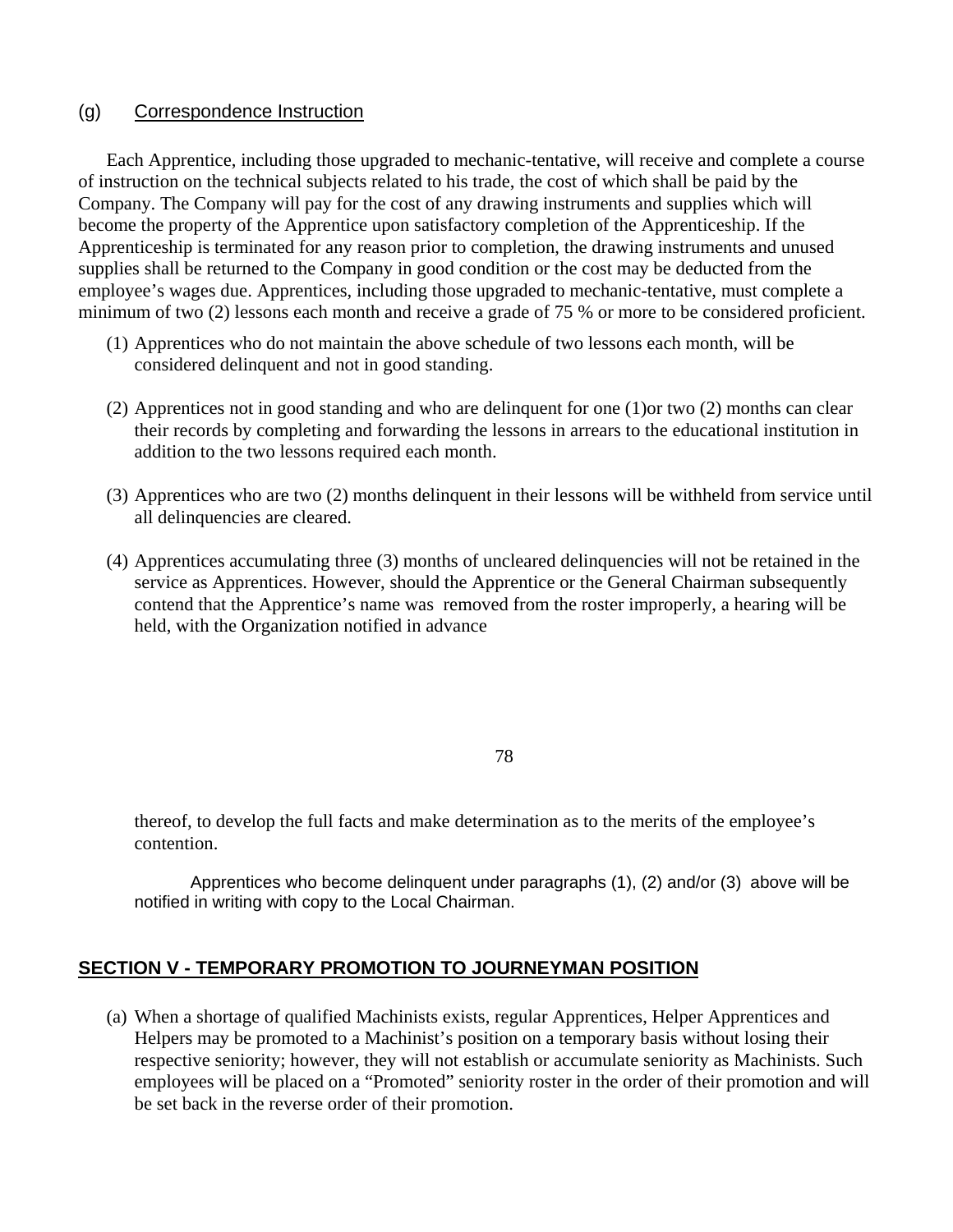- (b) Helper Apprentices who have served one or more years of their training program will be promoted first, in accordance with their relative seniority standing on their seniority roster. Regular Apprentices who have served two or more years of their training program will be promoted second, in accordance with their relative standing on their seniority roster.
- (c) Promoted employees will receive the Machinist's rate of pay.
- (d) Employees temporarily promoted under provisions of this Agreement will be credited for all time worked as Machinists (excluding overtime) in computing their training period. If such credited time results in completing their periods of training and they are still employed as a Machinist, they will be included on the seniority roster for Machinists with seniority date, in line with applicable provisions of this Agreement.

# **SECTION VI - TRANSFERS, TRANSPORTATION AND EXPENSES**

### (a) Transfers

It is recognized that temporary transfers will be necessary to provide the Apprentice training in the various phases of the trade. When such a transfer is to a facility more than 30 miles from the Apprentice's home point (point of initial employment as Apprentice), fifteen calendar days' advance notice will be given, and transportation and expenses will be furnished as herein provided.

### (b) Transportation

Transportation for the trips involved in transferring the Apprentice to the away-from-home point and for the return trips for the transfer back to home point will be furnished by the Carrier, or, at the Carrier's option, the Carrier's authorized rate per mile will be paid for the round trips. In addition, for the round trips, the Apprentice

79

shall be allowed the straight time hourly rate of pay while traveling during the regular working hours of his work week at home point. If instructed to travel outside of his regularly assigned work hours, the Apprentice will be allowed the straight time hourly rate of pay for such travel.

### (c) Expenses (Meals and Lodging)

Reasonable and necessary meal and lodging expenses for the Apprentice while temporarily transferred as specified in this Section VI will be paid by the Company. The Company may, as its option:

- (1) Allow reasonable and necessary actual expenses,
- (2) Designate places of lodging and meals and have reasonable and necessary actual expenses billed direct to the Company, or
- (3) Cover the employee's expenses through a combination of the above.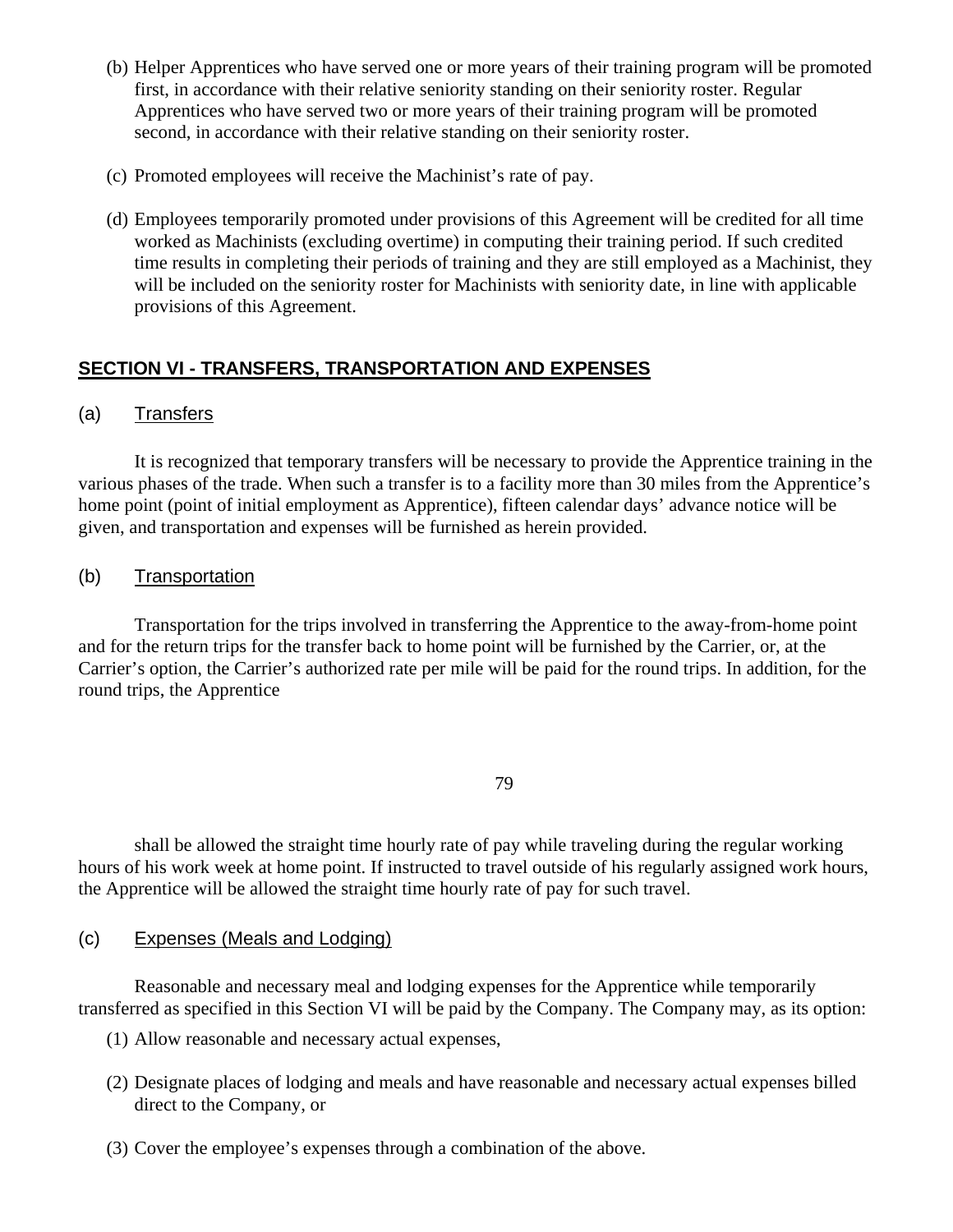### **SECTION VII - RATES OF PAY**

The Schedule of basic rates detailed in Rule 32 "Rates of Pay" is to be applied to those falling within the purview of this Appendix.

These rates will be subject to subsequent general wage increases in basic rates as negotiated.

### **SECTION VIII - EXPERIENCE CREDIT**

(a) Employees entering the Apprentice program will not be given credit toward the completion of their 690 days required to establish journeyman's seniority for any knowledge or experience gained prior to entering the program or gained outside of the program, except as may be provided for by statute.

(b) It is understood that nothing in this Agreement is intended to restrict Carrier's right to employ journeymen.

### **SECTION IX**

On or after the effective date of this Agreement, furloughed journeymen Machinists may displace regular Apprentices or Helper Apprentices only at the point furloughed; provided that under this rule furloughed Machinists of the Mechanical Department may not displace regular Apprentices or Helper Apprentices of the Engineering Department,

80

nor may furloughed Engineering Department Mechanics displace regular Apprentices or Helper Apprentices of the Mechanical Department. A student displaced while in classroom training must be displaced at the student's home point. Displacement of a student while in classroom training will be on a one-for-one basis; that is, if Carrier elects to retain in classroom training a Student who has been displaced, that Student shall not be subject to displacement by a second furloughed journeyman.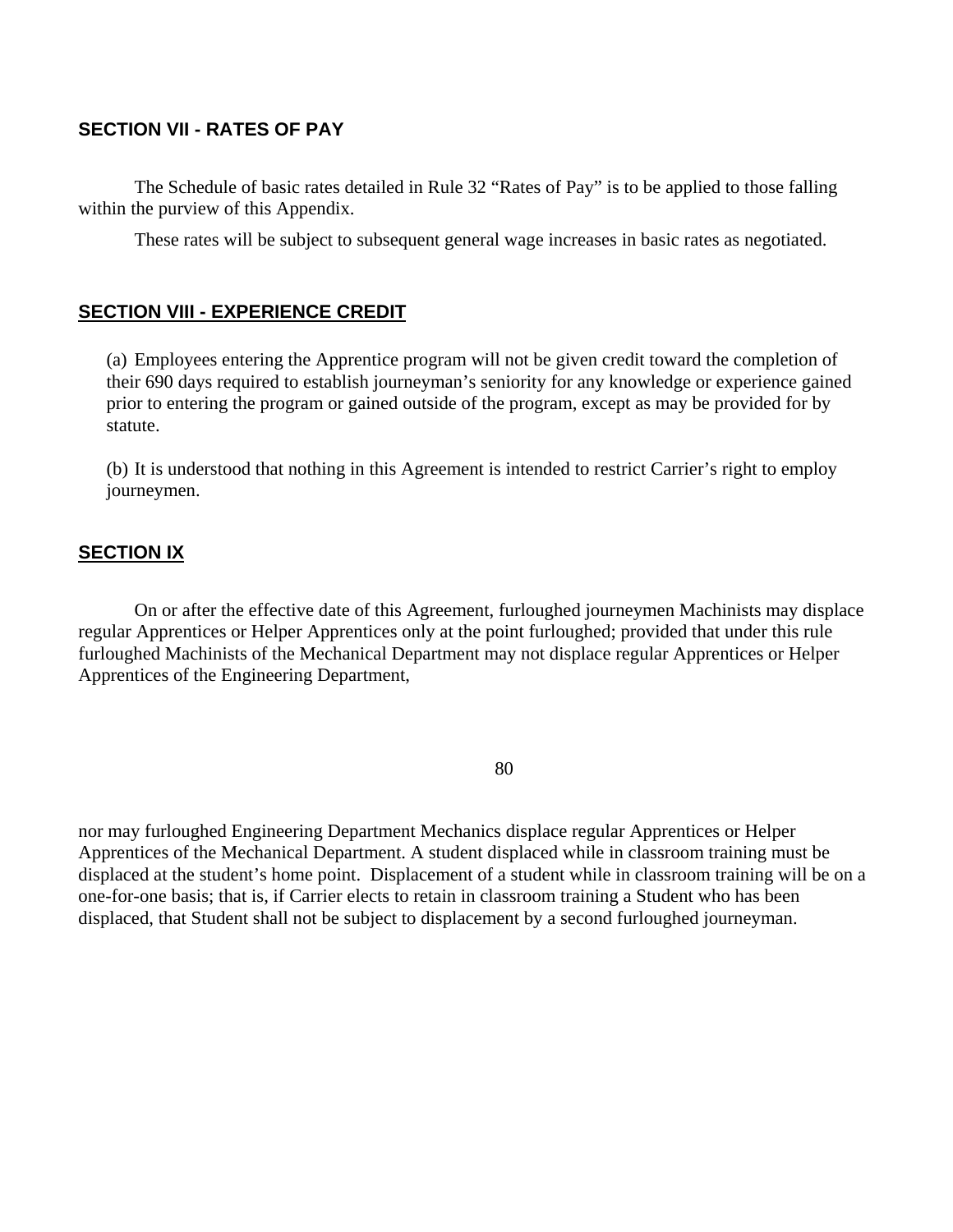### **APPENDIX VII**

June 1, 1994

81

Mr. R. L. Reynolds<br>
Pres. & Dir. Gen. Chm.<br>
Mr. R. L. Elmore, General Chairman<br>
International Association of Machinis International Association of Machinists Bloomfield, KY 40008

International Association of Machinists & Aerospace Workers & Aerospace Workers 825 Prather Ridge Road<br>
111 Park Road<br>
Bloomfield, KY 40008 Paducah, KY 42003

Mr. J. A. Coker, General Chairman International Association of Machinists & Aerospace Workers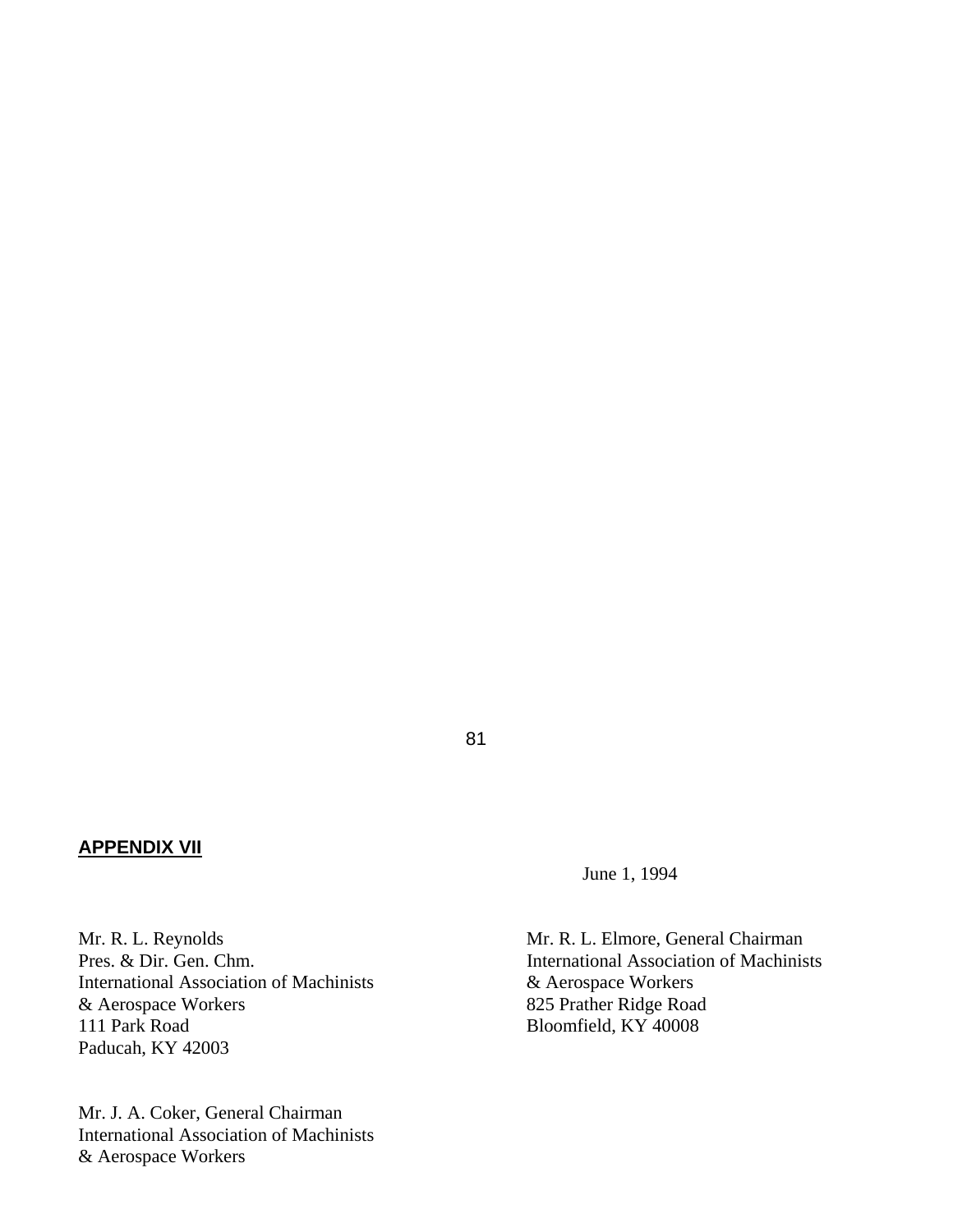1642 Fairview Road Stockbridge, GA 30281

Gentlemen:

This reflects our understanding that the provisions of the Agreement for Employee Protection dated January 1, 1976 (Master Transfer Agreement) and Mediation Agreement dated August 1, 1980 (EPA), originally executed on the former Chessie System properties, win be made applicable to the Machinist Craft on CSX Transportation, Inc., effective with the implementation of the consolidated working agreement between CSXT and IAM&AW.

Very truly yours,

J. T. Williams Director-Employee Relations

AGREED:

R. L. Reynolds, Pres. & Dir. Gen. Chair.

J. A. Coker, General Chairman

R. L. Elmore, General Chairman

82

# **APPENDIX VIII - EMPLOYEE PROTECTION AGREEMENT (EPA) ARTICLE I - PURPOSE**

The purpose of this Agreement is to provide an arrangement for more flexible utilization and repair of the locomotive fleet owned by the Carrier signatory hereto, known as CSX Transportation, Inc.; to provide protection and benefits for qualifying employees when such employees are deprived of employment except when furloughed because of conditions beyond the control of the Carrier such as flood, snowstorm, hurricane, tornado, earthquake, fire or strike and to provide other benefits and set forth conditions applicable to all employees represented by the Organization signatory hereto.

# **ARTICLE II - USE OF PROTECTED EMPLOYEES**

Section 1. Extra and Relief Work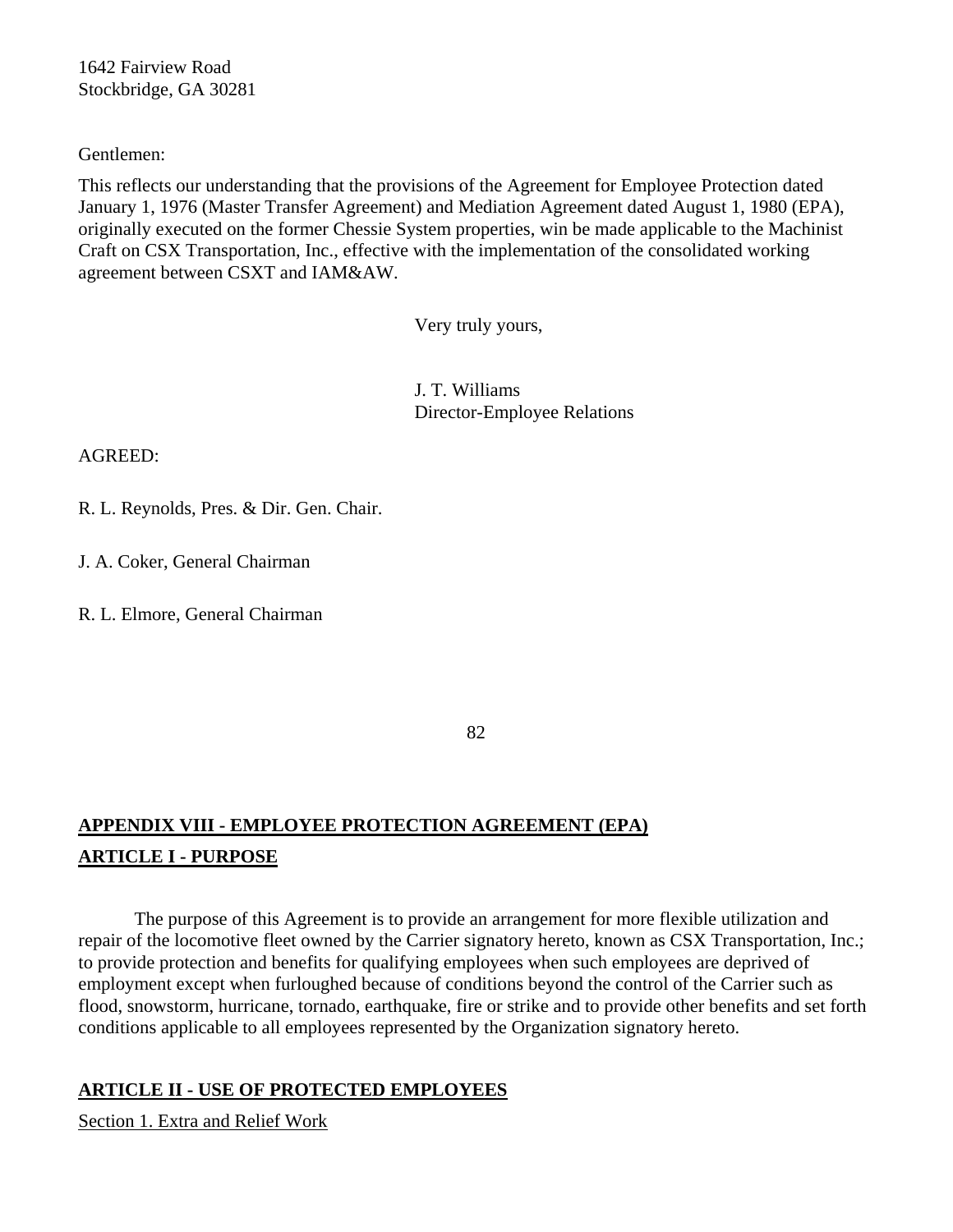(a) The Carrier shall have the right to use furloughed employees eligible to receive an EPA to perform extra work and/or relief work on regular positions during an absence of a regularly assigned employee; however, management retains the right to use regular employees, rather than call a furloughed employee.

(b) Employees eligible to receive an EPA must be available to protect any temporary work of the craft, extra or relief, for which called within a 30 highway mile radius of the employee's residence and/or former place of regular employment.

(c) EPA employees may be assigned various starting times on various days and other than consecutive rest days; however, they will not be required to work more than one (1) tour of duty within a workday or more than five (5) workdays within a workweek.

NOTE: A "workday" as used herein shall be a 24-hour period beginning with the starting time of the first shift at the location where the vacancy or extra work exists. A "workweek" as used herein shall be 7 consecutive calendar days beginning with the starting time of the first shift on Wednesday.

(d) Furloughed employees receiving an EPA who volunteer to be called to protect available extra and relief work will have their names placed on a volunteer list in the order of their home point (last point of regular assignment) seniority with the senior employee being called and accorded choice of the position(s) available, etc.

(e) Those employees receiving an EPA who do not voluntarily request available extra and relief work will be placed on a board for extra and relief work in seniority order and called for such work in rotating order with the purpose in view of equalizing hours offered under this Section.

83

(f) Employees receiving an EPA must be available for call one hour prior to and one hour following the starting times of 8-hour shifts consistent with other shifts worked at the point or points the employee is required to protect work. However, in no event will an EPA employee be required to be available for call more than six (6) hours in any 24 hour period.

(g) Employees called to fill a vacancy on a regular assignment which is known sufficiently in advance of the starting time of the shift will be called with the intent of filling the vacancy for the entire 8-hour period. Employees called to fill a vacancy on a regular assignment after the beginning of a shift will be paid from the time called (with a maximum of 1 hour to report), and when called and reporting will be allowed to complete the remainder of the shift and will be compensated no less than the amount which he would have otherwise received as an EPA unless the employee reports late or is released at his own request in which event pay will be allowed only for time actually worked.

(h) Employees called for extra work will be called for and assigned to an 8-hour shift consistent with other shifts worked at the point called.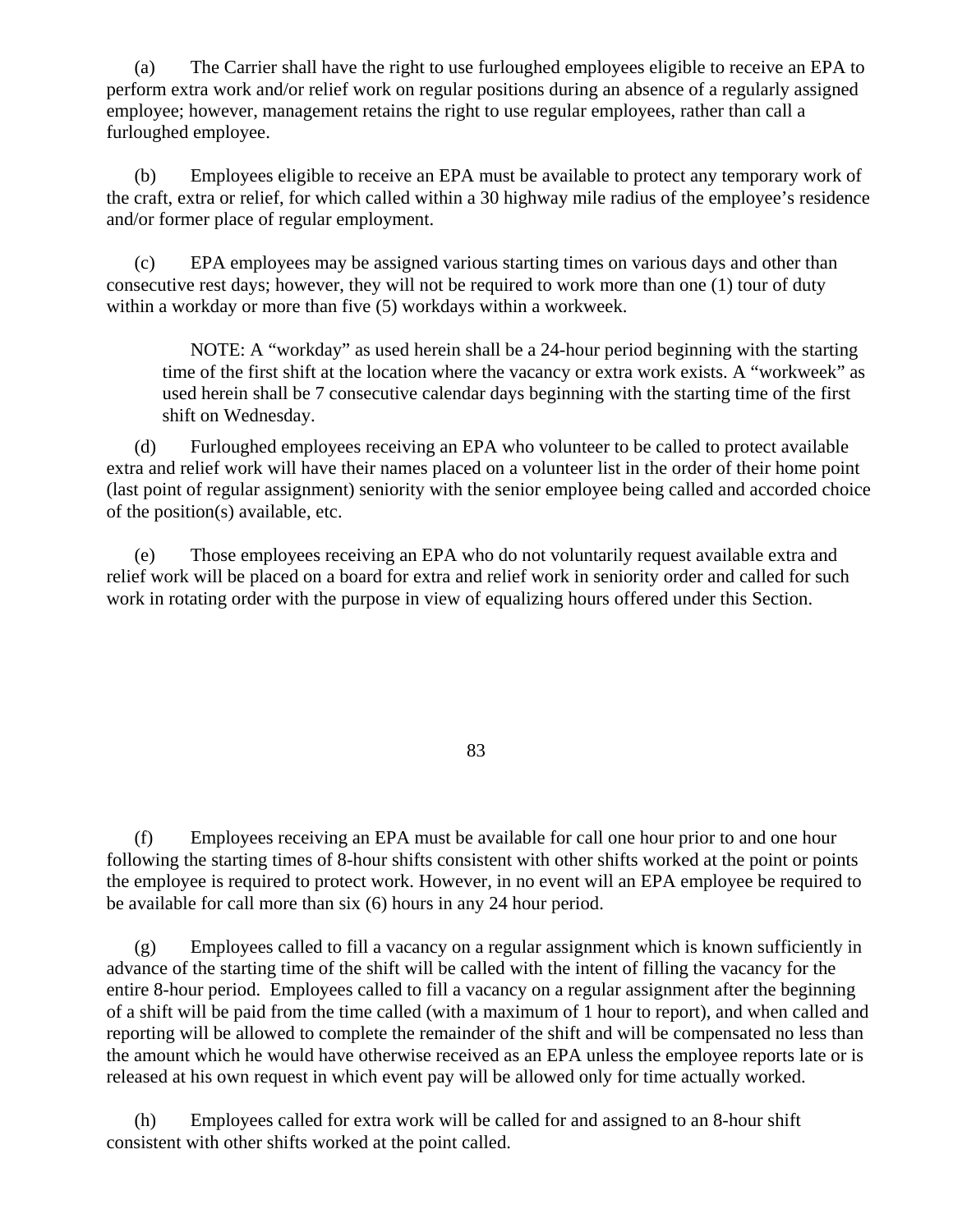(i) Extra work positions to be established or working for a period in excess of five (5) consecutive days or ten (10) calendar days within a calendar month on the same position will be established as regular assignments and furloughed employees recalled for such positions.

(j) A record will be maintained of calls for extra and/or relief work showing person calling, employee called, date, time, telephone number called and person receiving the call. Such record will be subject to review by the local committee or the General Chairman on request.

#### Section 2 - Intermittent Work

At outlying points where work requirements are intermittent, employees receiving an EPA may be assigned 8 hours within a spread of 12 hours.

### **ARTICLE III - ABSENCE RULES - (See Agreement Rules 14 and 15)**

### **ARTICLE IV - ASSIGNMENT OF WORK**

Article IV of the Agreement of September 25, 1964 (Mediation Case No. A-7030) is hereby revised to read as follows:

"At points or on shifts where there is not sufficient work to justify employing a mechanic of all crafts a mechanic or mechanics of other crafts employed at such

84

points or on such shifts will, so far as they are capable of doing so, perform the work of any craft. The preponderance of work to be performed on the shift shall determine the craft to be assigned. Any dispute as to whether or not there is sufficient work to justify employing a mechanic of the craft party to this Agreement at the point or on the shift shall, at the request of the General Chairman, be subject to a joint check of the work performed at the point or on the shift. Pending disposition of the dispute, the Carrier may proceed with or continue the work assignment."

### **ARTICLE V - EQUIPMENT UTILIZATION**

### **Section 1. Locomotive Inspection and Repair**

Carrier shall have the right to have scheduled and unscheduled locomotive inspection and running repair work performed at any location at the time the work becomes necessary subject to the following:

(a) Unscheduled locomotive running repair work necessary to return the locomotive to serviceable condition may be performed at any shop or repair facility located on the Carrier's property.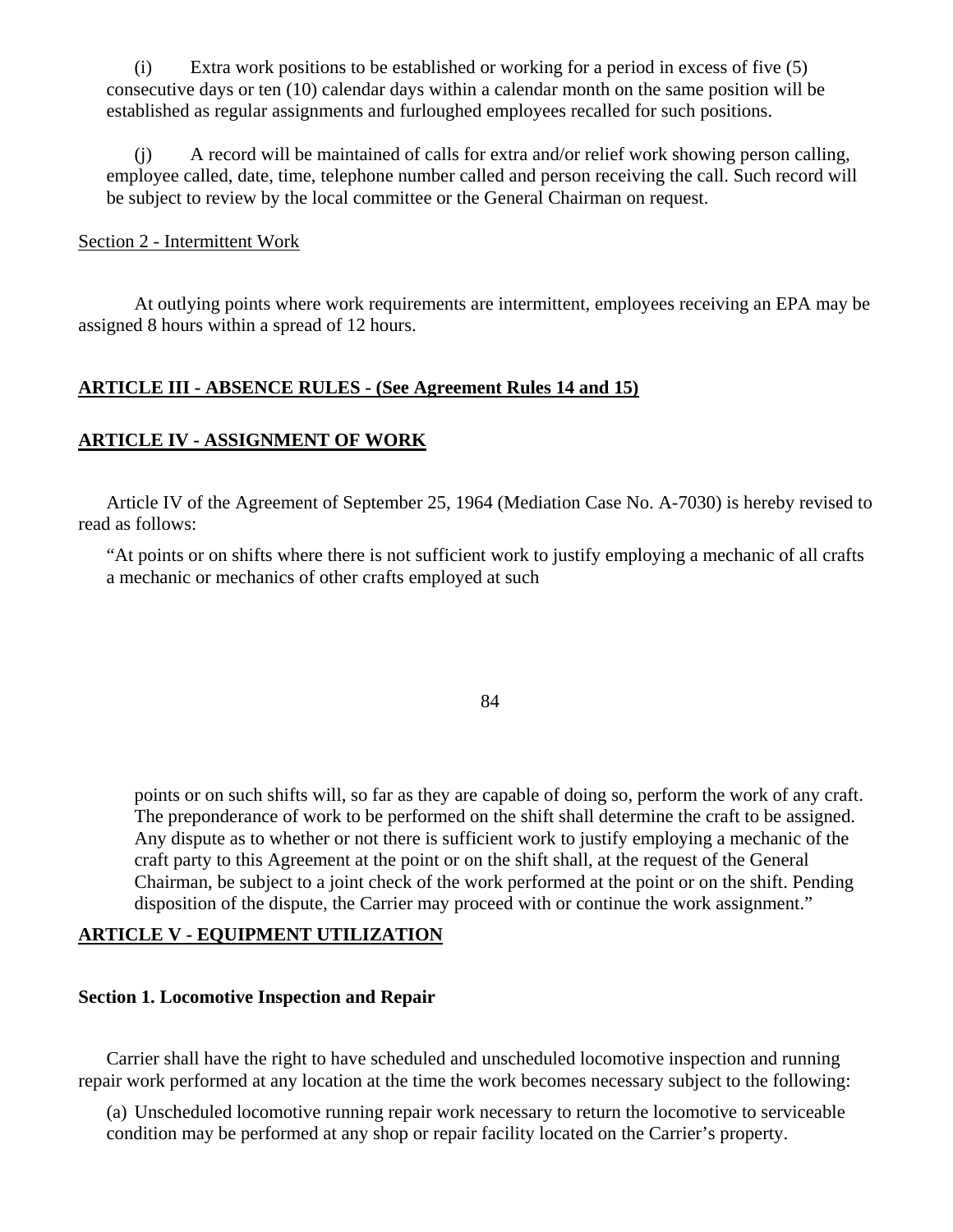(b) Scheduled inspection, maintenance and running repair may be performed at any CSXT shop or repair facility where such work is performed without regard to equipment assignment subject to Paragraph © below.

(c) It is the purpose and intent of this Section to maintain a balance of work and equipment assigned to the shops so as not to permit the Carrier to circumvent the provisions of this Agreement which require notice in order to transfer work.

**NOTE:** If the Local Chairman should believe that there has been an imbalance of work, the Carrier will promptly furnish to him on request, the appropriate data to support the number of units assigned and the number of scheduled inspections performed during the previous quarter. It is intended that this quantity of work will be maintained within 5 percentile of that assigned to each location. Any imbalance of the lesser of 5% or 25 locomotives for any quarter will be corrected within the following quarter.

# **ARTICLE VI - PROTECTION**

# Section 1. Protected Employees

Any employee with 5 or more years of continuous service, or any employee who subsequently attains 5 or more years continuous service, in the Craft of the Organization signatory hereto who is furloughed for any reason after the effective date of this Agreement, except under conditions such as set forth in Article I above, will be

85

designated a "PROTECTED EMPLOYEE" and will be subject to an "EMPLOYEE PROTECTION ALLOWANCE" (EPA) and other conditions as hereinafter specified.

### Section 2 - Employee protection allowances (EPA)

(a) Each protected employee, as described in Section 1 above, shall be accorded:

- (1) For months during which benefits are payable to the employee under the Railroad Unemployment Insurance Act, supplemental unemployment benefits which in combination with benefits paid under the Railroad Unemployment Insurance Act (which combination is hereafter termed "aggregate unemployment benefit") will equal the employee protection allowance hereinafter referred to, or
- (2) For any other period, an allowance hereinafter termed an "employee protection allowance". The "aggregate unemployment benefit" or "employee protection allowance" shall be based on length of service and shall be a daily allowance equivalent to 70% of the daily rate (the hourly rate multiplied by 8) of the position last worked subject to a maximum of 5 days per week.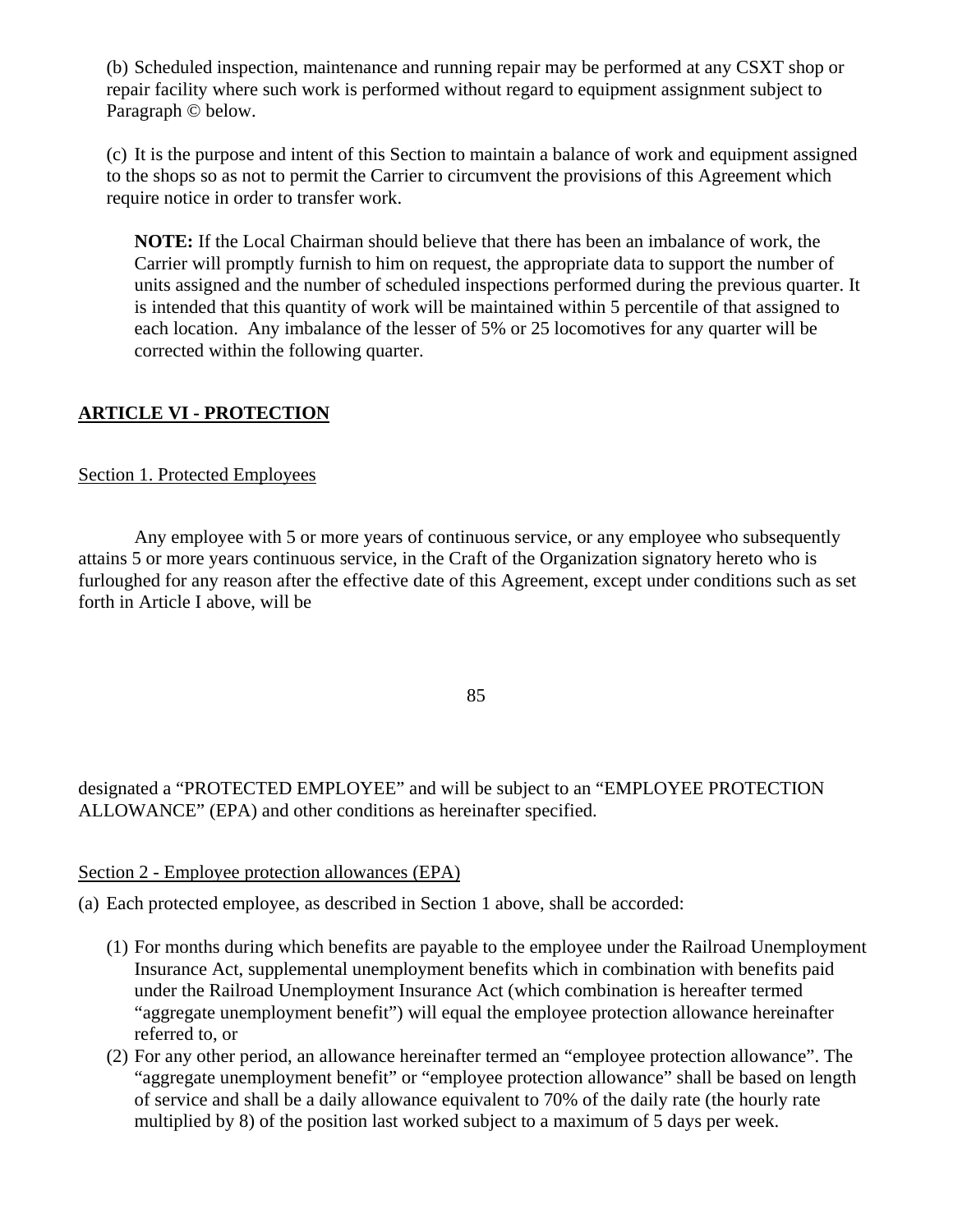- (b) This Agreement establishes a non-governmental arrangement for unemployment benefits supplemental to the Railroad Unemployment Insurance Act, as now or hereafter amended. It is the purpose of this Agreement to supplement benefits payable under the Railroad Unemployment Insurance Act to the extent provided herein with respect to aggregate unemployment benefits" and not to replace or duplicate them. The supplemental unemployment benefits will be paid during any period for which an employee is entitled to an aggregate unemployment benefit or EPA under the foregoing subsections of this Article. During the period benefits are payable under the Railroad Unemployment Insurance Act, supplemental unemployment benefits will be payable to such employee to the extent that such supplemental benefits in combination with benefits payable under the Railroad Unemployment Insurance Act will equal the "aggregate unemployment benefit" provided for in Paragraph (a) of this Section.
- (c) It is contemplated herein that to the extent the benefits provided by the "aggregate unemployment benefit" are supplemental to those under RUIA, protected employees entitled to RUIA benefits will file for such benefits. In the event a protected employee referred to in this Section 2 is entitled to unemployment benefits under applicable law but forfeits such unemployment benefits under any unemployment insurance law because of his or her failure to file for such unemployment benefits for purposes of application of the "aggregate unemployment benefit" or the EPA, they shall be considered the same as if they had filed for, and received, such unemployment benefits.
- (d) Payments made by the Carrier pursuant to this Section, other than supplemental unemployment benefits included in aggregate unemployment benefits, shall be considered for the purposes of this Agreement as compensation under the Railroad Unemployment Insurance and Railroad Retirement Taxing Acts.

86

(e) Provided, however,

- (1) No allowance will be due for the first furlough period, if the employee is furloughed, in any calendar year up to a maximum of 30 work days provided the employee is notified in writing of a definite recall date at the time of furlough and provided, further, that the employee is recalled on or before the specified recall date.
- (2) No allowance will be due for any day that the employee is not available to protect any temporary work of the craft and class for which qualified within a radius of 30 highway miles of the employee's residence and/or last place of regular employment regardless of the reason not available provided the employee is called for such work in accordance with Article II of this Agreement.
- (3) Any EPA due will be reduced by any amounts the employee may be eligible to receive from any state or federal agency or board provided unemployment compensation or sickness benefits.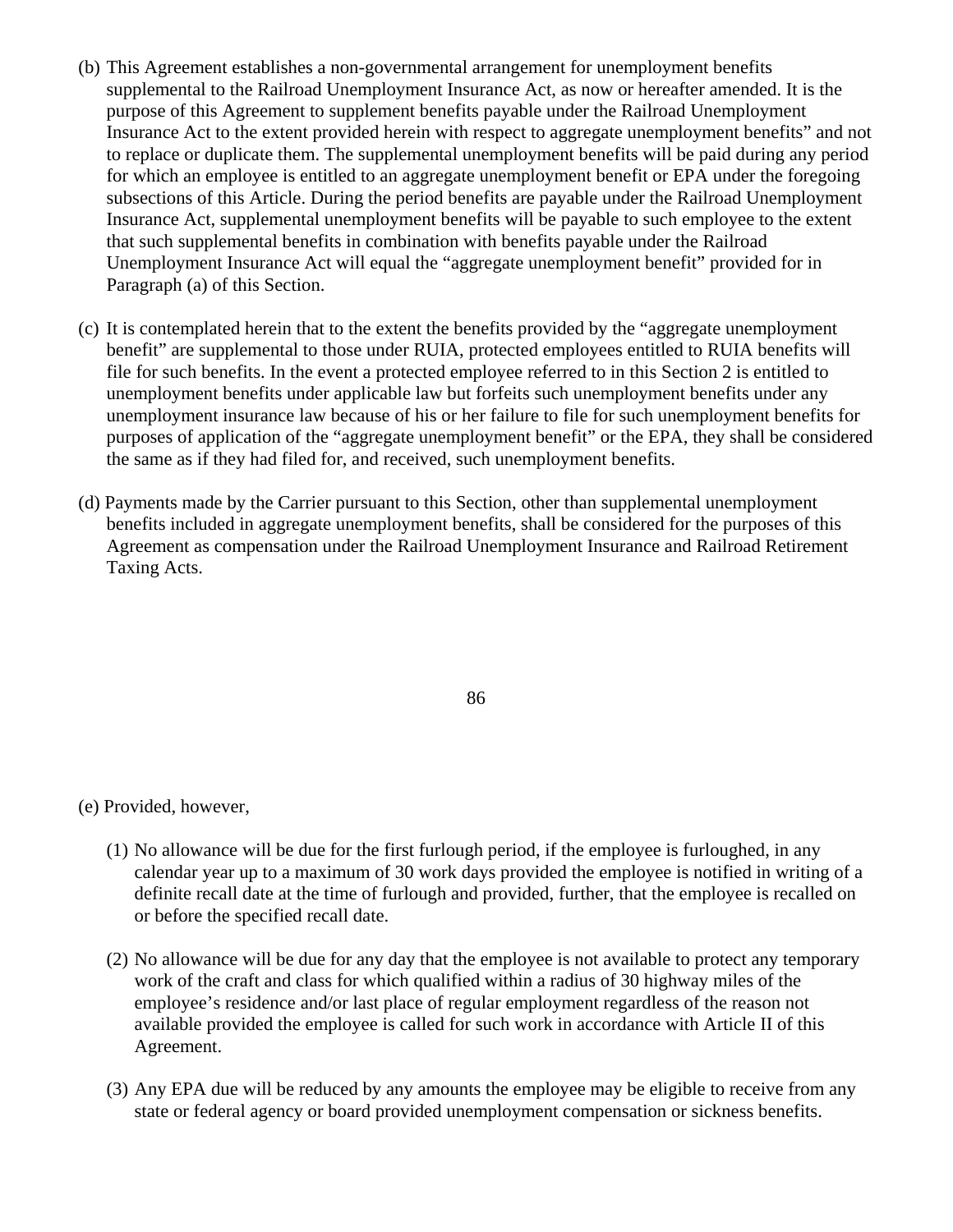- (4) If an employee who is receiving an aggregate unemployment benefit or an EPA secures other employment, the aggregate unemployment benefit or EPA shall be reduced to the extent that the sum total of his earnings in such employment and his allowance exceeds the amount upon which his aggregate unemployment benefit or EPA is based. However, under no circumstances will an employee who would otherwise be eligible for an aggregate unemployment benefit be entitled to an allowance in excess of the allowance due as an aggregate unemployment benefit. Attachment 1 to this Agreement shows the effect of earnings from other employment on the aggregate unemployment benefit and the EPA.
- (f) Employees eligible to receive an aggregate unemployment benefit or EPA shall furnish the information, including other \*earnings, required on Form "A" (Weekly Machinist Craft Employee EPA Report) at a location and on a date specified by Carrier. If such information is furnished as required, allowances will be paid within 30 days of the specified date the information is due. Any employee failing to report other earnings in their entirety will forfeit all protection under this Agreement and be subject to discipline in accordance with the provisions of the Schedule Agreement.
- (g) EPA's will be adjusted to include subsequent general wage increases (including COLA) as negotiated.
- (h) The EPA will be applicable and payable to holidays in accordance with the provisions of the Agreement of August 21, 1954 as amended.

(i) No allowance will be due for a number of days in each month of protection equal to the average voluntary absence of the protected employee during the last 12 months of the employee's previous regular assignment, if such absences exceed 10 days in the 12-month period. In computing the number of days absent, paid absences (i. e., holidays, vacation days, days compensated under jury duty or bereavement pay rules, etc.) will be

87

excluded. Also excluded will be days in any period of absence for which the employee qualifies and receives railroad retirement sickness benefits.

- (j) EPA's shall be subject to deduction of all applicable taxes, hospital association dues (where applicable), union dues and all other lawful deductions applicable to a regularly assigned employee.
- (k) Under no circumstances will an employee be permitted to waive seniority rights under the Schedule Agreement and be entitled to an EPA.
- (l) In the event the Carrier is required to make force reductions because of conditions beyond the control of the Carrier such as set forth in Article I, employees entitled to protection under this Agreement shall, if not recalled after the termination of the emergency, be entitled to receive the protection and benefits provided by this Agreement.

### Section 3. Protection Period

(a) The protective period for each protected employee will be determined by the length of continuous service in the Machinist Craft in accordance with the following schedule: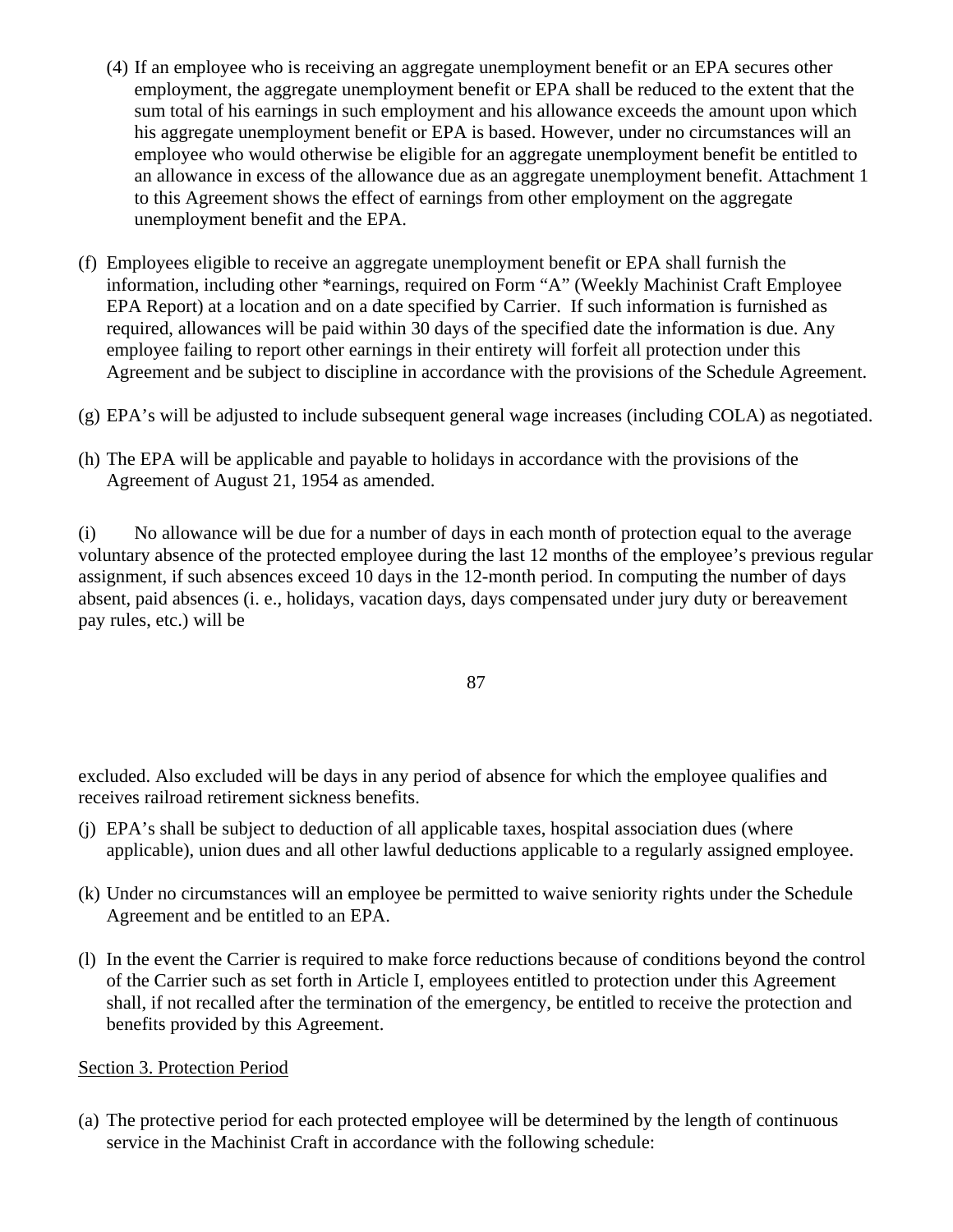| Length of Service         | <b>Protection Period</b> |
|---------------------------|--------------------------|
| 5 but less than 10 years  | 12 calendar months       |
| 10 but less than 15 years | 18 calendar months       |
| 15 but less than 20 years | 24 calendar months       |
| 20 years or more          | 42 calendar months       |
|                           |                          |

*NOTE: For the purposes of this agreement the length of service of the employee shall be determined from the date the employee last acquired an employment status with the employing carrier in the craft and the employee shall be given credit for one month's service for each month in which any service in the craft is performed and twelve such months shall be credited as one years service. The employment status of an employee shall not be interrupted by furlough in instances where the employee has a right to and does return to service when called. If during a period of furlough an employee receives an EPA or accepts other regular employment on any carrier signatory to this agreement under the provisions of Article V, Section 3, the employee shall be given credit for each month as one month's service in the Craft. In determining length of service of an employee acting as an officer or other official representative of an employee organization, credit will be given for performing service while so engaged on leave of absence from the service of the carrier.* 

(b) The protective period set forth in Section 3(a) above shall be determined as of the date the employee is furloughed. If because of service on other than a regular bulletined assignment subsequent to his or her furlough, an employee becomes eligible for an EPA

88

or becomes eligible for an increased protective period, as set forth in Section 3(a) above, such protective period will not be applicable until the employee has been recalled or transferred to a regular assignment in excess of 30 days and, subsequently, furloughed.

(c) Any employe shall be eligible for an EPA who is recalled or transferred to a regular assignment and who is subsequently furloughed within 30 calendar days from the date of recall or transfer shall return to the EPA status and be entitled to protection for the unused portion of the applicable protection period. If furloughed after 30 calendar days from the date of recall or transfer, the employe will, again, be subject to all provisions of this agreement.

(d) All protection shall cease prior to expiration of the protection period in the event of the employe's resignation, death, retirement, attaining eligibility for Railroad Retirement without actuarial deduction at or after age 61, dismissal for justifiable cause, failure to report all earnings from other employment as required under Section 2 above, failure to return to service after being notified in accordance with the applicable Schedule Agreement, or failure to accept any offered comparable permanent position on any of the Carriers signatory hereto for which physically and mentally qualified which does not require a change in residence, as defined herein.

### **Section 4. Protection Under Other Agreements.**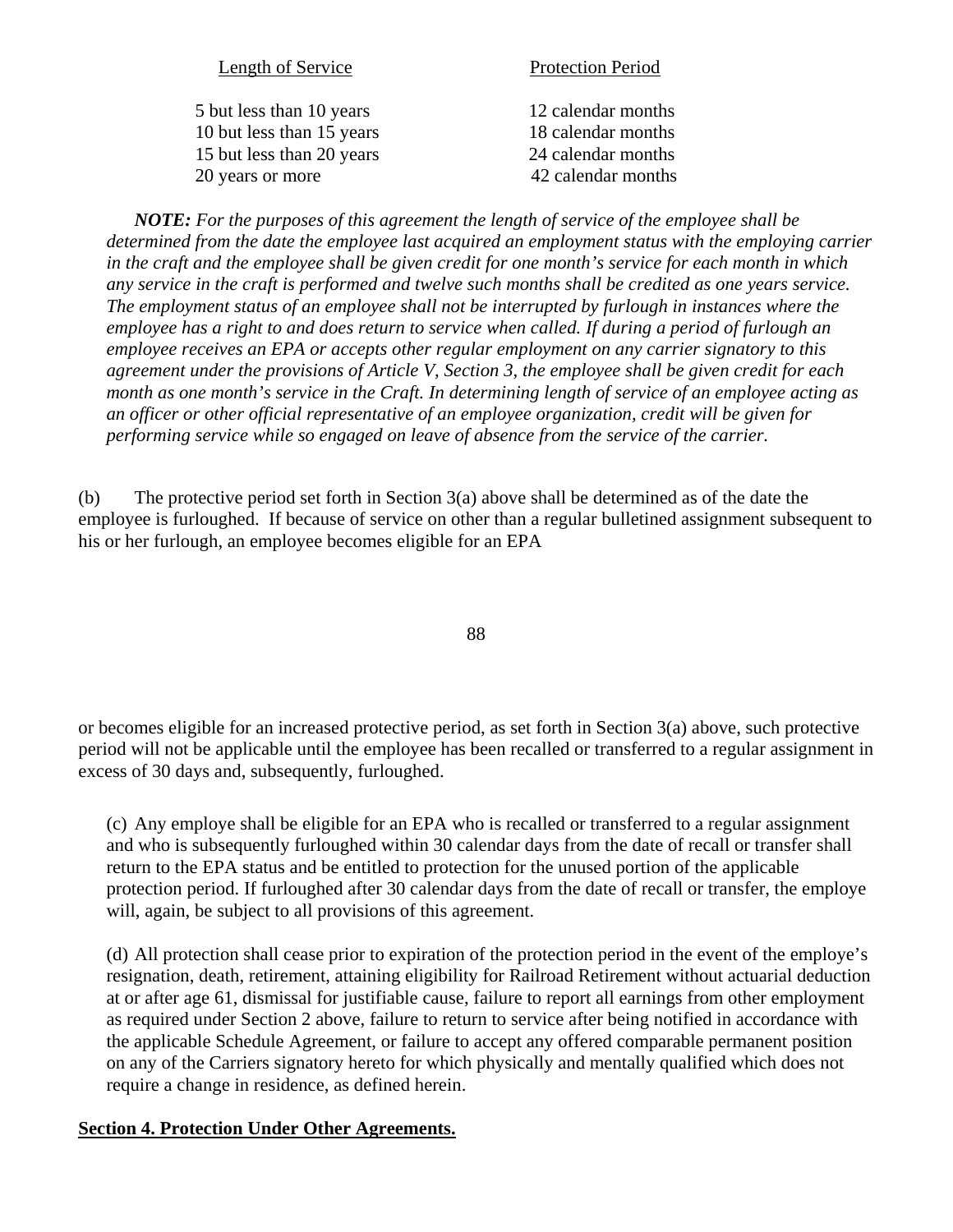There shall be no duplication of monetary or other benefits receivable by an employe under this Agreement and any other agreement or protective arrangement. In the event monetary or other benefit may be due an employe under this agreement and other agreement's or protective arrangements, the employe must elect in writing, with copy to the Local Chairman, within 10 days of notification by the Carrier, to retain protection provided by this agreement or retain benefits available under any of the other agreements or protective arrangements. In the event an employe fails to make such election, he shall be subject to the provisions of this Agreement.

89

#### **ARTICLE VII- FRINGE BENEFITS, VACATION, QUALIFICATION CREDIT**

#### Section 1. Fringe Benefits

Furloughed employees receiving an EPA under this agreement, including any employee accepting other employment on any Carrier party to this agreement, will be accorded all benefits attached to their previous employment including but not limited to free transportation (subject to applicable regulations), pensions, hospitalization, insurance, etc., to the same degree accorded other employees on their home road in active service.

#### Section 2. Vacation Pay and Credits.

An employee who is receiving an EPA who has unused vacation time for which he has qualified by virtue of having performed the required number of days of compensated service will not be deprived of such unused vacation time but vacation pay will be paid in lieu of the EPA for the vacation period. An employee receiving an EPA who returns to active service will, while continued in active service, be credited for with the days on which the EPA was received as compensated service for vacation purposes and for purposes of determining length of service under Article II, Section 3(a) above.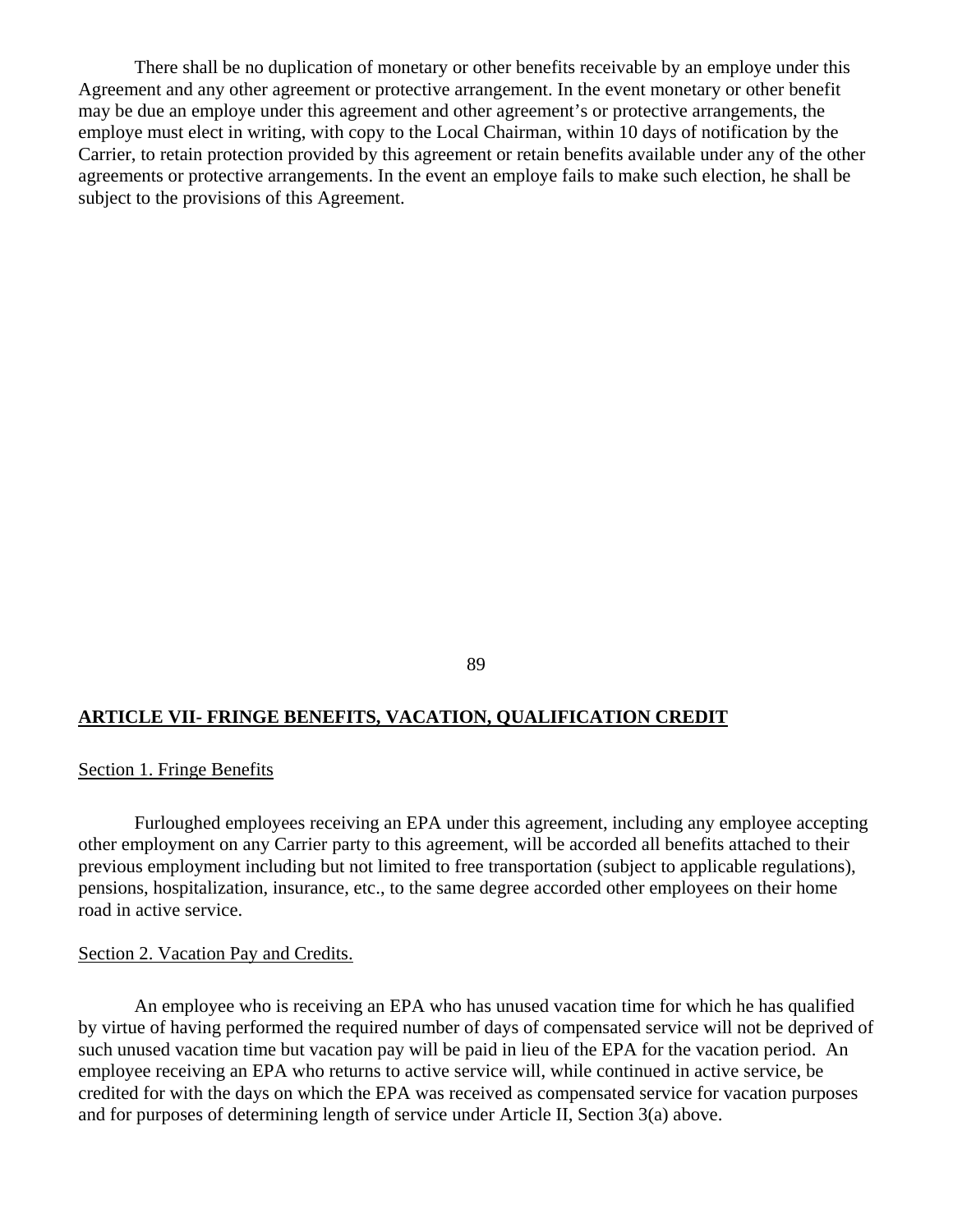## **ARTICLE VIII - EMPLOYE AND/OR WORK TRANSFERS**

### Section 1. Transfers of Work

Coordination of work and/or employees between two or more locations of the Carrier will be governed by the **"AGREEMENT FOR EMPLOYEE PROTECTION, BENEFITS AND OTHER CONDITIONS APPLICABLE IN COORDINATIONS INVOLVING EMPLOYEES REPRESENTED BY THE INTERNATIONAL ASSOCIATION OF MACHINISTS AND CSXT"** (see Appendix IX, in lieu of Article I of the September 25, 1964 Agreement, as subsequently amended.

### Section 2. EPA Employee Transfers

(a) Furloughed employees receiving an EPA under this Agreement may, at any time during their protection period, be offered comparable employment on regular positions for 30 calendar days or more, for which they are physically and mentally qualified, if such offer of employment does not infringe upon the rights of other employes under the working Agreement. If such offer of employment does not require a change in residence as defined in the Agreement specified in Sections 1 and 2 above and the employe declines such offer of employment, all protection under this Agreement will be forfeited. If such employment would require a change in residence, the employe may elect to retain the EPA provided herein or elect to transfer under Article IV, Section 1 of the Agreement specified in Sections 1 and 2 above.

(b) Such employes who desire to be considered for other employment in accordance with Paragraph (a) above shall notify the proper Carrier officer in writing. Such other

90

employment with a Carrier may be offered initially to such employes in seniority order consistent with the employee's' fitness and ability to perform such other service with Carrier. If a vacancy still exists, such other employment with a Carrier may be offered to employes on the Carriers signatory to this Agreement who have indicated their desire to be considered in seniority order consistent with the employees' fitness and ability to perform such other service with the carrier.

(c) If the employment requirements are not satisfied as set forth in Subsection (b) of this Section 2, such other employment with the carrier may be offered to other employes referred to in this section 3 who have not stated their desires in writing. Such other employment shall be offered, initially, in reverse seniority order to employes on the Carrier where the vacancy exists and, then, in reverse seniority order to employes at other locations.

(d) Where no transfer of work is involved, EPA employes electing to transfer under this Agreement will be placed at the foot of the appropriate roster at the point to which transferred and will retain recall rights at the point from which furloughed until recalled in accordance with the Schedule Agreement applicable at the point from which furloughed at which time the employe must elect at which point seniority retention is desired with seniority being forfeited at the other point.

### **ARTICLE IX- DISPUTES UNDER THIS AGREEMENT**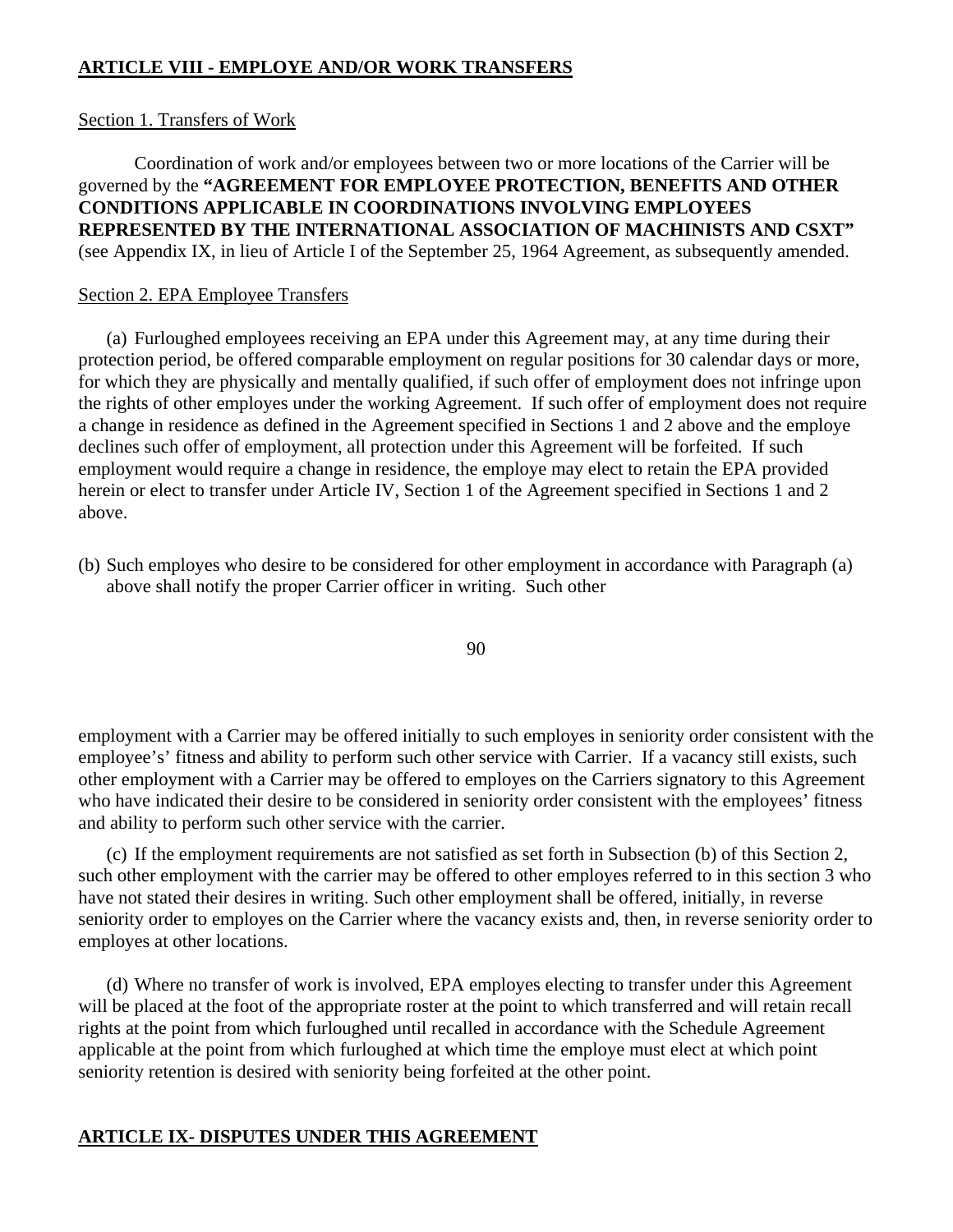### Section 1. Disputes

In the event any dispute or controversy arises between the Carrier and the labor organization signatory to this Agreement with respect to the interpretation or application of any provisions of this Agreement which cannot be settled by said Carrier and the labor organization, parties hereto within thirty (30) days after the dispute arises, such dispute may be referred by either party to a Public Law Board for adjudication or as otherwise agreed to by the parties.

To expedite adjudication of any dispute, it is further understood that such dispute will be handled by the General Chairman and the highest designated officer of the Carrier, or their duly authorized representatives, without regard to the standard rules of the Agreement governing the handling of claims and grievances. It is understood, however, that unless otherwise agreed to, the handling of any dispute between the General Chairman and the highest designated officer of the Carrier will be in accordance with Agreement rules with respect to the time limits provided therein.

#### Section 2. Arbitration

Upon notice in writing served by one party on the other of intent by that party to refer the dispute or controversy to a Public Law Board each party shall, within ten (10)

91

days, select a member or members of the Board and the members thus chosen shall endeavor to select a neutral member who shall serve as Chairman. Should the members designated by the parties be unable to agree upon the appointment of the neutral member within ten (10) days, either party may request the National Mediation Board to appoint the neutral member whose compensation and expenses shall be paid in accordance with existing laws. All other expenses shall be borne by the party incurring them. If any party fails to select its member of the Board will the prescribed time limit, the representative of such party signatory to this Agreement or his designated representative shall be deemed to be the selected member and the Committee shall then function and its decision shall have the same force and effect as though all parties had selected their members. The Committee shall meet within fifteen (15) days after selection or appointment of the neutral member and shall render its decision within sixty (60) days thereafter. The decision of the majority of the Board shall be final and binding, except that in any case in which there is an unequal number of carrier and organization members on the Board, the decision of the neutral member shall be final and binding.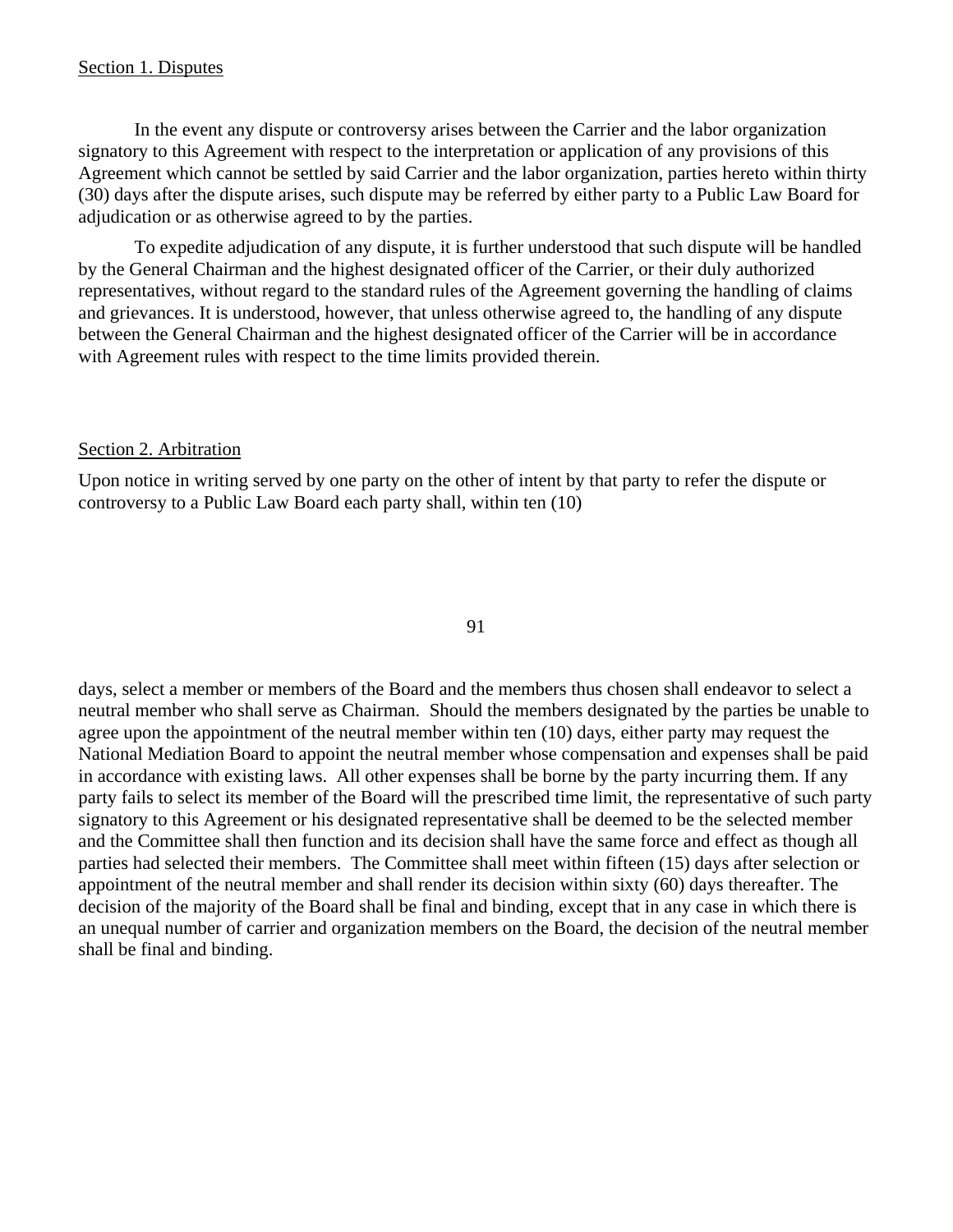#### Attachment 1 to Employee Protection Agreement

In dealing with application of Article VI, Section  $2(e)(4)$  it is possible that questions will arise as to application of the aggregate unemployment benefit (AUB) or EPA when an employee has earnings in "other employment", in view of the following language:

"(4) If an employee who is receiving an aggregate unemployment benefit or an EPA secures other employment, the aggregate unemployment benefit or EPA shall be reduced to the extent that the sum total of his earnings in such employment and his allowance exceeds the amount upon which his aggregate unemployment benefit or EPA is based. However, under no circumstances will an employee who would otherwise be eligible for an aggregate unemployment benefit be entitled to an allowance in excess of the allowance due as an aggregate unemployment benefit. Attachment 1 to this Agreement shows the effect of outside earnings on the aggregate unemployment benefit and the EPA."

The following are hypothetical examples of the effect of earnings in other employment on such allowances:

Employee Eligible for an Aggregate Unemployment Benefit

| \$82.32 (Base Rate) | \$60.00 (Other earnings) | \$32.62 (AUB)     |
|---------------------|--------------------------|-------------------|
| 70%                 | 32.62 (AUB)              | 10.30 (Reduction) |

92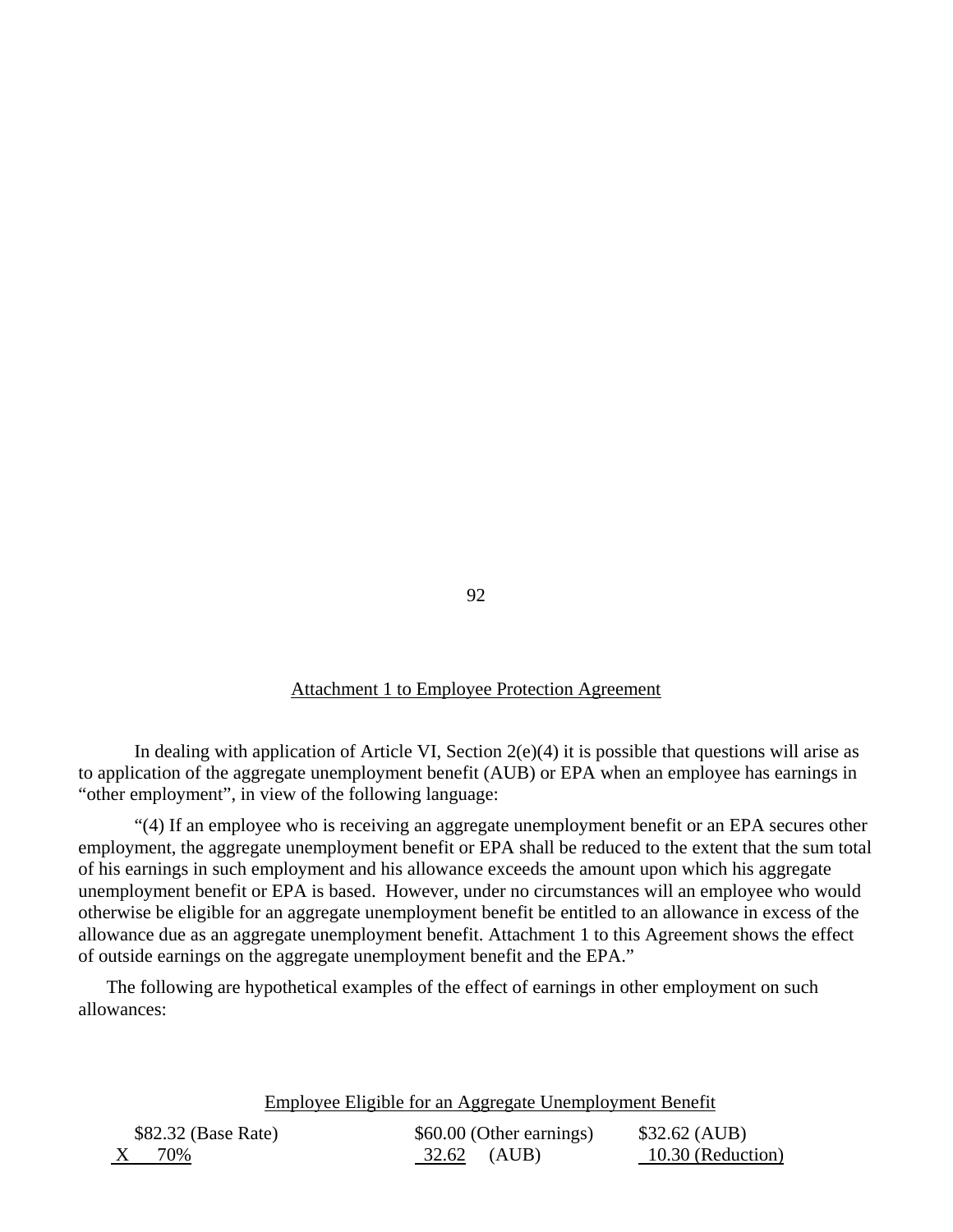| 57.62 (RUIA Payment to           | 92.62 (Sum Total)    | \$22.32 (Payment Due) |
|----------------------------------|----------------------|-----------------------|
| - 25.00 which otherwise entitled | $-82.32$ (Base Rate) |                       |
| $$32.62$ (AUB Due)               | \$10.30 (Reduction)  |                       |

or

32.62 (AUB) Base Rate - No deduction.

\$35.00 (Other Earnings) Sum Total does not exceed the \$67.62 (Sum Total) However, in no event could an employee be entitled to pay ment in excess of \$32.62.

#### Employee Eligible for an EPA

\$82.32 (Base Rate) \$60.00 (Other earnings) \$57.62 (AUB) X 70% 57.62 (AUB) 35.30 (Reduction) \$57.62 (EPA) 117.62 (Sum Total) \$22.32 (Payment Due) 82.32 (Base Rate) \$ 35.30 (Reduction)

93

#### Attachment 2 to Employee Protection Agreement

The following revisions to the EPA Agreement are equally applicable to all Machinist Craft employees receiving benefits on CSXT property:

#### (Rev. Eff. July 16, 1980):

*In connection therewith, it was understood that any employee receiving benefits under the provisions of this Agreement accepting employment with a Carrier in a different class or craft, in order to protect their benefits under such Agreement, who are required, as a condition of such other employment, to become and maintain membership in a different union, shall continue membership in IAMAW through the plan setforth in the Dues Deduction Agreement of October 1, 1974 on C&O, B&O and WM for the duration of the protective period provided in the Agreement referred to above. However, during such protective period the Carrier will reimburse such employee, as a business expense, those legitimate dues, fees and assessments (other than penalty fees or assessments) incurred by the employee in order to become and maintain membership in such other union.* 

*Reimbursement by the Carrier for such dues, fees and assessments shall be accomplished by the Carrier upon receipt by the Carrier of valid evidence that such dues, fees and assessments were paid by the employee. Such request for reimbursement will be submitted by the employee on appropriate forms designated by the Carrier.*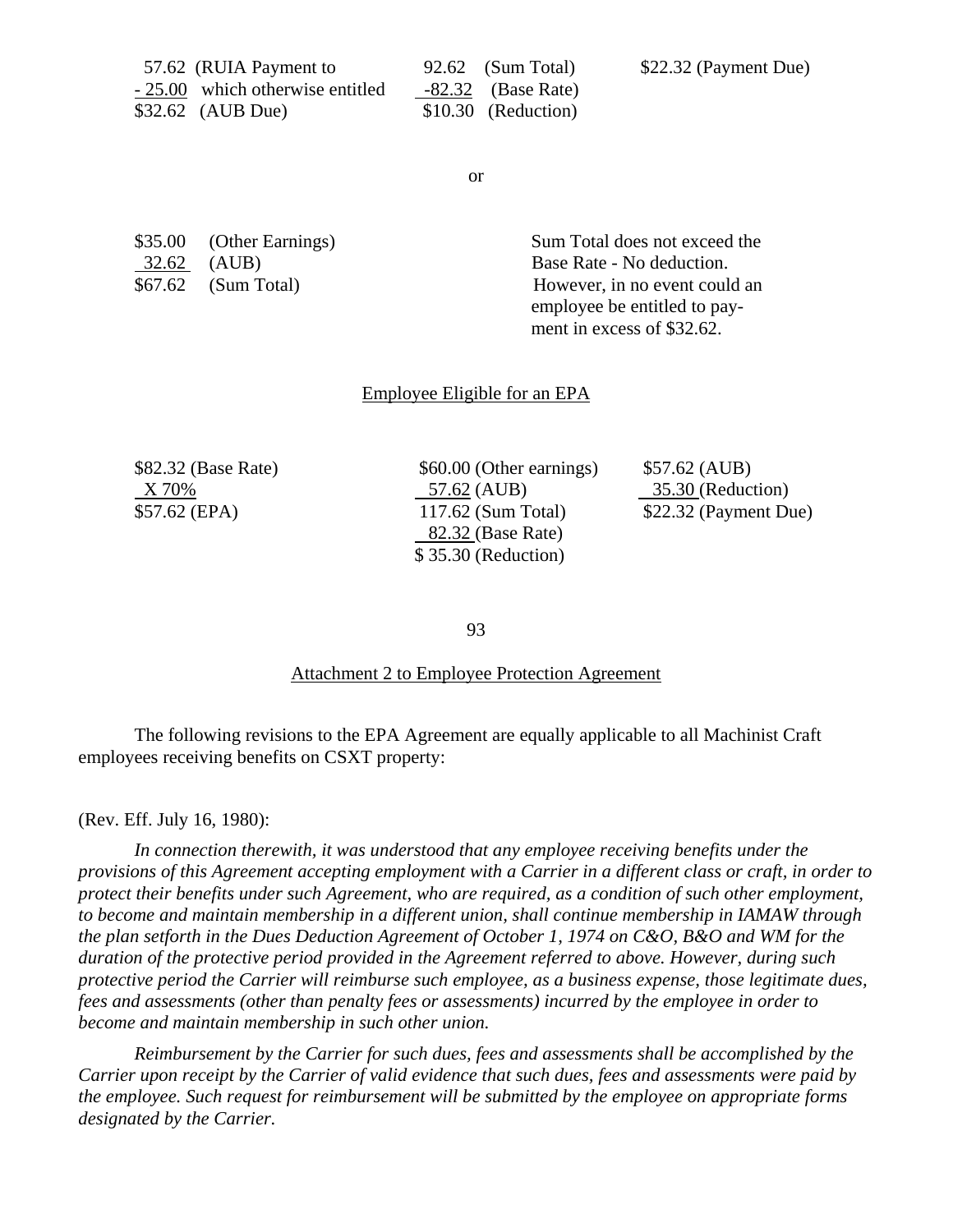(Rev. Eff. February 28, 1985):

*It is agreed that when computing the "aggregate unemployment benefit" or "employee protection allowance" described in Article VI of the Agreement for a monthly rated employee, such allowance will be subject to a maximum of 6 days per week.* 

94

### **APPENDIX IX - MASTER TRANSFER AGREEMENT (MTA)**

#### **AGREEMENT**

# **FOR EMPLOYEE PROTECTION, BENEFITS AND OTHER CONDITIONS APPLICABLE IN COORDINATIONS INVOLVING EMPLOYEES REPRESENTED BY INTERNATIONAL ASSOCIATION OF MACHINISTS AND AEROSPACE WORKERS AND CSX TRANSPORTATION, INC.**

WHEREAS: CSXT and employees represented by International Association of Machinists and Aerospace Workers are desirous of reaching an agreement pursuant to Section 5 of the Washington Job Protection Agreement to be effective in the event of a coordination of operations, facilities and employees between any locations within CSXT.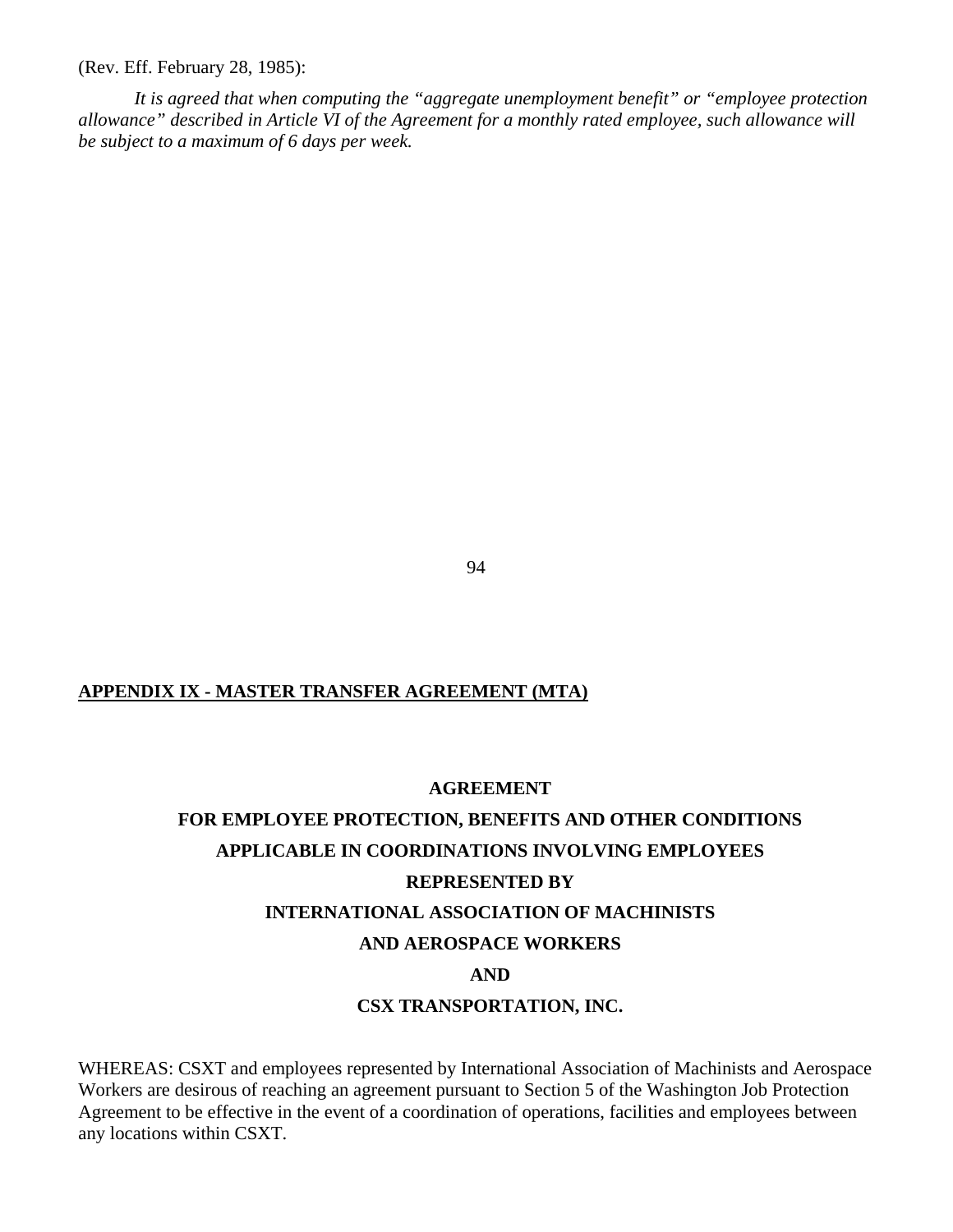### IT IS AGREED:

#### **ARTICLE I**

Section 1

Affected employees of the Machinist Craft and their representatives shall be given a minimum of ninety (90) days' notice prior to the effective date of a coordination (by posting thereof on employee bulletin boards at locations affected, with a copy to the General Chairman and Local Chairmen) of any coordination of operations, facilities and employees between any two or more locations. Such notice shall contain a full and adequate statement of the proposed changes to be effected by such coordination.

The date and place of a conference between the representatives of the Carrier and the General Chairman or his representative shall be agreed upon within ten (10) days and conference shall be held within thirty (30) days for the purpose of reviewing the matters contained in the notice and questions arising in connection therewith. The Carrier may, after compliance with the requirement of notice and conference, place the contemplated coordination into effect as hereinafter provided with the understanding that the rights of any employee under the provisions of this Agreement are not adversely affected thereby.

95

### **ARTICLE II**

#### Section 1

Where a coordination of operations, facilities and employees results in a transfer of work and employees from one location to another, the selection of forces and assignment of employees shall be made on the following basis:

(a) Where there are no job abolishments involved in a coordination of operations and facilities specified in the ninety (90) day notice required by Article I hereof at the location to which work and employees are being transferred, additional positions established in the coordinated operation will accrue to those employees at the location from which work is to be transferred and positions are to be abolished; provided, however, that in the event the additional positions established in the coordinated operation exceed the number of positions abolished, those excess positions will accrue to employees at the location to which work is being transferred.

(b) Where job abolishments occur both at the location to which work is being transferred and at the location from which work is being transferred, because of the coordination specified in the ninety (90) day notice required by Article I hereof, employees at the location to which work is being transferred will fill the positions in the coordinated operation up to and equal to the number of positions in existence at that location at the time the ninety (90) day notice is served for the coordination. Positions established in the coordinated operation in excess of those that accrue to employees at the location to which work is being transferred will be filled by employees at the location from which work is being transferred.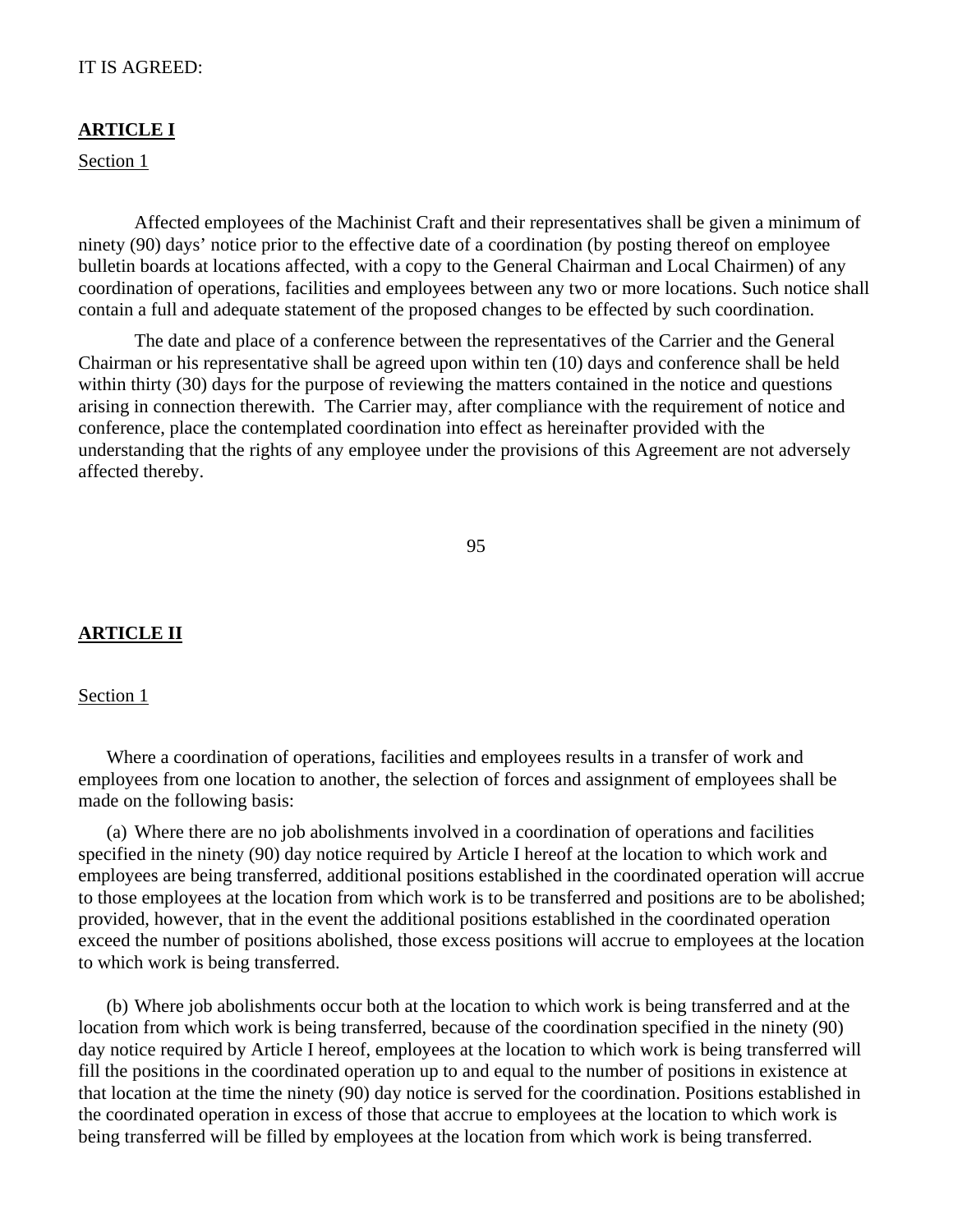(c) In the event employees at the location from which work is being transferred fail to accept positions to which they are entitled at the location to which work is being transferred, such unfilled positions shall then accrue to the employees at the latter location. Positions then unfilled will be filled by recall of furloughed employees, if any, and then by new hires.

#### Section 2

(a) Following conference as described in Article I, Section 1, notice will be posted at affected locations showing positions which are to be abolished as a result of the coordination. At the same time, positions to be established effective with the date of coordination in accordance with Article III, Section 1, will be bulletined for a period of fifteen (15) days. Successful bidders shall be entitled to the moving and real estate allowances outlined in Article IV, Section 1, where change of residence is involved as defined in Section 3 of Article IV.

(b) Where positions to be established in a coordinated operation accrue to a particular seniority roster, all employees holding assignments on that roster win be eligible to bid for the allocated positions. At the expiration of the fifteen (15) day

96

bulletin period, determination will be made of the employees who have bid and have been awarded a position in the coordinated operation. At the same time, determination will also be made of those employees whose jobs are being abolished as a result of the coordination and who, rather than bid on a position in the coordinated operation, have elected to exercise displacement rights over junior regularly assigned employees whose positions are not being abolished. Such employees will designate the positions on which they intend to exercise seniority rights, and junior employees to be affected thereby shall make the same determination.

It is not the intent of the Carrier to abolish positions or furlough employees in anticipation of or subsequent to a coordination solely for the purpose of depriving employees of protective benefits to which they might otherwise be entitled to under the provisions of this Agreement.

(c) In the event any positions advertised in the coordinated operation are not filled in accordance with Paragraph (b), employees whose positions are to be abolished and who have not bid on advertised positions in the coordinated operation or who do not have sufficient seniority or do not elect to exercise seniority on other positions on the roster, and employees who are to be displaced through the exercise of seniority as described in Paragraph (b) and are unable or elect not to exercise seniority on other positions on the roster, will be assigned to the unfilled position(s) in the coordinated operation. Unfilled positions which accrue to employees at the location to which work is being transferred will be assigned by recognizing the principle of seniority; unfilled positions which accrue to employees at the location from which work is being transferred will be assigned in the reverse order of seniority and employees so assigned win be subject to the moving and real estate allowances outlined in Article IV, Section 1, where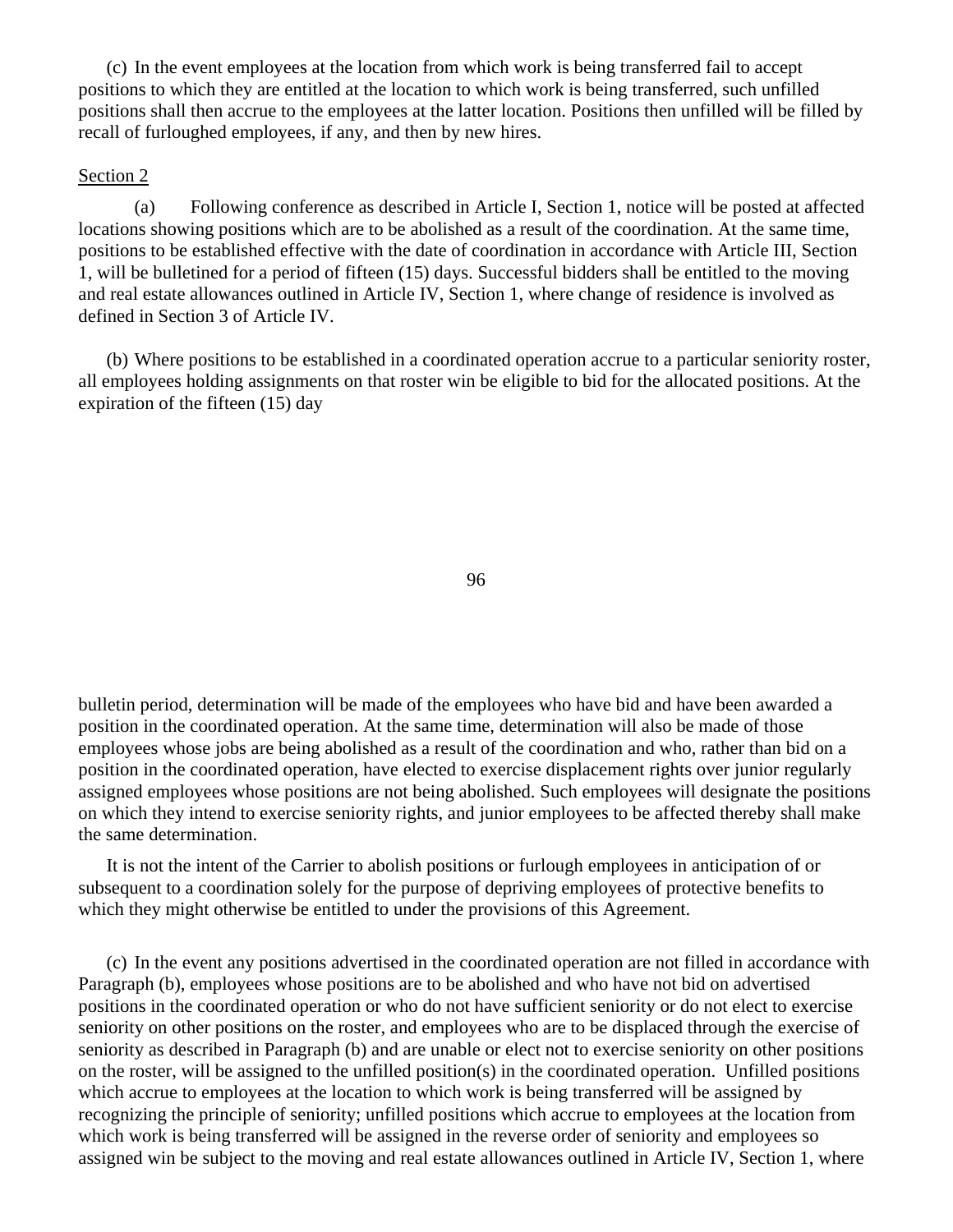change of residence is involved as defined in Section 3 of Article IV. Such assignment will be by letter signed by the appropriate Carrier officer with copies to the Local Chairman and General Chairman. An employee so assigned may, if the transfer requires a change of residence as defined in this Agreement, in lieu of transferring, elect to resign subject to the separation procedures of Article IV, Section 2. This election must be exercised within twenty (20) days from the date of written notification by written reply to the Carrier officer with copies to the Local Chairman and General Chairman. An employee assigned a position who does not elect to resign shall, if he fails to report to the position on the effective date of assignment, or as otherwise arranged with the Carrier officer having jurisdiction at the location where he is to report, except under circumstances beyond his control, forfeit protection under this Agreement.

(d) Junior employee(s) at the location from which work is being transferred will be assigned in accordance with Paragraph © until the position(s) are either filled or until the employees described in such Paragraph © are exhausted.

(e) Employees on leave of absence, absent account sickness and other approved absences, and also those whose names do not appear on any seniority roster whose claims for reinstatement are pending and are ultimately sustained, who return to service subsequent to the coordination, shall be entitled to whatever rights they may have had had they been present at the time-of the coordination. When any such person described above returns to service and exercises seniority rights on a position to which he is

97

entitled, the junior protected employee who is adversely affected on the seniority roster to which they exercise their seniority shall revert to his previous status and be afforded such protection to which he would have been entitled had the absent employee been present at the time of the coordination. The number of protected employees shall not be increased nor decreased as a result of the return of an employee under this Section except as provided for in Article III, Section 3.

### Section 3

(a) Employees whose jobs are abolished or who are displaced as a result thereof and who have been neither assigned new positions nor offered such positions pursuant to Section 2(a) above, and whose seniority is such that they are unable to hold a position on the seniority roster on which working at the time of coordination, and who are not offered a position under Paragraph (b) hereof, will be paid a dismissal allowance pursuant to Article III, Section 2. Such an employee, may, at his option, at the time of coordination, resign and be subject to a separation allowance computed in accordance with Section 9 of the Washington Job Protection Agreement.

(b) Employees described in Paragraph (a) may, at the time of coordination or thereafter during the six (6) year period following a coordination, be offered employment in their craft at any location, or comparable employment for which they are physically and mentally qualified, and which does not require a change in residence as defined in Article IV, Section 3, if such offer of employment does not infringe upon the rights of other employees under the working agreement. If they decline such offer of employment, they shall forfeit their protection under this Agreement.

### Section 4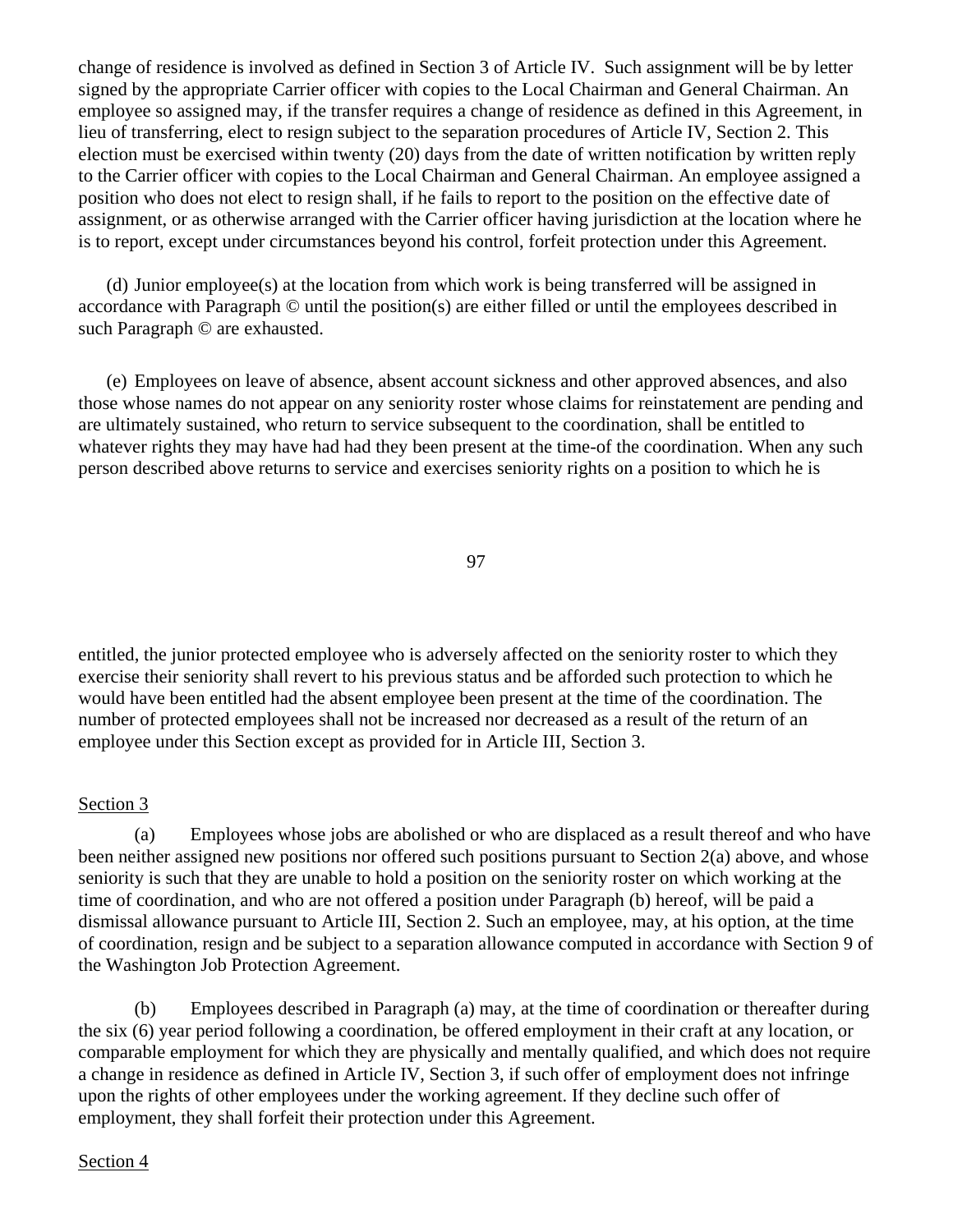(a) Employees accepting transfers pursuant to Section 2, above, will have their seniority date, as it appears on the seniority roster at the point from which being transferred, dovetailed on the appropriate roster to which transferred upon reporting for work, and their names win be removed from the roster from which transferred. Where following this procedure results in two (2) or more employees having the same seniority date on the dovetailed roster,, their respective positions on the roster will be determined by continuous service standing and then by lot.

(b) Employees transferring from one location to a coordinated operation at another location win be assigned positions at the latter location in accordance with bulletins advertising positions which accrue to such employees; thereafter, changes in the coordinated operation involving the filling of vacancies, abolishing or creating positions and reduction or restoration of force will be governed by application of the schedule agreement applicable at the location of the coordinated operation and the dovetailed seniority roster as provided for in Section 4(a), above.

(c) Employees transferred to other employment pursuant to Section 3(b) of this Article II shall establish seniority on the seniority roster to which assigned in accordance with the agreement rules covering the class of service in which employed; such

98

employees shall also retain seniority rights and recall rights on the roster on which working at the time of coordination. If recalled, they must accept such recall or forfeit all seniority on their previous roster and forfeit protection under this Agreement.

### **ARTICLE III**

#### Section 1

(a) No employee involved in a particular coordination under this Agreement who is continued in service shall, for a period equal to his length of service, but not exceeding six (6) years following the effective date of such coordination, be placed, as a result of such coordination, in a worse position with respect to compensation and rules governing working conditions than he occupied at the time of such coordination so long as he is unable in the normal exercise of his seniority rights under applicable agreements, rules and practices to obtain a position producing compensation equal to or exceeding the compensation of the position held by him at the time of the particular coordination, except, however, that if he fails to exercise his seniority rights to secure another available position, which does not require a change in residence (as defined in Article IV, Section 3), to which he is entitled under the working agreement and which carries a rate of pay and compensation exceeding those of the position which he elects to retain, he shall thereafter be treated for the purposes of this section as occupying the position which he elects to decline.

(b) The protection afforded by the foregoing paragraph shall be made effective whenever appropriate through what is hereby designated as a "displacement allowance" which shall be determined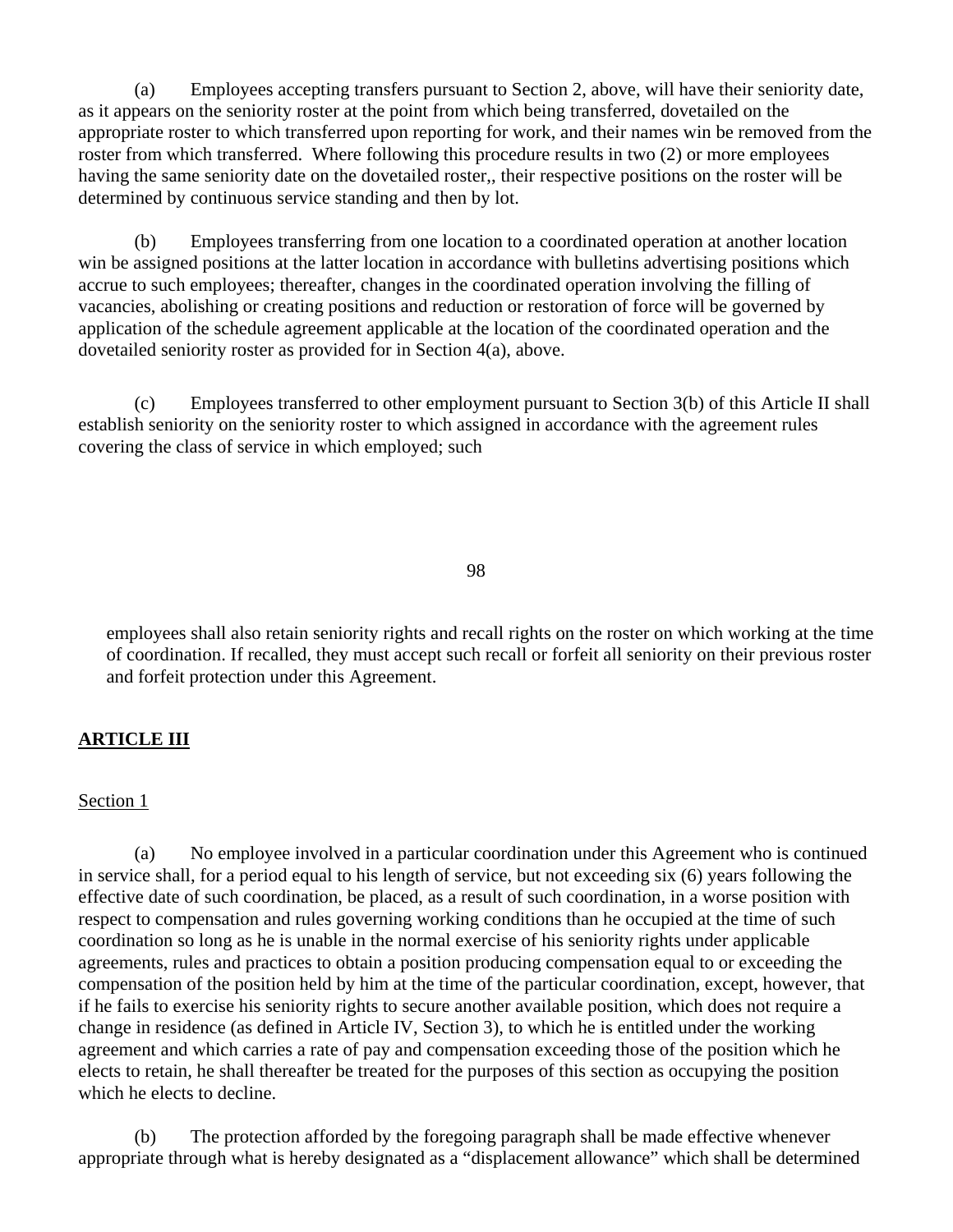in each instance in the manner hereinafter described. Any employee entitled to such an allowance is hereinafter referred to as a "displaced" employee.

(c) Each displacement allowance shall be a monthly allowance determined by computing the total compensation received by the employee during the last twelve (12) months in which he performed compensated service more than fifty (50) per centum of each of such months, based upon his normal work schedule, immediately preceding the date of his displacement (such twelve (12) months being hereinafter referred to as the "test period") and by dividing separately the total compensation and the total time paid for by twelve (12), thereby producing the average monthly compensation (adjusted to include subsequent general wage increases) and average monthly time paid for which shall be the minimum amounts used to guarantee the displaced employee, and if his compensation in his current position is less in any month in which he performs work than the aforesaid average compensation (adjusted to include subsequent general wage increases), he shall be paid the difference, less compensation for any time lost on account of voluntary absences to the extent that he is not available for service equivalent to his average monthly time during the test period, but he shall be compensated in addition thereto at the rate of the position filled for any time worked in excess of the average monthly time paid for during the test period.

99

#### Section 2

(a) Any employee who is deprived of employment as a result of a coordination described by this Agreement shall be referred to as a "dismissed employee" and shall be paid a monthly dismissal allowance, for a period equal to his length of service but not exceeding six (6) years following the effective date of coordination, equivalent to one-twelfth (1/12) of the compensation received by him in the last twelve (12) months of his employment in which he performed compensated service more that fifty (50) per centum of each of such months, based upon his normal work schedule, prior to the date he is first deprived of employment as a result of the coordination. Such allowance shall also be adjusted to reflect subsequent general wage increases.

(b) The dismissal allowance of any dismissed employee who returns to service shall cease upon the effective day of reemployment as set forth in the recall notice. During the time of such reemployment, he shall be entitled to protection in accordance with the provisions of Section 1 of this Article III.

(c) The dismissal allowance of any dismissed employee who is otherwise employed shall be reduced to the extent that his combined monthly earnings in such other employment, any benefits received under any unemployment insurance law, and his dismissal allowance exceed the amount of the dismissal allowance as computed under 2(a), above.

(d) The dismissal allowance shall cease prior to the expiration of the protective period in the event of the employee's resignation, death, retirement, dismissal for justifiable cause under existing agreements, or failure to return to service after being notified in accordance with the working agreement, or failure to accept a position offered pursuant to Article II, Section 3(b).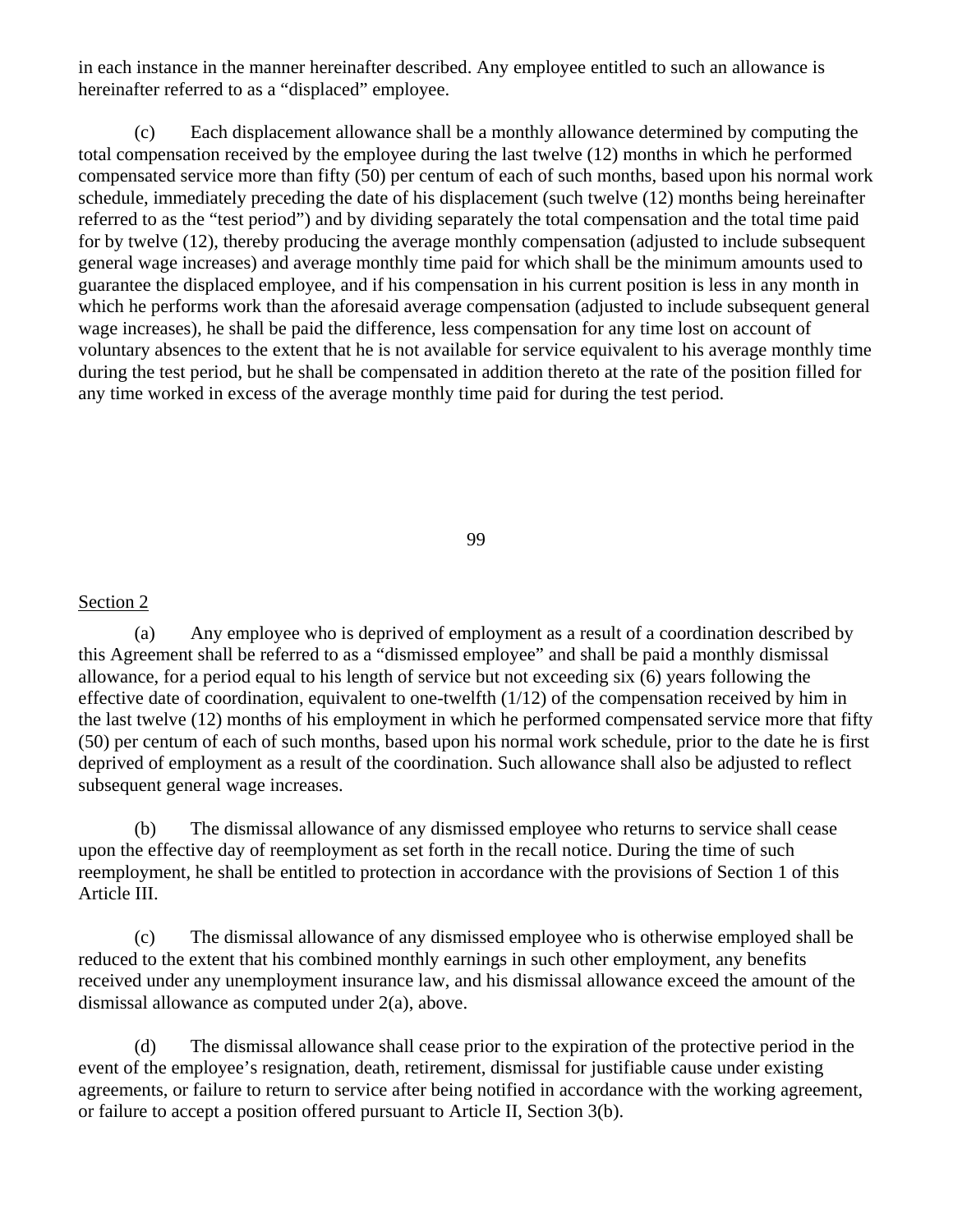(e) In the application of Sections 1 and 2 of this Article III, overtime refused by an employee otherwise entitled to protective benefits will be credited against the employee only to the extent of such overtime that he stands to be called for under existing overtime rules. Such employee, must, however, mark up for overtime work or he will be treated for the purpose of determining protective payments as though he had requested such overtime.

### Section 3

(a) Where employees transfer to a new location in a coordinated operation and have their seniority dovetailed in accordance with Article 4, Section 4, resulting in a superior location on the roster to employees then regularly assigned at that location, junior employees holding regular assignments at the location on the day before the coordination, corresponding to the number of senior employees transferring to the coordinated operation, will be subject to the protective benefits set forth in this Article III. Such employees will be identified within thirty (30) days of the coordination and the General Chairman notified accordingly.

#### 100

(b) (1) Notwithstanding any other provisions of this Article III, employees transferring to a new location in a coordinated operation and who are furloughed for any reason during the six (6) year period starting with the effective date of coordination, except when furloughed because of conditions beyond the control of the Carrier, such as flood, snowstorm, hurricane, tornado, earthquake, fire or strike, will be entitled to the protective benefits of Section 2 of this Article III.

(2) Employees acquiring protection under the provisions of Paragraph (a) of this Section as a result of the dovetailing procedure set forth therein, and who are furloughed for any reason during the six (6) year period starting with the effective date of coordination, except when furloughed because of conditions beyond the control of the Carrier, such as flood, snowstorm, hurricane, tornado, earthquake, fire or strike, will be entitled to the protective benefits of Section 2 of this Article III, except that such protective benefits will be 60% of the dismissal allowance provided therein. The dismissal allowance of any dismissed employee under these conditions who obtains other than Railroad employment shall be reduced only to the extent that his combined monthly earnings in such other employment and his dismissal allowance exceed 100% of the dismissal allowance as computed under Section 2(a) of this Article III. Example:

An employee has a dismissal allowance under Section 2(a) of \$1,000.00 per month. Sixty percent (60%) of such allowance is \$600.00 per month. He obtains other than Railroad employment and receives \$700.000 per month. The total of 60% of his dismissal allowance (\$600.00) plus outside employment (\$700.00) is \$1,300.00 per month, or \$300.00 in excess of 100% of his dismissal allowance. His dismissal allowance, \$600.00, will be reduced by \$300.00 and he will receive \$300.00 dismissal allowance for the month.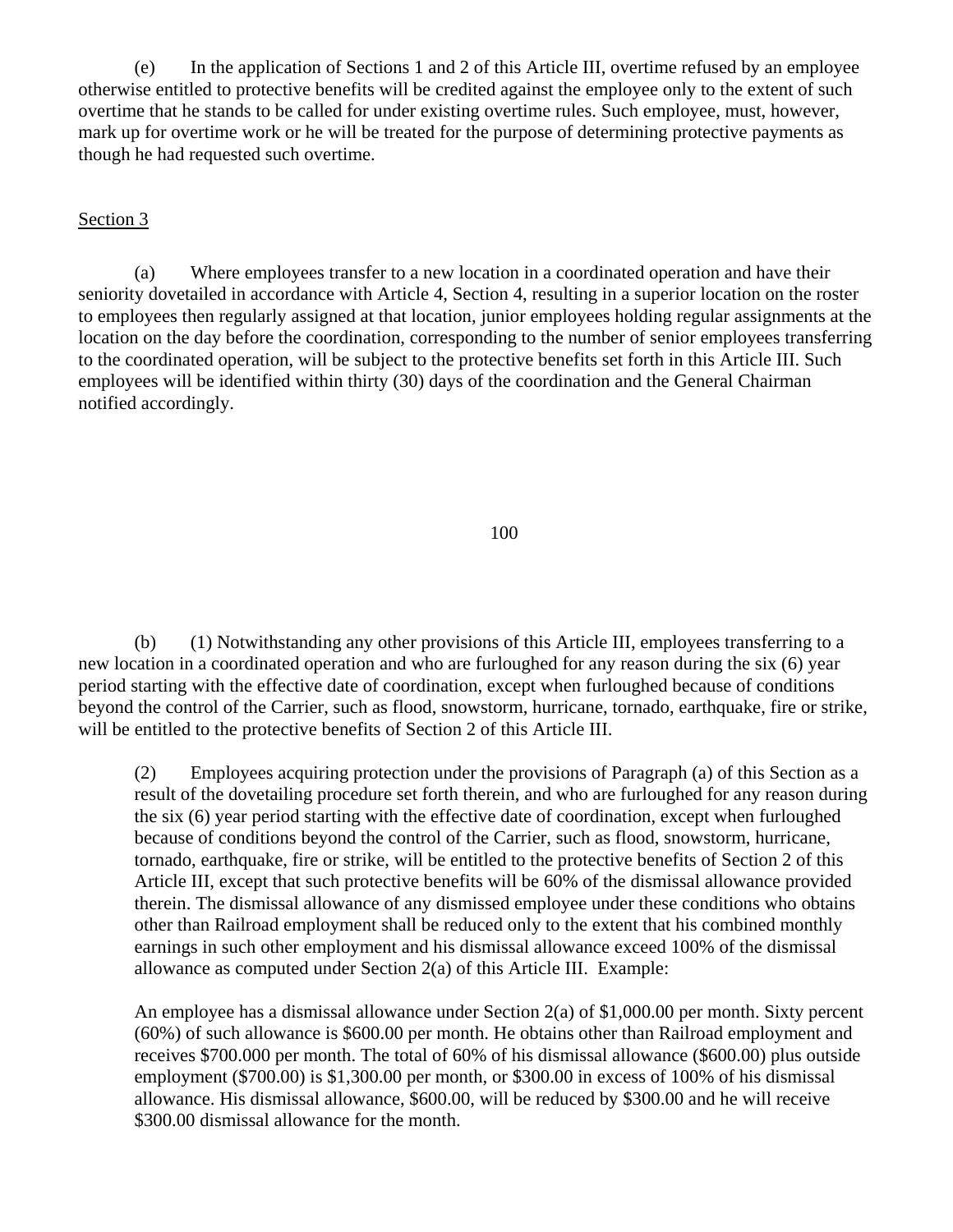(3) When forces have been reduced under the emergency provisions contained in (1) and (2) above and thereafter operations are restored, employees whose services have been dispensed with must be recalled upon termination of the emergency. The guaranteed rate of compensation will not apply during the period an employee is so laid off.

### Section 4

An employee affected by a coordination including any employee accepting other employment under this Agreement, will be accorded all benefits attached to his previous employment, including but not limited to free transportation, pensions, hospitalization, insurance, etc., to the same degree accorded other employees on his home road in active service except that the matter of free transportation shall be subject to applicable regulations.

Protection payments shall be subject to deduction of all applicable taxes, hospital association dues (where applicable), union dues and all other lawful deductions.

101

#### Section 5

An employee who is deprived of employment and is receiving a dismissal allowance under Article III, Section 2, and who has unused vacation time for which he has qualified by virtue of having performed the required number of days of compensated service will not be deprived of the unused vacation time, but vacation pay will be paid in lieu of dismissal allowance for the vacation period. Any employee receiving a dismissal allowance who returns to active service will, while he continues in active service, be credited with the period during which he received dismissal allowance as compensated service for vacation purposes.

#### Section 6

When an employee representative makes claim that an employee has been adversely affected by a coordination, Carrier shall, upon request, furnish duly authorized representative or representatives statement showing details of compensation for any period which is in question and in which the employee claims to have been adversely affected and the Carrier and such duly authorized representative or representatives will make available to each other any additional records and data bearing upon the claim.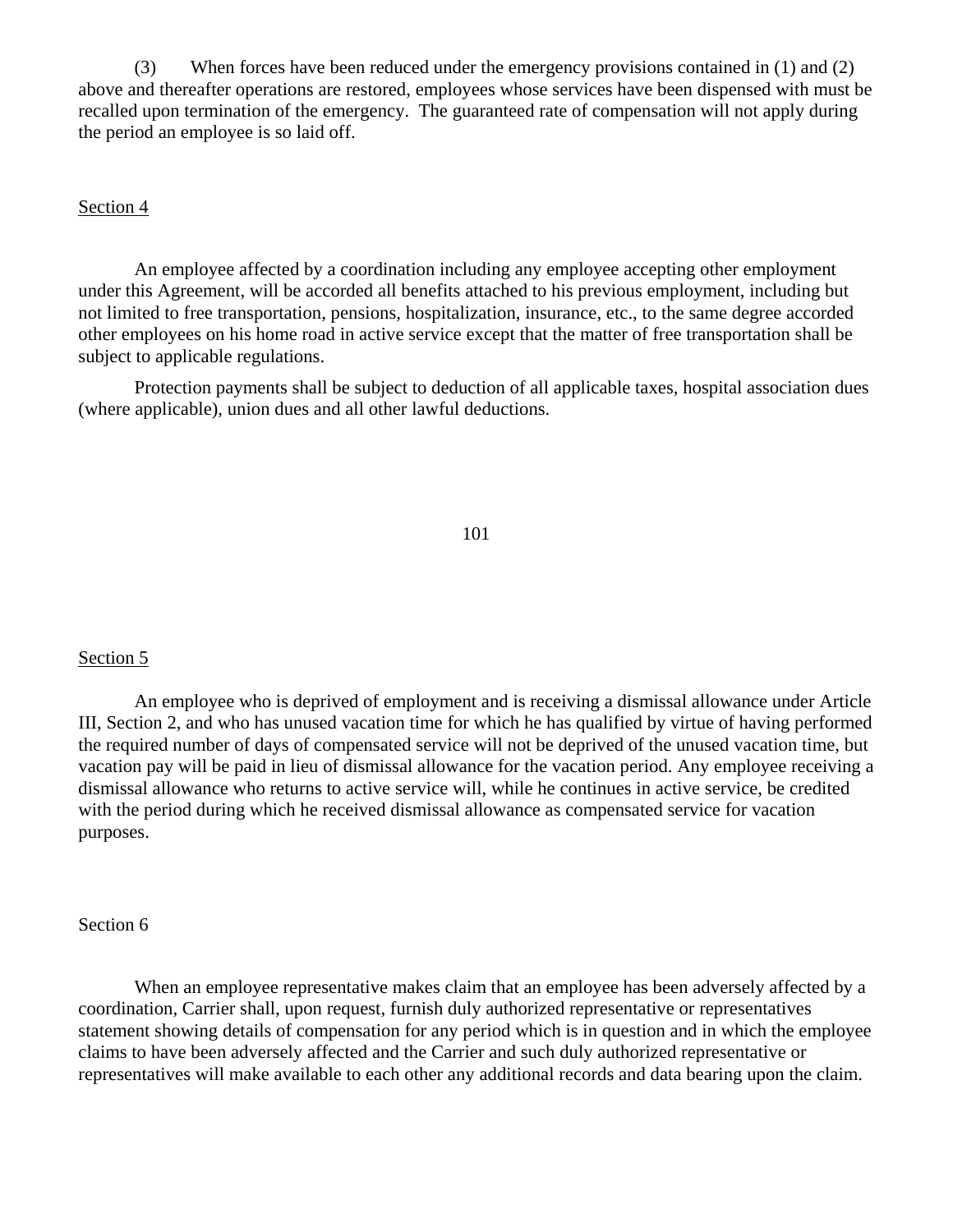# **ARTICLE IV**

### Section 1

(a) Employees electing to transfer to a new point of employment requiring a change of residence as a result of job offers made pursuant to Article II of this Agreement shall be subject to the benefits contained in Sections 10 and 11 of the Washington Job Protection Agreement (or as provided below) and in addition to such benefits shall receive five (5) working days instead of "two working days" provided by Section 10(a) and, shall receive an allowance for any and all other expenses in accordance with the following schedule:

- (1) Effective with the date of transfer, an allowance of \$500.00;
- (2) At the end of 30 weeks of compensated employment, a second allowance of \$500.00;
- (3) At the end of 60 weeks of compensated employment, a third allowance of \$500.00;

The initial allowance provided in (1) above will be paid promptly but in any event not to exceed thirty (30) days from date of transfer. Subsequent allowances provided in

#### 102

(2) and (3) will be paid within five (5) days of the expiration of the time periods specified therein.

In the event of death or permanent disability, the affected employee or his estate shall be paid as if he had completed all the prescribed work periods.

(b) Any employee involved in a coordination covered by this Agreement who is retained in service who is required to change the point of his employment as a result of such coordination and is, therefore, required to change his place of residence, may, if he so elects, accept the provisions hereinafter set forth in this Section 1 in lieu of and in full settlement of any claim arising under Section 11(a) 1 and 2, of the so-called Washington Agreement.

(c) Upon the date of notice provided for in Article I, Section 1 hereof, if the employee owns his home or is under contract to purchase a home in the locality from which he is required to move in order to relocate in the locality to which he has been transferred, he shall be compensated by the Carrier at seven percent (7%) of the fair market value of the home in question; and, in addition thereto, ten percent (10%) of his equity of the fair market value of the home in question subject to a maximum equity of \$20,000.00 in said home. The employee's equity in his home shall be determined as of the date of notice covering transfer of work plus any increase in equity resulting from normal monthly mortgage payments made between date of notice and effective date of transfer.

(d) An employee electing to claim the provisions set forth in this Section 1 must, within three (3) years from the effective date of the coordination, so notify the Carrier and upon presentation of proper forms to the employee by the Carrier, he must thereafter execute all necessary releases as full settlement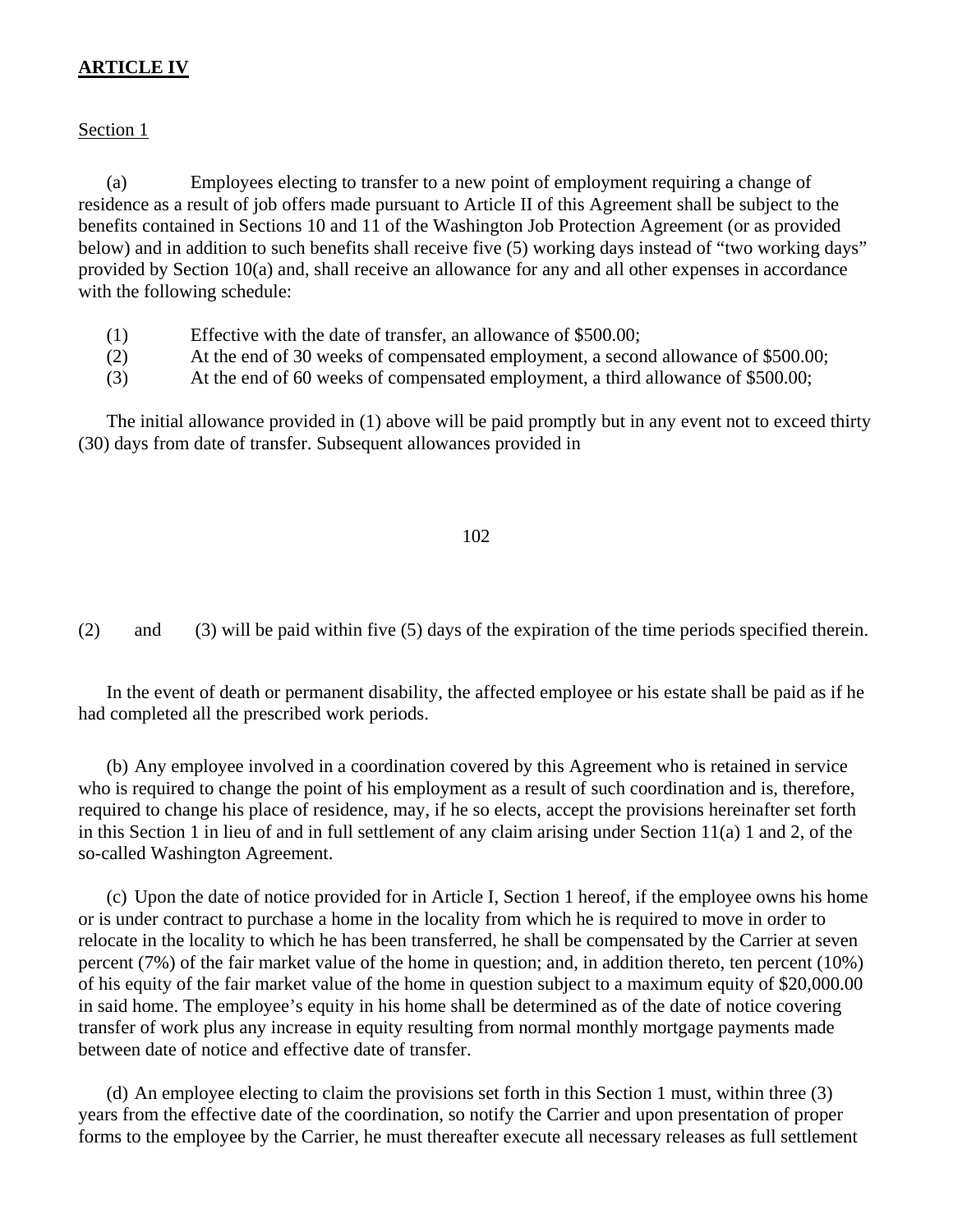of any claim against the Carrier under the provisions of Section 11(a) I and 2, of the Washington Agreement, and of this Section 1.

(e) Should a controversy arise in respect to the fair market value of the home, it shall be decided through joint conference between the employee involved and the Carrier; and in the event they are unable to agree, the dispute may be referred by either party to a Board of three (3) competent real estate appraisers, selected in the following manner: One to be selected by the employee and one by the Carrier, and the two selected shall endeavor to agree upon the third appraiser within ten (10) days, after their appointment or selection. Then, in the event of failure to agree, the Chairman of the Local Board of Realtors shall be requested to appoint the third appraiser. A decision of the majority of the appraisers shall be required and said decision shall be final and conclusive. The salary and expenses of the third or neutral appraiser, including the expense of the Appraisal Board, if any, shall be borne equally by the employee involved and the Carrier. All other expenses shall be paid by the party incurring them (employee or Carrier) including the salary of the appraiser selected by such party.

103

(f) The Carrier will reimburse employees transferring to a new point of employment under this Agreement for the cost of acquiring license for one automobile, in the state in which he establishes residence incident to transfer, including the use tax and any cost of re-titling such automobile in such state.

(g) An employee transferring to a new point of employment in a coordinated operation will not be required to undergo physical examination incident to such transfer.

#### Section 2

(a) Employees declining to transfer to a new point of employment requiring a change in residence as a result of job offers made pursuant to Article II of this Agreement may terminate all seniority and employment relationships as of the effective date of the transfer or as otherwise agreed upon, and win be paid a separation allowance in accordance with the following schedule:

| Length of Service<br>Less than one year | <b>Separation Allowance</b><br>5 days' pay at rate of position last occupied<br>for each month service was performed. |
|-----------------------------------------|-----------------------------------------------------------------------------------------------------------------------|
| 1 year and less than 2 years            | 3 months' pay                                                                                                         |
| 2 years and less than 3 years           | 6 months' pay                                                                                                         |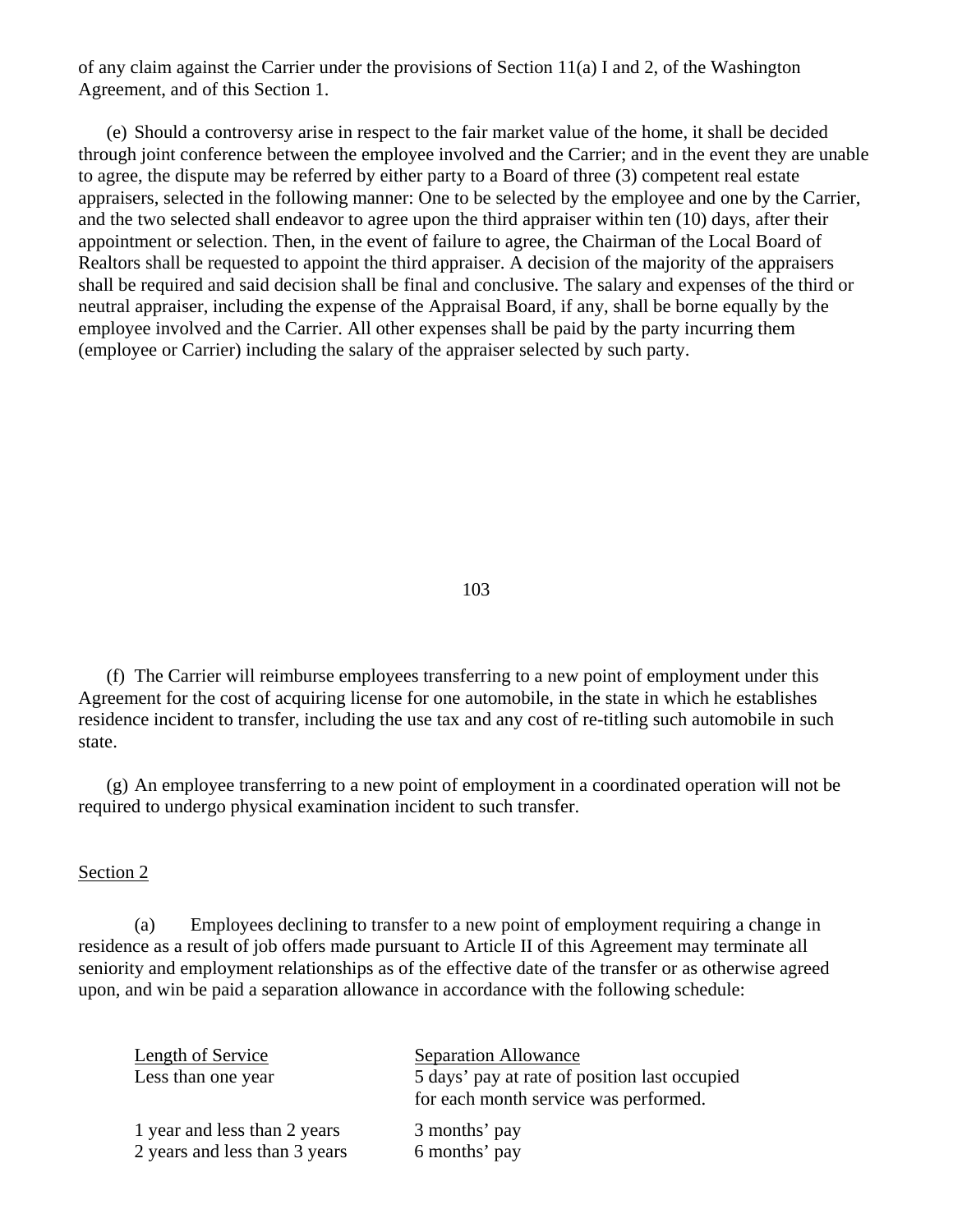| 3 years and less than 5 years | 9 months' pay  |
|-------------------------------|----------------|
| 5 years and over              | 12 months' pay |

(b) Length of service shall be computed as provided by Section 7 of the Washington Job Protection Agreement.

(c) In determining the above allowance, the specified number of months' pay shall correspond with the particular employee's earnings in an equal number of months immediately preceding his last date of compensated service.

(d) Employees who have attained age sixty-two (62) and who are qualified for Railroad Retirement benefits without actuarial reductions shall have any separation allowance reduced in accordance with the following schedule:

| Age |          | Less |
|-----|----------|------|
| 62  |          | 15%  |
| 63  |          | 25%  |
| 64  |          | 50%  |
| 65  | and over | 75%  |

For the purposes of this provision, ages shall be those shown in the records of the employing Carrier.

#### Section 3

In applying Sections 1 and 2 of this Article IV, as well as the other provisions of this Agreement, an employee will be considered as being required to change his residence when he is required to transfer to a new point of employment which is outside a radius of y (30) miles from his former work location and is also located further from his residence than is his former work location.

#### **ARTICLE V**

For the purpose of this Agreement, Section 13 of the Washington Job Protection Agreement shall be inapplicable and the following provisions shall apply to all disputes and controversies.

In the event any dispute or controversy arises between the Carrier and any labor organization signatory to this Agreement with respect to the interpretation or application of any provisions of this Agreement or of the Washington Job Protection Agreement (except as defined in Section II(d) thereof or Article IV, Section 1, of this Agreement as the case may be) or any implementing agreement which may be entered into by the parties signatory hereto which cannot be settled by said Carrier and the labor organization, parties hereto within thirty (30) days after the dispute arises, such dispute may be referred by either party to a Public Law Board for adjudication or as otherwise agreed to by the parties. However, this is not to be construed that such dispute must be resolved before the Carrier may implement a coordination under this Agreement.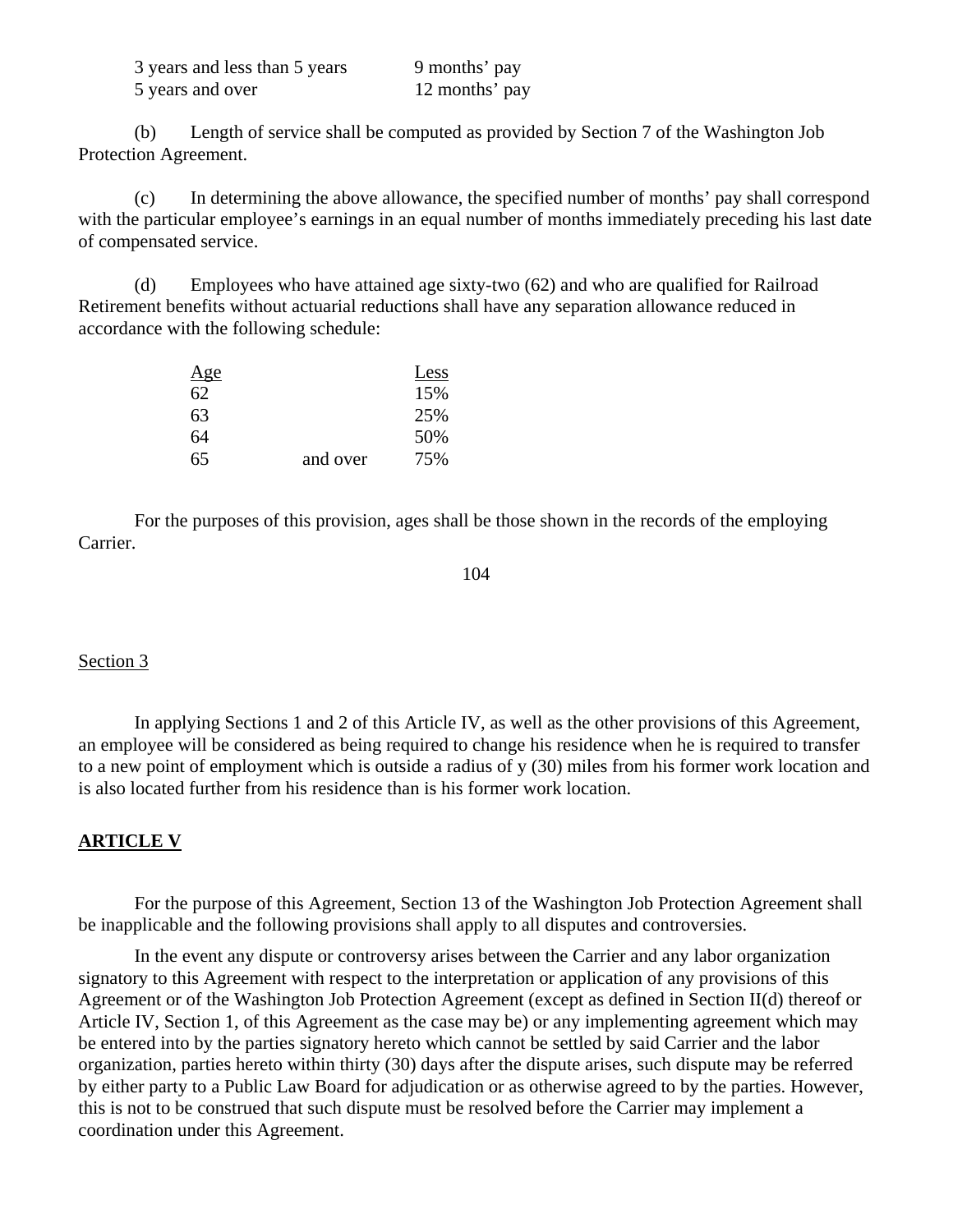To expedite adjudication of any dispute, it is further understood that such dispute will be handled by the General Chairman and the highest designated officer of the Carrier or their duly authorized representatives without regard to the standard rules of the Agreement governing the handling of claims and grievances. It is understood, however, that unless otherwise agreed to, the handling of any dispute between the General Chairman and the highest designated officer of the Carrier win be in accordance with Agreement rules with respect to the time limits provided therein.

### **ARTICLE VI**

There shall be no duplication of monetary benefits receivable by an employee under this Agreement and any other agreement or protective arrangement. In the event monetary benefits may be due an employee under this Agreement and other agreements or protective arrangements, such employees shall, not later than thirty (30) days after having been so notified in writing by Carrier, with a copy to the General Chairman, make an election in writing as to whether he desires to retain the monetary benefits available to him under any of the other agreements or protective arrangements or to receive the monetary benefits provided under the provisions of this Agreement. In the

105

event the employee fails to make such election within the said 30-day period, he shall be entitled to the monetary benefits payable under the provisions of this Agreement, and the duplicating monetary benefits under any of the other agreements shall have no application to such employee. An employee eligible to receive monetary benefits under any of the other agreements shall, irrespective of the election made, be subject to and shall be governed by all of the other provisions of this Agreement.

In the event of any conflict between the provisions of this Agreement and prior employee protective agreements or protective arrangements, the provisions hereof shall govern as to all matters arising out of or incidental to coordinations of Carrier pursuant to this Agreement.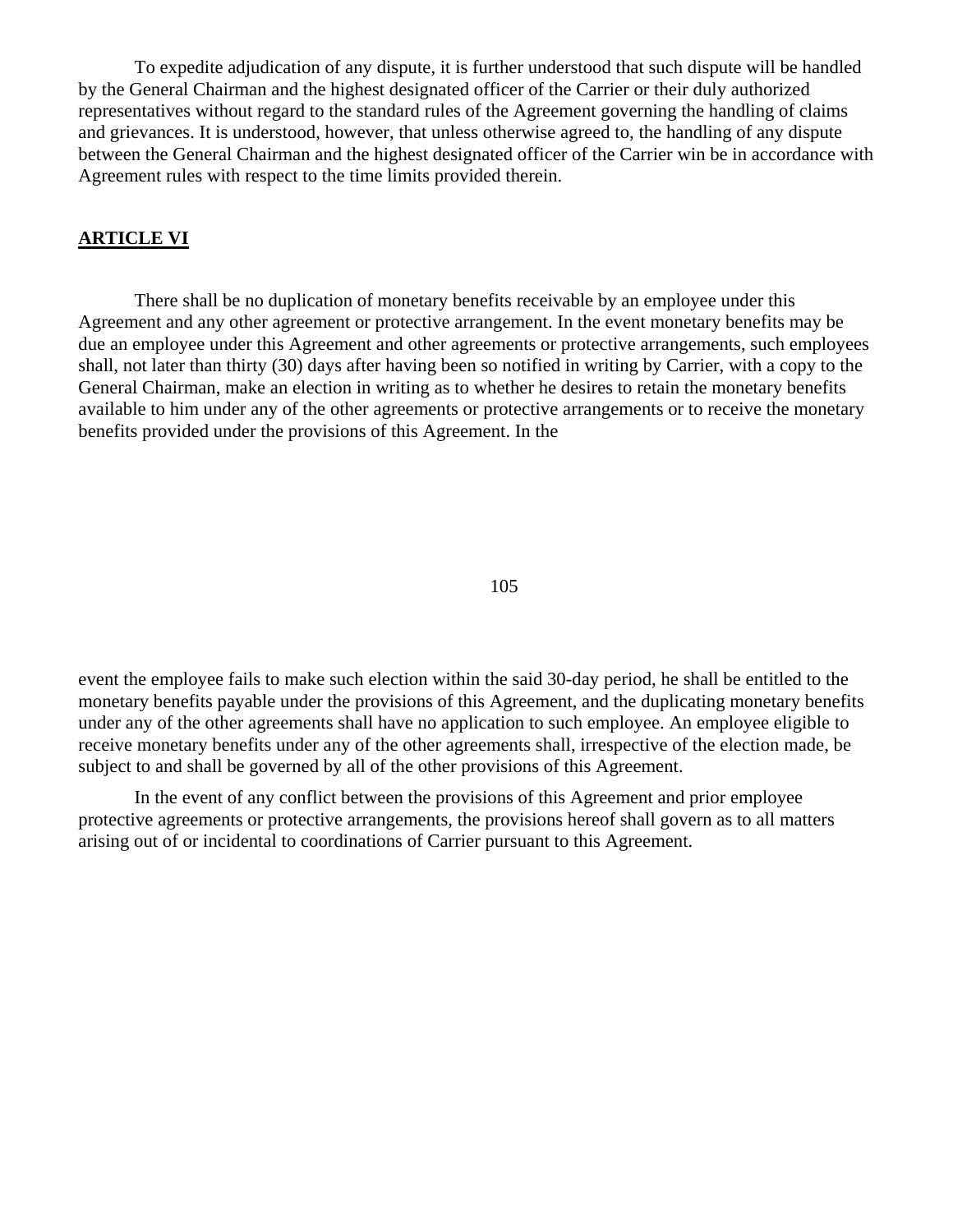### **ARTICLE VII**

# MEMORANDUM OF UNDERSTANDING RE: ARTICLE V - SECTION 1 - DISPUTES PROCEDURE

This Memorandum of Understanding is attached to and made a part of the Agreement for Protection of Employees represented by The International Association of Machinists and Aerospace Workers in connection with coordinations.

Upon notice in writing served by one party on the other of intent by that party to refer the dispute or controversy to a Public Law Board, each party shall within ten (10) days, select a member or members of the Board; and the members thus chosen shall endeavor to select a neutral member who shall serve as Chairman, in which event the compensation and expenses of the Chairman shall be borne equally by the parties to the proceeding. All other expenses shall be borne by the party incurring them. Should the members designated by the parties be unable to agree upon the appointment of the neutral member within ten (10) days, either party may request the National Mediation Board to appoint the neutral member, whose compensation and expenses shall be paid in accordance with existing laws. All other expenses shall be borne by the party incurring them. If any party fails to select its member of the Board within the prescribed time limit, the representative of such party signatory to this agreement or his designated representative shall be deemed to be the selected member and the committee shall then function and its decision shall have the same force and effect as though all parties had selected their members. The Committee shall meet within fifteen (15) days after selection or appointment of the neutral member and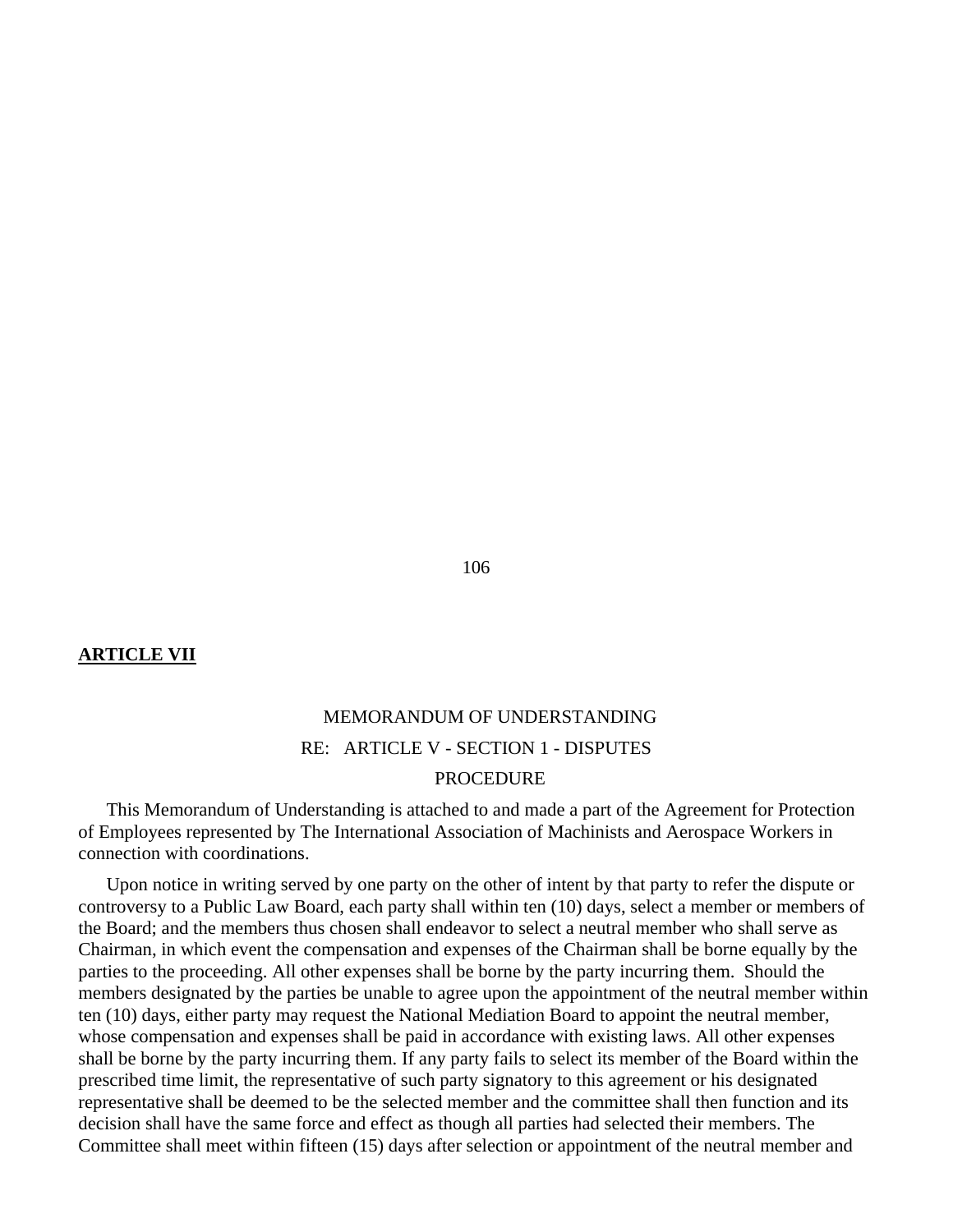shall render its decision within sixty (60) days thereafter. The decision of the majority of the Board shall be final and binding, except that in any case in which there is an unequal number of carrier and organization members of the Board, the decision of the neutral member shall be final and binding.

In the event of any dispute as to whether or not a particular employee was affected by a coordination described in this agreement, it shall be his or the General Chairman's obligation to identify the coordination and specify the pertinent facts of that coordination relied upon. It shall then be the carrier's burden to prove that factors other than a described coordination affected the employee.

107

### **ARTICLE VIII**

# MEMORANDUM OF UNDERSTANDING RE: SUPERVISORY AND EXCEPTED PERSONNEL

This Memorandum of Understanding is attached to and made a part of the Agreement for Protection of Employees represented by the International Association of Machinists and Aerospace Workers in connection with coordinations of C&O, B&O, WM and SIRC operation, facilities and employees.

If, subsequent to the effective date of the Agreement to which this is attached, officials, supervisory or fully excepted personnel should exercise their seniority rights in a craft or class of employees protected under said Agreement, then, during the period such seniority is exercised, such officials, supervisory or fully excepted personnel shall be entitled to the same protection afforded by the said agreement to employees in the craft or class in which such seniority is exercised, and no employee subject to said Agreement shall be placed in a worse position with respect to compensation, rules, working conditions, fringe benefits, or rights and privileges pertaining thereto, by the return of the official, supervisory or fully excepted personnel to work under the schedule agreement.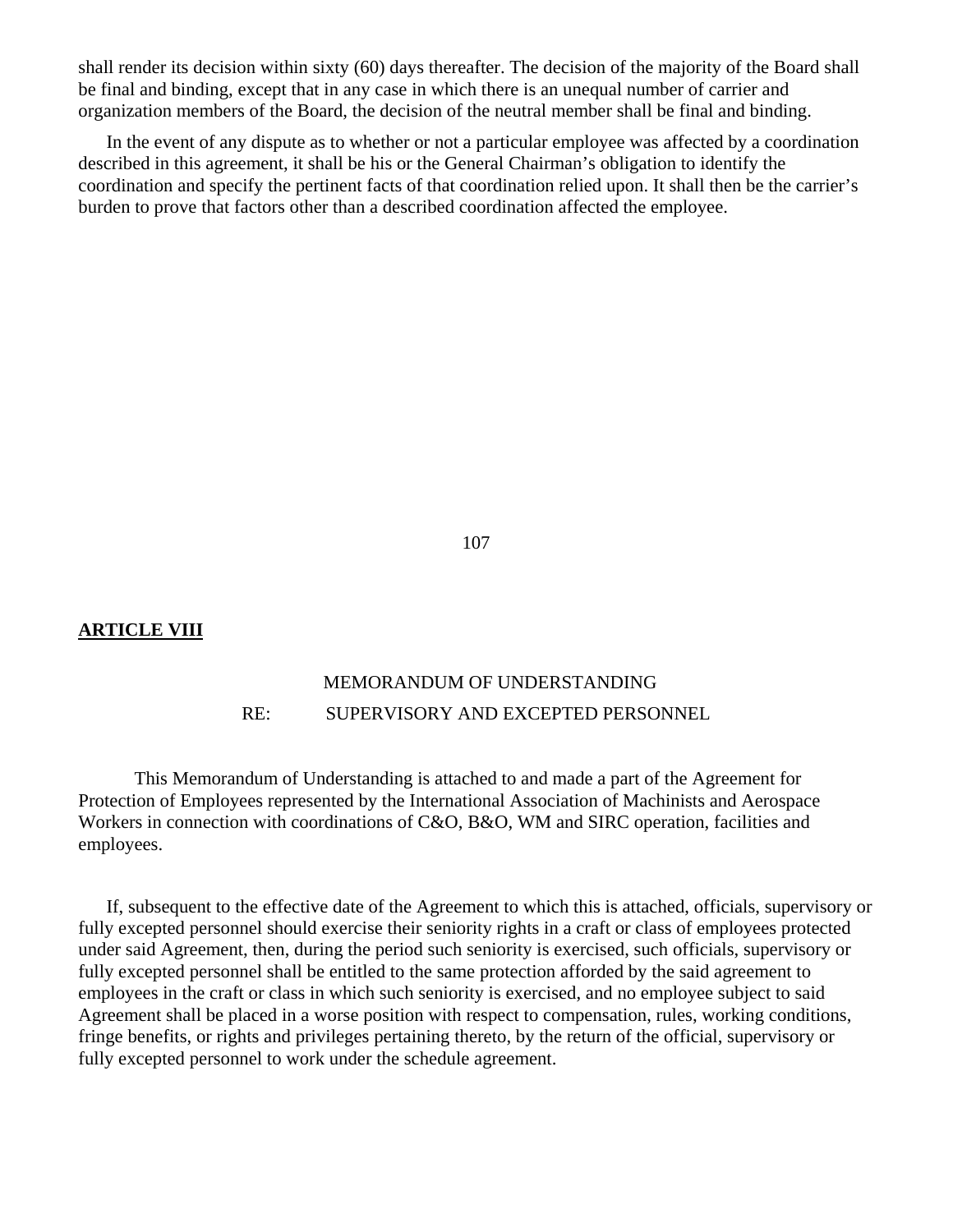**Chessie System**  Baltimore, Maryland 21201 January 14, 1976 File 167-9 SC

Mr. W. D. Snell, General Chairman Intl. Assn. of Machinists & Aerospace Workers P. O. Box 12161 Columbus, Ohio 43212

Dear Sir:

This has reference to previous discussions between us concerning the application of Agreement for Employe Protection, Benefits and other conditions applicable in coordinations involving Employes Represented by The International Association of Machinists and Aerospace Workers and The Chesapeake and Ohio Railway, The Baltimore and Ohio Railroad Company, The Western Maryland Railway Company and The Staten Island Railroad Corporation.

Article II, Section 3(b) of such Agreement reads:

"(b) Employes described in Paragraph (a) may, at the time of co-ordination or thereafter during the six year period following a coordination, be offered employment in their craft on any of the Carriers signatory hereto, or comparable employment for which they are physically and mentally qualified on the Carrier on \*which employed at the time of coordination, and which does not require a change in residence as defined in Article IV, Section 3, if such offer of employment does not infringe upon the rights of other employes under the working agreement. If they decline such offer of employment, they shall forfeit their protection under this Agreement."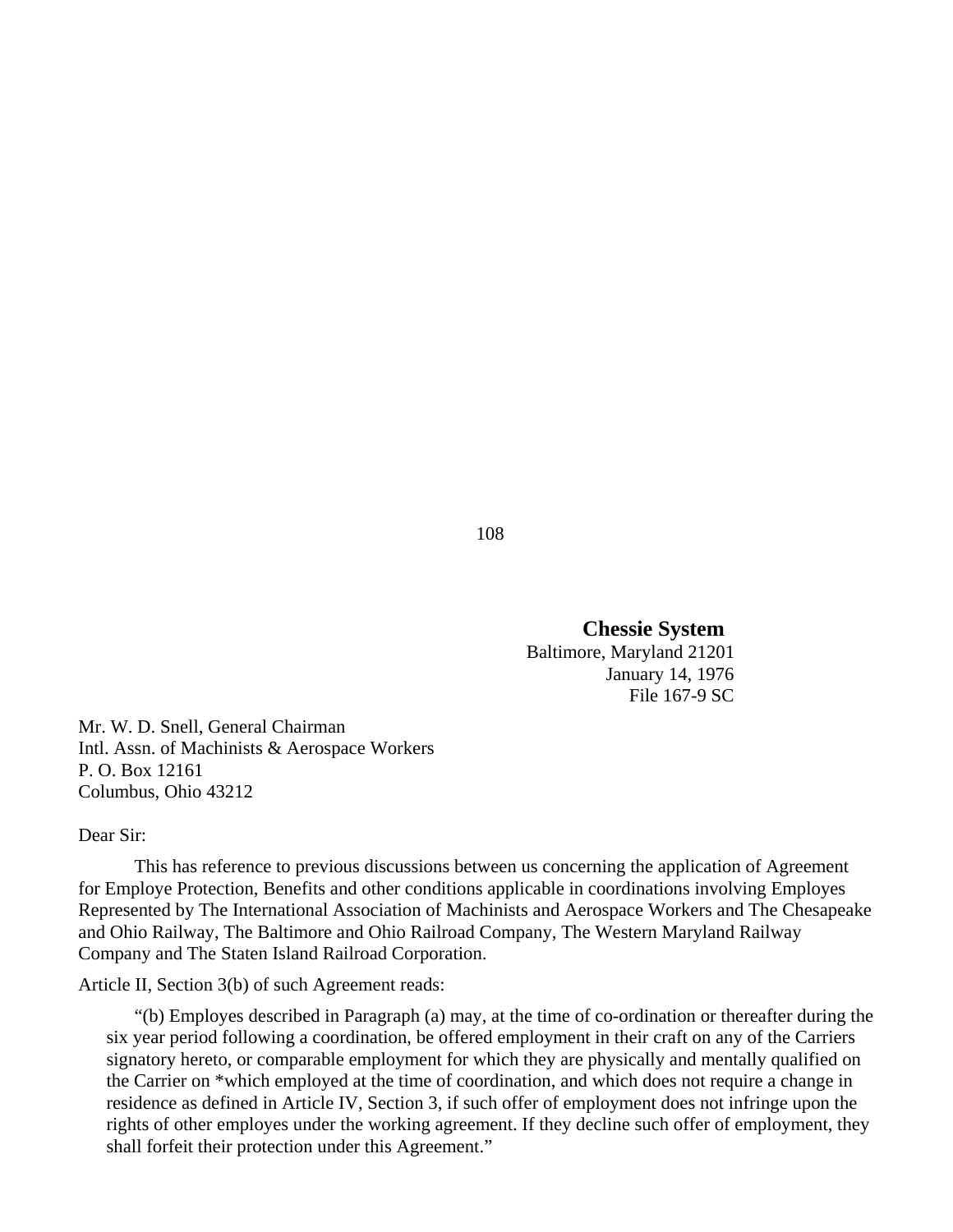This will confirm our understanding that in the application of the foregoing, insofar as concerns Journeymen Machinists and/or Machinist Apprentices, such employes may, if they so desire, accept the offer of comparable employment but such election will be voluntary on their part and if they decline the offer of comparable employment, they shall not forfeit any protection under the Agreement.

This understanding shall not, however, apply to Machinist Helpers and such employes will be subject to the full application of Article II, Section 3(b) as cited hereinabove.

If this properly reflects your understanding, will you please indicate in the space provided, returning copy for our file.

Very truly yours,

ACCEPTED: /S/ D. S. Garda

/S/ W. D. Snell, General Chairman International Association of Machinists and Aerospace Workers

/S/ E. A. Fritzel, General Chairman International Association of Machinists and Aerospace Workers

109

## **APPENDIX X - TRAVELING SERVICE MECHANIC AGREEMENT** CSXT Labor Agmt. No. 16-102-91

# **AGREEMENT**

## **BETWEEN**

## **CSX TRANSPORTATION, INC.**

## **AND**

# **ITS EMPLOYEES REPRESENTED BY THE INTERNATIONAL ASSOCIATION OF MACHINISTS AND AEROSPACE WORKERS**

Section 1

A. Subject to the terms and conditions hereinafter set forth, the Carrier win establish positions known as "Traveling Service Mechanic" (TSM) for the purpose of performing line-of-road locomotive inspecting, repairing and servicing work. TSM positions will accrue to qualified Machinists holding seniority as such on the Machinist Seniority Roster at the seniority point covering the position advertised.

B. TSM-qualified employees will be identified on the Machinist Seniority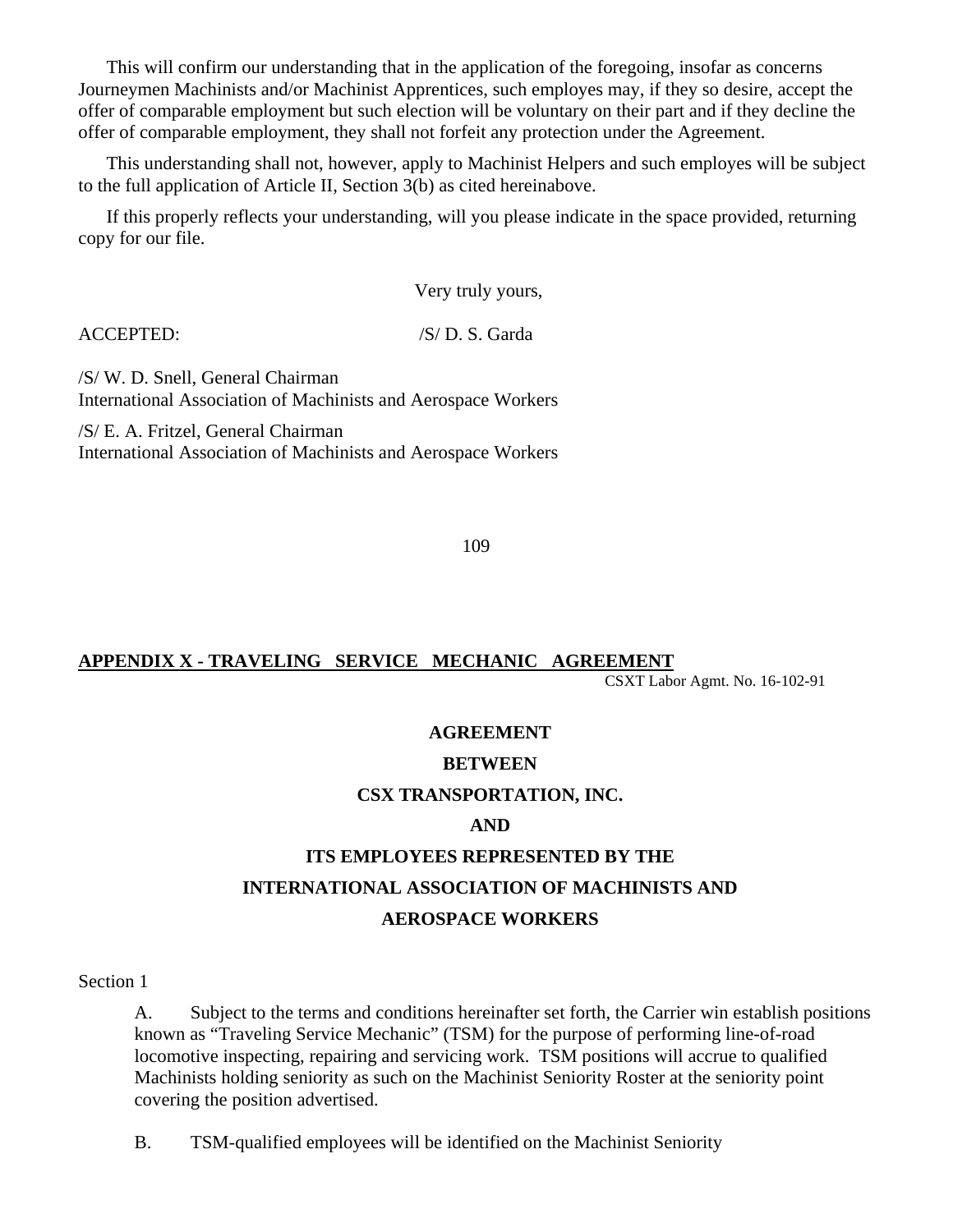Rosters at various locations where service trucks are assigned. The locations proposed for initial assignment of service trucks are listed in Attachment "A" hereto. Such TSM qualified employees will be assigned the work of locomotive servicing, inspecting and running repairs on locomotive units on line-of-road and at other locations, such as yards, service tracks, etc.

C. Transportation will be provided between home point and work locations.

D. When not being used on the service truck, employees will perform regular duties at their home station.

### Section II

A. 1. The training of TSM employees will be determined, supplied and paid for by Carrier or designated Carrier agent.

2. Trainees must be able to demonstrate competence for the position within a reasonable period of time, not to exceed thirty days, or be dropped from further training. A trainee who is dropped from the training program or voluntarily withdraws from the training program may not again apply for training for a period of sixty (60) days from the date dropped or withdrawn. The Carrier will provide training as required, including but not limited to, training in the following areas:

### 110

- a. Safety/emergency procedures, including use of communications equipment.
- b. Service operation, which includes servicing, inspecting and running repairs.
- 3. TSM employees must possess valid driver license.
- 4. Training time, including travel time, will be compensated at the regular straight time rate of pay. If the training facility is at a location other than the trainee's home point, the Carrier will reimburse the trainee for reasonable, necessary expenses incurred including mileage if the trainee is required to use his personal automobile vehicle for travel.
- B. TSM employees will be required to comply with all applicable Federal certification/licensing requirements.
- C. Once an employee has successfully completed all job requirements specified in Paragraph A of this Section, the employee will be identified on the-applicable seniority roster as qualified for TSM position.

## Section III

A. Regularly established route/trip assignments will be by bulletin to qualified TSM employees. In addition to the normal bulletin information, TSM bulletins will identify geographical areas to be covered by the assignment.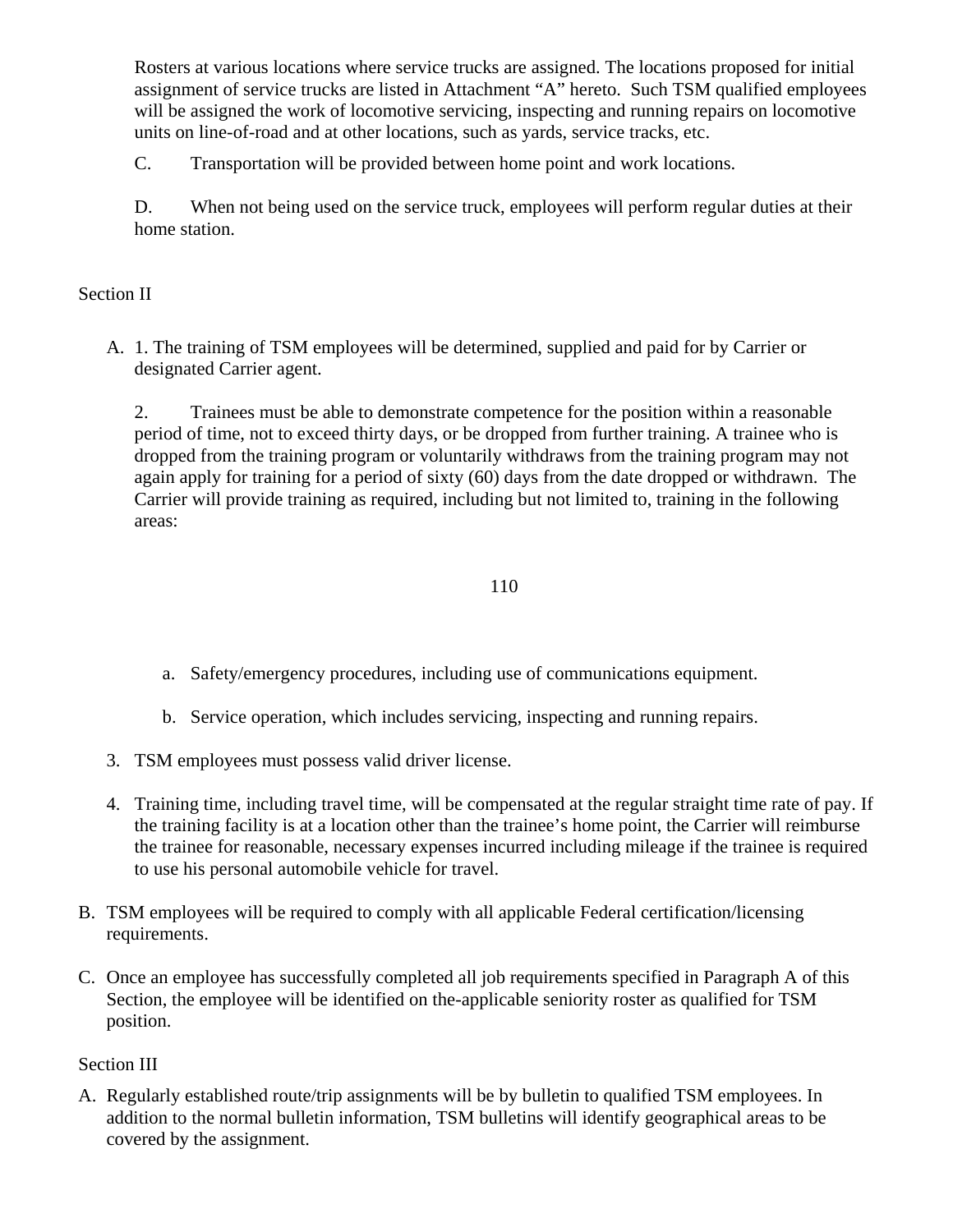- 1. Consideration will be given to anticipated time requirements to minimize away from home rest periods.
- 2. When route/trip is made by "off duty employees," assignment will be by call from rotating call boards so as to equalize opportunity.
- 3. On scheduled runs, the TSM employee will be teamed up with a Traveling Service Supplyman (TSS). On unscheduled runs requiring only the recognized work of one craft, the required craft employee, TSM or TSS, will be called.
- B. TSM vacancies on regular assignments or unscheduled runs will be filled first by qualified on-duty employees from the applicable overtime board or lists, followed by calling qualified off-duty employees, in accordance with Section III A(2).
- C. Employees assigned to TSM service will be compensated as hereinafter set forth. However, all overtime service will be subject to the applicable overtime rules of the Schedule Agreement(s).
	- 1. Straight time will be allowed for all hours traveling, waiting, and for work performed during the regularly assigned shift. Overtime rate will apply for traveling, waiting, and work performed prior to or following the regularly assigned shift.

- 2. Employees called for TSM service whose tour of duty is regular and who leave and return to home station daily, shall be paid continuous time from the time of leaving the home station to the time they return whether working, waiting or traveling, exclusive of the meal period.
- 3. No pay will be allowed for periods when employees are relieved from duty for rest in a motel or hotel and permitted to go to bed for five hours or more while away from home point.
- 4. Where employees are required to remain in the field overnight, hotel or motel lodging accommodations will be arranged and paid for by the Carrier, whenever possible. Where lodging is not provided by the company for employees required to remain in the away-from-home station overnight, actual necessary lodging expense will be allowed. Receipts will be required.
- 5. Employees required to remain away from their home point overnight will be paid a per diem allowance of \$26.00 per day for meals for each day requiring any tour of duty, assignment or call exceeding ten (10) hours but not requiring an overnight stay, the employee will be paid a \$13.00 per diem allowance. Per diem amounts will be adjusted from time to time as required to keep pace with inflation.

## Section IV

A. Notices for changes in this agreement may be filed by either party to this agreement, in accordance with Section 6 of the Railway Labor Act.

B. Claims or grievances arising out of the application of this agreement may be handled by the general chairman directly with the Carrier's highest designated officer. However, the time limits of the applicable schedule agreement will remain in effect.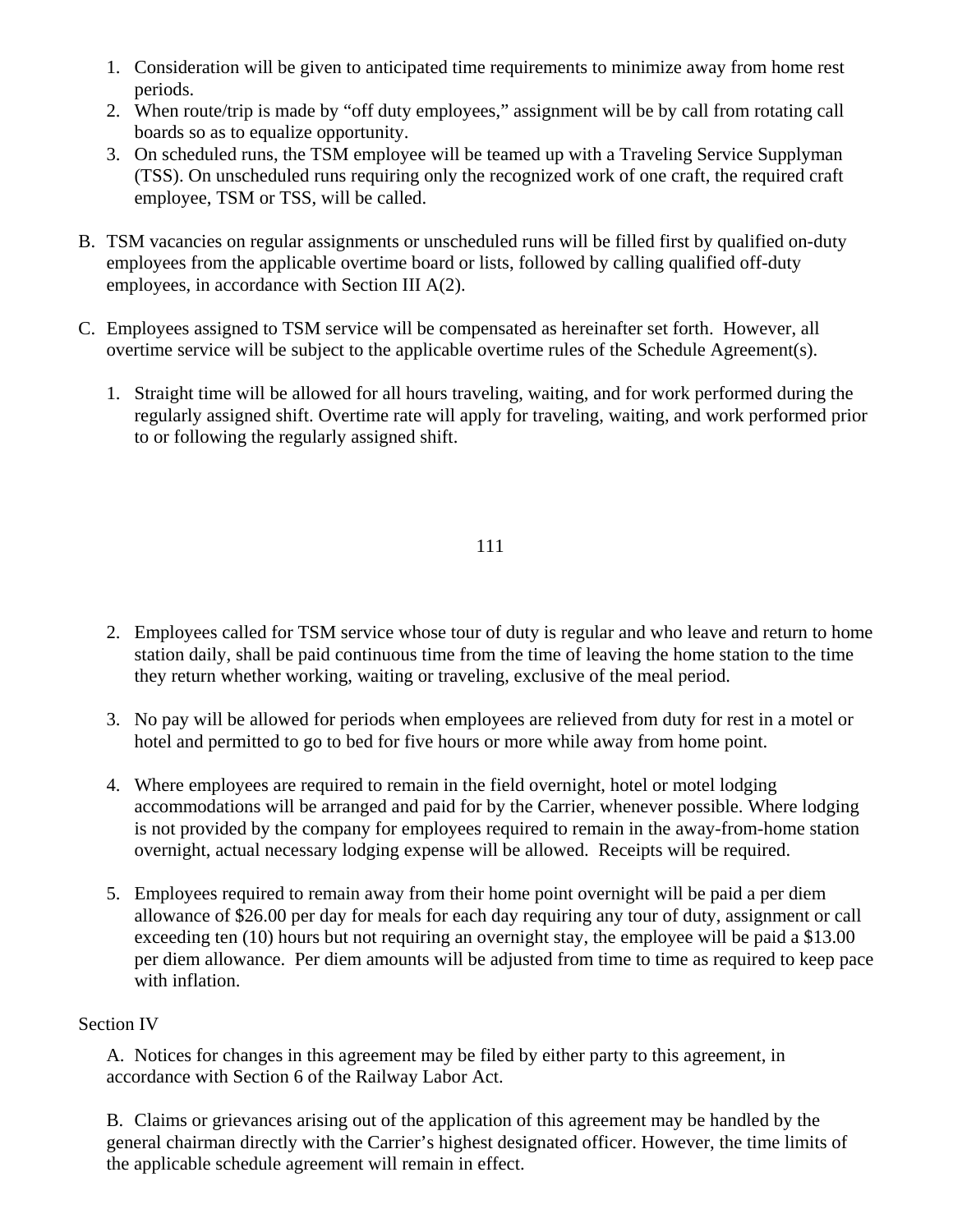Signed at Jacksonville, FL, this 20th day of February 1992. (Signatures Omitted)

112

# Attachment A to Appendix X (CSXT Labor Agmt. No. 16-102-91)

# PROPOSED SERVICE TRUCK LOCATIONS

# AS OF JANUARY 1992

Atlanta, GA Tampa, FL Grand Rapids, MI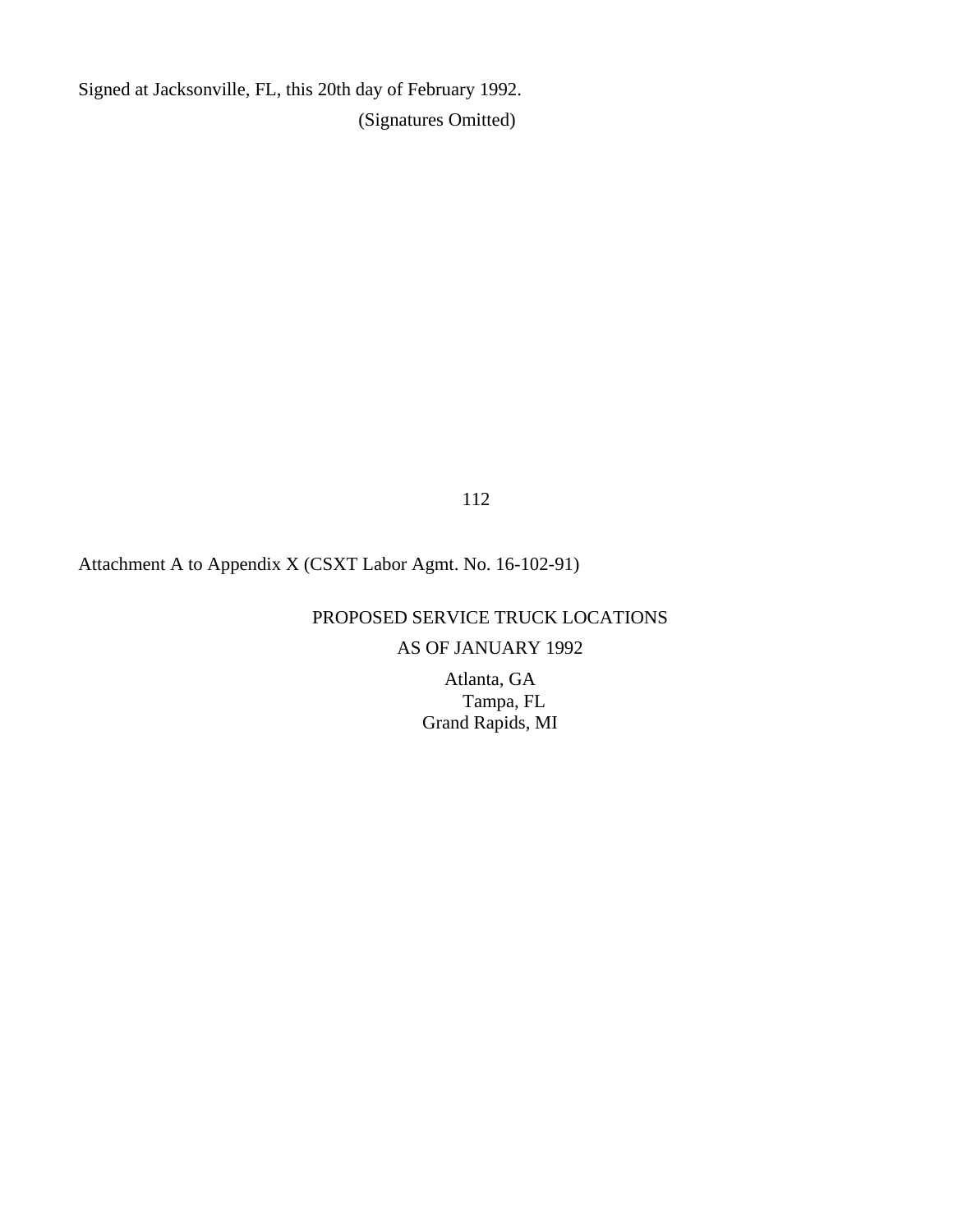### **UNDERSTANDINGS TO APPENDIX X (CSXT LABOR AGMT. NO. 16-102-91)**

#### Side Letter No. 1

It is understood and agreed that when the need for TSM employees arises or when it is deemed desirable to train TSM employees, a notice to that effect shall be posted on the appropriate bulletin board requesting all Machinists who wish to be trained as TSM employees to make written request to the officer issuing the bulletin, with copy to the Local Chairman.

Training for TSM positions win be open to all active Machinists on the appropriate seniority rosters and selection for such training will be in seniority order, providing qualifications are sufficient.

Regularly established TSM assignments will be bulletined and assigned to qualified employees in accordance with the individual bulletin rules in the respective collective bargaining agreement at the location where the assignments are bulletined. If no requests and/or bids are received for the involved training and/or positions, a sufficient number of Machinists will be trained and when qualified, will be awarded the required positions, in reverse order of seniority.

TSM employees will not be utilized to perform work on any former CSXT property not covered by their respective schedule Agreement nor will they perform work at any outlying point or location where Machinists are presently employed and performing such work. In an emergency, such as flood, snowstorm, hurricane, tornado, earthquake, fire, etc., however, the Carrier may utilize the service truck employees at such outlying points to augment the force so long as the emergency condition exists.

TSM employees will not be held over at locations away from home point during their regularly assigned rest days nor will they be assigned to work on their rest days unless called from the overtime board in accordance with applicable overtime rules.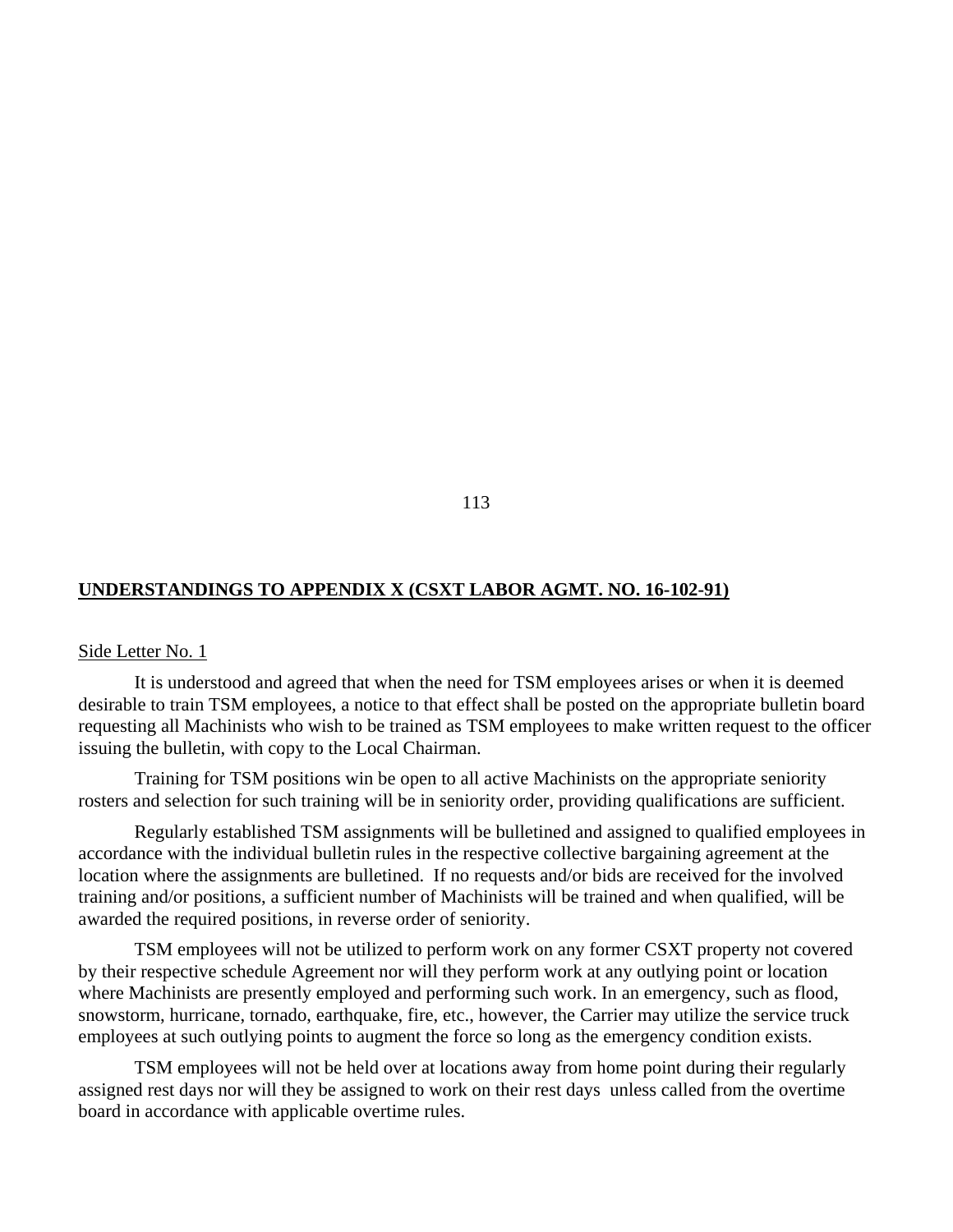### Side Letter No. 2

In connection with the aforementioned agreement, as discussed, should the number of employees assigned to a service track as of the effective day of this agreement be reduced as a result of the inception of the locomotive service truck operation, the employee(s) ultimately affected thereby will be afforded protection under the provisions of Article I of the September 25, 1964 Agreement.

### Side Letter No. 3

In connection with the Attachment A to the aforementioned agreement, it is agreed that on the first day of each quarter, a report will be sent to the representatives signatory to this agreement, listing the primary assignments of the service trucks, as well as the locations to which each vehicle is currently assigned to provide service.

### 114

### Side Letter No. 4

It is understood that this Agreement does not extend any rights to the CMX service truck operators to perform any recognized machinist work in the servicing, inspection or repair of locomotives.

### Side Letter No. 5

This will confirm our understanding that while working TSM and TSS employees at away-fromhome locations, the TSM will be primarily responsible for mechanical inspections and minor repairs and the TSS will be primarily responsible for servicing and supplying locomotives. However, the TSM and TSS will perform required work as necessary to insure the work is performed safely and expediently.

### Side Letter No. 6

With regard to Section III, Paragraph C2, this will confirm our understanding that the designated lunch period for TSM positions will be the same as at the service track, i.e., if the employees are receiving a paid lunch period on the service track, the TSM positions will be advertised in the same manner.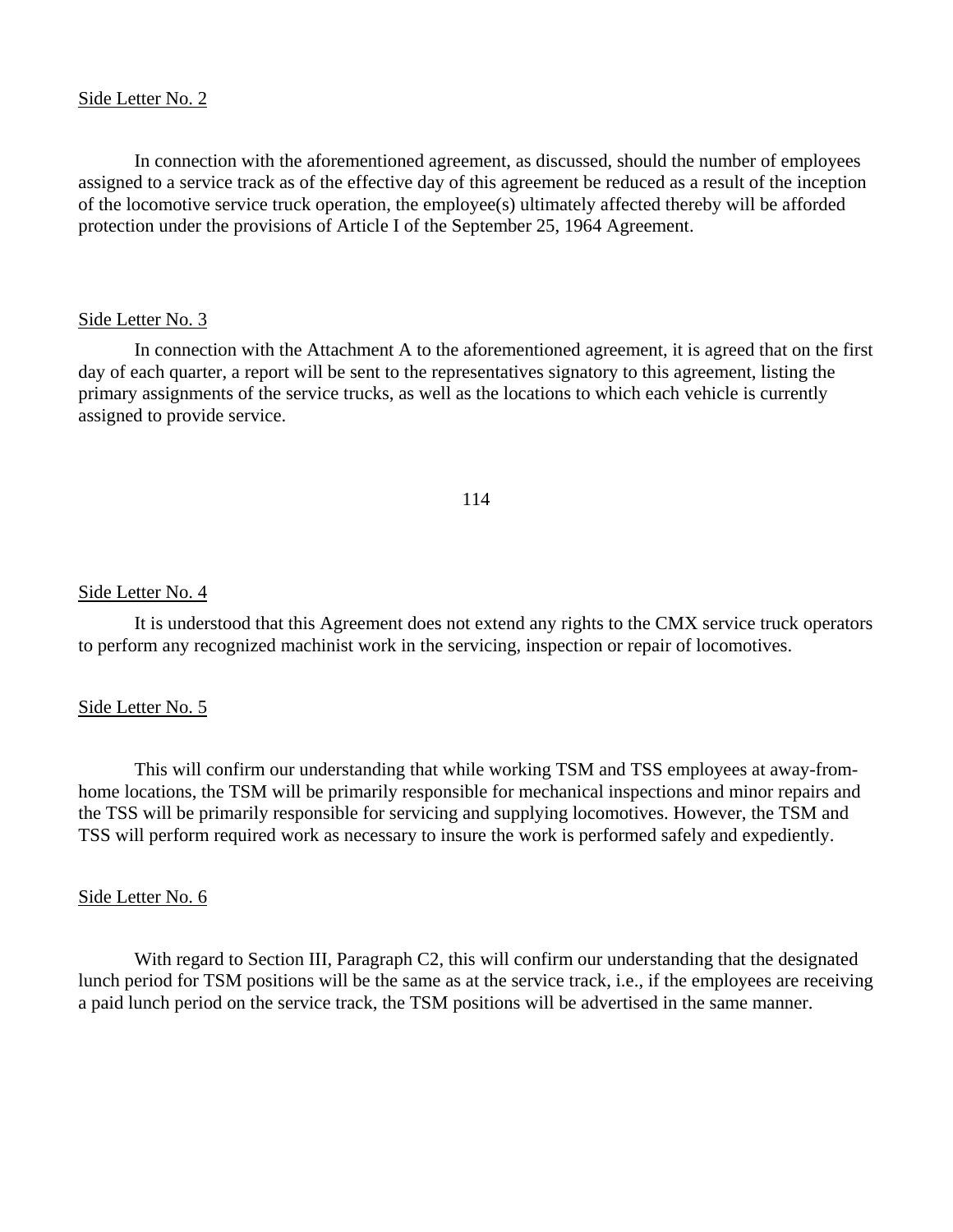# **INDEX**

| Absence                   | 21-23, 25, 30, 33-35, 37, 38, 47, 59, 60, 62, 83, 84, 87, 88, 97 |
|---------------------------|------------------------------------------------------------------|
| Address                   | 18, 20, 30, 53, 65                                               |
| Advance notice            | 28, 31, 35, 58, 79                                               |
| Alcohol                   | 71                                                               |
| Appeals                   | 40, 64, 65                                                       |
| Applicants for employment | 53                                                               |
| Apprentice work           | 51                                                               |
| Apprentices               | 17, 19, 36, 43, 46-48, 51, 52, 74-81, 108                        |
| Attending court           | 5, 26                                                            |
| Bereavement leave         | 10, 27, 28                                                       |
| <b>Bids</b>               | 37, 39                                                           |
| <b>Birthday</b>           | 9                                                                |
| <b>Bulletin</b> boards    | 36, 48, 95                                                       |
| <b>Bulletined</b> hours   |                                                                  |
| <b>Bulletins</b>          | 37, 98                                                           |
| Bumping                   | 37                                                               |
| Call                      | 5-10, 18, 35, 77, 83, 84                                         |
| Calls                     | 8, 51, 68, 84                                                    |
| Changing shifts           | 5, 11, 12, 78                                                    |
| Checking in and out       | 49                                                               |
| Claims                    | 40-42, 48, 63, 66, 92, 97, 101, 104                              |
| Committee                 | 3, 4, 25, 30, 40, 42, 57, 58, 60, 68, 72, 84, 92, 106            |
| Compensation              | 9-11, 13, 37, 58-60, 70, 77, 86, 87, 92, 98-101, 106, 107        |
| Competent help            | 48                                                               |
| Coordinations             | 91, 95, 105-108                                                  |
| Coupling                  | 50                                                               |
| Dead work                 | 52                                                               |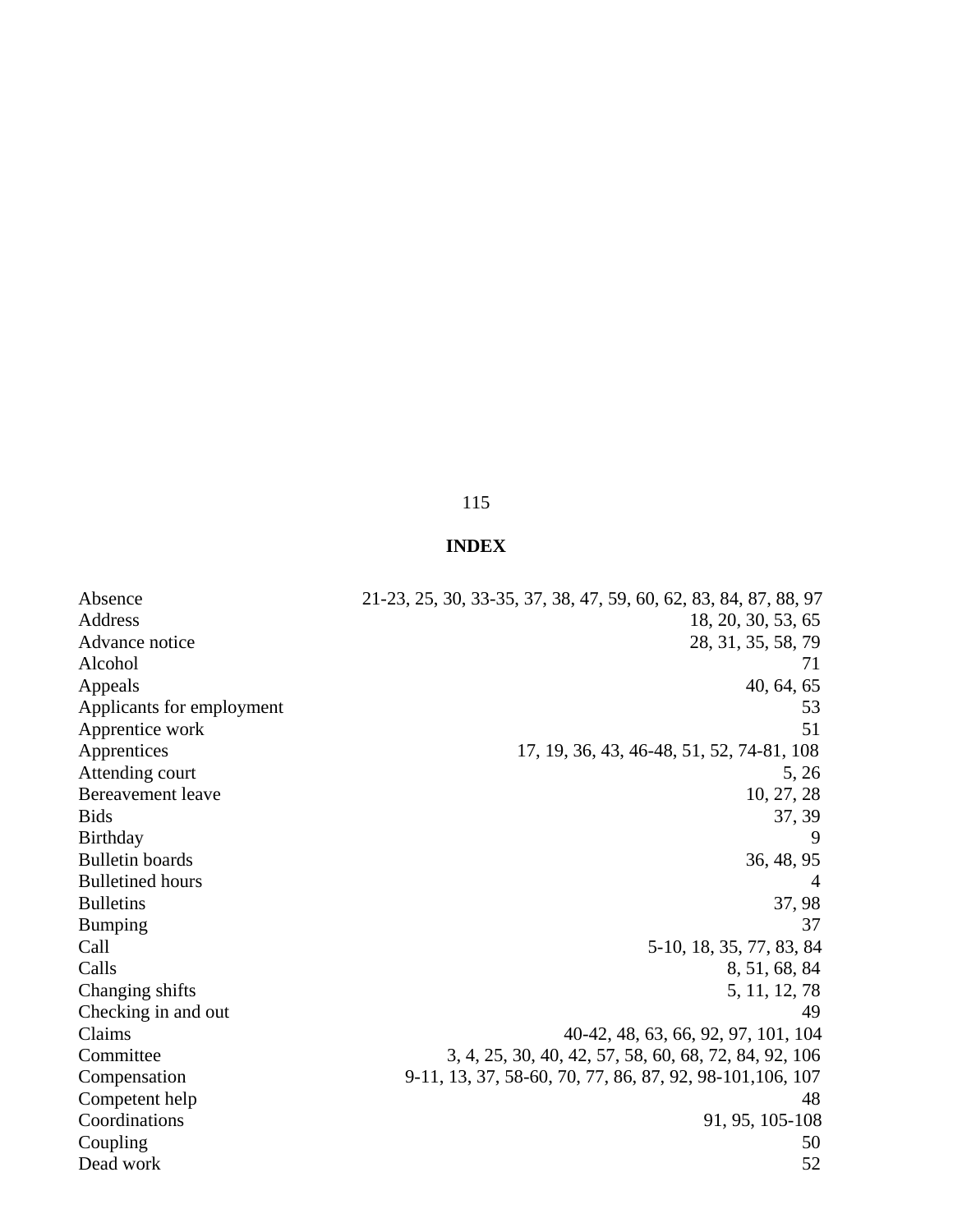Differential 44-46, 52 Discipline 40-43, 65, 74, 87 Disqualification 24, 25 Distribution of book 53 Distribution of overtime 7 Distribution of work 60 Double time  $\qquad \qquad 6$ Duty 8, 10, 12, 14, 21-23, 26, 27, 29, 35, 36, 48, 60,83, 88 Emergency 6-8, 14, 31, 49, 58, 88, 100 Exercise 12, 15, 16, 23, 37, 38, 44, 74, 96-98, 107 Expense 18, 23, 30, 53, 60, 67, 69, 70, 78, 94, 102 Extra Work 83, 84 Faithful Service 25 Fire 31, 83, 100 Flood 31, 83, 100 Force 6, 8, 12, 18, 30-32, 35, 52, 62, 75, 88, 92, 98, 106 Foreman 8, 14, 16, 21, 22, 44, 53 Foremen 14, 16, 43, 44 Free Transportation 30, 90, 101

116

Furloughed 3-5, 17, 18, 20, 31, 32, 35-37, 47, 62, 80, 81,83-85, 87, 89-91, 96, 100 Gender Clause 54 Grievance 2, 3, 23, 40, 42, 53, 66 Guarantee 99 Holiday Pay 9-11, 26, 28 Holidays 5-7, 9-11, 13, 26, 57, 87, 88 Home 12-14, 17-20, 26, 37, 75-77, 79-81, 83, 90-92, 101, 102 Hour 1, 4, 6, 8, 9, 16, 22, 35, 45, 46, 49, 52, 74, 83, 84 Hourly 1, 6, 9, 10, 12, 13, 46, 80, 86 Hours of service 1 and 1 and 1 and 1 and 1 and 1 and 1 and 1 and 1 and 1 and 1 and 1 and 1 and 1 and 1 and 1 and 1 and 1 and 1 and 1 and 1 and 1 and 1 and 1 and 1 and 1 and 1 and 1 and 1 and 1 and 1 and 1 and 1 and 1 and 1 Incidental work 68 Injuries 48, 69-71 Injury 22-24, 48, 56, 69 Inspecting 50, 51 Insurance 52, 69, 70, 86, 90, 99, 101 Jury 10, 26, 27, 88 Lead mechanics 44 Leave of absence 21, 22, 25, 30, 35, 37, 62, 88, 97 Life insurance 52  $Lunch$   $3, 4, 6$ Machinist 3, 4, 8, 15, 16, 45, 46, 50 53, 62, 74, 75, 79, 94, 95, 108 Meal 8, 12, 16, 80 Monthly 11, 13, 15, 30, 56, 59, 94, 99, 100, 102 New positions 15, 18, 37, 97 Notices 48, 65 Overtime 3-8, 11-14 16, 26, 59, 76, 77, 79, 100 Pay 4, 5, 8-15, 18, 25-29, 37, 39, 41, 42, 5-47, 53, 55, 58, 59, 61, 67, 69, 70, 78-80, 84, 88, 90, 98, 101, 103 Paying off 29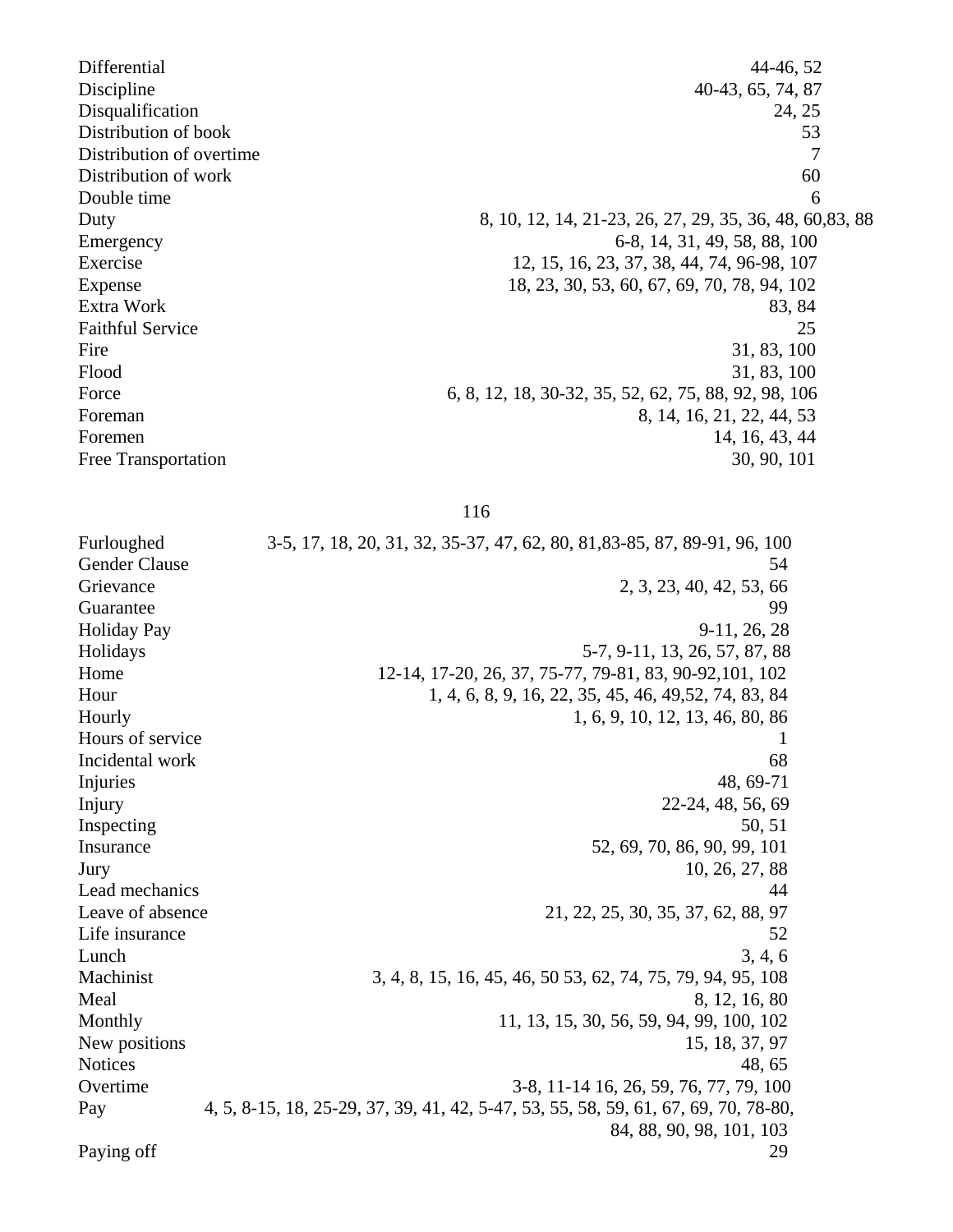Permanent 17, 20, 25, 37-39, 89, 102 Personal injuries 48, 69 Personal leave 10, 28, 29 Physical examinations 25 Point 4, 13-15, 17-20, 24, 30, 36-38, 44, 45, 48,52, 75-81, 83-85, 91, 98, 101-104 Promotion 14, 15, 79 Protect 83, 84, 87, 94 Protection 37, 49, 82, 83, 85-89, 91, 93- 95, 97-101, 103, 104, 106-108 Qualification 10, 26, 74, 90 Qualifications 11, 18, 50 Rates 3, 5, 11, 12, 14, 16, 37, 45-47, 53, 56, 59, 60, 68, 80 Reduction in force 12 Regular relief assignments 1 Regularly assigned 3, 5, 6, 9, 10, 12-14, 16, 22, 23, 26, 52, 59, 60, 63, 80, 100 Relief work 2, 35, 83, 84, 91 Representation 24 Representative 23-25, 39-43, 45, 58, 64, 65, 69-73, 88, 92, 95, 101, 106 Rest day 5, 6, 11, 13 Restoration 30, 98-92, 101

117

Road 7, 12-14, 30, 50, 82, 90 Rolling 37 Roster 15, 18, 22, 30, 33, 34, 36, 37, 75, 77-79, 91, 96-98, 100 Running repair 4, 7, 85 Savings clause 54, 72 Scope rule 1 Second rest day 6 Selecting 14 Selection 14, 24, 65, 74, 75, 92, 96, 102, 106 Seniority 2, 9, 12 14-23, 25, 30, 33-38, 47, 57, 60, 62-67, 74-76, 78-80, 83, 88, 91, 96- 98, 100, 103, 107 Service 1, 2, 5-14, 22, 24-30, 33-37, 41, 44-47, 49, 52, 53, 55-63, 66, 75, 76, 78, 85, 86, 88-91, 97-99, 101-103 Shift 3-6, 8, 11, 12, 21, 22, 35, 36, 39, 43, 68, 77, 83-85 Shifts 3-5, 11, 12, 37, 43, 78, 84, 85 Shop 35, 37, 48-50, 59, 62, 68, 85  $Sick$  10, 37 Sixteen hours 31 Standard form 20, 32, 39 Starting 2-4, 6, 8, 9, 12, 13, 16, 22, 35, 42, 77, 83, 84, 100 Straight time 4-6, 8, 11-14, 16, 26, 35, 59, 77, 80 Supervisor 15-18, 21, 23, 27, 32, 39 Temporary .... 16, 17, 19, 35, 39, 79, 83, 87, 91 Time 2-9, 11-17, 19, 21, 22, 24-27, 29, 30, 32-37, 40-43, 48, 52, 56, 58, 59, 61, 63, 65, 66, 68-70, 73, 74, 76-80, 83-85, 87, 90-92, 96-99, 101, 102, 104, 106, 108 Tools 14, 45, 48-50, 68 Train 4, 8, 51, 52, 77 Trains 13, 46, 49 Transfer 17-21, 38, 47, 75, 79, 82, 85, 89, 91, 96, 97, 100-104 Transportation 20, 26, 30, 47, 62, 79, 83, 90, 95, 101